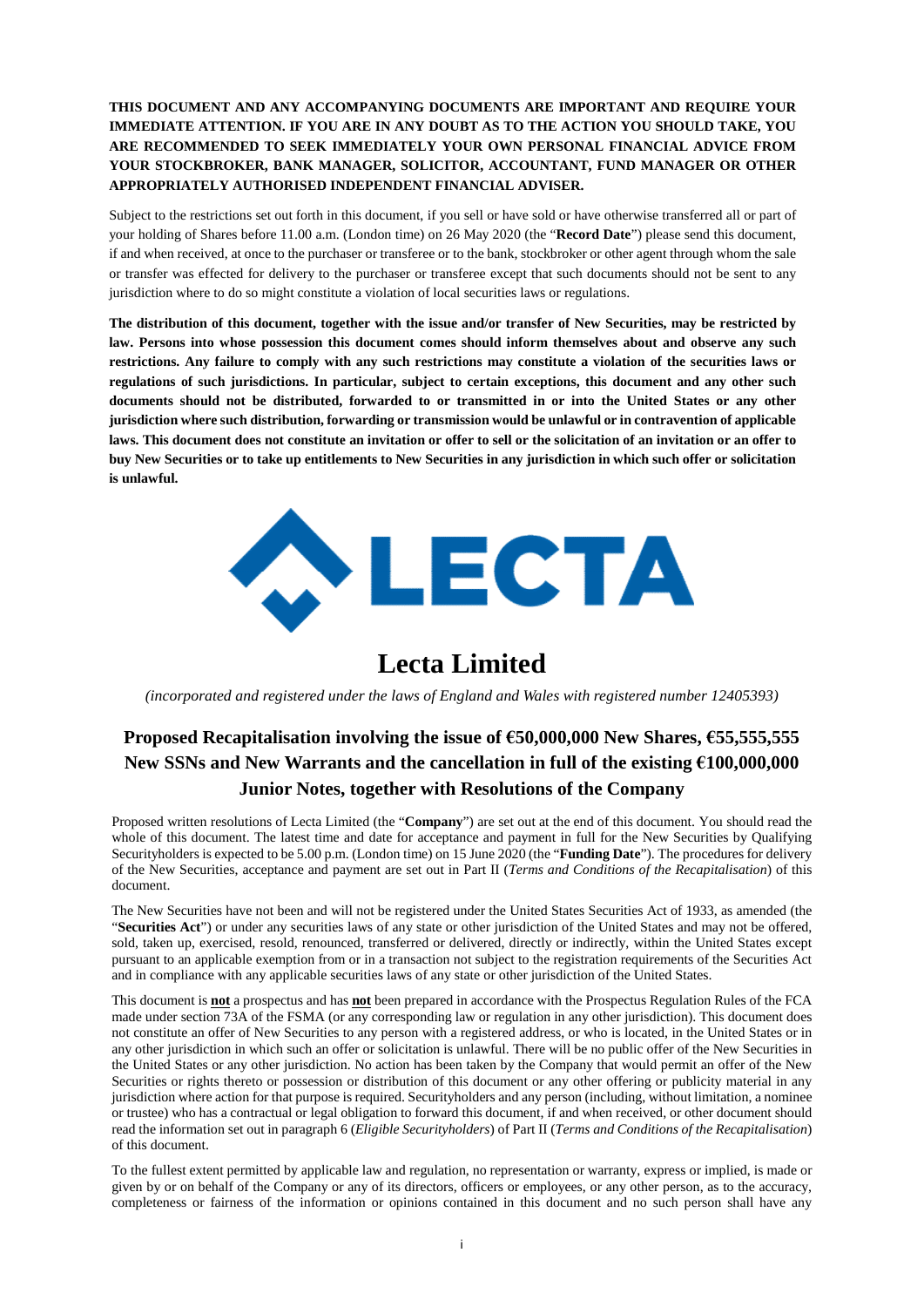responsibility or liability for any such information or opinions or for any errors or omissions. A recipient of this document should conduct his or her own investigation, evaluation and analysis of the business, data and property described in this document. No information included in this document is intended to be a profit forecast projection or prediction. No representations or warranties, express or implied, are given as to the achievement or reasonableness of, and no reliance should be placed on, statements pertaining to financial performance, including (but not limited to) any estimates, forecasts or targets contained herein. Prospective investors are cautioned not to rely on such statements.

#### **Important deadlines**

If the confirmations, acknowledgments and other information required by this document are not submitted to the Registrar (Crestbridge) or the Information Agent (GLAS), as the context requires, by the deadlines specified herein, you may not be eligible to receive any New Securities comprised within the Issuance. In connection with the Recapitalisation, Securityholders are reminded that the key deadlines are as follows:

- Securityholders should complete the Resolutions contained in Part V (*Resolutions*) of this document in accordance with the instructions contained therein and return it to the Registrar (on behalf of the Company) using one of the prescribed methods by no later than 5.00 p.m. (London time) on the Funding Date;
- should Qualifying Securityholders wish to participate in the Issuance, they should submit their KYC Form to the Registrar (in accordance with the instructions contained in paragraph [5 o](#page-22-0)f Part II (*Terms and Conditions of the Recapitalisation*) of this document) in order to confirm if any verification of identity requirements in connection with the Recapitalisation may apply to them by no later than 5.00 p.m. (London time) on the Funding Date; and
- should Qualifying Securityholders wish to participate in the Issuance, then Participation Forms accompanied by proof of payment of the relevant Subscription Price, except as otherwise contemplated in this document, payable by any Qualifying Securityholder in respect of such New Securities as are specified in its Participation Form (which includes payment for the maximum amount of Declined Offer Securities that a Qualifying Securityholder might elect to receive pursuant to the Participation Form) must be received by the Information Agent by no later than 5.00 p.m. (London time) on the Funding Date.

It is highly recommended that any confirmation, acknowledgment and other information required to be supplied by Securityholders (and, if applicable, a Nominated Recipient) pursuant to this document is printed or saved as a PDF document after submission. You will receive acknowledgment of the online transmission of your submission together with the final PDF. Original paper copies are not required and should not be sent to the Registrar or the Information Agent (as the context requires). Any confirmation, acknowledgment and other information made pursuant to this document shall, subject to verification by Company or its advisers (including the Registrar and the Information Agent), be final and binding on and from the date of submission of confirmation, acknowledgment and other information by the Securityholder (and, if applicable, a Nominated Recipient). Notwithstanding any other provision of this document, any representation, undertaking or confirmation required to be given by a Securityholder (and, if applicable, a Nominated Recipient) in this document may be waived in writing by the Company.

#### **Important notices**

Any reproduction or distribution of this document, in whole or in part, and any disclosure of its contents or use of any information contained in this document for any purpose other than considering an investment in the New Securities is prohibited. No person has been authorised to give any information or make any representations other than those contained in this document and, if given or made, such information or representations must not be relied upon as having been authorised by the Company. Neither the delivery of this document nor any subscription or sale made hereunder shall, under any circumstances, create any implication that there has been no change in the affairs of the Group since the date of this document or that the information in this document is correct as at any time subsequent to its date. Without limitation, the contents of the website of the Group (or any other websites, including the content of any website accessible from hyperlinks on the websites of the Group) do not form part of this document. Capitalised terms have the meanings ascribed to them, and certain technical terms are explained, in Part VI (*Definitions*) of this document. This document and any non-contractual obligations arising out of or in relation to this document shall be governed by, and interpreted in accordance with, English law.

#### **Where to find help**

All enquiries in relation to the Recapitalisation should be addressed to the Information Agent via telephone on +44 20 3597 2940 or via e-mail to [LM@glas.agency](mailto:LM@glas.agency) (marked for the attention of Trust & Escrow Services - Lecta). Please note that, for legal reasons, this helpline is only able to provide information contained in this document and information relating to the Company's register of members and is unable to give advice on the merits of the Recapitalisation or to provide financial, tax or investment advice. The Information Agent cannot provide any financial, legal or tax advice and calls may be recorded and monitored for security and training purposes.

This document is dated 8 June 2020.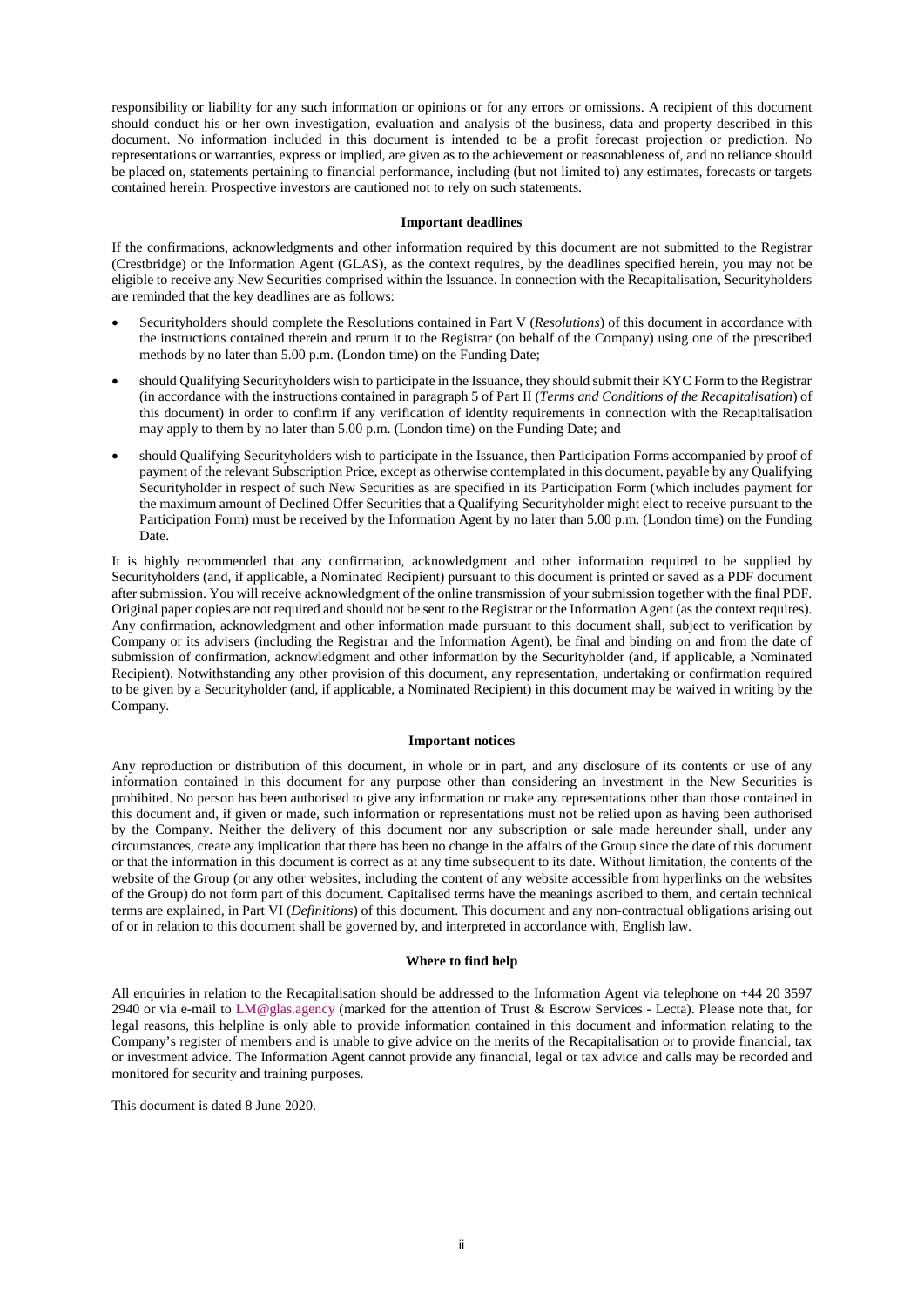## **TABLE OF CONTENTS**

| Page |
|------|
|      |
|      |
|      |
|      |
|      |
|      |
|      |
|      |
|      |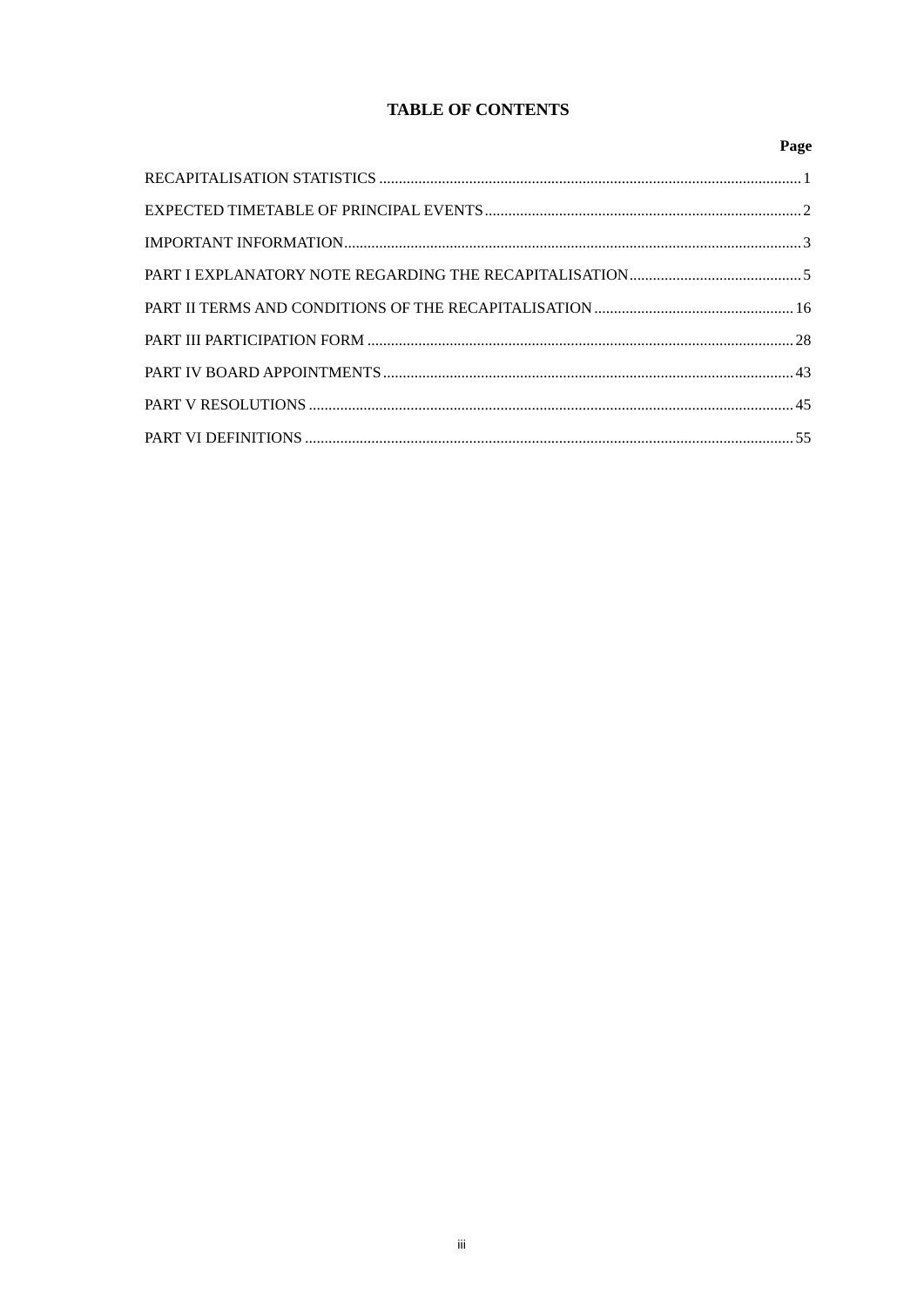## **RECAPITALISATION STATISTICS**

|                                                                                                                                                                                     | €55,555,555                   |
|-------------------------------------------------------------------------------------------------------------------------------------------------------------------------------------|-------------------------------|
|                                                                                                                                                                                     | 90 per cent. of face<br>value |
|                                                                                                                                                                                     | 2,175,000,000                 |
|                                                                                                                                                                                     | €0.023                        |
|                                                                                                                                                                                     | 55, 555, 555                  |
|                                                                                                                                                                                     | 225,000,000                   |
| Number of Participation Shares to be issued by the Company to the Underwriters in                                                                                                   | 180,000,000                   |
| Number of G3 Shares to be issued by the Company to the G3 Entities in aggregate                                                                                                     | 120,000,000                   |
|                                                                                                                                                                                     | 2,475,000,000                 |
|                                                                                                                                                                                     | 300,000,000                   |
| Number of Shares in issue immediately following completion of<br>the                                                                                                                | 2,775,000,000                 |
| Number of Shares in issue immediately following completion of the Recapitalisation<br>and the number of New Warrant Shares capable of issue on a fully diluted basis <sup>(4)</sup> | 3,000,000,000                 |
| Recapitalisation Shares as a percentage of the enlarged issued share capital of the<br>Company immediately following completion of the Recapitalisation <sup>(3)</sup>              | 89.19 per cent.               |
| Recapitalisation Shares and New Warrant Shares as a percentage of the enlarged<br>issued share capital of the Company immediately following completion of the                       |                               |
|                                                                                                                                                                                     | 90.00 per cent.               |
|                                                                                                                                                                                     | €100,000,000                  |

#### **Notes**:

<sup>(1)</sup> In accordance with paragrap[h 1 \(](#page-18-0)*Introduction*) of Part II (*Terms and Conditions of the Recapitalisation*), the relevant Subscription Price payable by any Qualifying Securityholder in respect of any New Securities to be subscribed for as part of the Recapitalisation shall be rounded up to the nearest euro.

<sup>(2)</sup> This is the total number of Shares to be issued by the Company in connection with the Recapitalisation and comprises the New Shares, the G3 Shares and the Participation Shares (as such terms are defined in Part IV (*Definitions*) of this document).

<sup>(3)</sup> Taking into consideration the issuance of the Recapitalisation Shares, but not taking into consideration the New Warrant Shares issued pursuant to the New Warrant Instrument, which may only occur after the 1<sup>st</sup> anniversary of the Recapitalisation Effective Date in accordance with the terms of the New Warrant Instrument.

<sup>(4)</sup> Based on the New Warrant Instrument as at the Recapitalisation Effective Date and on the assumption that the maximum number of New Warrant Shares capable of issue under the New Warrant Instrument are so issued.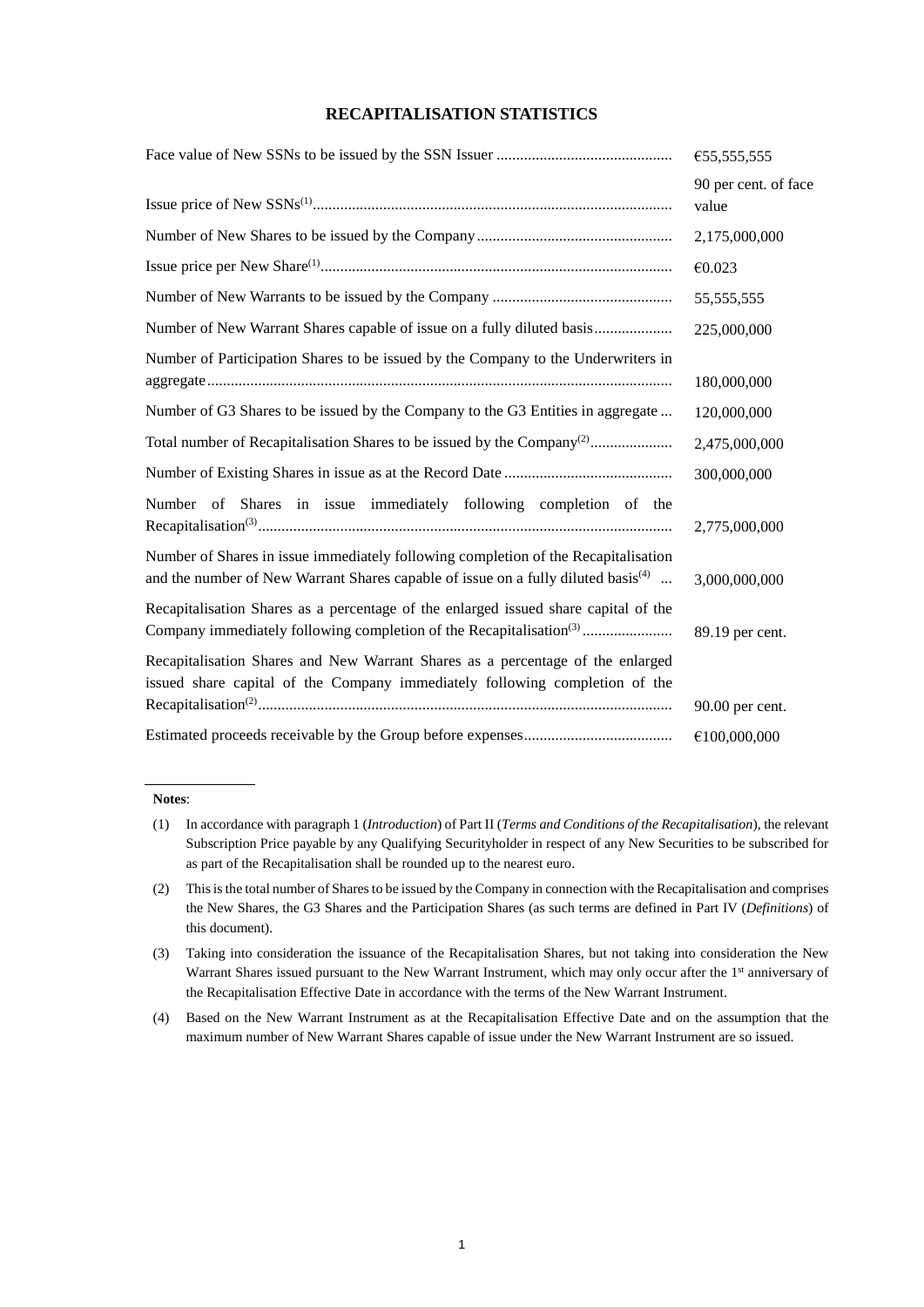## **EXPECTED TIMETABLE OF PRINCIPAL EVENTS**

Each of the times and dates in the table below are references to London time, indicative only and may be subject to change.

|                                                                                                                                                                                                                                           | <b>2020</b>                                       |
|-------------------------------------------------------------------------------------------------------------------------------------------------------------------------------------------------------------------------------------------|---------------------------------------------------|
| Record Date for entitlement under the Recapitalisation                                                                                                                                                                                    | 11.00 a.m. on 26 May                              |
| Announcement of the Recapitalisation and the publication of this document                                                                                                                                                                 | 8 June                                            |
| Latest time and date by which Qualifying Securityholders are required to<br>provide the KYC Forms to the Registrar in order to confirm if any verification                                                                                | 5.00 p.m. on 15 June                              |
| Latest time and date by which Qualifying Securityholders are requested to                                                                                                                                                                 | 5.00 p.m. on 15 June                              |
| Latest time and date by which Qualifying Securityholders are required to<br>complete the Participation Form and return it to the Information Agent and to<br>make payment in full in respect of any New Securities offered as part of the | 5.00 p.m. on 15 June                              |
| Expected date of announcement of results of the Issuance, the Resolutions and<br>the Recapitalisation on the Company's website and through the Portal                                                                                     | as soon as possible after<br>5.00 p.m. on 17 June |
|                                                                                                                                                                                                                                           | 23 June                                           |
| Evidence of ownership in respect of the New Shares and the New Warrants                                                                                                                                                                   | 23 June                                           |
| Delivery of New SSNs to Participating Securityholders or their Nominated                                                                                                                                                                  | 23 June                                           |
| Refund payments in respect of unsuccessful excess applications by Qualifying<br>Securityholders for New Securities constituting Declined Offer Securities                                                                                 | by no later than 5.00 p.m.<br>on 26 June          |

#### **General Note**:

(ii) References to times in this document are to London times unless otherwise stated.

<sup>(</sup>i) The times and dates set out in the expected timetable of principal events above and mentioned throughout this document may be adjusted by the Company, subject to consultation and agreement with the Underwriters in accordance with the Implementation Agreement, in which event the Company shall make an announcement of the new times and dates.

<sup>(</sup>iii) The expected timetable of principal events above and the actions contemplated thereby are subject to certain restrictions relating to Securityholders. See paragraph 6 (Eligible Securityholders) of Part II (Terms and Conditions of the Recapitalisation).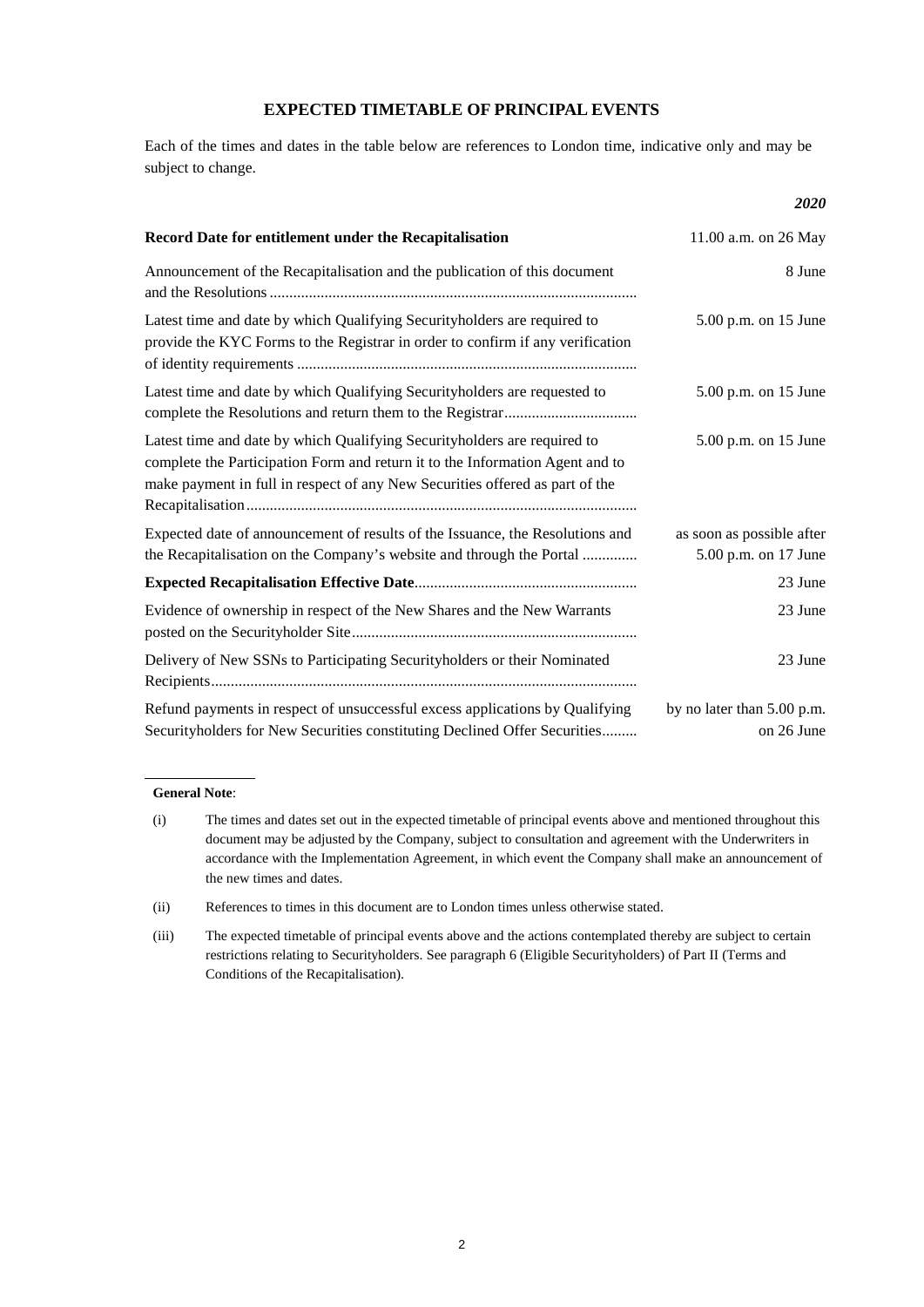## **IMPORTANT INFORMATION**

#### **General**

This document is not a prospectus and has not been prepared in accordance with the Prospectus Regulation Rules of the FCA made under section 73A of the FSMA (or any corresponding law or regulation in any other jurisdiction). In making an investment decision, prospective investors must rely upon their own examination of the Company and the terms of this document, including the risks involved.

No person has been authorised to give any information or to make any representations other than those contained in this document in connection with the Recapitalisation and, if given or made, such information or representations must not be relied upon as having been authorised by or on behalf of the Company. None of the Company, the Directors or any of the Group's representatives, is making any representation to any Securityholder or purchaser of the New Securities (and, if applicable, any Nominated Recipient thereof) regarding the legality of an investment by any such person under applicable laws and regulation. To the fullest extent permitted by applicable laws and regulation, no representation or warranty, express or implied, is made as to the accuracy, completeness, verification or sufficiency of the information contained in this document, and nothing contained in this document is, or shall be relied upon as, a promise or representation as to the past, present or future.

The contents of this document are not to be construed as legal, business or tax advice. Each prospective investor should consult his or her own lawyer, financial adviser or tax adviser for legal, financial or tax advice in relation to any action in respect of the New Securities.

Without limitation, the contents of the websites of the Group (or any other websites, including the content of any website accessible from hyperlinks on the websites of the Group) do not form part of this document.

## **Notice to investors in the United States of America**

Subject to certain exceptions, this document will not constitute, or form part of any offer or invitation to sell or issue, or any solicitation of any offer to purchase or subscribe for, New Securities to any Securityholder with a registered address in, or who is resident of, the United States or any other Restricted Territory. If you are in the United States or any other Restricted Territory, you may not subscribe for and/or acquire any New Securities unless you are a Permitted Restricted Territory Securityholder. Notwithstanding the foregoing, the Company reserves the right to offer and deliver the New Securities to a limited number of Securityholders in the United States that are reasonably believed to be (i) "qualified institutional buyers" ("**QIBs**") within the meaning of Rule 144A under the Securities Act ("**Rule 144A**") or (ii) institutional "accredited investors" as defined in Rule 501(a)(1), (2), (3) or (7) of Regulation D under the Securities Act ("**IAIs**"), in each case in transactions that are exempt from, or are not subject to, the registration requirements under the Securities Act. The New Securities being offered outside the United States are being offered in "offshore transactions" as defined in, and in reliance on Regulation S under the Securities Act ("**Regulation S**"). Any person in the United States who obtains a copy of this document and who is not a QIB or IAI is required to disregard it.

### **Overseas territories other than the United States of America**

The distribution of this document in certain jurisdictions (including the Restricted Territories) may be restricted by law. No action has been taken by the Company to distribute this document (or any other materials relating to the New Securities) in any other jurisdiction where action for that purpose may be required or doing so is restricted by law. Accordingly, this document may not be distributed or published in any other jurisdiction except under circumstances that will result in compliance with any applicable laws and regulations. Persons into whose possession this document comes are required by the Company to inform themselves about and observe any such restrictions. Any failure to comply with these restrictions may constitute a violation of the securities laws of any such jurisdiction. Securityholders (and, if applicable, Nominated Recipients) who have registered addresses in the Restricted Territories, or who are citizens or residents of or located in the Restricted Territories, should refer to paragraph 6 (*Eligible Securityholders*) of Part II (*Terms and Conditions of the Recapitalisation*) of this document.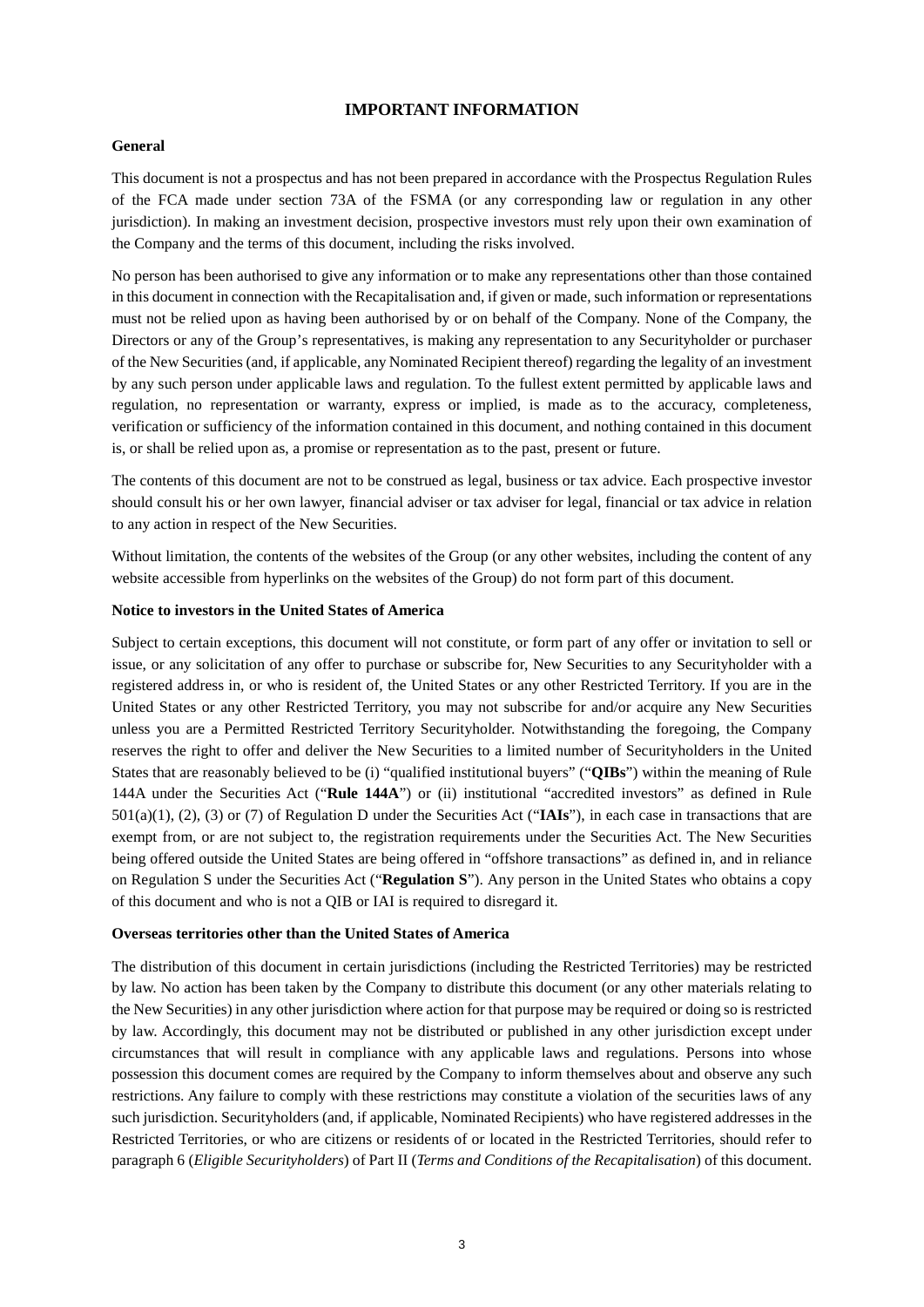#### **Forward looking statements**

This document includes statements that are, or may be deemed to be, "forward looking statements". These forward looking statements can be identified by the use of forward looking terminology, including the terms "believes", "estimates", "anticipates", "expects", "intends", "plans", "goal", "target", "aim", "may", "will", "would", "could" or "should" or, in each case, their negative or other variations or comparable terminology. These statements include matters that are not historical facts. They appear in a number of places throughout this document and include statements regarding the intentions, beliefs or current expectations of the Directors, the Company or the Group concerning, amongst other things, financial condition, prospects, growth and strategies of the Group and the industry in which it operates.

By their nature, forward looking statements involve risks and uncertainties because they relate to events and depend on circumstances that may or may not occur in the future and may be beyond the Company's ability to control or predict. Forward looking statements are not guarantees of future performance. The Group's actual operating results, financial condition, dividend policy and the development of the industry in which it operates may differ materially from the impression created by the forward looking statements contained in this document and/or the information incorporated by reference into this document. In addition, even if the operating results, financial condition and dividend policy of the Group, and the development of the industry in which it operates, are consistent with the forward-looking statements contained in this document, those results or developments may not be indicative of results or developments in subsequent periods. Important factors that could cause these differences include, but are not limited to, general economic and business conditions, industry trends, competition, changes in government and other regulation, including in relation to the environment, health and safety and taxation, labour relations and work stoppages, changes in political and economic stability and changes in business strategy or development plans and other risks.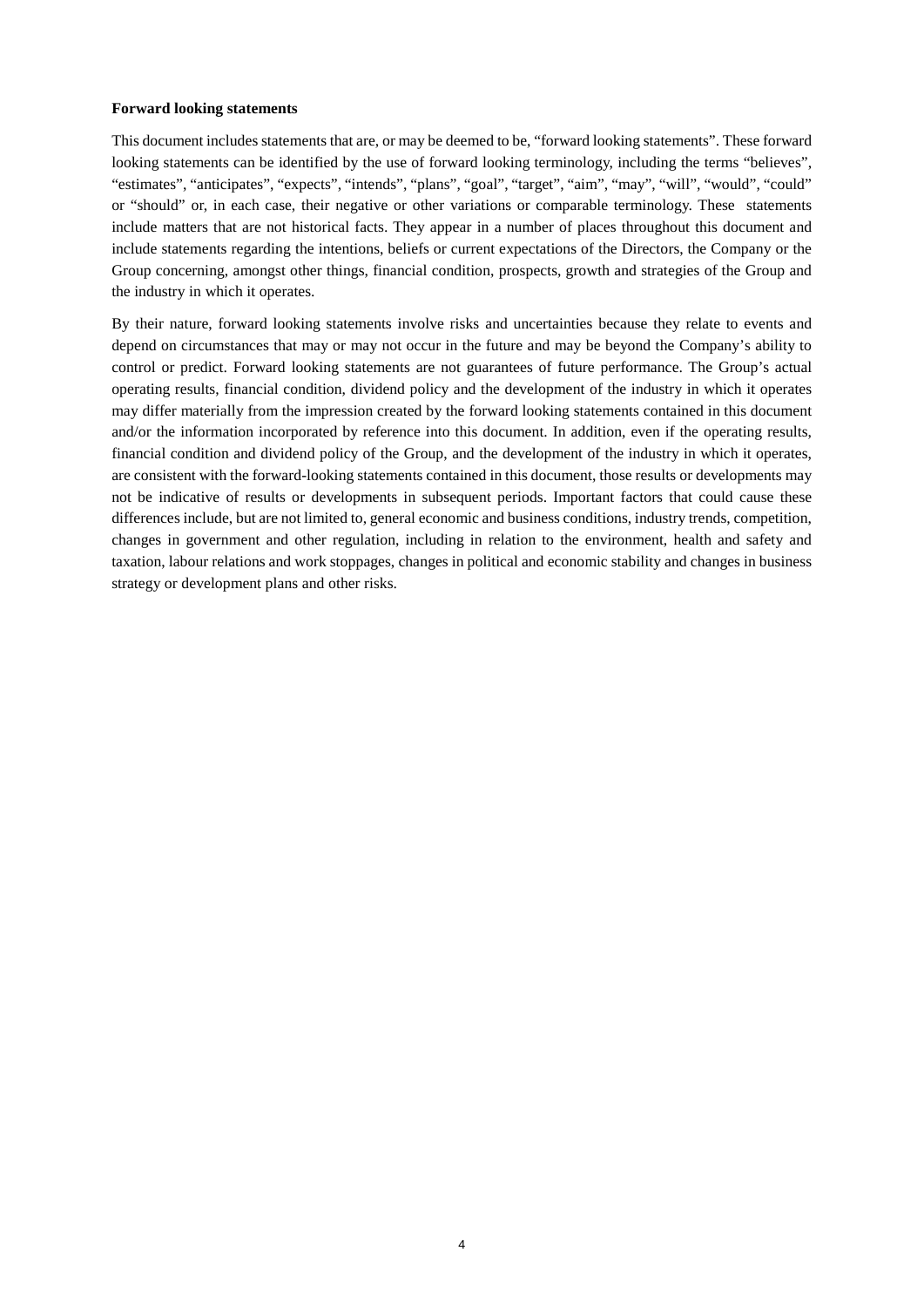## **PART I**

## **EXPLANATORY NOTE REGARDING THE RECAPITALISATION**

## <span id="page-7-0"></span>**1 Introduction**

On 4 February 2020, the Group completed the restructuring of its balance sheet (the "**Restructuring**"), which included the equitization of 50 per cent. of the Group's €600,000,000 Senior Secured Notes and the issuance of 300,000,000 Shares, €100,000,000 of Junior Notes and €200,000,000 of Existing SSNs. The Restructuring also included the refinancing of its previous €65,000,000 revolving credit facility pursuant to the €115,000,000 SSFA and simultaneously, the Group secured new factoring lines in France and Spain.

While the Restructuring resulted in a significant deleveraging and the simultaneous provision of new liquidity, the Group has been recently impacted by the COVID-19 lockdown and tighter working capital terms. In this context, the Group has applied extensive operational actions to mitigate the impact of the COVID-19 pandemic and preserve liquidity.

On 11 May 2020, the Company announced that it was in discussions with its existing securityholders and relationship banks regarding a possible recapitalisation. Based on scenario planning undertaken by the management of the Group in recent weeks, the Company considers that it is necessary to reorganise the capital structure of the Group as a matter of urgency in order to strengthen the Group's balance sheet, working capital and liquidity position and allow the Group to continue to operate in a challenging trading environment.

Accordingly, and further to the announcement made by the Company earlier today, the Company has entered into a binding implementation agreement dated 7 June 2020 with, amongst others, the Underwriters (the "**Implementation Agreement**") in order to effect a recapitalisation of the Group (the "**Recapitalisation**"). Pursuant to the Implementation Agreement, the Underwriters have agreed with the Company to fully underwrite the issue of New Securities under the Recapitalisation, subject to and in accordance with the terms of the Implementation Agreement.

The Company has released the interim condensed consolidated financial statements in respect of the Group for the 3 months ended 31 March 2020 (the "**Q1 Results**"), which have been made available on the Company's website [\(https://www.lecta.com/en/investors\)](https://www.lecta.com/en/investors) and through the Portal at the following link: [https://glas.agency/2020/05/21/lecta-limited-proposed-recapitalisation-investor-pack/.](https://glas.agency/2020/05/21/lecta-limited-proposed-recapitalisation-investor-pack/) Securityholders should read this contents of this document and the Q1 Results in full before taking any action in respect of the New Securities.

## **2 Reasons for the Recapitalisation**

The Company believes that the Recapitalisation is necessary to help the Group overcome the challenges presented by the COVID-19 pandemic and continue its transformation with a view to emerging with a solid liquidity position and healthy balance sheet. In particular, the Company considers that the Recapitalisation will significantly improve the Group's liquidity profile, reduce the Group's net leverage and increase the Group's flexibility, whilst mitigating any potential risks of default and committed supply chain lines providing enhanced stability.

The Recapitalisation is also expected to comprise additional support from working capital providers and the Group is also conducting discussions regarding potential access to government-supported financing in France and Italy.

The Company has received broad support for the Recapitalisation from existing securityholders. In particular, the Company has entered into a commitment and lock-up agreement originally dated 1 May 2020 with, amongst others, the Underwriters and certain other securityholders (the "**Lock-Up Agreement**"), pursuant to which such parties agreed (among other things) to support the Recapitalisation and promptly take all actions (within their power and as reasonably requested) which are necessary in order to support, facilitate, implement, consummate or otherwise give effect to all or any part of the Recapitalisation. As a result of the Lock-Up Agreement, the Company has received binding commitments from a number of securityholders in excess of the threshold necessary to support the implementation of the Recapitalisation.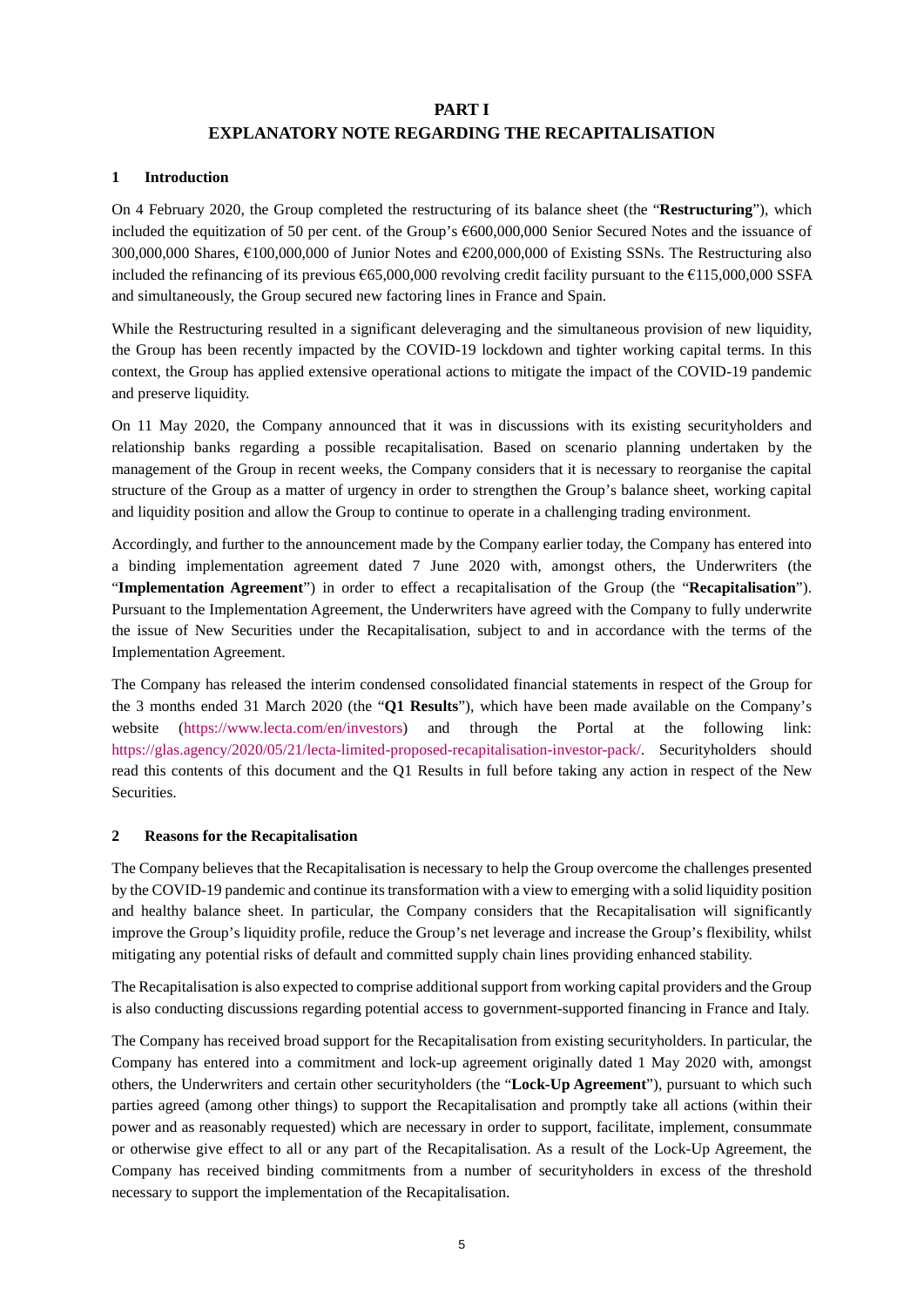As described in paragraph [1](#page-7-0) (*Introduction*) of this Part I (*Explanatory note regarding the Recapitalisation*), the Underwriters have also agreed to fully underwrite the issue of New Securities under the Recapitalisation on the terms and conditions set out in the Implementation Agreement.

## **3 Principal terms of the Recapitalisation**

In accordance with its terms and conditions, the Recapitalisation will comprise the following elements:

- the write down and cancellation of the entire outstanding principal amount of the  $\epsilon$ 100,000,000 Junior Notes (the "**Write-down**");
- the issue of 2,175,000,000 New Shares in the capital of Company for an aggregate issue price of approximately €50,000,000 (the "**New Shares**"), which will rank *pari passu* to the Existing Shares;
- the issue of €55,555,555 new floating rate senior secured notes due 2025 (the "**New SSNs**") to be issued at a discounted issue price of 90 per cent. of face value for an aggregate proceeds amount of approximately  $\epsilon$ 50,000,000, by way of issuance under the New SSN Indenture; and
- the issue of 55,555,555 new warrants (the "**New Warrants**") by the Company pursuant to the New Warrant Instrument and which will entitle the holders thereof to subscribe for Shares in accordance with the terms thereof.

The New Shares will be offered at a price of €0.023 per New Share and the New SSNs will be issued at a discounted issue price 90 per cent. of face value. The relevant Subscription Price payable by any Qualifying Securityholder in respect of any New Securities to be subscribed for as part of the Recapitalisation shall be rounded up to the nearest euro. Any Qualifying Securityholder electing to receive additional New SSNs and New Warrants that are Declined Offer Securities (in accordance with Paragraph [2](#page-19-0) (*Participation options*) of Part II (*Terms and Conditions of the Recapitalisation*)) shall make such election to the nearest euro. The relevant Subscription Price payable by a Qualifying Securityholder in respect of the New Shares and/or New SSNs (including any New Shares and/or New SSNs constituting Declined Offer Securities) shall be payable in full on acceptance by no later than 5.00 p.m. (London time) on the Funding Date.

There shall be no price payable by Participating Securityholders for the New Warrants upon their issuance (although holders of New Warrants will be required to pay a subscription price determined in accordance with the New Warrant Instrument should they elect to exercise the New Warrants at a later date in accordance with the terms of the New Warrant Instrument).

The Recapitalisation is expected to raise approximately  $\epsilon$ 100,000,000 (before expenses). The Recapitalisation is fully underwritten by the Underwriters pursuant to, and subject to the terms of, the Implementation Agreement. The principal terms of the Underwriters' commitments under the Implementation Agreement are summarised in paragraph [5](#page-9-0) (*Underwriters' commitments*) of this Part I (*Explanatory note regarding the Recapitalisation*). The Recapitalisation is conditional upon various matters, details of which are set forth in paragraph [6](#page-10-0) (*Conditions precedent*) of this Part I (*Explanatory note regarding the Recapitalisation*).

The Recapitalisation will result in 2,175,000,000 New Shares being issued (representing approximately 78.38 per cent. of the enlarged issued share capital immediately following completion of the Recapitalisation and 72.50 per cent. of the fully diluted share capital of the Company taking into account the issuance of Shares in connection with the New Warrants issued pursuant to the Warrant Instrument).

The New Shares, when issued and fully paid, will rank *pari passu* in all respects with the Existing Shares, including the right to receive dividends or distributions made, paid or declared after the date of issue of the New Shares. As explained in further detail in paragraph [7](#page-11-0) (*SSFA Consents*) of this Part I (*Explanatory note regarding the Recapitalisation*), the Company has agreed that it will not declare or pay any dividends or any distributions of any sort in respect of, or to the direct or indirect holders of, Shares for the 24 months commencing on the Recapitalisation Effective Date.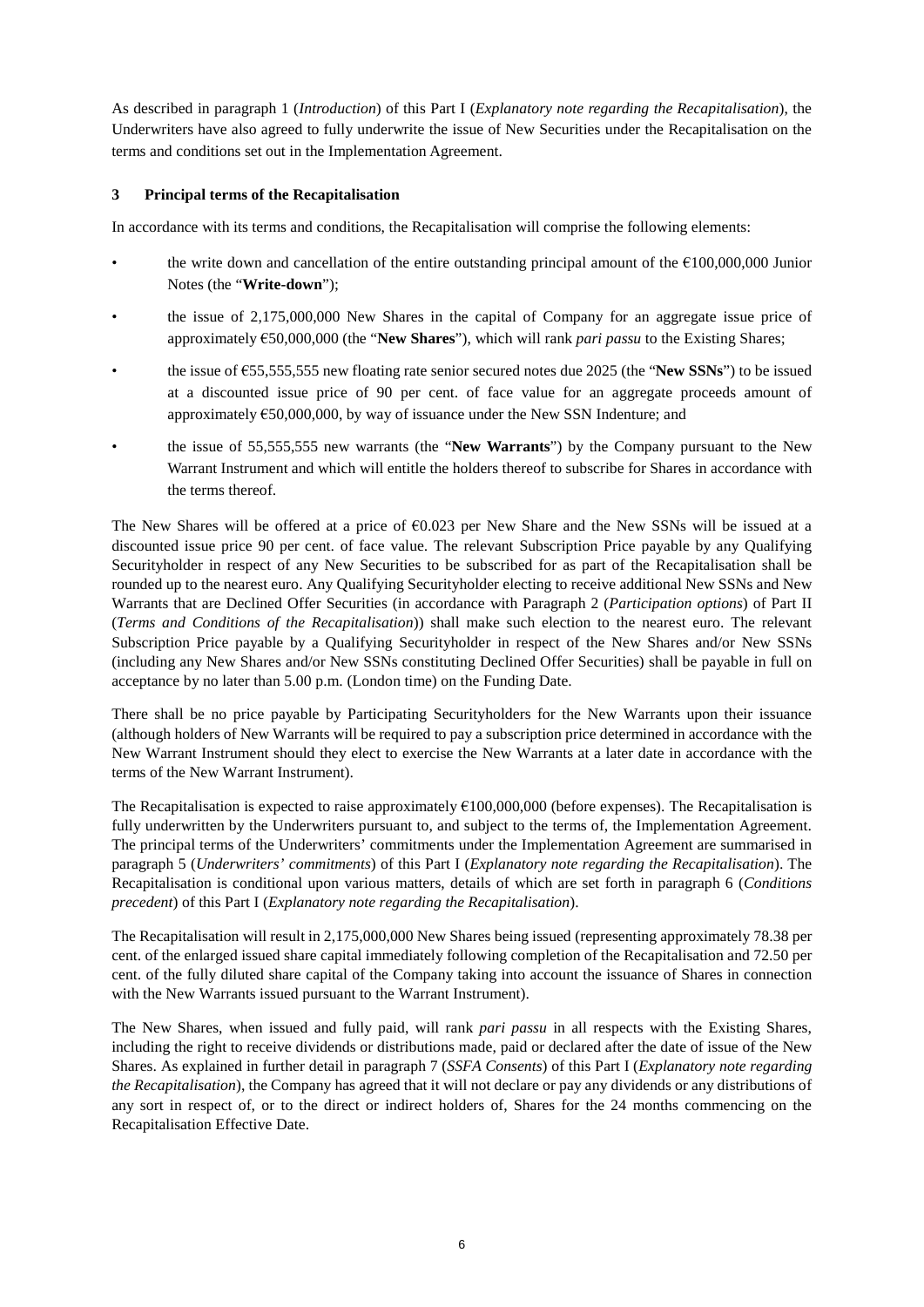## **4 Participation options**

On and subject to the terms of this document, the New Securities will be issued as a strip of securities (the "**Issuance**") as contemplated in the Company's articles of association (the "**Articles**"). Qualifying Securityholders shall have the following options to participate in the Issuance:

- *Option 1* Elect not to receive any New Shares, New SSNs or New Warrants;
- *Option 2* Elect:
	- o not to receive any New Shares; and
	- o to receive New SSNs and New Warrants *pro rata* to its holdings of Shares as at the Record Date;
- *Option 3* Elect to receive New Shares, New SSNs and New Warrants *pro rata* to its holdings of Shares as at the Record Date; or
- *Option 4* Elect to receive:
	- o New Shares *pro rata* to its holdings of Shares as at the Record Date and to receive additional New Shares that are Declined Offer Securities up to an amount to be specified in the Participation Form (subject to scale back); and
	- o New SSNs and New Warrants *pro rata* to its holdings of Shares as at the Record Date and to receive additional New SSNs and New Warrants that are Declined Offer Securities up to an amount to be specified in the Participation Form (subject to scale back and provided any such New SSNs and New Warrants that are Declined Offer Securities shall be allocated in a fixed proportion),

provided that any such election under this Option 4 for (A) additional New Shares that are Declined Offer Securities and (B) additional New SSNs and New Warrants that are Declined Offer Securities, must be made in the same proportion.

Entitlements to New Securities will be rounded down to the nearest whole number and fractional entitlements will not be allotted to Qualifying Securityholders but will be aggregated and issued to the Underwriters. Qualifying Securityholders can view their *pro rata* entitlements to New Securities as part of the Recapitalisation by logging into the Portal at the following link: [https://glas.agency/2020/05/21/lecta-limited-proposed-recapitalisation](https://glas.agency/2020/05/21/lecta-limited-proposed-recapitalisation-investor-pack/)[investor-pack/.](https://glas.agency/2020/05/21/lecta-limited-proposed-recapitalisation-investor-pack/)

In recognition of the fact that certain Qualifying Securityholders may be unable to subscribe for New Shares, Qualifying Securityholders shall be offered, subject to the passing of the Recapitalisation Resolutions, the additional right to participate in New SSNs and New Warrants only, solely on a basis *pro rata* to their respective holdings of Shares as at the Record Date. For the avoidance of doubt, Qualifying Securityholders shall not be entitled to participate in the New Shares only. In order to facilitate the participation in the New SSNs and New Warrants only by affected Qualifying Securityholders (which would otherwise fall outside the scope of the applicable regime contained in the Articles and Shareholders' Agreement), it is proposed that the Articles and Shareholders' Agreement shall be amended to permit Qualifying Securityholders to subscribe for New SSNs and New Warrants only as part of the Recapitalisation, on a basis *pro rata* to their respective holdings of Shares as at the Record Date.

Paragraph [2](#page-19-0) (*Participation options*) of Part II (*Terms and Conditions of the Recapitalisation*) of this document sets forth the various options (including excess applications) that Qualifying Securityholders will have for participating in the Issuance. Any Qualifying Securityholder who wishes to participate in any Declined Offer Securities (as contemplated above) shall be required to make such election at the same time as exercising its preemption rights to participate in the New Securities comprised within the Issuance.

## <span id="page-9-0"></span>**5 Underwriters' commitments**

Pursuant to the Implementation Agreement, the Underwriters have agreed severally to subscribe for New Securities not taken up under the Recapitalisation.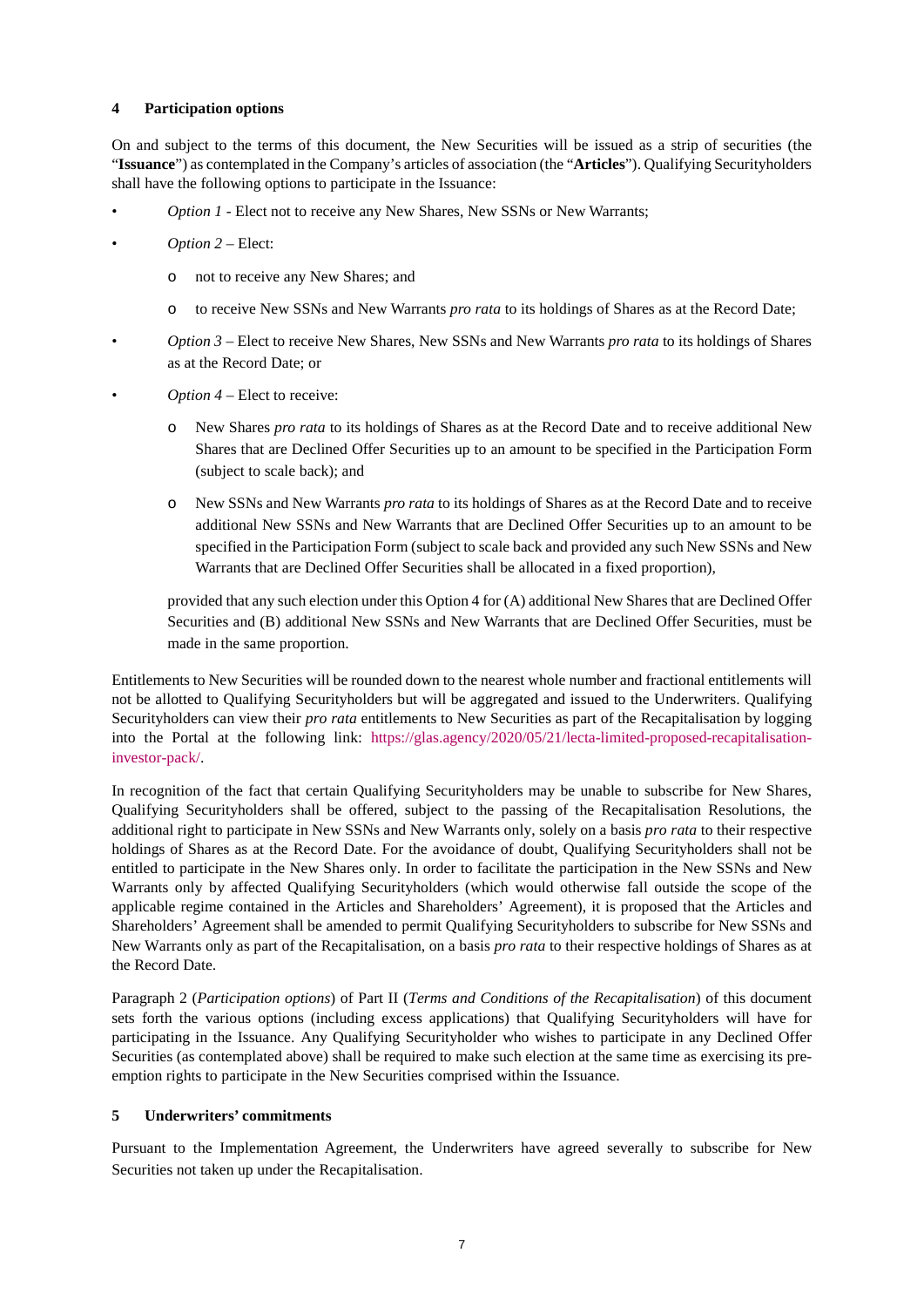In consideration of their services under the Implementation Agreement, and subject to their obligations under the Implementation Agreement having become unconditional and the Implementation Agreement not having been terminated, the Underwriters will receive a participation fee to be settled in kind by way of the issuance of 180,000,000 (in aggregate) new Shares fully paid to the Underwriters in accordance with their agreed underwriting proportions (the "**Participation Shares**") on the Recapitalisation Effective Date. The Participation Shares will represent approximately 6.49 per cent. of the enlarged issued share capital of the Company immediately following completion of the Recapitalisation and 6.00 per cent. of the fully diluted share capital of the Company taking into account the issuance of Shares in connection with the New Warrants issued pursuant to the Warrant Instrument).

In addition, and in consideration of their work in assisting the Company with the structuring of the Recapitalisation, and subject to their obligations under the Implementation Agreement having become unconditional and the Implementation Agreement not having been terminated, Apollo, Cheyne and Tikehau (together, the "**G3 Entities**"), and/or their respective Affiliates and/or Permitted Assignees, will receive an additional fee to be settled in kind by way of the issuance of 120,000,000 (in aggregate) new Shares (the "**G3 Shares**") to be issued by the Company fully paid to the G3 Entities on the basis of each G3 Entity receiving a number of new Shares equal to one third of the aggregate number of G3 Shares on the Recapitalisation Effective Date. The G3 Shares will represent approximately 4.32 per cent. of the enlarged issued share capital of the Company immediately following completion of the Recapitalisation and 4.00 per cent. of the fully diluted share capital of the Company taking into account the issuance of Shares in connection with the New Warrants issued pursuant to the Warrant Instrument).

The obligations of the Underwriters (including the G3 Entities) under the Implementation Agreement are subject (*inter alia*) to the satisfaction or waiver of the conditions precedent specified in paragraph [6](#page-10-0) (*Conditions precedent*) of this Part I (*Explanatory note regarding the Recapitalisation*). The Implementation Agreement will automatically terminate after 30 June 2020 (the "**Long-Stop Date**"). In addition, either of the Company or the Underwriters may terminate the Implementation Agreement in certain circumstances including (but not limited to): (i) by the mutual written consent of the Company and the Underwriters; (ii) at the election of the Majority Underwriters, if an insolvency event occurs in relation to the Company or any member of the Group; or (iii) at the election of the Majority Underwriters, if the Lock-Up Agreement terminates or is validly terminated in accordance with its terms (including as a result of a requisite majority (by value) of Shareholders determining that an event or circumstance has occurred, by reference to the position as at the date of the Lock-Up Agreement, which is, or could reasonably be, a material adverse change in the ability of the Group to implement and consummate the transactions contemplated by the Recapitalisation).

The Company has given certain representations and warranties to the Underwriters in the Implementation Agreement.

## <span id="page-10-0"></span>**6 Conditions precedent**

Completion of the Recapitalisation is subject to the satisfaction of various conditions precedent on or prior to the Long-Stop Date, including:

- the Company having passed the Recapitalisation Resolutions in accordance with the requirements of the Articles and the Shareholders' Agreement;
- the JN Issuer having obtained the relevant consents in respect of the Write-down required in connection with the Recapitalisation from the holders of Junior Notes representing at least 75 per cent. of the Junior Notes then outstanding pursuant to the terms of the Lock-Up Agreement (the "**JN Consents**"). Pursuant to the terms of the Lock-Up Agreement, the JN Issuer has obtained the relevant consents required in connection with the satisfaction of this condition precedent;
- the SSN Issuer having obtained the relevant consents in respect of amendments and/or waivers to the Existing SSN Indenture required in connection with the Recapitalisation from the Holders (as defined in the Existing SSN Indenture) representing at least a majority in aggregate principal amount of the Notes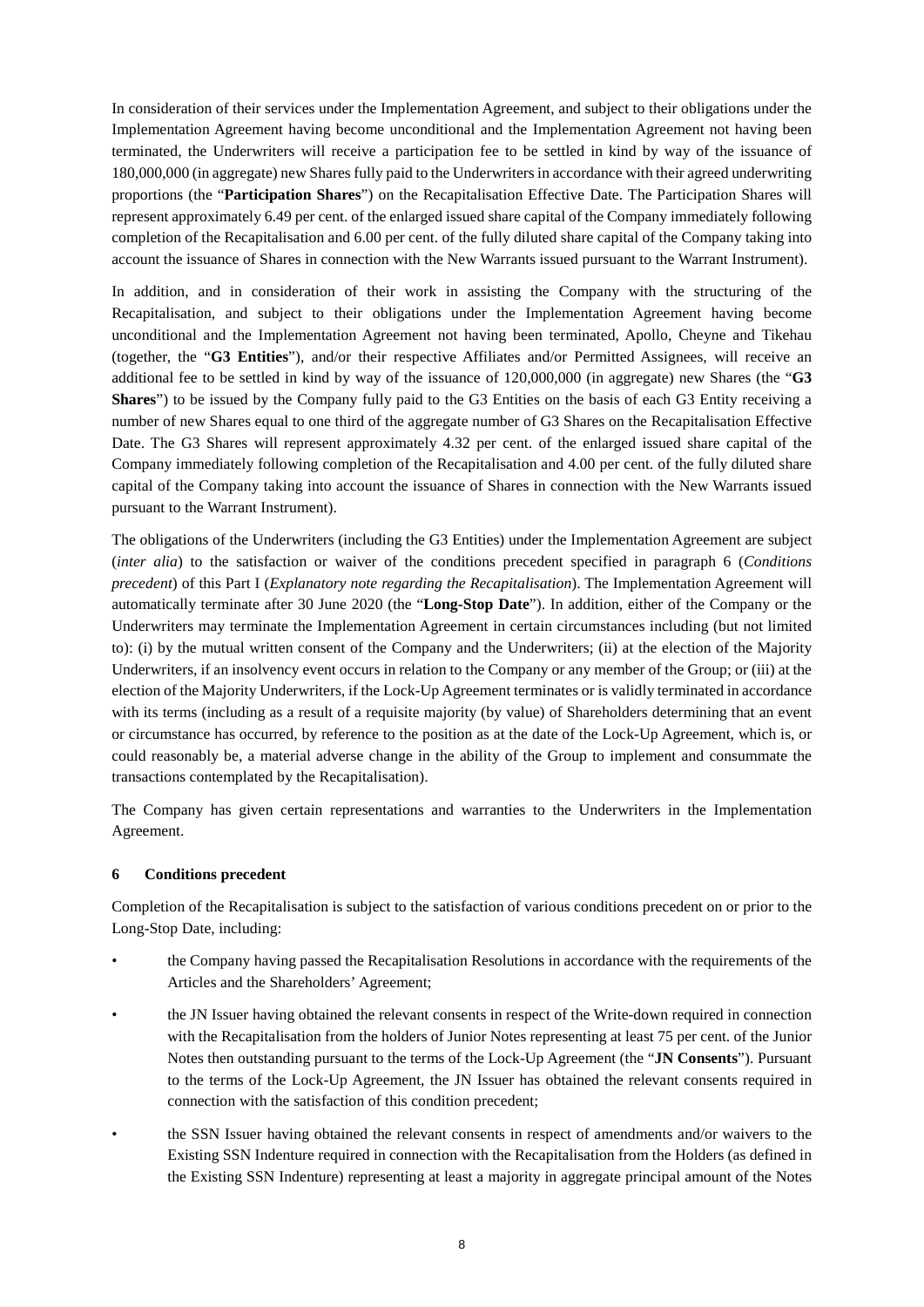(as defined in the Existing SSN Indenture) then outstanding pursuant to the terms of the Lock-Up Agreement (the "**SSN Consents**");

- the SSN Issuer (in its capacity as the "Parent" (under and as defined in the SSFA)) having obtained the relevant consents in respect of amendments and/or waivers to the SSFA required in connection with the Recapitalisation from the requisite majority of Lenders (as defined in the SSFA), particulars of which are set out in the consent request executed on 2 June 2020 (the "**SSFA Consents**" and together with the Recapitalisation Resolutions, the JN Consents and the SSN Consents, the "**Recapitalisation Consents**");
- evidence that the New Spanish Term Facility is (or will be, concurrent with the Recapitalisation Effective Date) available to be utilised and will be utilised by Torraspapel no later than the Recapitalisation Effective Date;
- evidence that Torraspapel has entered into the New Confirming Lines (on terms reasonably satisfactory to the G3 Entities) and that the New Confirming Lines shall be available to be utilised by the Group for an amount not less than €40,000,000 on or before Recapitalisation Effective Date; and
- the Company having provided a copy of the Deed of Termination to each registered warrant holder in respect of the extinguishment and cancellation of the Existing Warrants issued under the Existing Warrant Instrument and having obtained signed acknowledgements thereof from certain holders of the Existing Warrants.

For the avoidance of doubt, to the extent that the one or more of the Recapitalisation Consents is not received (or otherwise waived in accordance with the terms of the Lock-Up Agreement and Implementation Agreement), the Company shall not take any of the steps otherwise approved in the other Recapitalisation Consents.

We further note, notwithstanding the formal requirements of the conditions precedent to the Recapitalisation as described above, each of the New Spanish Term Facility and New Confirming Lines shall only be available to be utilised on the Recapitalisation Effective Date immediately following receipt by Torraspapel of the net proceeds of the New Securities.

## <span id="page-11-0"></span>**7 SSFA Consents**

In addition to obtaining the relevant consents in respect of amendments and/or waivers to the SSFA required in connection with the Recapitalisation, the following additional amendments and/or waivers (as applicable) have been requested from the SSN Issuer (as "Parent" under and as defined in the SSFA) from the requisite majority Lenders (as defined in the SSFA) or, in the case of the fourth and fifth bullets below, all Lenders (as defined in the SSFA):

- an amendment to the SSFA to include an undertaking to procure that the proceeds of the New SSNs and the New Shares are down-streamed to Torraspapel on the ARA Effective Date;
- an amendment to the SSFA to include an additional extension option of one year such that the termination date of the SSFA can be extended from 3 February 2023 to 3 February 2024, provided that (i) the further consent of all Lenders under the SSFA is obtained when the extension request is submitted, and (ii) the payment of an extension fee equal to 2.00 per cent. of the Total Commitments;
- an amendment to the margin payable under the SSFA such that the margin is increased by 0.5 per cent. per annum in relation to both Term Facility Loans and Revolving Facility Loans (each as defined in the SSFA);
- to the novation of the Term Facility (as defined in the SSFA) from Holdco to Torraspapel and entry into any necessary documentation such that Torraspapel becomes the borrower under the Term Facility, together with a release of Holdco's obligations as borrower under the Term Facility;
- the conversion of €15,000,000 of the aggregate Revolving Facility Commitment into Term Facility Commitment (each as defined in the SSFA) on the ARA Effective Date;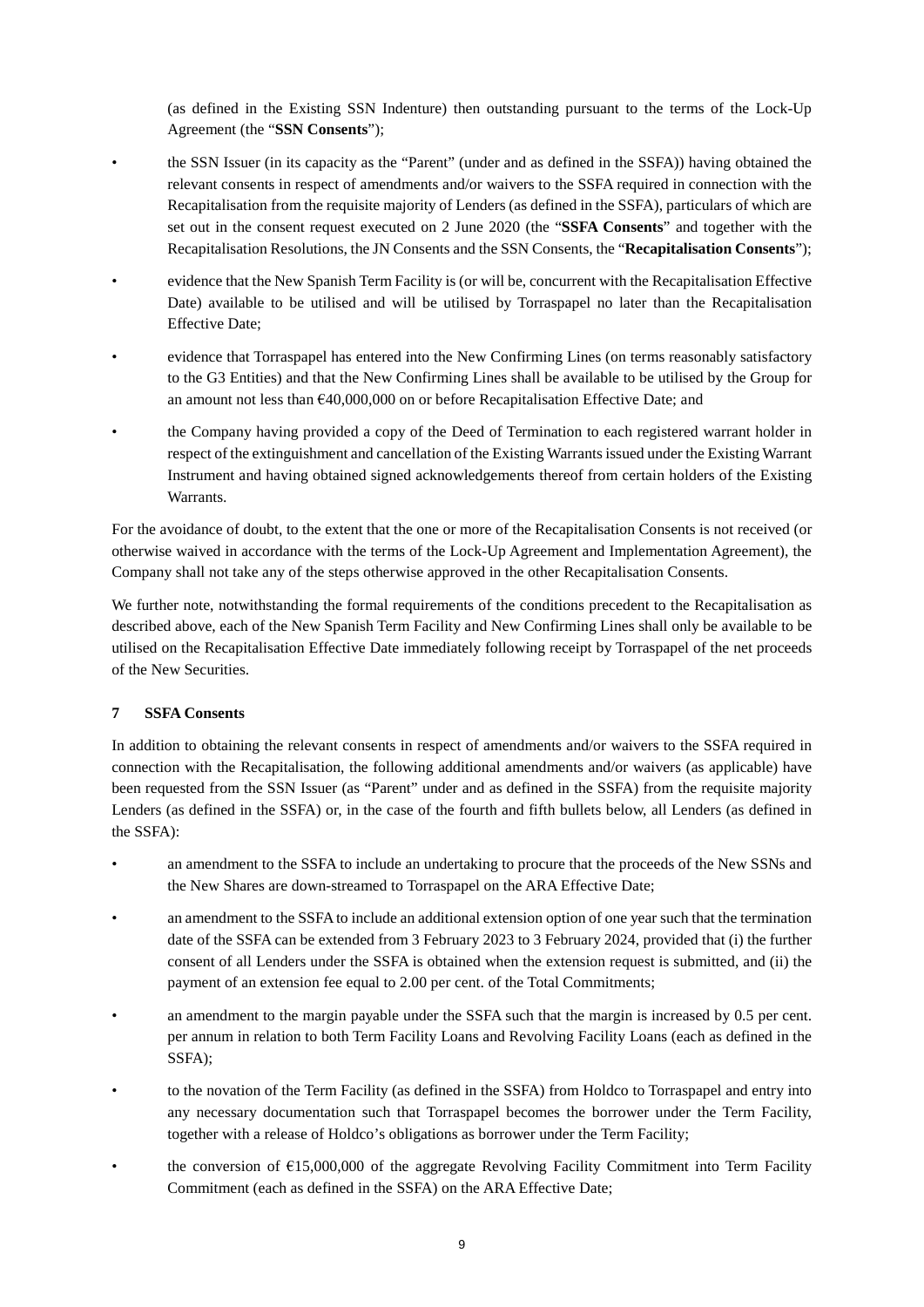- an amendment to the original extension option of one year (such that the termination date of the SSFA can be extended from 3 February 2022 to 3 February 2023) (the "**Original Extension Option**") to remove compliance with Consolidated Senior Secured Net Leverage Ratio test (as defined in the SSFA);
- an amendment to the extension fee payable in connection with the Original Extension Option so that such fee is payable on the Total Commitments rather than on the Available Facilities (each as defined in the SSFA); and
- the waiver of any default arising from the capitalisation of Torraspapel pursuant to the Recapitalisation.

In connection with the amendments to the SSFA, the Company has agreed that it will not make any Restricted Payments (as defined in the SSFA) (excluding the payment of up to €2,500,000 of Holdco Expenses (as defined in the SSFA)) for the 24 months commencing on the ARA Effective Date which, for the avoidance, will include but not be limited to a restriction on the declaration or payment of any dividends or any other distributions of any sort in respect of, or to the direct or indirect holders of, Shares (including both the Existing Shares and the Recapitalisation Shares) (but for the avoidance of doubt, such suspension shall not in any way prohibit the Write-Down).

## **8 Third party financing**

As part of the Recapitalisation, Torraspapel being a wholly-owned subsidiary of the Group, will enter into a new Spanish law term facility with one or more Spanish banking institutions prior to the Recapitalisation Effective Date for a minimum term of 3 years (the "**New Spanish Term Facility**"). For the avoidance of doubt, it is not proposed that the terms of the New Spanish Term Debt shall restrict the ability of the Group from making intragroup payments to facilitate meeting its interest payment obligations and principal repayment obligations under the Existing SSNs and the New SSNs.

As at the date of this document, the Group had received committed funding of  $\epsilon$ 20,000,000 pursuant to the New Spanish Term Facility, whilst an additional €20,000,000 of funding under the New Spanish Term Facility has been signed subject to the Recapitalisation being implemented in accordance with the terms set out in this document. Amounts to be made available under the New Spanish Term Facility shall be guaranteed (in whole or in part) by the Spanish Government.

In addition, the Group has reached a commercial agreement in respect of a new Spanish confirming line facility for an amount of €40,000,000 which will become available (subject to its terms, including in respect of collateralisation) once the Recapitalisation has been implemented in accordance with the terms set out in this document (the "**New Confirming Lines**"). The replacement of short term uncommitted confirming lines with longer dated committed lines under the New Confirming Lines will provide additional stability to working capital management of the Group, whilst it is also proposed that the minimum liquidity covenant and minimum EBITDA covenants under the SSFA shall be waived until the second anniversary of the Recapitalisation Effective Date thereby giving the Group enhanced operational flexibility.

The funding and/or availability (as applicable) of the New Spanish Term Facility and the New Confirming Lines (on terms reasonably satisfactory to the G3 Entities) is a condition precedent to the Recapitalisation. See paragraph [6](#page-10-0) (*Conditions precedent*) of this Part I (*Explanatory note regarding the Recapitalisation*) for further information.

In addition, the Company is conducting discussions regarding a separate loan facility in each of Italy and France to be provided by lenders to be identified, guaranteed (to the fullest extent possible) by each of the Italian and French Governments (respectively) as part of the state aid measures being made available in those jurisdictions as a result of the COVID-19 pandemic. The Company has agreed with the Underwriters to exercise all reasonable endeavours to secure such funding from the Italian and French Governments as soon as reasonably possible (whether before or after Recapitalisation Effective Date), although no guarantee can be given that any such funding will be available (nor the terms on which it will be made available). Consistent with the position for the New Spanish Term Facility, the Company has further agreed to use all reasonable endeavours to procure that nothing in any funding from the Italian and French Governments shall restrict the ability of the Group from making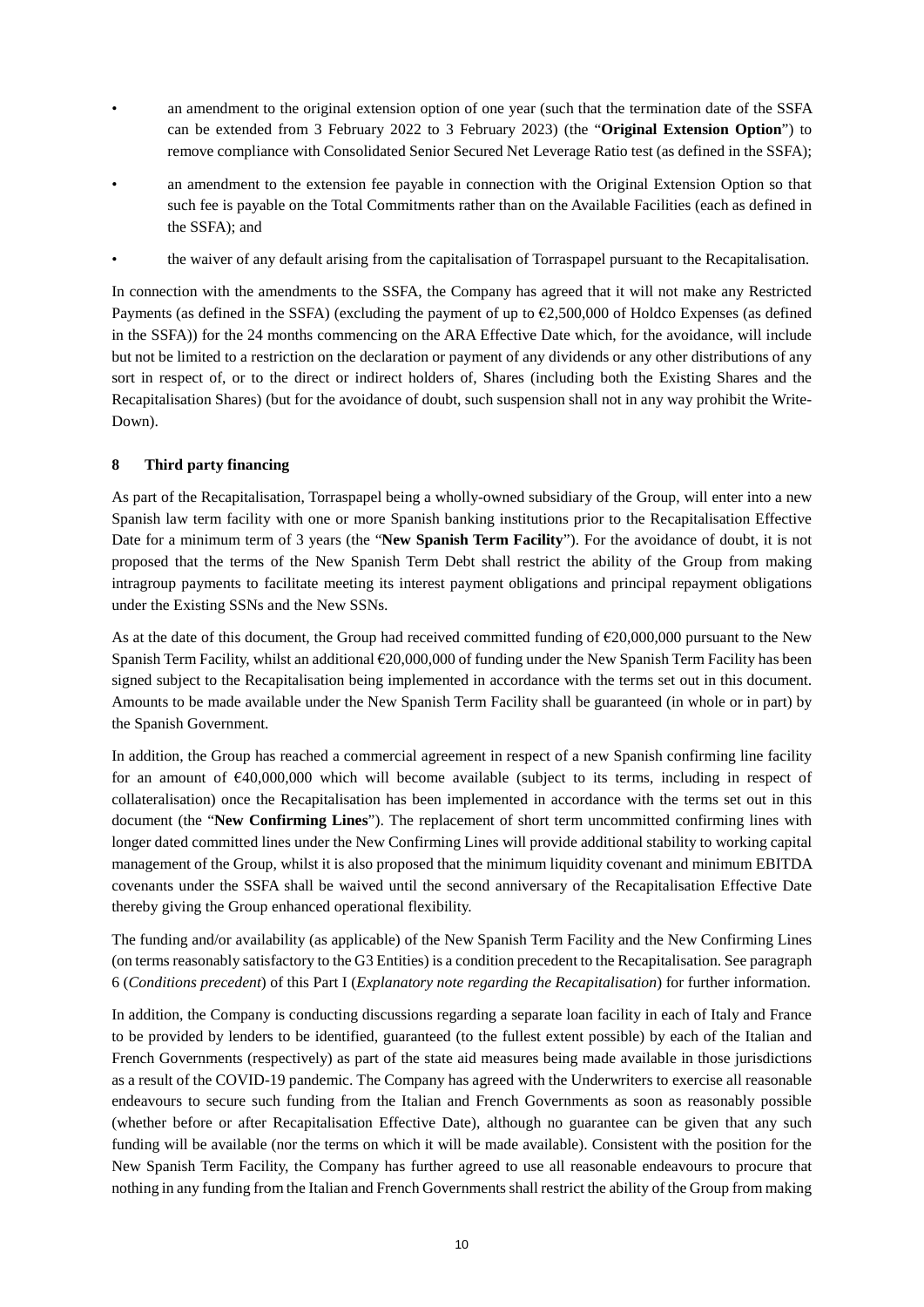intragroup payments to facilitate the Group meeting its interest payment obligations and principal repayment obligations under the Existing SSNs and the New SSNs, and the obtaining of any such funding shall not be a condition precedent to the Recapitalisation.

## **9 Description of New Shares**

Under the terms of the Recapitalisation, the Company will issue 2,175,000,000 New Shares in the capital of Company at an issue price of €0.023 per New Share for an aggregate issue price of approximately €50,000,000.

The New Shares to be issued as part of the Recapitalisation will represent approximately 78.38 per cent. of the enlarged issued share capital immediately following completion of the Recapitalisation and 72.50 per cent. of the fully diluted share capital of the Company taking into account the issuance of Shares in connection with the New Warrants issued pursuant to the Warrant Instrument.

The New Shares, when issued and fully paid, will rank *pari passu* in all respects with the Existing Shares, including the right to receive dividends or distributions made, paid or declared after the date of issue of the New Shares. As explained in further detail in paragraph [7](#page-11-0) (*SSFA Consents*) of this Part I (*Explanatory note regarding the Recapitalisation*), no dividend payment will be made for 24 months from the Recapitalisation Effective Date.

## **10 Description of New SSNs**

Under the terms of the Recapitalisation, the Company will issue  $655,555,555$  New SSNs at a discounted issue price of 90 per cent. of face value for an aggregate amount of approximately €50,000,000 by way of issuance under the New SSN Indenture. Consistent with the Existing SSNs, the New SSNs shall be issued in minimum denominations of  $\epsilon$ 1,000 (and integral multiples of  $\epsilon$ 1 above  $\epsilon$ 1,000).

The New SSNs will not be fungible with the Existing SSNs. The New SSNs will be authorised under the New SSN Indenture and will be assigned different ISINs and Common Codes from the Existing SSNs. The New SSNs will be the sole voting class for all purposes under the New SSN Indenture, including, without limitation, for purposes of waivers, amendments, redemptions, accelerations and offers to purchase.

The New SSNs will be subject to the terms of the Intercreditor Agreement as "*Pari Passu Notes*". The New SSNs will have a coupon of EURIBOR + 700 basis points (subject to a zero per cent. EURIBOR floor) and will otherwise be issued on the same terms as the Existing SSNs and benefit from the same covenant package as the Existing SSNs (as amended pursuant to the terms of the Recapitalisation). In particular, the New SSNs will rank *pari passu* with the Existing SSNs and will otherwise be secured by the same collateral as the Existing SSNs on the same terms.

The Company shall use reasonable endeavours to procure that the New SSNs shall receive a private credit rating from one of Moody's, Fitch or S&P by the Recapitalisation Effective Date (and, in any case, shall so procure by no later than one month following the Recapitalisation Effective Date).

## <span id="page-13-0"></span>**11 Description of New Warrants**

Pursuant to the Recapitalisation, the Company will issue the New Warrant Instrument pursuant to which the Company will issue New Warrants to Participating Securityholders, which will entitle the holders to subscribe for Shares in the share capital of the Company (the "**New Warrant Shares**") representing approximately 7.50 per cent. of the fully diluted share capital of the Company taking into account the issuance of New Warrant Shares.

The New Warrants will be capable of exercise from (but excluding) the  $1<sup>st</sup>$  anniversary of the Recapitalisation Effective Date to (and including) the 5th anniversary of the Recapitalisation Effective Date (the "**New Warrant Exercise Period**"). Following the expiry of the New Warrant Exercise Period, the New Warrant Instrument will automatically terminate and any subscription rights attaching to the New Warrants will lapse thereunder.

There shall be no price payable by Participating Securityholders for the New Warrants upon their issuance pursuant to the Recapitalisation (although holders of New Warrants will be required to pay a subscription price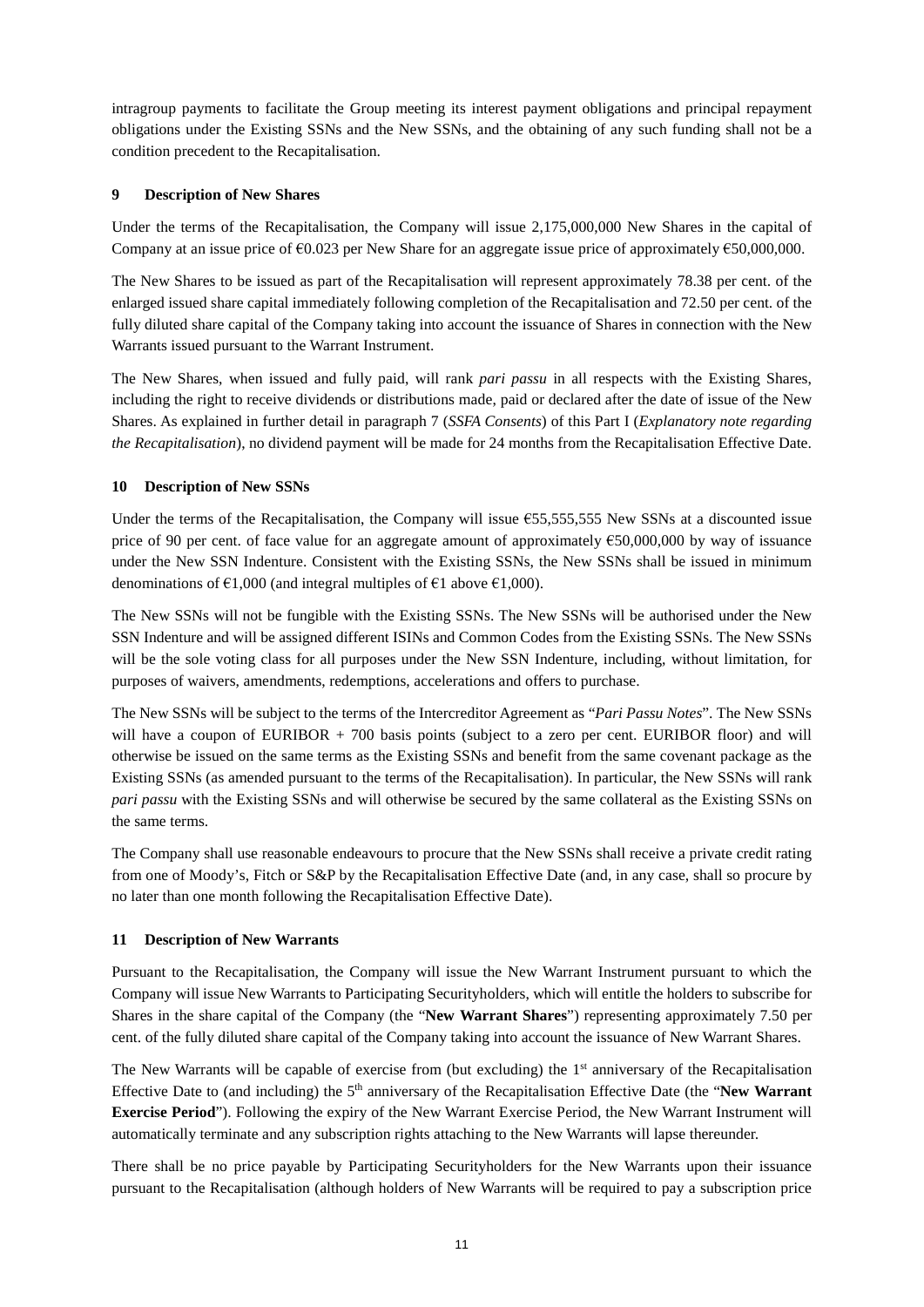determined in accordance with the New Warrant Instrument should they elect to exercise the New Warrants at a later date in accordance with the terms of the New Warrant Instrument).

Except as expressly contemplated in this paragrap[h 11 \(](#page-13-0)*Description of New Warrants*) of this Part I (*Explanatory note regarding the Recapitalisation*), the New Warrants will have no voting or other governance rights and no rights to participate in distributions of the Group. The New Warrant Instrument will contain customary adjustment provisions to the extent that there is a future adjustment event at any time prior to the expiry of the New Warrant Exercise Period (including, but not limited to, bonus issues, scrip dividends, any reduction, sub-division, consolidation, reclassification, repurchase or redemption of relevant share capital or any consolidation, amalgamation or merger of the Company into another entity).

Until the 1<sup>st</sup> anniversary of the Recapitalisation Effective Date:

- the Company will not pay any dividend to Shareholders, unless each holder of the New Warrants receives a credit towards the payment of the subscription price in respect of the New Warrants or (if the subscription price has already been satisfied in full as a result of previous credits required under the New Warrant Instrument) a dividend payment attributable to the number of Shares which such holder would be entitled to receive if it had converted its New Warrants in full immediately prior to the dividend record date. From the Recapitalisation Effective Date until the expiry of the New Warrant Exercise Period, the Company will seek to ensure that reasonable notice of any planned dividends is given to each holder of New Warrants so that each such holder has adequate opportunity to convert any New Warrants prior to the relevant dividend record date; and
- the New Warrants shall be stapled to the New SSNs through the inclusion of stapling provisions in the New Warrant Instrument pursuant to which any purported transfer of New Warrants made without an accompanying transfer of an equivalent proportion of New SSNs to the same person shall be null and void (and shall not be registered by the Company).

## <span id="page-14-0"></span>**12 Board changes**

Pursuant to the terms of the Shareholders' Agreement, Korn Ferry, being an independent organisational consulting firm, were engaged by a group of Shareholders in early-2020 to identify a shortlist of candidates to be considered by the Shareholders as potential Independent Directors (as defined in the Shareholders' Agreement) to be appointed to the Board (the "**Korn Ferry Search**").

Further to and as a result of the Korn Ferry Search, in addition to the matters contemplated pursuant to the Recapitalisation, it is separately proposed that the composition of the Board be reconstituted with effect from the Recapitalisation Effective Date.

Following the Recapitalisation Effective Date and the strengthening of the Group's balance sheet, working capital and liquidity position, it is proposed to appoint each of Mr. Dermot Smurfit (as Chairman of the Board), Mr. Javier Abad, Mr. Dominique Binet and Mr. Marco Casiraghi as non-executive directors (together, the "**Board Appointments**"). Further information regarding the Board Appointments and summary biographical details are included in Part IV (*Board Appointments*) of this document. In addition, it is expected that Mr. Eduardo Querol and Mr. Andrea Minguzzi will continue to serve on the Board following the Recapitalisation Effective Date in their capacities as Chief Executive Officer and Chief Financial Officer, respectively.

With effect from the Recapitalisation Effective Date, it is proposed that the interim members of the Board (consisting of Mr. Jason Clarke, Mr. Eugene Davis and Mr. Christian Digemose) will stand-down from the Board on the basis that the Recapitalisation will have been successfully delivered and the Group's balance sheet, working capital and liquidity position will have been adequately strengthened so as to permit a rebalancing of the Board's core expertise and skills towards the Group's longer term strategy.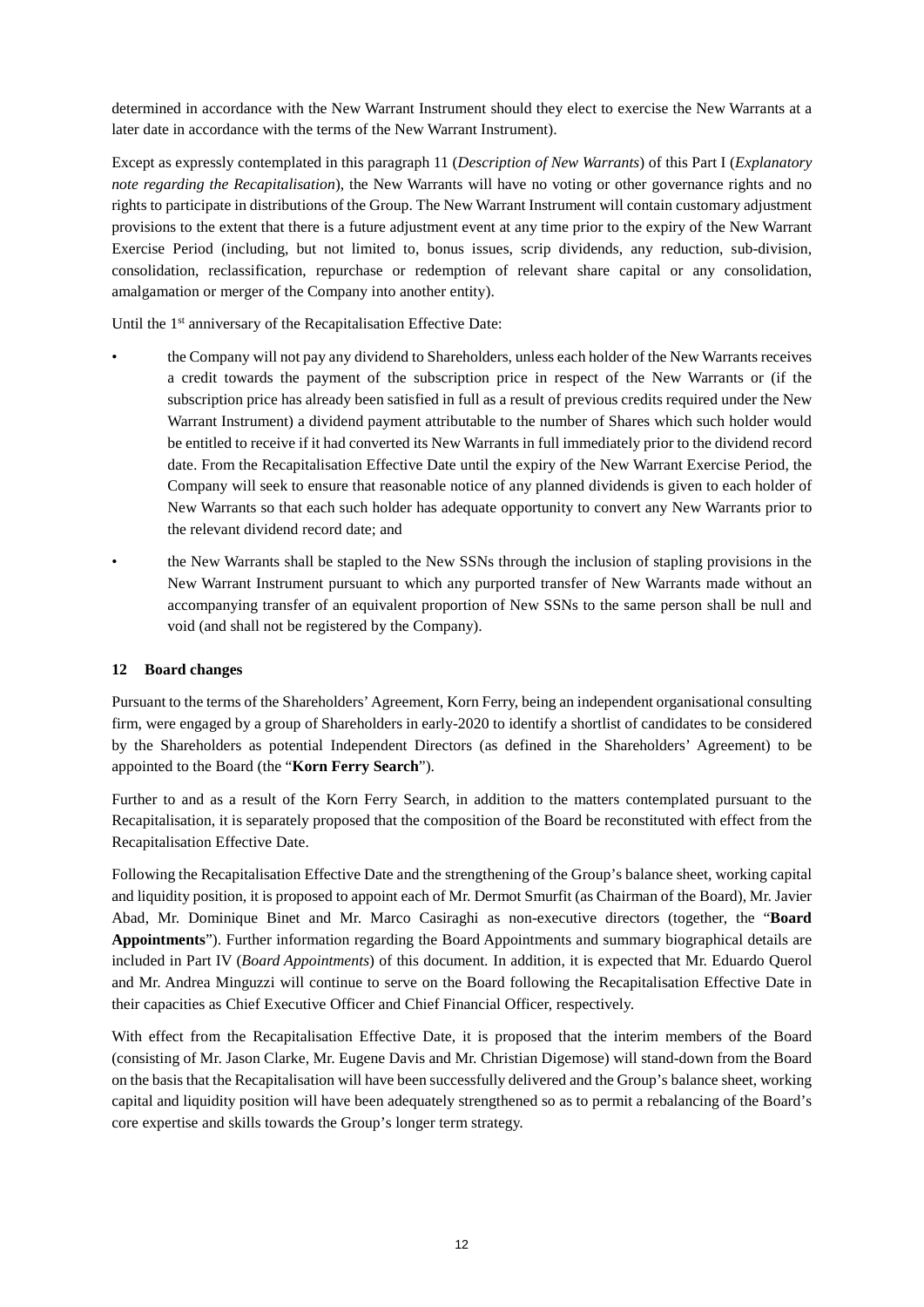## **13 Recapitalisation Resolutions**

In connection with the Recapitalisation, the Recapitalisation Resolutions are being proposed to Securityholders to support, facilitate, implement, consummate or otherwise give effect to the Recapitalisation. For the purposes of the Articles, Shareholders' Agreement and as a matter of English law, certain of these Resolutions must be passed for the Recapitalisation to be implemented. Accordingly, the Recapitalisation is conditional on Securityholders approving the Recapitalisation Resolutions.

The Resolutions (including the Recapitalisation Resolutions) are set out in Part V (*Resolutions*) of this document.

You are requested to complete the Recapitalisation Resolutions and return them as soon as possible and in any case so as to be received by no later than 5.00 p.m. (London time) on the Funding Date, in accordance with the detailed instructions set forth in Part V (*Resolutions*) of this document.

If the requisite majority of Securityholders have not voted in favour of the Recapitalisation Resolutions by 5.00 p.m. (London time) on the Funding Date (or if the Recapitalisation Effective Date has not occurred before the Long-Stop Date), then the Recapitalisation Resolutions will lapse.

## **14 Board Resolutions**

In addition to the matters contemplated pursuant to the Recapitalisation, and the information set out in paragraph [12](#page-14-0) above, the Board Resolutions are separately being proposed to Securityholders in connection with the Board Appointments and certain related matters.

For the avoidance of doubt, the Board Resolutions are separate from the Recapitalisation and the Recapitalisation Resolutions. **The Recapitalisation is not conditional on Securityholders approving the Board Resolutions.** Further detail on the Board Appointments is set out Part IV (*Board Appointments*) of this document. The Resolutions (including the Board Resolutions) are set out in Part V (*Resolutions*) of this document.

You are requested to complete the Board Resolutions and return them as soon as possible and in any case so as to be received by no later than 5.00 p.m. (London time) on the Funding Date, in accordance with the detailed instructions set forth in Part V (*Resolutions*) of this document.

If the requisite majority of Securityholders have not voted in favour of the Board Resolutions at the end of the period of 28 days beginning with the date of circulation of this document, then the Board Resolutions will lapse.

## **15 Eligible Securityholders**

The attention of Securityholders (and, if applicable, any Nominated Recipients) who have registered addresses in the Restricted Territories, who are citizens or residents of or located in the Restricted Territories, or who are otherwise Retail Investors or Disqualified Persons is drawn to the information in paragraph 6 (*Eligible Securityholders*) of Part II (*Terms and Conditions of the Recapitalisation*) of this document.

Notwithstanding any other provision of this document, the Company reserves the right (having consulted with the Underwriters acting reasonably and in good faith) to permit any Securityholder on the register of members at the Record Date to take up his or her entitlement to New Securities issued as part of the Recapitalisation if (in its sole and absolute discretion) it is satisfied that the transaction in question will not violate applicable laws.

The provisions of paragraph 6 (*Eligible Securityholders*) of Part II (*Terms and Conditions of the Recapitalisation*) will apply generally to Securityholders who cannot or do not take up the New Securities issued as part of the Recapitalisation.

## **16 No legal, business or tax advice**

The contents of this document are not to be construed as legal, business or tax advice. Each prospective investor should consult his or her own lawyer, financial adviser or tax adviser for legal, financial or tax advice in relation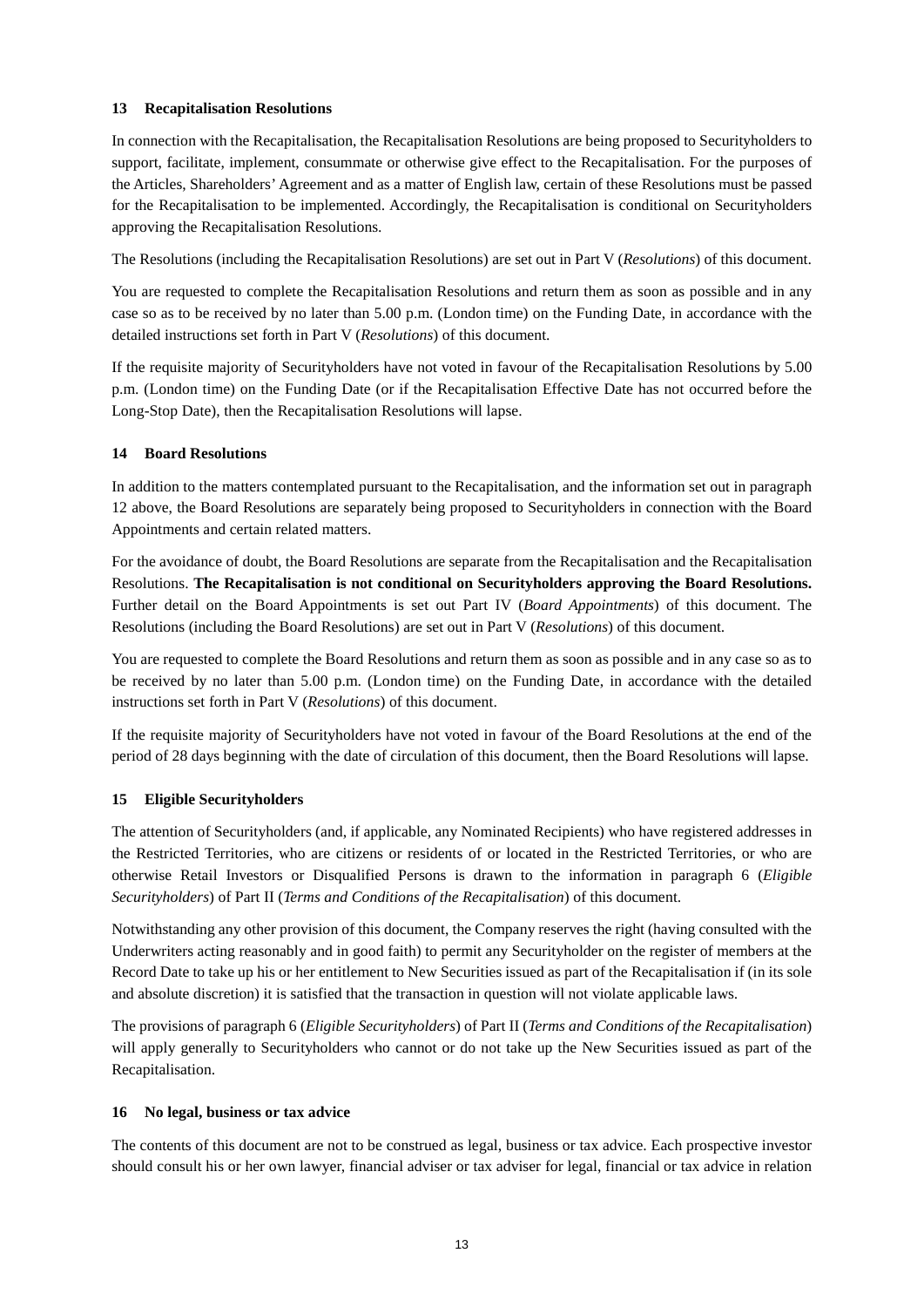to any action in respect of the New Securities. If you are in any doubt as to your tax position, you should consult your own independent tax adviser without delay.

## **17 Action to be taken in respect of the Recapitalisation**

If you are a Qualifying Securityholder, you can view your *pro rata* entitlements to New Securities as part of the Recapitalisation by logging into the Portal at the following link: [https://glas.agency/2020/05/21/lecta-limited](https://glas.agency/2020/05/21/lecta-limited-proposed-recapitalisation-investor-pack/)[proposed-recapitalisation-investor-pack/.](https://glas.agency/2020/05/21/lecta-limited-proposed-recapitalisation-investor-pack/) If you have sold or otherwise transferred any of your Existing Shares before the Record Date, please forward this document, if and when received, at once to the purchaser or transferee or the bank, stockbroker or other agent through whom the sale or transfer was effected for delivery to the purchaser or transferee, except that such documents should not be sent to any jurisdiction where to do so might constitute a violation of local securities laws or regulations.

Qualifying Securityholders are requested to submit elections to participate in the New Securities via the Portal at [https://glas.agency/2020/05/21/lecta-limited-proposed-recapitalisation-investor-pack/.](https://glas.agency/2020/05/21/lecta-limited-proposed-recapitalisation-investor-pack/) In order to access the Portal, a user must first register for an account by following the "click this link to register" button. When on that page, the user must include its unique shareholder code in the reference field. Each shareholder's unique code has been provided to it in the email in which it received this Investor Pack. A user may input multiple codes in the reference field separated by a comma. Inputting multiple codes separated by a comma will allow the user the option to complete the participation form once for each Option chosen (rather than completing the form once for each shareholder) in respect of multiple different shareholders of the Company.

The latest time and date for acceptance and payment in full in respect of the Recapitalisation is expected to be to be 5.00 p.m. (London time) on the Funding Date, unless otherwise announced by the Company. The Company may elect, with the agreement of the Underwriters, but shall not be obliged, to treat as valid acceptances and payments which are received, or due to be received, after 5.00 p.m. (London time) on the Funding Date.

The procedure for acceptance and payment is set out in Part II (*Terms and Conditions of the Recapitalisation*) of this document.

For Participating Securityholders:

- evidence of ownership of the New Shares is expected to be posted on the Securityholder Site on the Recapitalisation Effective Date;
- the New SSNs will be initially issued as one or more global notes, in registered global form without interest coupons, and will be deposited with the Common Depository and credited to relevant accounts within Clearstream and Euroclear of the person(s) entitled to them (or its or their Nominated Recipient(s)) by no later than 5 p.m. (London time) on 23 June 2020; and
- evidence of ownership of the New Warrants is expected to be posted on the Securityholder Site on the Recapitalisation Effective Date.

For the avoidance of doubt, definitive certificates will not be issued and despatched to Participating Securityholders in respect of either the New Shares, the New SSNs or the New Warrants in connection with the Recapitalisation.

If you are in any doubt as to the action you should take, you should immediately seek your own financial advice from your stockbroker, bank manager, solicitor, accountant or other independent financial adviser authorised under the FSMA or, if you are outside the United Kingdom, by another appropriately authorised independent financial adviser.

## **18 Action to be taken in respect of the Resolutions**

Securityholders will find enclosed a document containing the Resolutions proposed by the Company in connection with the Recapitalisation, a copy of which is set forth in Part V (*Resolutions*) of this document.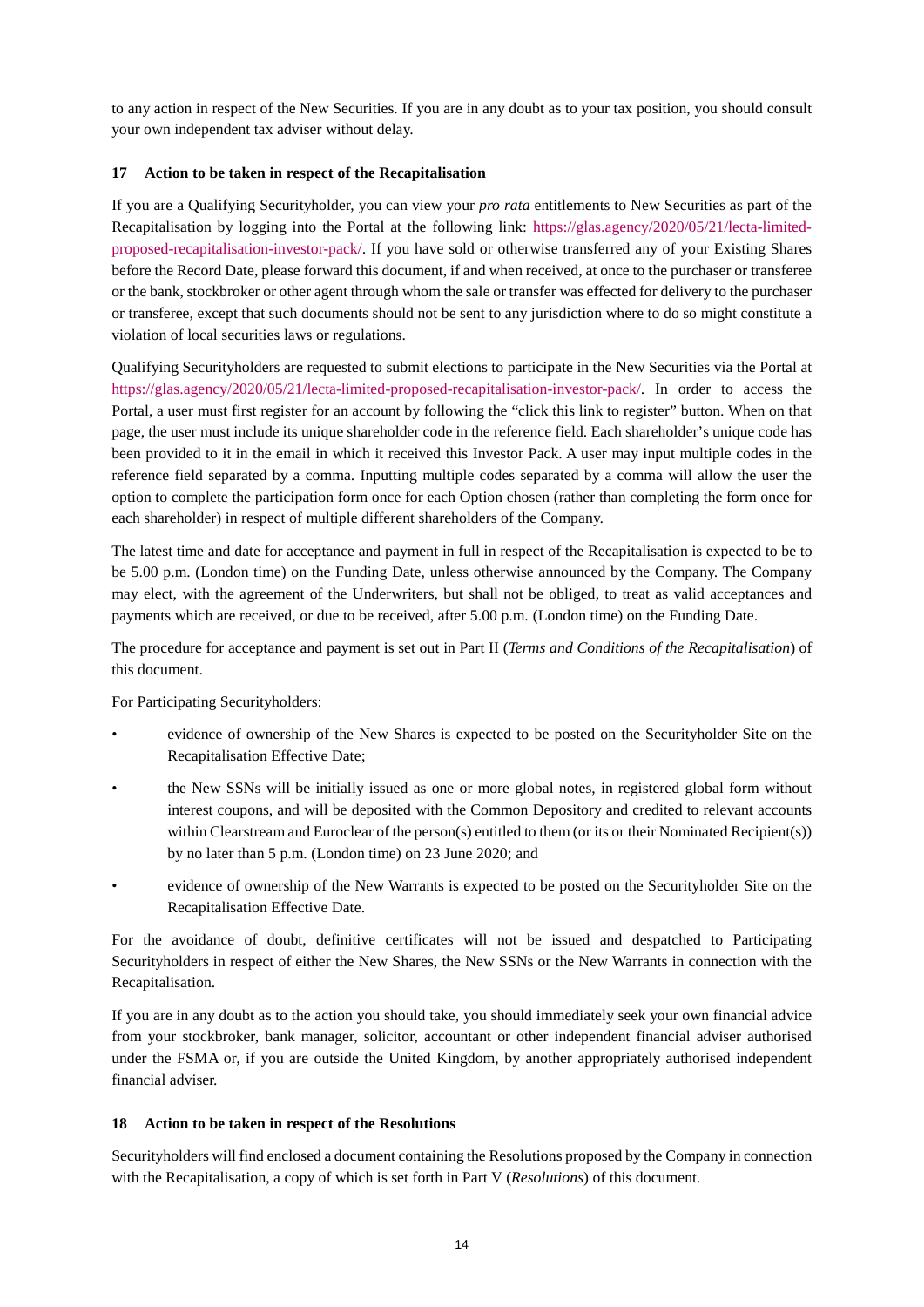Securityholders are asked to complete the Resolutions in accordance with the instructions contained therein and to return it to the Registrar (on behalf of the Company) using one of the following methods as soon as possible and, in any event, so as to be received by no later than 5.00 p.m. (London time) on the Funding Date:

- *By hand or by post*: signed copy to be delivered/sent to Attn. Briony Rea, Crestbridge UK Limited, 8 Sackville Street, London, United Kingdom, W1S 3DG; or
- *By e-mail*: scanned copy of the signed document to be attached to an email and sent to lecta.ldn@crestbridge.com with the subject line Lecta Limited – shareholder written resolutions.

Securityholders that do not agree to the Resolutions do not need to do anything and will not be deemed to agree if they fail to reply. Agreement to the Resolutions, once indicated in accordance with the instructions contained therein, may not be revoked.

In the case of joint holders of shares, only the vote of the senior holder who votes will be counted by the Company. Seniority is determined by the order in which the names of the joint holders appear in the register of members. Any person signing this document on behalf of a Securityholder under a power of attorney or other authority is requested to send a copy of the relevant power of attorney or authority when returning the completed the Resolutions.

Further information on the Resolutions is set out in the notes to the Resolutions set forth in Part V (*Resolutions*) of this document.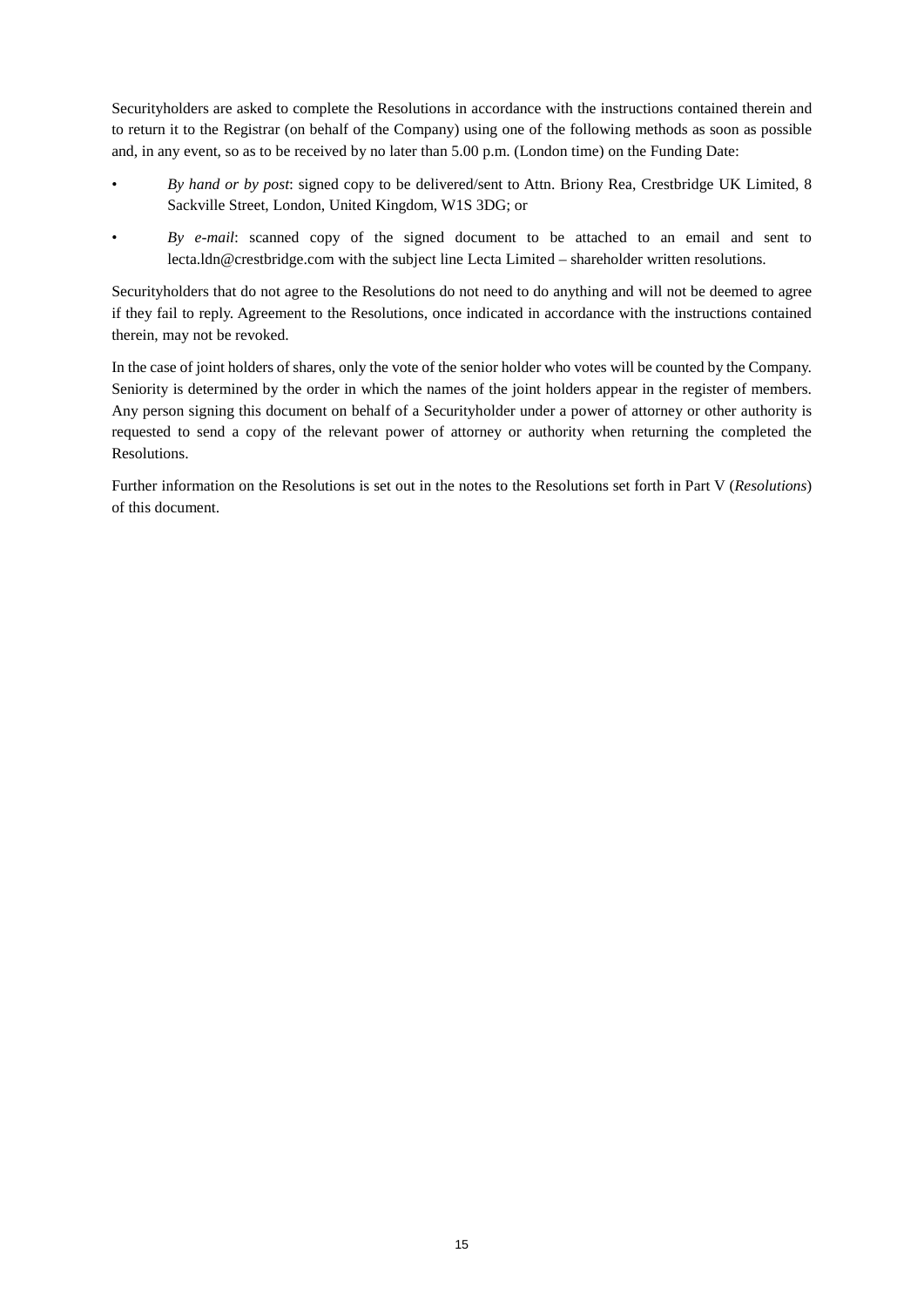## **PART II TERMS AND CONDITIONS OF THE RECAPITALISATION**

## <span id="page-18-0"></span>**1 Introduction**

The Company is proposing to offer New Shares, New SSNs and New Warrants to Qualifying Securityholders.

The New Shares will be offered at a price of €0.023 per New Share and the New SSNs will be issued at a discounted issue price 90 per cent. of face value. The relevant Subscription Price payable by any Participating Securityholder in respect of any New Securities to be subscribed for as part of the Recapitalisation shall be rounded up to the nearest euro. Any Participating Securityholder electing to receive additional New SSNs and New Warrants that are Declined Offer Securities (in accordance with Paragraph 2 (*Participation options*) of this Part II (*Terms and Conditions of the Recapitalisation*)) shall make such election to the nearest euro. The relevant Subscription Price payable by a Participating Securityholder in respect of the New Shares and/or New SSNs (including any New Shares and/or New SSNs constituting Declined Offer Securities) shall be payable in full on acceptance by no later than 5.00 p.m. (London time) on the Funding Date.

There shall be no price payable by Participating Securityholders for the New Warrants upon their issuance (although holders of New Warrants will be required to pay a subscription price determined in accordance with the New Warrant Instrument should they elect to exercise the New Warrants at a later date in accordance with the terms of the New Warrant Instrument).

The Recapitalisation is conditional, *inter alia*, upon:

- the Implementation Agreement having become unconditional in all respects and not having been terminated in accordance with its terms; and
- the passing, without material amendment, of the Recapitalisation Resolutions.

The Recapitalisation is fully underwritten by the Underwriters pursuant to the Implementation Agreement. The Recapitalisation will result in the issuance of 2,475,000,000 Recapitalisation Shares (including 2,175,000,000 New Shares for an aggregate issue price of approximately  $\epsilon$ 50,000,000). The Recapitalisation Shares, when issued and fully paid, will rank *pari passu* in all respects with the Existing Shares, including the right to receive dividends or distributions made, paid or declared after the date of issue of the New Shares.

Entitlements to New Securities will be rounded down to the next lowest whole number and fractions of New Securities will not be allotted to Participating Securityholders. Such fractions will be aggregated and issued to the Underwriters. In this regard, Qualifying Securityholders should note that the New SSNs shall be issued with a minimum denomination of  $\epsilon 1,000$  (and integral multiples of  $\epsilon 1$  above  $\epsilon 1,000$ ).

Times and dates referred to in this Part II (*Terms and Conditions of the Recapitalisation*) have been included on the basis of the expected timetable for the Recapitalisation set out on page 2 of this document. The times and dates mentioned throughout this document may be adjusted by the Company, subject to consultation and agreement with the Underwriters in accordance with the Implementation Agreement, in which event the Company shall make an announcement of the new times and dates.

Securityholders or any persons (including, without limitation, custodians, nominees and trustees) who have a contractual or other legal obligation to forward this document should consider paragraph 6 (*Eligible Securityholders*) below.

All enquiries in relation to the Recapitalisation should be addressed to the Information Agent via telephone on +44 20 3597 2940 or via e-mail to [LM@glas.agency](mailto:LM@glas.agency) (marked for the attention of Trust & Escrow Services - Lecta). Please note that, for legal reasons, this helpline is only able to provide information contained in this document and information relating to the Company's register of members and is unable to give advice on the merits of the Recapitalisation or to provide financial, tax or investment advice. The Information Agent cannot provide any financial, legal or tax advice and calls may be recorded and monitored for security and training purposes.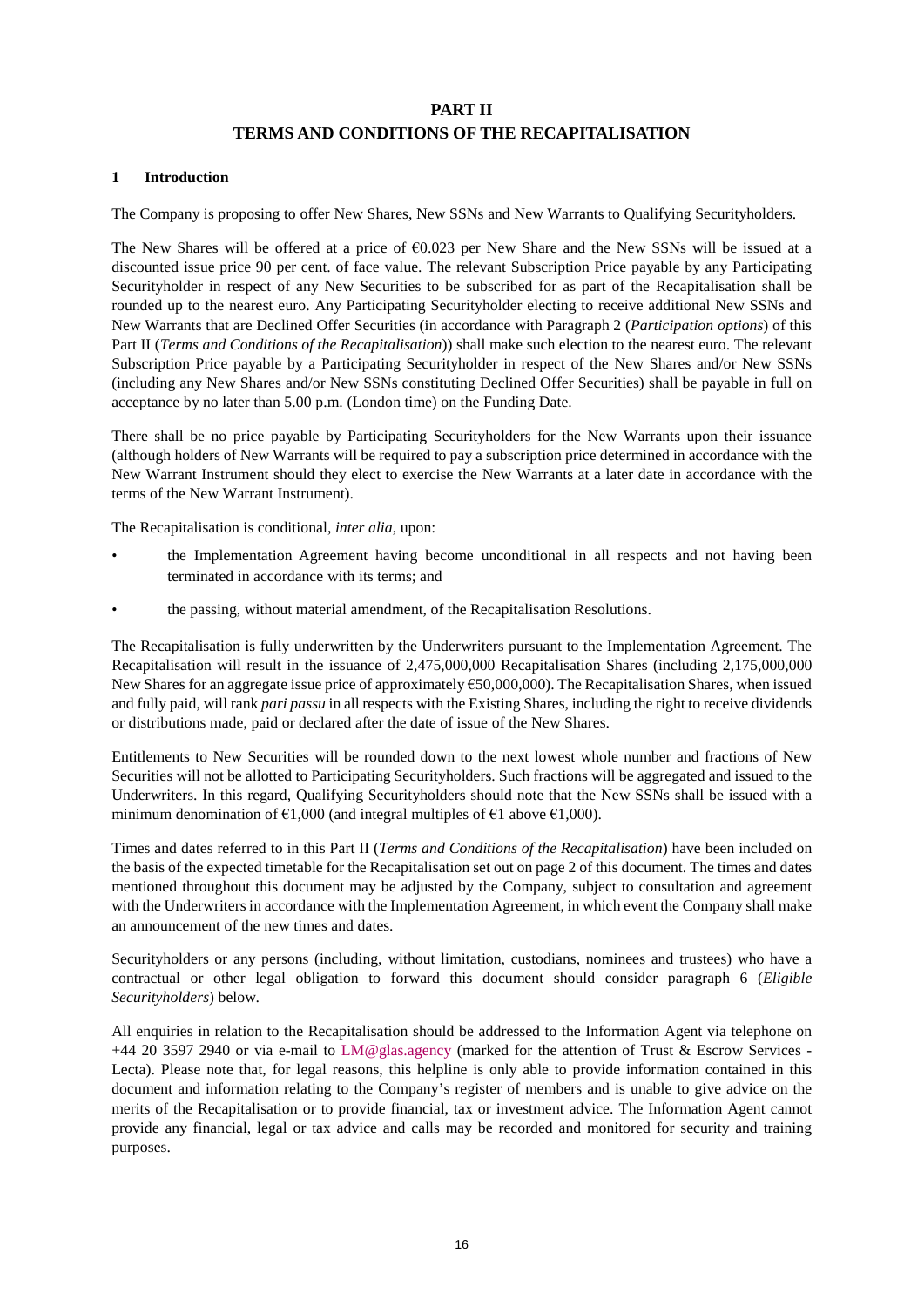## <span id="page-19-0"></span>**2 Participation options**

The New Shares, New SSNs and New Warrants will be issued as a strip of securities as contemplated in the Articles. Subject to paragraph 6 (*Eligible Securityholders*) below, Qualifying Securityholders shall have the following options to participate in the Issuance:

- *Option 1* Elect not to receive any New Shares, New SSNs or New Warrants;
- *Option 2* Elect:
	- o not to receive any New Shares; and
	- o to receive New SSNs and New Warrants *pro rata* to its holdings of Shares as at the Record Date;
- *Option 3* Elect to receive New Shares, New SSNs and New Warrants *pro rata* to its holdings of Shares as at the Record Date; or
- *Option 4* Elect to receive:
	- o New Shares *pro rata* to its holdings of Shares as at the Record Date and to receive additional New Shares that are Declined Offer Securities up to an amount to be specified in the Participation Form (subject to scale back); and
	- o New SSNs and New Warrants *pro rata* to its holdings of Shares as at the Record Date and to receive additional New SSNs and New Warrants that are Declined Offer Securities up to an amount to be specified in the Participation Form (subject to scale back and provided any such New SSNs and New Warrants that are Declined Offer Securities shall be allocated in a fixed proportion),

provided that any such election under this Option 4 for (A) additional New Shares that are Declined Offer Securities and (B) additional New SSNs and New Warrants that are Declined Offer Securities, must be made in the same proportion.

In the event that a Qualifying Securityholder is unable to subscribe for and/or receive New SSNs through Euroclear or Clearstream such Qualifying Securityholder may appoint a maximum of one Nominated Recipient to receive the New SSNs (but not any other New Securities) as part of the Recapitalisation by completing the relevant section contained within the Participation Form.

## **3 Actions to take etc.**

The Company has released the Q1 Results, which have been made available on the Company's website [\(https://www.lecta.com/en/investors\)](https://www.lecta.com/en/investors) and through the Portal at the following link: [https://glas.agency/2020/05/21/lecta-limited-proposed-recapitalisation-investor-pack/.](https://glas.agency/2020/05/21/lecta-limited-proposed-recapitalisation-investor-pack/) Securityholders should read this contents of this document and the Q1 Results in full before taking any action in respect of the New Securities.

Relevant Qualifying Securityholders wishing to participate in the Issuance must complete the Participation Form and lodge it, together with proof of payment of the relevant Subscription Price, with the Information Agent by no later than 5.00 p.m. (London time) on the Funding Date.

Subject to paragraph 6 (*Eligible Securityholders*) below, any Qualifying Securityholder who wishes to participate in any Declined Offer Securities (as contemplated above) shall be required to make the relevant election and payment at the same time as exercising any right to participate on a *pro rata* basis in the New Securities comprised within the Issuance by making the election in the Participation Form. In respect of applications for Declined Offer Securities only, Qualifying Securityholders are advised that the Company may, in its sole discretion, agree to defer material payments in respect of any such applications to a date after the Funding Date but to be received, in any case, no later than the 5.00 p.m. (London time) on the date immediately prior to the Recapitalisation Effective Date. Qualifying Securityholders are advised to consult with the Information Agent accordingly and any such arrangements will be at the Company's sole discretion and subject to legal documentation in a form reasonably satisfactory to the Company.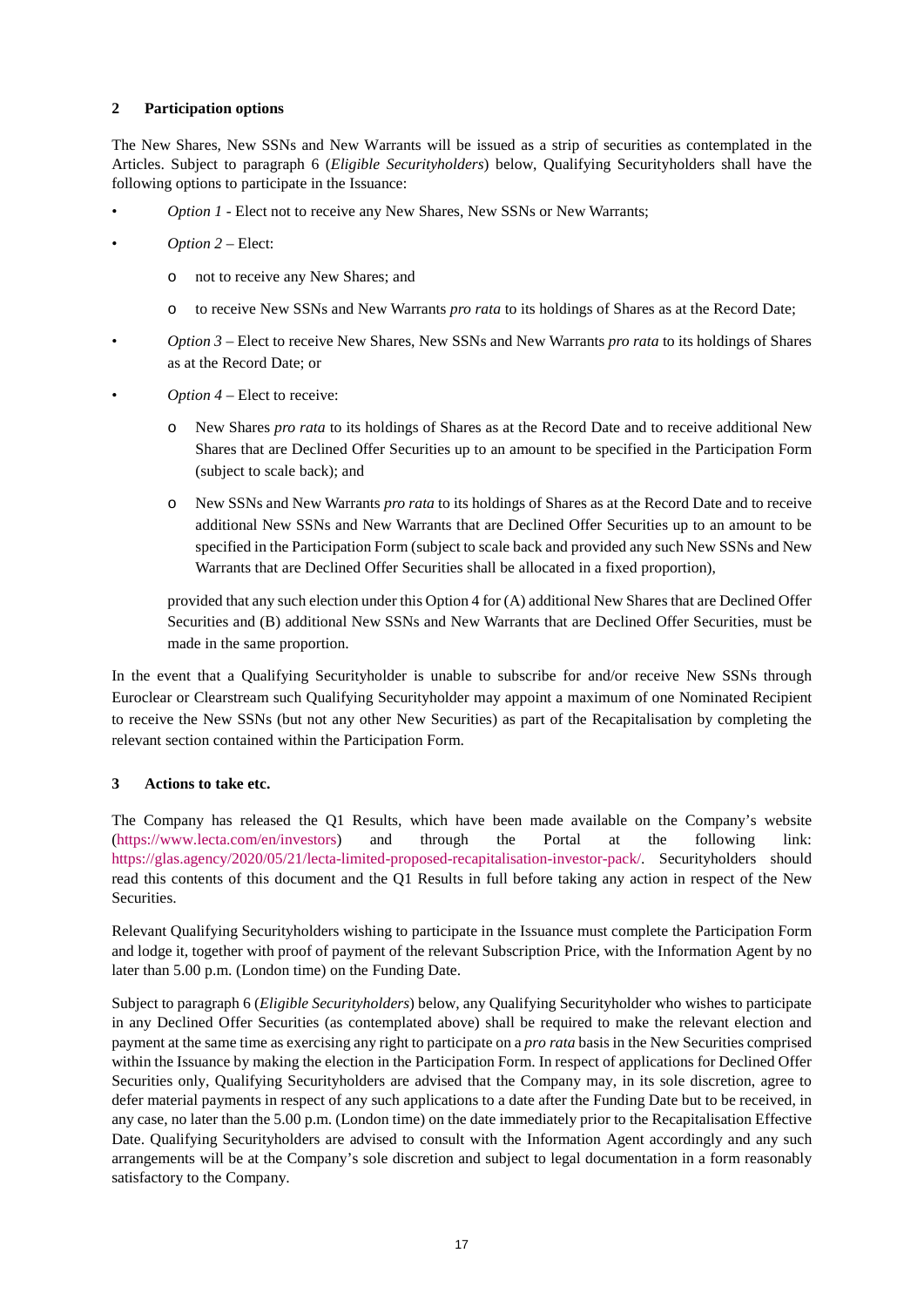Subject to paragraph 6 (*Eligible Securityholders*) below, Qualifying Securityholders wishing to apply for Declined Offer Securities must complete the relevant Participation Form in accordance with the instructions contained therein and, once completed, lodge same, together with proof of payment of the relevant Subscription Price (including in respect of the maximum amount of Declined Offer Securities contained in the Participation Form), with the Information Agent by no later than 5.00 p.m. (London time) on the Funding Date. Allocations of Declined Offer Securities to relevant Participating Securityholders will be determined by the Company in accordance with Electing Shareholder Proportions, subject to scale back. Refund payments in respect of unsuccessful applications by Qualifying Securityholders for Declined Offer Securities will be made to the relevant applicants, to the account for which information is provided in the relevant Participation Form, no later than 5.00 p.m. (London time) on the date which is two Business Days after the Recapitalisation Effective Date (expected to be 23 June 2020). No interest will be paid on monies received in respect of unsuccessful applications for Declined Offer Securities whether before (or after) the Recapitalisation Effective Date.

In respect of each Qualifying Securityholder, if the Participation Form, accompanied by payment in full, is not received by the Information Agent by no later than 5.00 p.m. (London time) on the Funding Date, the relevant Qualifying Securityholder will (unless the Company has exercised its right to treat as valid an acceptance, as set out below) be deemed to have been declined to participate in the Issuance and any pre-emption rights in respect of the Recapitalisation will lapse. The Company may elect, with the agreement of the Underwriters, but shall not be obliged, to treat as valid Participation Forms and accompanying remittances for the full amount due which are received, or due to be received, after 5.00 p.m. (London time) on the Funding Date.

The Company may also (in its sole discretion) treat a Participation Form as valid and binding on the person(s) by whom or on whose behalf it is lodged even if it is not completed in accordance with the relevant instructions or is not accompanied by a valid power of attorney where required.

The Company reserves the right to treat as invalid any acceptance or purported acceptance of the New Securities that appears to the Company to have been executed in or despatched from or that provides an address for delivery of definitive certificates for New Securities in the United States or any other Restricted Territories unless the Company is satisfied that such action would not result in the contravention of any registration or other legal requirement in any jurisdiction.

A Participating Securityholder is deemed to request that the New Securities to which he or she will become entitled be issued to him or her (and, if applicable, a Nominated Recipient) on the terms and conditions set out in this document and subject to the Articles, the New SSN Indenture and/or the New Warrant Instrument (as the context requires).

A Participating Securityholder who wishes to have all the New Securities to which he or she is entitled registered in his or her name must accept and make payment for such allotment in accordance with the provisions set out in this Part II (*Terms and Conditions of the Recapitalisation*) but need take no further action.

Subject to paragraph 6 (*Eligible Securityholders*) below, a Qualifying Securityholder shall be entitled to assign (in whole or in part) his or her right to participate in the Issuance to (which right shall include, for the avoidance of doubt, in respect of any Underwriter, their rights in respect of the Participation Shares, and, in respect of any G3 Entity, their right in respect of the G3 Shares): (i) any of their Affiliates or; (ii) another person to whom the relevant Qualifying Securityholder has executed a trade in Shares prior to, on or after the Record Date and up to, and including, the Funding Date (but in respect of which the transfer of legal and beneficial ownership has not yet been recorded in the Company's register of members at the Record Date) (a "**Permitted Assignee**"). In order to register the New Securities in the name of someone other than the Qualifying Securityholder(s), the Qualifying Securityholder must make a valid acceptance and make or procure payment in accordance with this Part II (*Terms and Conditions of the Recapitalisation*) and must notify the Information Agent of such Affiliate or Permitted Assignee (other than a person who would otherwise be an Ineligible Securityholder) in whose name the New Securities shall be registered (and unless the Company agrees otherwise in its sole discretion), the Qualifying Securityholder shall provide evidence reasonably satisfactory to the Information Agent and/or the Company to establish that such person is (i) an Affiliate of the Qualifying Securityholder or (ii) a Permitted Assignee. Any such Affiliate or Permitted Assignee shall be required to comply with the requirements of paragraph [5](#page-22-0) (*KYC*) below in respect of any verification of identity requirements.

On or promptly following the Funding Date, in any event not later than 5.00 p.m. (London Time) on the date which is two Business Days following the Funding Date, the Information Agent (in consultation with the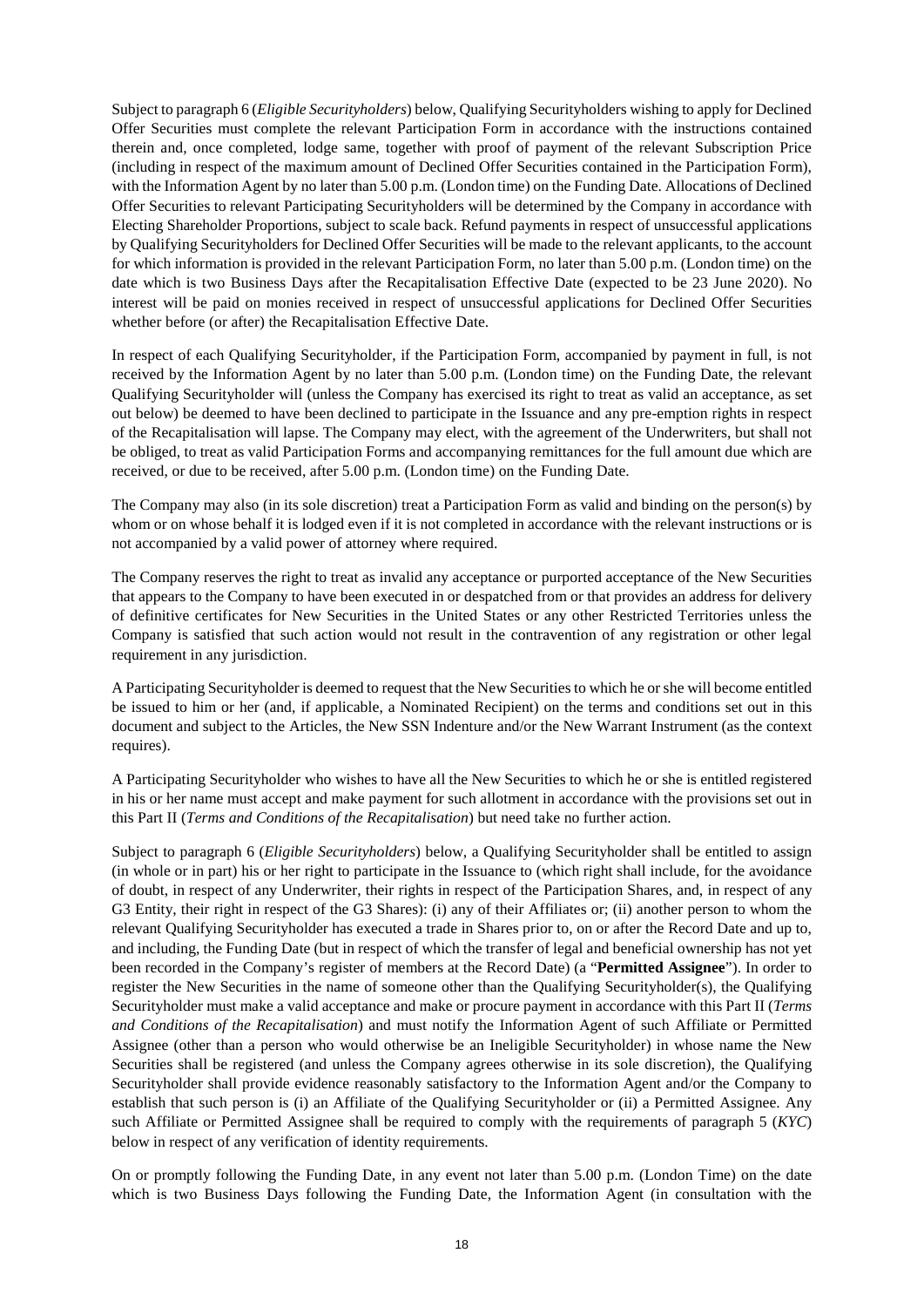Company and the Underwriters) shall determine each Participating Securityholders' (including the Underwriters') participation in the New Securities pursuant to the terms of the Implementation Agreement. The Information Agent shall inform each Participating Securityholder (including the Underwriters') of its participation in the issuance of New Securities.

Evidence of ownership in respect of the New Shares and the New Warrants is expected to be posted on the Securityholder Site on the Recapitalisation Effective Date. Pursuant to section 769(2)(a) of the Companies Act 2006, in connection with the Recapitalisation and in respect of the New Shares only, definitive certificates will not be issued and despatched to Participating Securityholders in respect of the New Shares.

Following completion of the Recapitalisation, each Participating Securityholder will have the right to request, in writing, delivery by the Registrar of definitive certificates in respect of the New Shares and/or the New Warrants held by it, with such certificates to be made available within two months of the written request.

The New SSNs purchased as part of the Issuance will be issued on the Recapitalisation Effective Date pursuant to the New SSN Indenture and delivered to relevant Participating Securityholders or their Nominated Recipient against payment therefor. The New SSNs will be initially issued as one or more global notes, in registered global form without interest coupons, and will be deposited with the Common Depository and credited to relevant accounts within Clearstream and Euroclear of the person(s) entitled to them (or its or their Nominated Recipient(s)) by no later than 5 p.m. (London time) on 23 June 2020.

## **4 Payments**

The relevant Subscription Price payable by any Qualifying Securityholder in respect of any New Securities to be subscribed for as part of the Recapitalisation shall be rounded up to the nearest euro. Any Qualifying Securityholder electing to receive additional New SSNs and New Warrants that are Declined Offer Securities (in accordance with Paragraph 2 (*Participation options*) of this Part II (*Terms and Conditions of the Recapitalisation*)) shall make such election to the nearest euro.

The relevant Subscription Price payable by a Qualifying Securityholder in respect of the New Shares and/or New SSNs (including any New Shares and/or New SSNs constituting Declined Offer Securities) shall be payable in full on acceptance by no later than 5.00 p.m. (London time) on the Funding Date. The Company may elect, with the agreement of the Underwriters, but shall not be obliged, to treat as valid Participation Forms and accompanying remittances for the full amount due which are received, or due to be received, after 5.00 p.m. (London time) on the Funding Date.

All payments must be in euros and made by an electronic funds transfer into the Receiving Account. Qualifying Securityholders must provide proof of payment to the Receiving Account together with the Participation Form that it submits to the Information Agent.

If the New Securities have already been allotted to a Qualifying Securityholder, Nominated Recipient, Affiliate or Permitted Assignee (as applicable) (or prior to any payment being honoured or such acceptances being treated as invalid, the Company may (in its absolute discretion as to manner, timing and terms) make arrangements for the sale of such New Securities on behalf of such Qualifying Securityholder, Nominated Recipient, Affiliate or Permitted Assignee (as applicable) and hold the proceeds of sale (net of the Company's reasonable estimate of any loss it has suffered as a result of the same and of the expenses of the sale, including, without limitation, any stamp duty or SDRT payable on the transfer of such New Securities, and of all amounts payable by such Qualifying Securityholder pursuant to the terms of the Recapitalisation in respect of the acquisition of such New Securities) on behalf of such Qualifying Securityholder, Nominated Recipient, Affiliate or Permitted Assignee (as applicable). Neither the Company nor the Underwriters nor any other person shall be responsible for, or have any liability for, any loss, expense or damage suffered by such Qualifying Securityholder, Nominated Recipient, Affiliate or Permitted Assignee as a result.

If the Recapitalisation Effective Date has not occurred before the Long-Stop Date, or if you have made an application for Declined Offer Securities that is unsuccessful (in whole or in part), refund payments will be made to the relevant applicants, to the account for which information is provided in the relevant Participation Form, no later than 5.00 p.m. (London time) on the date which is two Business Days after the Recapitalisation Effective Date (expected to be 23 June 2020). No interest will be paid on monies received in respect of refund payments whether before (or after) the Recapitalisation Effective Date.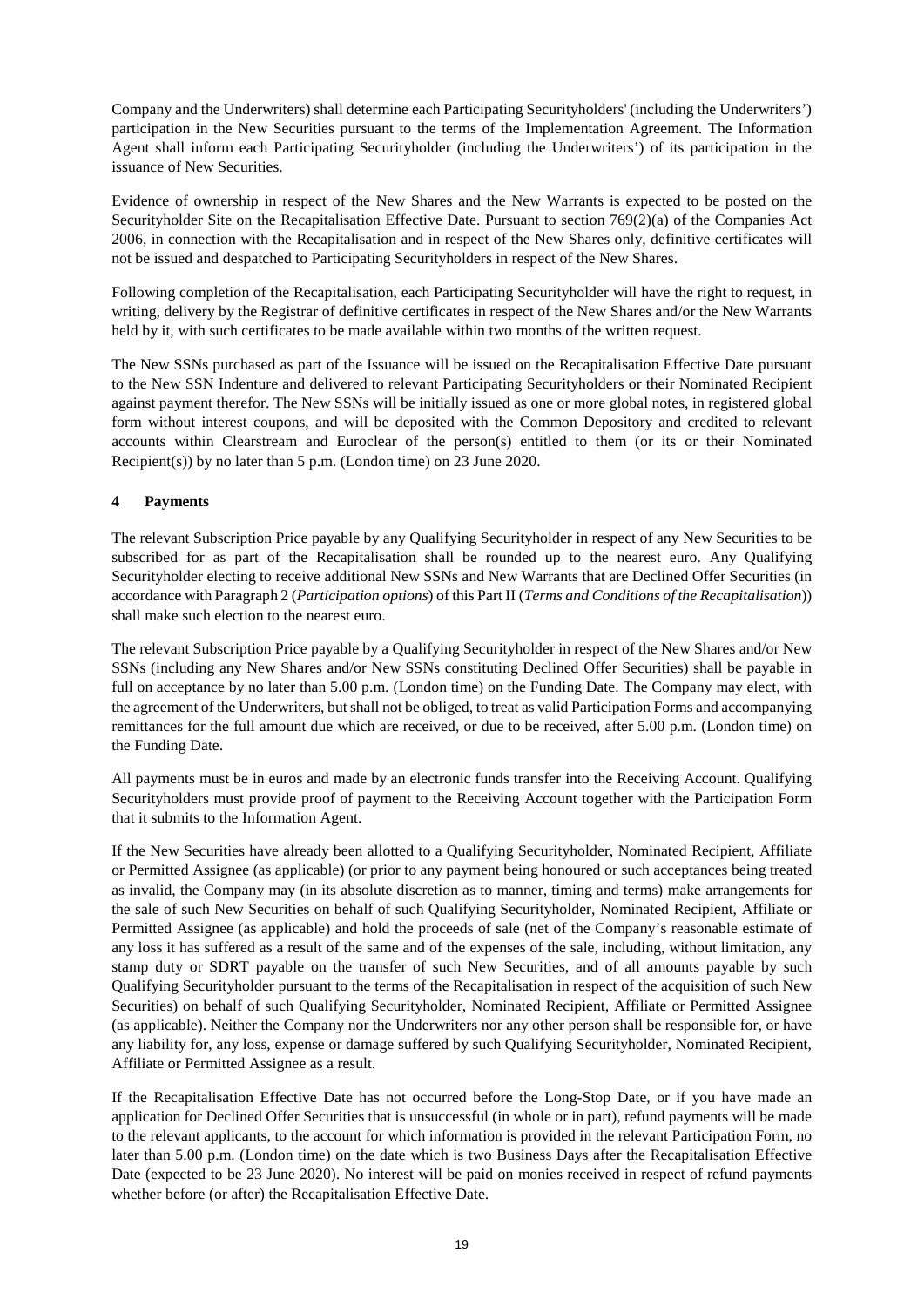If the Implementation Agreement is otherwise terminated, by the Company or the Underwriters, in accordance with its terms (as are described in Paragraph [5](#page-9-0) of Part I (*Explanatory note regarding the Recapitalisation*) of this document), the Receiving Agent shall return any funds standing to the credit of the Receiving Account (i) in respect of the relevant Subscription Price payable by a Qualifying Securityholder for New Securities or (ii) (in respect of New Securities not taken up under the Recapitalisation) the relevant Subscription Price payable by an Underwriter, no later than 5.00 p.m. (London time) on the date which is two Business Days after the date of such termination. Any refund made in accordance with the terms of this document or the Implementation Agreement will be subject to satisfactory "know-your-customer" checks (pursuant to paragraph [5](#page-22-0) below) having been completed by the Receiving Agent on the Qualifying Securityholder or Underwriter to be refunded.

## <span id="page-22-0"></span>**5 KYC**

It is a term of the Recapitalisation that, to ensure compliance with the KYC Regulations, the Registrar, may require at its absolute discretion require verification of the identity of the person by whom or on whose behalf a Participation Form is lodged with payment (which requirements are referred to below as the "verification of identity requirements").

The person(s) (the "**acceptor**") who, by lodging a Participation Form with payment, and in accordance with the other terms as described in this Part II (*Terms and Conditions of the Recapitalisation*), shall thereby be deemed to agree to provide the Registrar and/or the Company with such information and other evidence as they or either of them may require to satisfy the verification of identity requirements and agree for the Registrar and/or the Company to make a search using a credit reference agency for the purpose of confirming such identity where deemed necessary. A record of the search will be retained.

If the Registrar and/or the Company determines that the verification of identity requirements apply to an acceptance of an allotment and such requirements have not been satisfied (which the Registrar shall in its absolute discretion determine) by 5.00 p.m. (London time) on the Funding Date, the Company may, in its absolute discretion, and without prejudice to any other rights of the Company, treat the acceptance as invalid, in which event, subject to the requirements of the KYC Regulations, refund payments will be made to the relevant applicants, to the account for which information is provided in the relevant Participation Form, no later than 5.00 p.m. (London time) on the date which is two Business Days after the Recapitalisation Effective Date (expected to be 23 June 2020). The Registrar is entitled in its absolute discretion to determine whether the identity verification requirements apply to any acceptor and whether such requirements have been satisfied. Neither the Company nor the Registrar will be liable to any person for any loss suffered or incurred as a result of the exercise of any such discretion.

Qualifying Securityholders wishing to participate in the Issuance are requested to fill in the KYC forms applicable to it. Qualifying Securityholders can view and download the applicable KYC forms by logging into the Portal at the following link: <http://glas.agency/2020/05/21/lecta-limited-proposed-recapitalisation-investor-pack/>(the "**KYC Forms**"), and return such KYC Forms to the Registrar (on behalf of the Company) using one of the following methods:

- *By hand or by post*: signed copy to be delivered/sent to Attn. Briony Rea, Crestbridge UK Limited, 8 Sackville Street, London, United Kingdom, W1S 3DG; or
- *By e-mail*: scanned copy of the signed document to be attached to an email and sent to lecta.ldn@crestbridge.com with the subject line Lecta Limited – shareholder written resolutions.

The deadline for providing the Registrar with KYC Forms is 5.00 p.m. (London time) on the Funding Date. Participation in the Recapitalisation is conditional on providing the completed KYC Forms in a form reasonably satisfactory to the Company and/or the Registrar.

The Company and/or the Registrar may share the KYC Forms received with the Information Agent and/or the Receiving Agent as necessary for the purpose of the Recapitalisation and, in particular, any refund payments to be made in connection therewith, provided that such information is shared in accordance with all relevant data protection laws.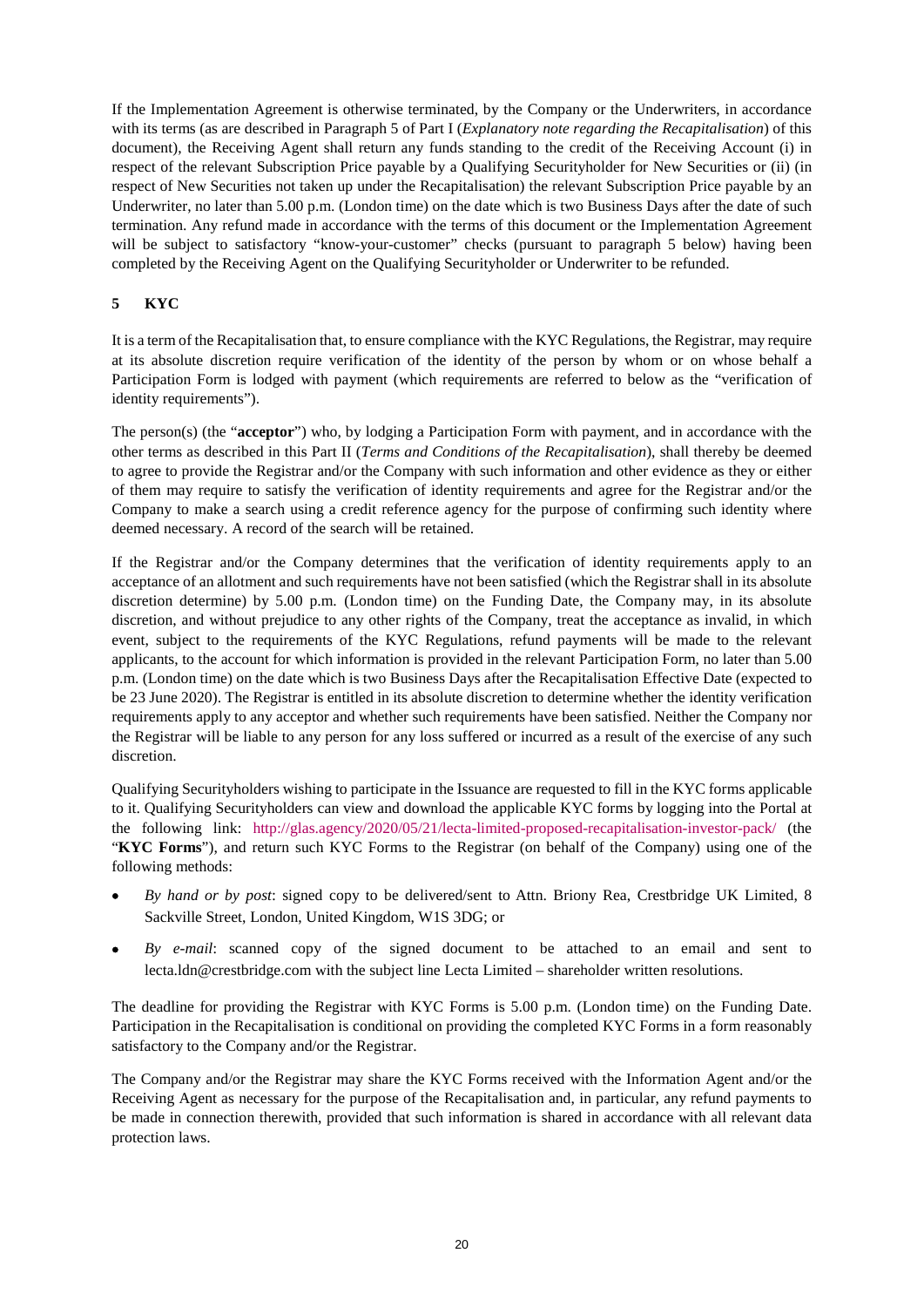## <span id="page-23-0"></span>**6 Eligible Securityholders**

For the purposes of this document, "**Ineligible Securityholders**" shall mean:

- Securityholders other than Permitted Restricted Territory Securityholders, with a registered address or located or resident in a Restricted Territory;
- Securityholders that are Retail Investors (as defined below) in the European Economic Area or the United Kingdom (defined as a person who is one (or more) of: (a) a retail client as defined in point (11) of Article 4(1) of MiFID II; or (b) a customer within the meaning of the Insurance Distribution Directive, where that customer would not qualify as a professional client as defined in point (10) of Article 4(1) of MiFID II; or (c) not a qualified investor as defined in the Prospectus Regulation ("**Retail Investors**")); or
- Disqualified Persons.

References to Regulations or Directives include, in relation to the United Kingdom, those Regulations or Directives as they form part of United Kingdom domestic law by virtue of the European Union (Withdrawal) Act 2018 or have been implemented in United Kingdom domestic law, as appropriate.

The making or acceptance of the offer of New Securities may be affected by the laws or regulatory requirements of the relevant jurisdiction. The offer of New Securities under the Recapitalisation may not be capable of acceptance, or purported acceptance, in certain territories. Subject to the provisions set out below (and other than Permitted Restricted Territory Securityholders), Qualifying Securityholders (and, if applicable, any Nominated Recipients) with a registered address, or who are resident of, the United States or any other Restricted Territory are not entitled to accept any offer to acquire New Securities. Those persons should consult their professional advisers as to whether they require any governmental or other consents or need to observe any other formalities to enable them to receive New Securities.

The New Securities are not being made available to and should not be made available to any Retail Investor in the European Economic Area or the United Kingdom. Consequently no key information document required by Regulation (EU) No 1286/2014 as amended or supplemented from time to time (the "**PRIIPs Regulation**") for offering or selling the New SSNs or otherwise making them available to Retail Investors in the European Economic Area or the United Kingdom will be prepared and therefore offering or selling the New SSNs or otherwise making them available to any Retail Investor in the European Economic Area or the United Kingdom may be unlawful under the PRIIPs Regulation.

No person receiving this document and/or being offered New Securities in any territory may treat the same as constituting an invitation or offer to accept, receive, subscribe for and/or acquire New Securities unless, in the relevant territory, such action could lawfully be performed, implemented or dealt with, without contravention of any registration or other legal requirements. In such circumstances, this document is to be treated as sent for information only and should not be copied or redistributed. It is the responsibility of any person (including, without limitation, custodians, nominees and trustees) wishing to participate in the Recapitalisation to satisfy himself as to the full observance of the laws of any relevant territory in connection therewith, including the obtaining of any governmental or other consents which may be required, the compliance with other necessary formalities and the payment of any issue, transfer or other taxes due in such territories. The comments set out in this paragraph 6 (*Eligible Securityholders*) are intended as a general guide only and any Qualifying Securityholder who is in doubt as to his or her position should consult his or her independent professional adviser.

The Company reserves the right to treat as invalid and will not be bound to issue any New Securities in respect of any acceptance or purported acceptance of the Issuance which:

- appears to the Company or its agents to have been executed, effected or despatched from the United States or any other Restricted Territory, unless the Company is satisfied that such action would not result in the contravention of any registration or other legal requirement; or
- entails such Qualifying Securityholder specifying in its completed Participation Form an address for delivery of definitive certificates for New Securities in any Restricted Territory, unless the Company is satisfied that delivery to such Restricted Territory would not result in the contravention of any registration or other legal requirement; or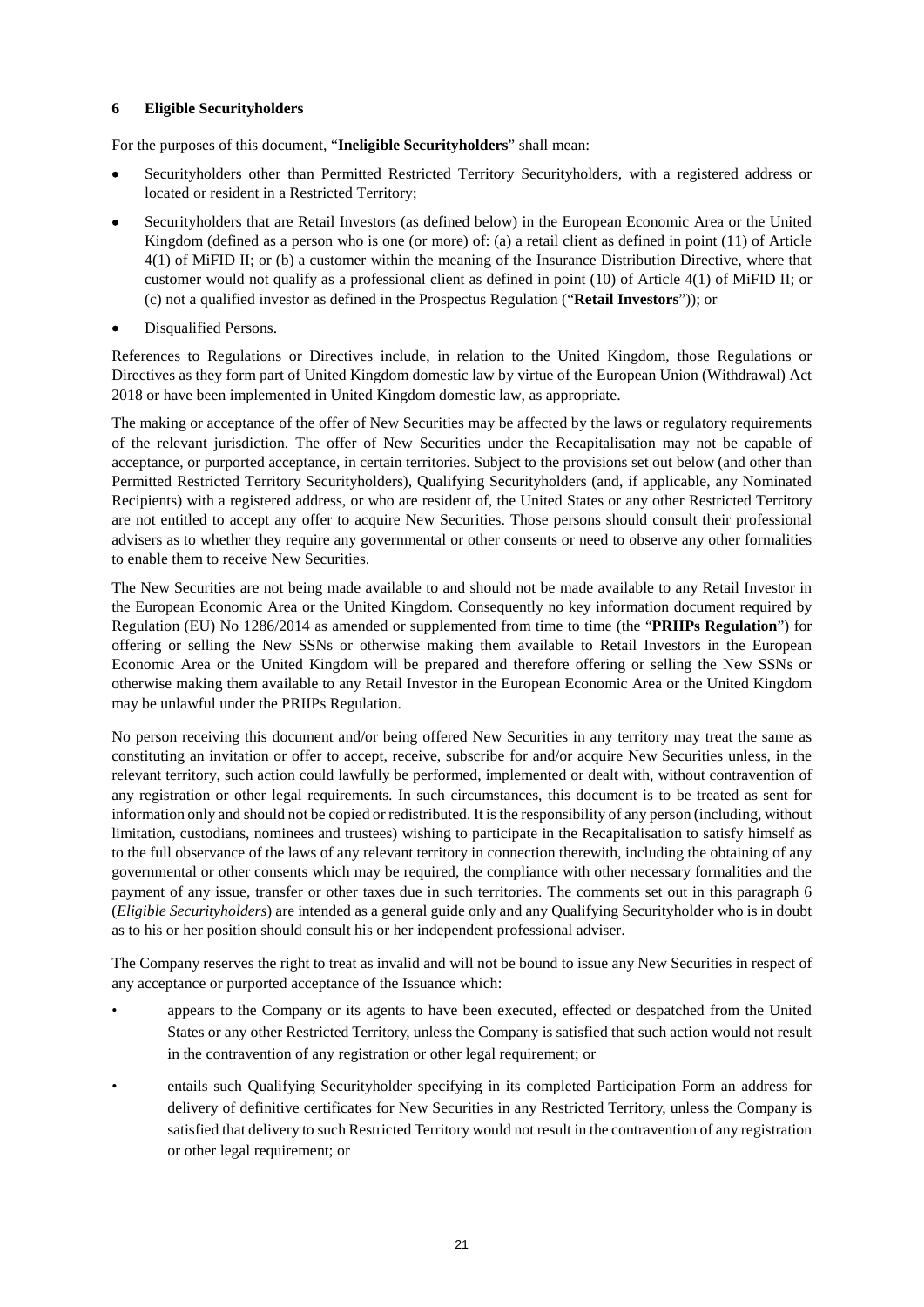• appears to the Company or its agents to have been executed, effected or despatched in a manner which may involve a breach of laws or regulations of any jurisdiction, or if the Company believes, or its agents believe, that the same may violate applicable legal or regulatory requirements.

Despite any other provision of this document or the Participation Form, the Company reserves the right to permit any Qualifying Securityholder to participate in the Issuance and to receive, subscribe for and/or acquire New Securities if the Company in its sole and absolute discretion is satisfied that the transaction in question is exempt from or not subject to the legislation or regulations giving rise to the restrictions in question.

## **7 Representations and warranties**

## *Restricted New Securities*

Any person (including, without limitation, custodians, nominees and trustees) subscribing for, accepting or requesting registration of the New Securities comprised within the Issuance who is located in the United States, prior to accepting delivery of the New Securities (such New Securities, the "**Restricted New Securities**"), will be required to represent and warrant to the Company on behalf of itself and each other person or account for which it is acting that:

- (i) it is a QIB or IAI and its receipt of the Restricted New Securities is not part of a plan or scheme to evade the registration requirements of the Securities Act;
- (ii) it understands that the Restricted New Securities are being offered in reliance upon an exemption from, or in a transaction not subject to, registration under the Securities Act and similar provisions under state securities laws for an offer and sale by the Company, not involving a public offering in the United States;
- (iii) it understands that the Restricted New Securities have not been and will not be registered under the Securities Act or with any securities regulatory authority of any State or other jurisdiction of the United States;
- (iv) it represents and warrants that its purchase of the Restricted New Securities is lawful under the laws of the jurisdiction of its incorporation and the jurisdiction in which it operates (if different), and that such acquisition will not contravene any law, regulation or regulatory policy applicable to it;
- (v) as a purchaser of the Restricted New Securities in a private placement not registered under the Securities Act, it is receiving the Restricted New Securities for its own account, or for an account as to which it exercises sole investment discretion, for investment purposes and (subject, to the extent necessary, to the disposition of its or such discretionary accounts' property being at all times within its or their control) not with a view to any distribution or resale, directly or indirectly, in the United States or otherwise in violation of the securities laws of the United States. Neither it, nor any account for which it is acting (if any), was formed for the specific purpose of acquiring the Restricted New Securities;
- (vi) it understands that the Restricted New Securities issued are "restricted securities" (as defined by Rule 144 under the Securities Act), and that for one year after the latest of the original issue date of the Restricted New Securities, the date of issuance of any additional notes of the same series (in the case of the New SSNs) and the last date on which the Company or any of its affiliates was the owner of the Restricted New Securities, the Restricted New Securities may not be offered, sold, pledged or otherwise transferred except (a) to the issuer or any subsidiary thereof, (b) pursuant to a registration statement that has been declared effective under the Securities Act, (c) for so long as the Restricted New Securities are eligible for resale pursuant to Rule 144A, to a person that it, and any person acting on its behalf, reasonably believes is a QIB purchasing for its own account or for the account of one or more QIBs to whom notice is given that the transfer is being made in reliance on Rule 144A, (d) in an "offshore transaction" in accordance with Rule 903 or Rule 904 of Regulation S (other than an "offshore transaction" to any Retail Investor), or (e) pursuant to an exemption from, or in a transaction not subject to, registration under the Securities Act provided by Rule 144 thereunder (if available) in each case in accordance with any applicable securities laws of the United States and any State or other jurisdiction of the United States;
- (vii) it understands that, if an exemption from registration or qualification under the Securities Act or U.S. federal and state securities laws is available, it may be conditional on various requirements including, but not limited to, the time and manner of sale, the holding period for the Restricted New Securities and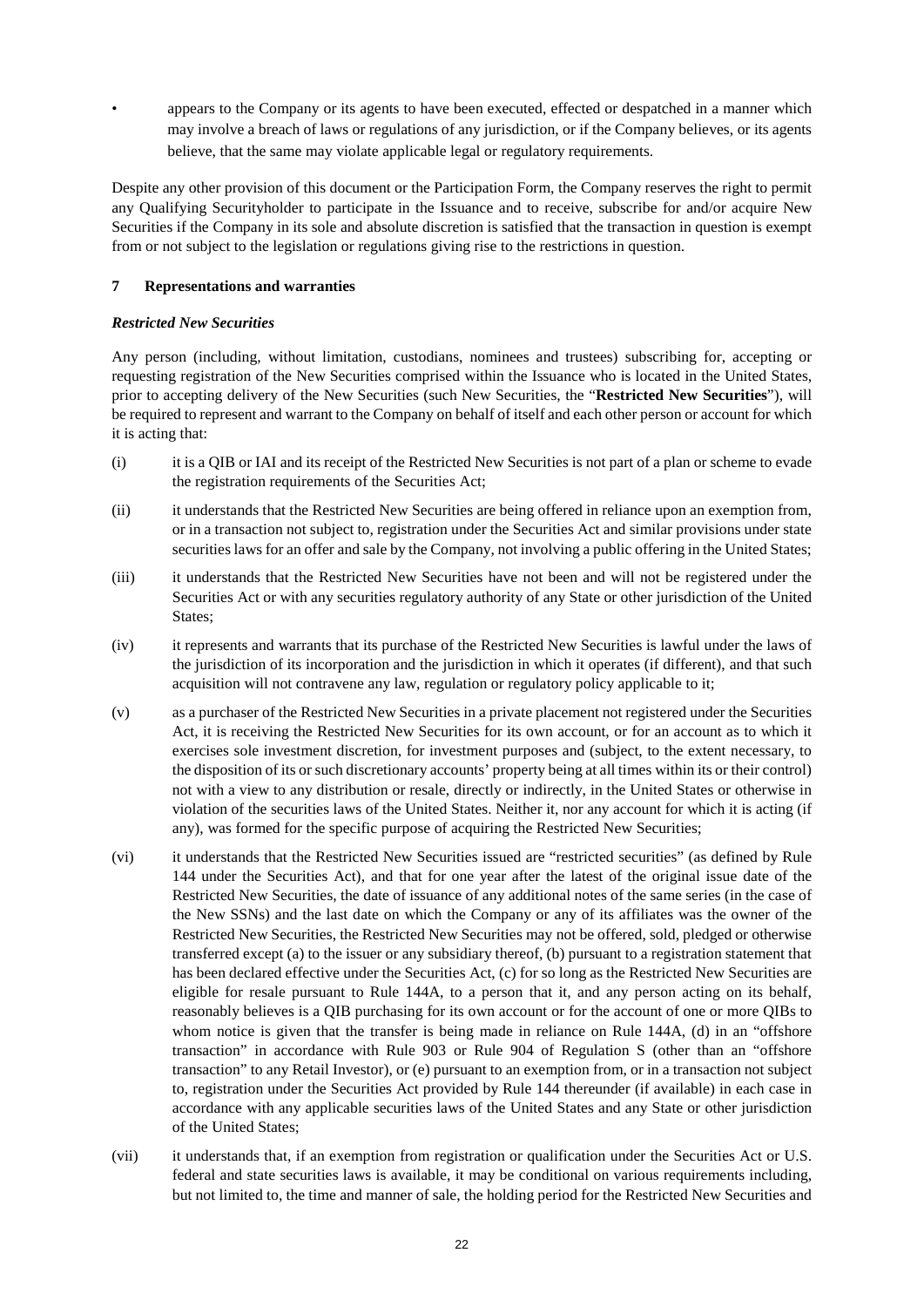the, and requirements relating to the issuer which are outside its control, and which the issuer would not be under any obligation (and may not be able) to satisfy;

- (viii) it understands that the transfer agent for the Restricted New Securities will not be required to accept for registration of transfer any Restricted New Securities acquired by the undersigned or any account of the undersigned, except upon presentation of evidence satisfactory to the issuer of the Restricted Securities, and the transfer agent that the foregoing restrictions on transfer have been complied with. It will give to each person to whom it transfers the Restricted New Securities notice of any restrictions on the transfer of such Restricted New Securities;
- (ix) it and any account for which it is acting (if any) did not become aware of the offering of the Restricted New Securities, and Restricted New Securities were not offered to it or any account for which it is acting (if any), by means of any form of "general solicitation or general advertising" within the meaning of Rule 502(c) of Regulation D under the Securities Act ("Regulation D"), in any manner involving a public offering within the meaning of Section  $4(a)(2)$  of the Securities Act or through any directed selling efforts within the meaning of Regulation S;
- (x) it understands that the Restricted New Securities in certificated form and any evidence as to ownership of such Restricted New Securities (on the Securityholder Site) will bear a legend in or substantially in the following form:

"THIS SECURITY HAS NOT BEEN REGISTERED UNDER THE U.S. SECURITIES ACT OF 1933, AS AMENDED (THE "SECURITIES ACT"), OR SECURITIES LAWS OF ANY STATE OF THE UNITED STATES OR OTHER JURISDICTION AND, ACCORDINGLY, NEITHER THIS SECURITY NOR ANY INTEREST OR PARTICIPATION HEREIN MAY BE REOFFERED, SOLD, ASSIGNED, TRANSFERRED, PLEDGED, ENCUMBERED OR OTHERWISE DISPOSED OF WITHIN THE UNITED STATES IN THE ABSENCE OF SUCH REGISTRATION OR AN APPLICABLE EXEMPTION THEREFROM. BY ITS ACQUISITION HEREOF, THE HOLDER (1) REPRESENTS THAT (A) IT IS A "QUALIFIED INSTITUTIONAL BUYER" (AS DEFINED IN RULE 144A UNDER THE SECURITIES ACT), (B) AN INSTITUTIONAL "ACCREDITED INVESTOR" AS DEFINED IN RULE 501(A)(1), (2), (3) OR (7) OF REGULATION D UNDER THE SECURITIES ACT OR (C) IT IS ACQUIRING THE SECURITY IN AN "OFFSHORE TRANSACTION" AS DEFINED IN AND IN RELIANCE ON RULE 903 OR 904 OF REGULATION S (OTHER THAN AN OFFSHORE TRANSACTION TO A RETAIL INVESTOR IN THE EUROPEAN ECONOMIC AREA OR THE UNITED KINGDOM (DEFINED AS A PERSON WHO IS ONE (OR MORE) OF: (X) A RETAIL CLIENT AS DEFINED IN POINT (11) OF ARTICLE 4(1) OF MIFID II (DIRECTIVE 2014/65/EU); OR (Y) A CUSTOMER WITHIN THE MEANING OF THE INSURANCE DISTRIBUTION DIRECTIVE (DIRECTIVE 2016/97/EU), WHERE THAT CUSTOMER WOULD NOT QUALIFY AS A PROFESSIONAL CLIENT AS DEFINED IN POINT (10) OF ARTICLE 4(1) OF MIFID II; OR (Z) NOT A QUALIFIED INVESTOR AS DEFINED IN THE PROSPECTUS REGULATION (REGULATION (EU) 2017/1129)), (2) AGREES THAT IT WILL NOT PRIOR TO THE DATE THAT IS ONE YEAR AFTER THE LATEST OF THE ORIGINAL ISSUANCE OF THIS SECURITY, THE DATE OF ISSUANCE OF ANY ADDITIONAL NOTES OF THE SAME SERIES AS THE ORIGINAL ISSUANCE, AND THE LAST DATE ON WHICH THE ISSUER OR ANY OF ITS AFFILIATES WAS THE OWNER OF THIS SECURITY. OFFER, RESELL OR OTHERWISE TRANSFER THIS SECURITY EXCEPT (A) TO THE ISSUER OR ANY SUBSIDIARY BUYER THEREOF, (B) PURSUANT TO A REGISTRATION STATEMENT WHICH HAS BEEN DECLARED EFFECTIVE UNDER THE SECURITIES ACT, (C) FOR SO LONG AS THE SECURITIES ARE ELIGIBLE FOR RESALE PURSUANT TO RULE 144A, TO A PERSON IT, AND ANY PERSON ACTING ON ITS BEHALF, REASONABLY BELIEVES IS A QUALIFIED INSTITUTIONAL BUYER THAT PURCHASES FOR ITS OWN ACCOUNT OR FOR THE ACCOUNT OF A "QUALIFIED INSTITUTIONAL BUYER" AS DEFINED IN RULE 144A TO WHOM NOTICE IS GIVEN THAT THE TRANSFER IS BEING MADE IN RELIANCE ON RULE 144A, (D) OUTSIDE THE UNITED STATES IN AN "OFFSHORE TRANSACTION" AS DEFINED IN, AND IN RELIANCE ON, REGULATION S UNDER THE SECURITIES ACT TO A PERSON THAT IS NOT A RETAIL INVESTOR IN THE EUROPEAN ECONOMIC AREA OR THE UNITED KINGDOM (DEFINED AS A PERSON WHO IS ONE (OR MORE) OF: (X) A RETAIL CLIENT AS DEFINED IN POINT (11) OF ARTICLE 4(1) OF MIFID II (DIRECTIVE 2014/65/EU); OR (Y) A CUSTOMER WITHIN THE MEANING OF THE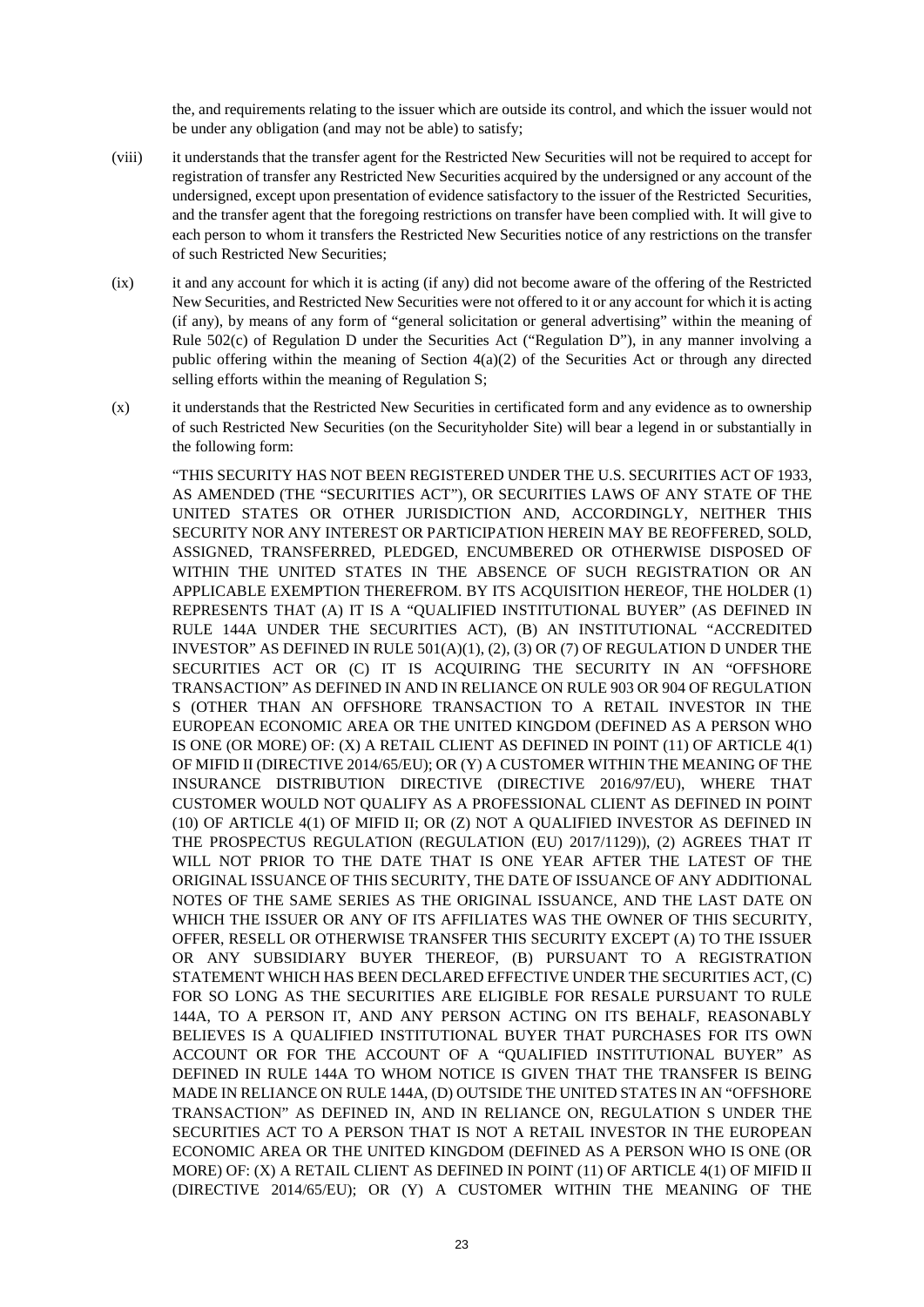INSURANCE DISTRIBUTION DIRECTIVE (DIRECTIVE 2016/97/EU), WHERE THAT CUSTOMER WOULD NOT QUALIFY AS A PROFESSIONAL CLIENT AS DEFINED IN POINT (10) OF ARTICLE 4(1) OF MIFID II; OR (Z) NOT A QUALIFIED INVESTOR AS DEFINED IN THE PROSPECTUS REGULATION (REGULATION (EU) 2017/1129)); OR (E) PURSUANT TO ANY OTHER AVAILABLE EXEMPTION FROM THE REGISTRATION REQUIREMENTS OF THE SECURITIES ACT, SUBJECT IN EACH OF THE FOREGOING CASES TO ANY REQUIREMENT OF LAW THAT THE DISPOSITION OF ITS PROPERTY OR THE PROPERTY OF SUCH INVESTOR ACCOUNT OR ACCOUNTS BE AT ALL TIMES WITHIN ITS OR THEIR CONTROL AND TO COMPLIANCE WITH ANY APPLICABLE SECURITIES LAWS OF ANY STATE OF THE UNITED STATES OR OTHER JURISDICTION, AND ANY APPLICABLE LOCAL LAWS AND REGULATIONS AND FURTHER SUBJECT TO THE ISSUER'S AND THE TRUSTEE'S RIGHTS (AS APPLICABLE) PRIOR TO ANY SUCH OFFER, SALE OR TRANSFER (I) PURSUANT TO CLAUSE (E) ABOVE TO REQUIRE THE DELIVERY OF AN OPINION OF COUNSEL, CERTIFICATION AND/OR OTHER INFORMATION SATISFACTORY TO EACH OF THEM AND (3) AGREES THAT IT WILL GIVE TO EACH PERSON TO WHOM THIS SECURITY IS TRANSFERRED A NOTICE SUBSTANTIALLY TO THE EFFECT OF THIS LEGEND. AS USED HEREIN, THE TERM UNITED STATES HAS THE MEANING GIVEN TO IT BY REGULATION S UNDER THE SECURITIES ACT."

- (xi) it will notify any person to whom it subsequently reoffers, resells, pledges, transfers or otherwise disposes of the Restricted New Securities of the foregoing restrictions on transfer and any certificates evidencing such securities shall contain a legend referring to such restrictions on transferability;
- (xii) it acknowledges and agrees that the Restricted New Securities that are New SSNs may be issued in a global note and that each note will bear appropriate legends;
- (xiii) as a purchaser of the Restricted New Securities in a private placement not registered under the Securities Act, it: (a) has conducted its own investigation and appraisal of the business, results, financial condition, prospects, creditworthiness, status and affairs of the Company, and the Restricted New Securities and, following such investigation and appraisal and the other due diligence that it deemed necessary and subsequently conducted in connection with the offering of the Restricted New Securities, it has made its own investment decision to acquire the Restricted New Securities; (b) acknowledges that it has had the opportunity to ask and has asked queries regarding an acquisition of the Restricted New Securities, to the Company regarding its affairs and the terms of the Restricted New Securities, and has received satisfactory answers from representatives of the Company; (c) has reviewed all information, including this document, that it believes is necessary or appropriate in connection with its election to receive the Restricted New Securities; (d) has made its own assessment and has satisfied itself concerning the relevant tax, legal, currency and other economic considerations relevant to its investment in the Restricted New Securities (and has sought such accounting, legal, tax and other advice as it has considered necessary to make an informed decision); (e) possesses such knowledge and experience in financial and business matters that it is capable of evaluating the merits and risks of its prospective investment in the Restricted New Securities; (f) understands that, in the future, Restricted New Securities may significantly increase or decrease in value; and (g) would be able to afford a complete loss of the value of the Restricted New Securities and would be able to bear the economic risk of holding such securities for an indefinite period;
- (xiv) as a purchaser of the Restricted New Securities in a private placement not registered under the Securities Act, it acknowledges that the Company, nor any of its subsidiaries, affiliates or any other person, has made any representation, warranty or undertaking (express or implied) to it with respect to it, the Restricted New Securities or the accuracy, completeness or adequacy of any financial or other information concerning the Company and the Restricted New Securities, other than any representation, warranty or undertaking contained in this document. Furthermore, none of the Company, its subsidiaries or its affiliates, directors, officers, employees, agents, representatives or advisers makes any representation as to the future performance of the Company or any of its subsidiaries or affiliates or their respective securities, including the Restricted New Securities;
- (xv) it understands that there may be certain consequences under United States and other laws resulting from an investment in the Restricted New Securities, and it has made such investigation and has consulted its own independent advisers or otherwise has satisfied itself concerning, without limitation, the effects of the United States federal, state and local income tax laws (including with regard to the Company's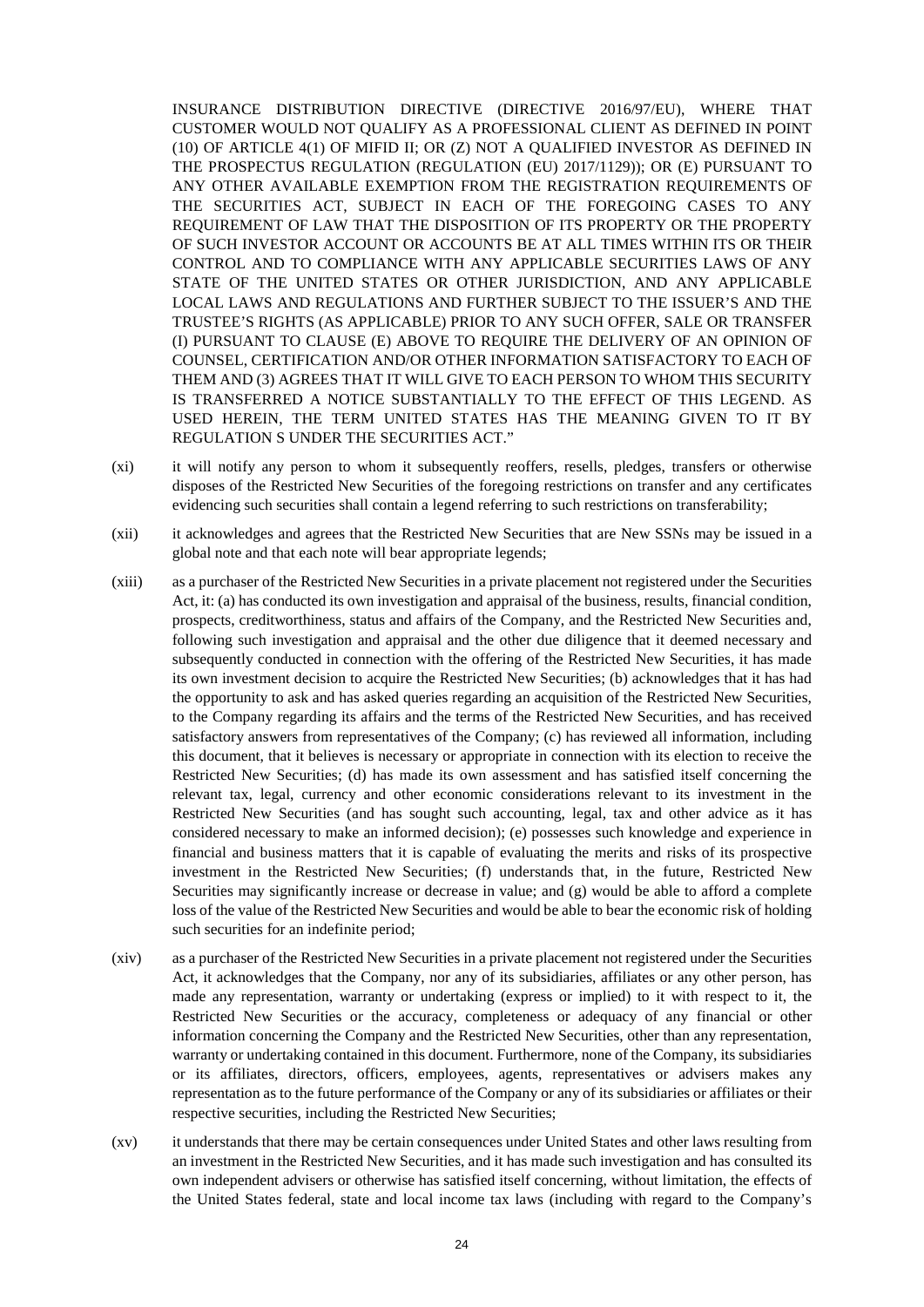potential status as a "passive foreign investment company" under U.S. tax laws) and foreign tax laws generally, the U.S. Employee Retirement Income Security Act of 1974, as amended, the U.S. Investment Company Act of 1940, as amended, the Company's potential status as a "covered fund" as defined in Section 13 of the U.S. Bank Holding Company Act, and the Securities Act;

- (xvi) it understands that the foregoing representations, warranties and agreements are required in connection with United States securities laws and that the Company will rely upon the truth and accuracy of the foregoing acknowledgements, representations and agreements. It agrees that, if any of the acknowledgements, representations and warranties made in connection with its receipt of the Restricted New Securities are no longer accurate, it will promptly, and in any event prior to the issuance of the Restricted New Securities to it, notify the Company in writing;
- (xvii) it (and each other QIB or IAI, if any, for whose account it is receiving the Restricted New Securities), in the normal course of business, invests in or purchases securities similar to the Restricted New Securities, is aware that there are substantial risks incident to the purchase of the Restricted New Securities and has the ability to bear the economic risk of its investment in the Restricted New Securities, has adequate means of providing for its current and contingent needs, has no need for liquidity with respect to its investment in the Restricted New Securities, and is able to sustain a complete loss of its investment in the Restricted New Securities;
- (xviii) it satisfies any and all standards for investors making an investment in the Restricted New Securities imposed by the jurisdiction of its residence or otherwise;
- (xix) it is empowered, authorised and qualified to receive Registered New Securities;
- (xx) if it is receiving the Restricted New Securities for the account of another person, it represents that it has full power and authorisation to make the foregoing acknowledgements, representations and agreements on behalf of each such account; and
- (xxi) it acknowledges that the Company may request from it and/or any account for which it is acting (if any) such additional information as the Company may deem necessary to evaluate its eligibility or the eligibility of any account for which it is acting to acquire the Restricted New Securities, and may request from time to time such information as the Company may deem necessary to determine its eligibility or eligibility of any account for which it is acting to hold Restricted New Securities or to enable the Company to comply with applicable regulatory requirements or tax law, and it and each account for which it is acting (if any) shall use reasonable efforts to provide such information as may reasonably be requested; provided that in no event shall any purchaser be obliged to disclose the name (or any other identifying information) of its limited partners, members or shareholders.

## *Unrestricted New Securities*

Any person (including, without limitation, custodians, nominees and trustees) subscribing for, accepting or requesting registration of the New Securities comprised within the Issuance that are not Restricted New Securities (the "**Unrestricted New Securities**") will be required to represent and warrant to the Company on behalf of itself and each other person or account for which it is acting that:

- (i) it is, or at the time Unrestricted New Securities are purchased will be, the beneficial owner of such Unrestricted New Securities and (a) it is located outside the United States (within the meaning of Regulation S) and (b) it is not an affiliate of the Company or a person acting on behalf of such an affiliate;
- (ii) it understands that the Unrestricted New Securities have not been and will not be registered under the Securities Act and that it will not offer, sell, pledge or otherwise transfer such Unrestricted New Securities except in accordance with applicable securities laws;
- (iii) except where proof has been provided to the Company's satisfaction that such person's participation in the Issuance will not result in the contravention of any applicable regulatory or legal requirement in any jurisdiction, (a) such person is not accepting the New Securities, or requesting registration of the relevant New Securities, from within the United States or any other Restricted Territory; (b) such person is not in any territory in which it is unlawful to make or accept an offer to subscribe for or receive the New Securities; (c) such person is not acting on a non-discretionary basis on behalf of, or for the account or benefit of, a person located within the United States, any other Restricted Territory or any territory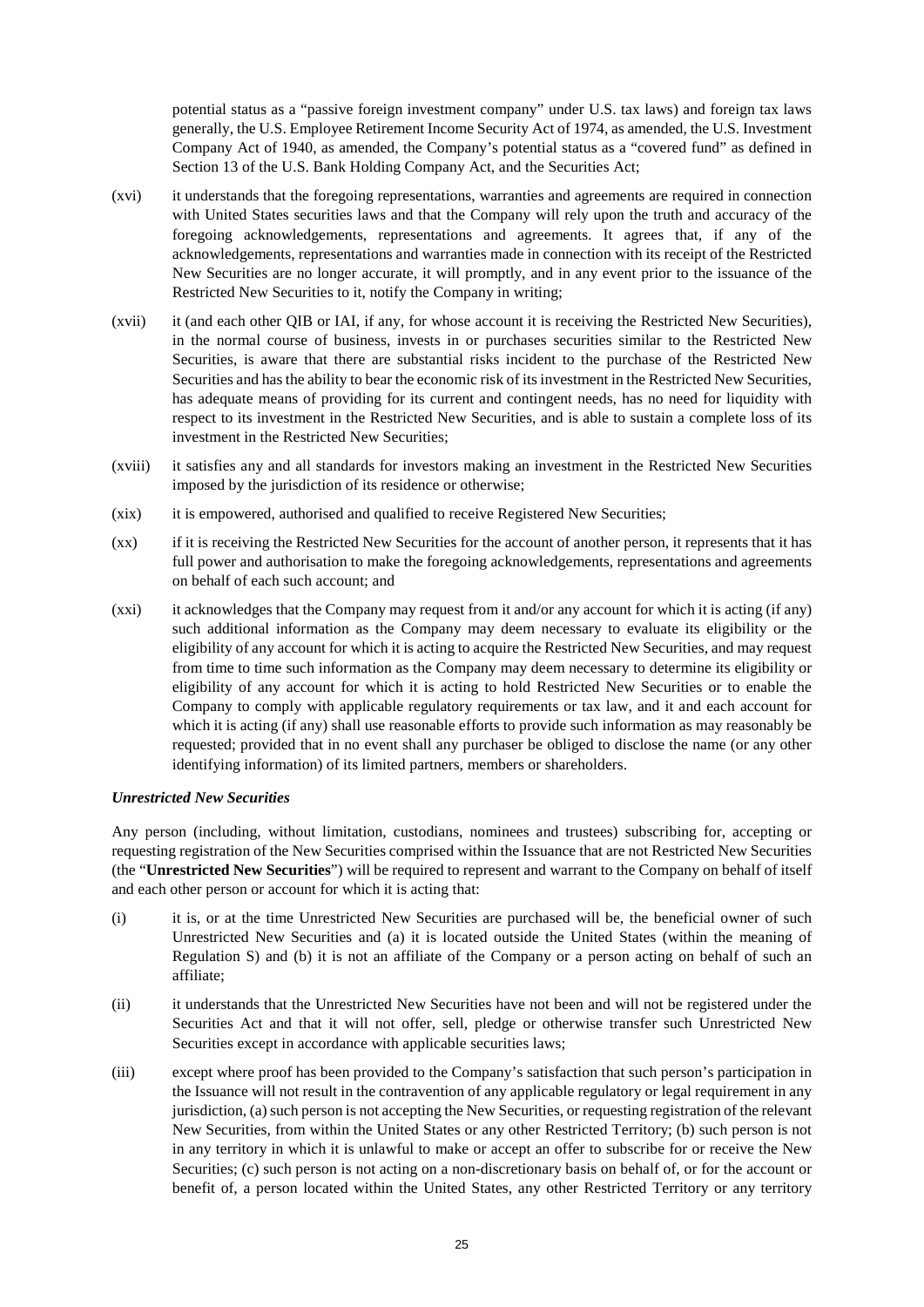referred to in (b) above at the time the instruction to accept was given; and (d) such person is not acquiring New Securities with a view to the offer, sale, resale, transfer, delivery or distribution, directly or indirectly, of any such New Securities into the United States, any other Restricted Territory or any territory referred to in (b) above. The Company may treat as invalid any acceptance or purported acceptance of the allotment of New Securities if it (a) appears to the Company to have been executed in or despatched from the United States, any other Restricted Territory or otherwise in a manner which may involve a breach of the laws of any jurisdiction or if it believes the same may violate any applicable legal or regulatory requirement; (b) provides an address in the United States, or any other Restricted (or any other jurisdiction in which it would be unlawful to deliver share certificates); or (c) purports to exclude the representations and warranties required by this paragraph 7 (*Representations and warranties*) of this Part II (*Terms and Conditions of the Recapitalisation*);

- (iv) if it is in United Kingdom, it has complied with its obligations in connection with money laundering and terrorist financing under the Proceeds of Crime Act 2002, the Terrorism Act 2000, the Criminal Justice Act 1993, the Money Laundering, Terrorist Financing and Transfer of Funds (Information on the Payer) Regulations 2017 and, if it is making payment on behalf of a third party, that satisfactory evidence has been obtained and recorded by it to verify the identity of the third party as required by the regulations;
- (v) it is not a Retail Investor; and
- (vi) as a purchaser of the Unrestricted New Securities in a private placement, it: (a) has conducted its own investigation and appraisal of the business, results, financial condition, prospects, creditworthiness, status and affairs of the Company, and the Unrestricted New Securities and, following such investigation and appraisal and the other due diligence that it deemed necessary and subsequently conducted in connection with the offering of the Unrestricted New Securities, it has made its own investment decision to acquire the Unrestricted New Securities; (b) acknowledges that it has had the opportunity to ask and has asked queries regarding an acquisition of the Unrestricted New Securities, to the Company regarding its affairs and the terms of the Unrestricted New Securities, and has received satisfactory answers from representatives of the Company; (c) has reviewed all information, including this document, that it believes is necessary or appropriate in connection with its election to receive the Unrestricted New Securities; (d) has made its own assessment and has satisfied itself concerning the relevant tax, legal, currency and other economic considerations relevant to its investment in the Unrestricted New Securities (and has sought such accounting, legal, tax and other advice as it has considered necessary to make an informed decision); (e) possesses such knowledge and experience in financial and business matters that it is capable of evaluating the merits and risks of its prospective investment in the Unrestricted New Securities; (f) understands that, in the future, Unrestricted New Securities may significantly increase or decrease in value; and (g) would be able to afford a complete loss of the value of the Unrestricted New Securities and would be able to bear the economic risk of holding such securities for an indefinite period.

#### **8 Times and dates**

The Company and the Underwriters (acting jointly) shall be entitled to amend the latest date for acceptances under the Recapitalisation and all related dates set out in this document (including, but not limited to, the Funding Date) and in such circumstances the Company shall make an announcement of the new times and dates (and shall upload such announcement to Portal and the Company's website [\(https://www.lecta.com/en/investors\)](https://www.lecta.com/en/investors).

## **9 Governing law**

The terms and conditions of the Recapitalisation as set out in this document and any non-contractual obligations arising out of or in relation to the Recapitalisation shall be governed by, and construed in accordance with, English law.

For the avoidance of doubt, the terms and conditions applicable to the New Securities following their Issuance shall be governed by, and construed in accordance with, the relevant constitutional and/or contractual documentation pertaining thereto.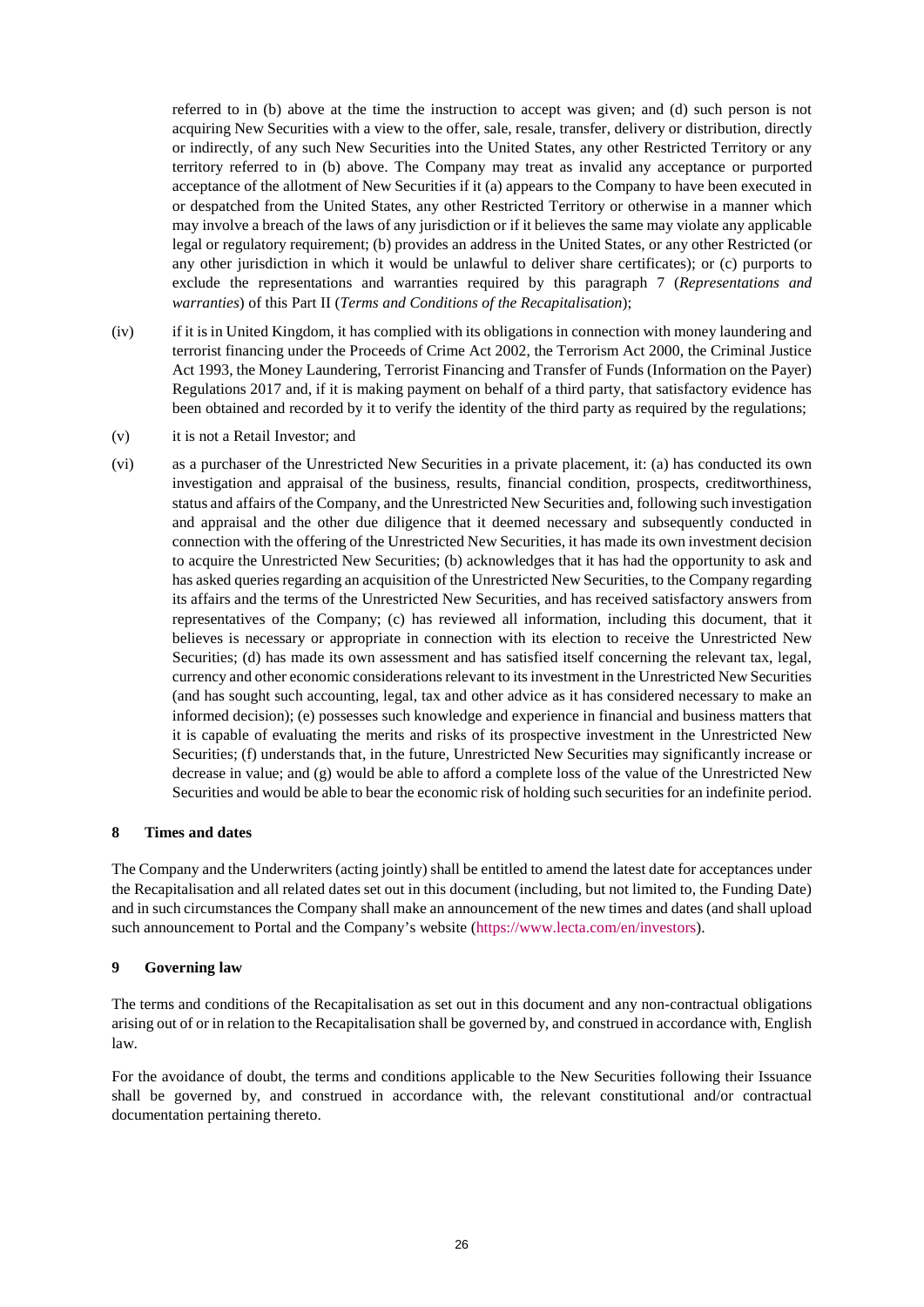### **10 Jurisdiction**

The courts of England and Wales are to have exclusive jurisdiction to settle any dispute which may arise out of or in connection with the Recapitalisation, this document and any non-contractual obligations arising out of or in connection with it.

By taking up or dealing with rights under the New Securities in accordance with the instructions set out in this document, Qualifying Securityholders (and, if applicable, any Nominated Recipients) and their transferees or renounces irrevocably submit to the jurisdiction of the courts of England and Wales and waive any objection to proceedings in any such court on the ground of venue or on the ground that proceedings have been brought in an inconvenient forum.

For the avoidance of doubt, any dispute which may arise out of or in connection with the rights attaching to the New Securities following their Issuance shall be subject to the relevant dispute resolution procedures contained within the relevant constitutional and/or contractual documentation pertaining thereto.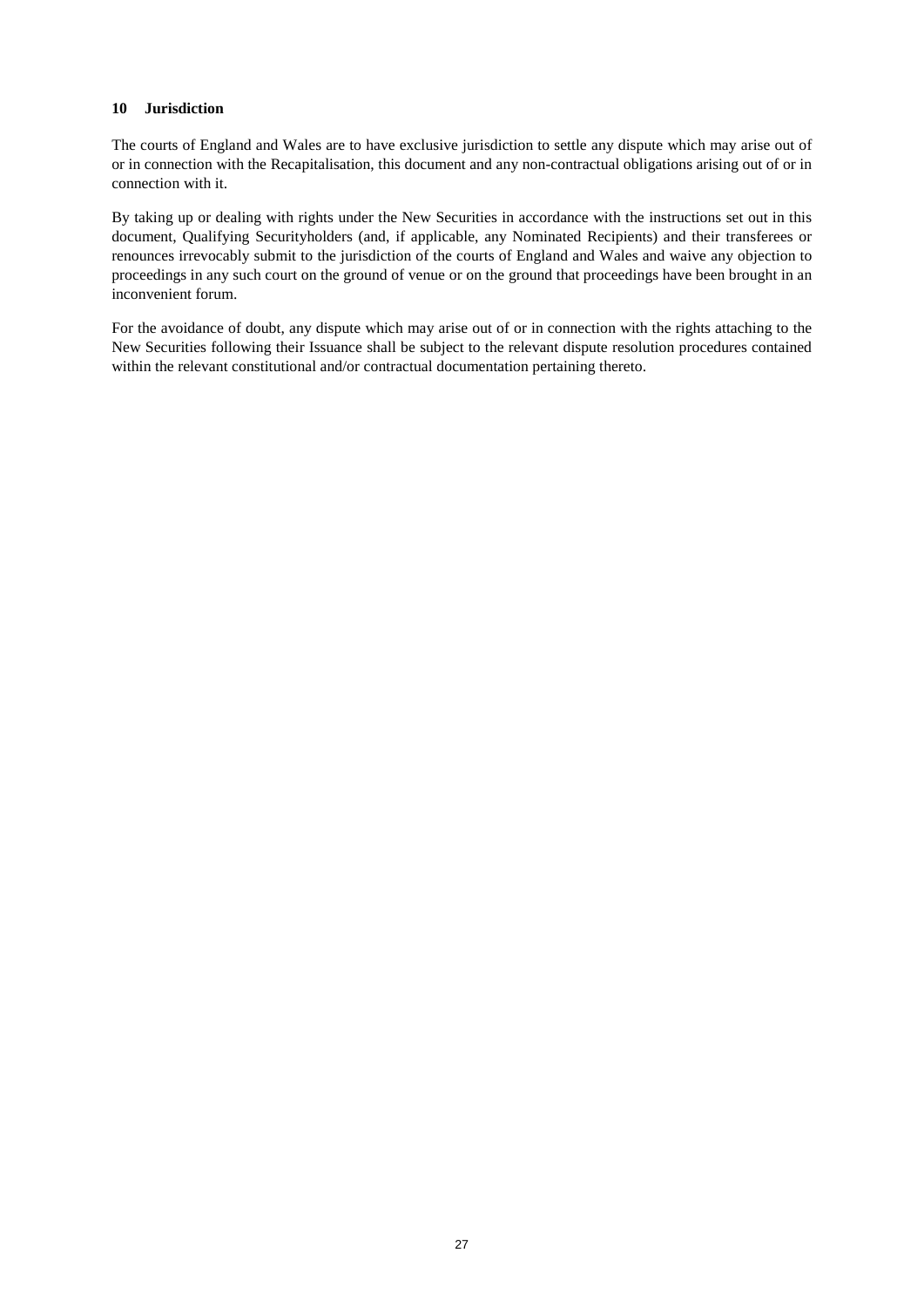## **PART III PARTICIPATION FORM**

IMPORTANT – THIS DOCUMENT IS IMPORTANT AND REQUIRES YOUR IMMEDIATE ATTENTION. IF YOU ARE IN ANY DOUBT AS TO THE ACTION YOU<br>SHOULD TAKE, YOU ARE RECOMMENDED TO SEEK IMMEDIATELY YOUR OWN PERSONAL FINANCIAL ADVICE FROM YOUR S **MANAGER, SOLICITOR, ACCOUNTANT, FUND MANAGER OR OTHER APPROPRIATELY AUTHORISED INDEPENDENT FINANCIAL ADVISER.** 

This form (the "**Participation Form**") should be read in its entirety, together with the document to relevant shareholders dated on or about 8 June 2020 (the "**Investor Pack**"), which<br>accompanies this Participation Form. T en the provisions of this Participation Form and the provisions contained in Part II (*Terms and Conditions of the Recapitalisation*) of the accompanying document, the provisions of Part II (*Terms and Conditions of the Recapitalisation*) of the accompanying document shall prevail.

Before completing this Participation Form, you must read the Information Pack carefully before deciding whether to take up any New Securities and to determine if you are a Qualifying<br>Securityholder. If you are an Ineligibl

Subject to the terms and conditions of the Investor Pack, the offer of New Securities contemplated hereby expires at 5.00 p.m. (London time) on 15 June 2020. This Participation Form must be validly completed and presented when payment is made.

## **Lecta Limited**

(the "**Company**")

*(incorporated and registered under the laws of England and Wales with registered number 12405393)*

**Proposed Recapitalisation involving the issue of €50,000,000 New Shares, €55,555,555 New SSNs and New Warrants** 

**and** 

**cancellation in full of the existing €100,000,000 Junior Notes** 

## **Participation Form**

**Delivery/enquiry addresses and Helpline number**

*Participation Forms must be delivered electronically to:* 

- *By email*: scanned copy of the signed document to be attached to an email and sent t[o LM@glas.agency w](mailto:LM@glas.agency)ith the subject line "Lecta Limited Participation Form"; or
- *By internet*: submit via upload to the portal maintained by the Information Agent (GLAS) at the following link[: http://glas.agency/2020/05/21/lecta-limited-proposed-recapitalisation](http://glas.agency/2020/05/21/lecta-limited-proposed-recapitalisation-investor-pack/)[investor-pack/.](http://glas.agency/2020/05/21/lecta-limited-proposed-recapitalisation-investor-pack/)

Qualifying Securityholders are requested to submit elections to participate in the New Securities via the Portal at [https://glas.agency/2020/05/21/lecta-limited-proposed-recapitalisation](https://glas.agency/2020/05/21/lecta-limited-proposed-recapitalisation-investor-pack/)[investor-pack/.](https://glas.agency/2020/05/21/lecta-limited-proposed-recapitalisation-investor-pack/) In order to access the Portal, a user must first register for an account by following the "click this link to register" button. When on that page, the user must include its unique shareholder code in the reference field. Each shareholder's unique code has been provided to it in the email in which it received this Investor Pack. A user may input multiple codes in the reference field separated by a comma. Inputting multiple codes separated by a comma will allow the user the option to complete the participation form once for each Option chosen (rather than completing the form once for each shareholder) in respect of multiple different shareholders of the Company.

The latest time and date for acceptance and payment in full in respect of the Recapitalisation is expected to be to be 5.00 p.m. (London time) on the Funding Date, unless otherwise announced by the Company. The procedure for acceptance and payment is set out in Part II (*Terms and Conditions of the Recapitalisation*) of this document.

All enquiries in relation to the Recapitalisation should be addressed to the Information Agent via telephone on  $+44$  20 3597 2940 or via e-mail t[o LM@glas.agency \(](mailto:LM@glas.agency)marked for the attention of Trust & Escrow Services - Lecta). Please note that, for legal reasons, this helpline is only able to provide information contained in this document and information relating to the Company's register of members and is unable to give advice on the merits of the Recapitalisation or to provide financial, tax or investment advice. The Information Agent cannot provide any financial, legal or tax advice and calls may be recorded and monitored for security and training purposes.

#### **IMPORTANT:**

This document is not a prospectus and has not been prepared in accordance with the Prospectus Regulation Rules of the FCA made under section 73A of the FSMA (or any corresponding I aw or regulation in any other jurisdiction). This document does not constitute an offer of New Securities to any person with a registered address, or who is located, in the United States or law person with a registered a in any other jurisdiction in which such an offer or solicitation is unlawful. There will be no public offer of the New Securities in the United States or any other jurisdiction. No action has been taken by the Company that of the Investor Pack.

Confirmation of your representations: You have received this Participation Form on the basis that you have confirmed that you are:

- either (x) an institutional "accredited investor" as defined in Rule 501(a)(1), (2), (3) or (7) of Regulation D under the U.S. Securities Act of 1933, or (y) a "qualified institutional buyer" as defined in Rule 144A under the U.S. Securities Act of 1933, as amended (the "**Securities Act**");
- a Permitted Restricted Territory Securityholder;
- not a Securityholder that is a retail investor in the European Economic Area or the United Kingdom (defined as a person who is one (or more) of: (a) a retail client as defined in point (11) of Article 4(1) of MiFID II; (b) a customer within the meaning of the Insurance Distribution Directive, where that customer would not qualify as a professional client as defined in point (10) of Article 4(1) of MiFID II; or (c) not a qualified investor as defined in the Prospectus Regulation ("**Retail Investors**")); or
- not a Disqualified Person.

References to Regulations or Directives include, in relation to the United Kingdom, those Regulations or Directives as they form part of United Kingdom domestic law by virtue of the European Union (Withdrawal) Act 2018 or have been implemented in United Kingdom domestic law, as appropriate.

The New Securities are not being made available to and should not be made available to any Retail Investor in the European Economic Area or the United Kingdom. Consequently no key<br>information document required by Regulatio otherwise making them available to Retail Investors in the European Economic Area or the United Kingdom will be prepared and therefore offering or selling the New SSNs or otherwise making them available to any Retail Investor in the European Economic Area or the United Kingdom may be unlawful under the PRIIPs Regulation.

To the fullest extent permitted by applicable law and regulation, no representation or warranty, express or implied, is made or given by or on behalf of the Company or any of its directors, officers or employees, or any other person, as to the accuracy, completeness or fairness of the information or opinions contained in this document and no such person shall have any such person shall have any such person sh or warranties, express or implied, are given as to the achievement or reasonableness of, and no reliance should be placed on, statements pertaining to financial performance, including (but<br>not limited to) any estimates, fo

The New Securities have not been and will not be registered under Securities Act or under any securities laws of any state or other jurisdiction of the United States and may not be offered,<br>sold, taken up, exercised, resol subject to, the registration requirements of the Securities Act and, in each case, in compliance with any applicable securities laws of any state or other jurisdiction of the United States.

If you are a Qualifying Securityholder wishing to participate in the Recapitalisation, please deliver the whole of this document completed in accordance with the instructions in the Investor Pack and otherwise contained herein (together with proof of payment for the relevant amount of New Securities, including the maximum amount of Declined Offer Securities that you have<br>elected to receive pursuant to this doc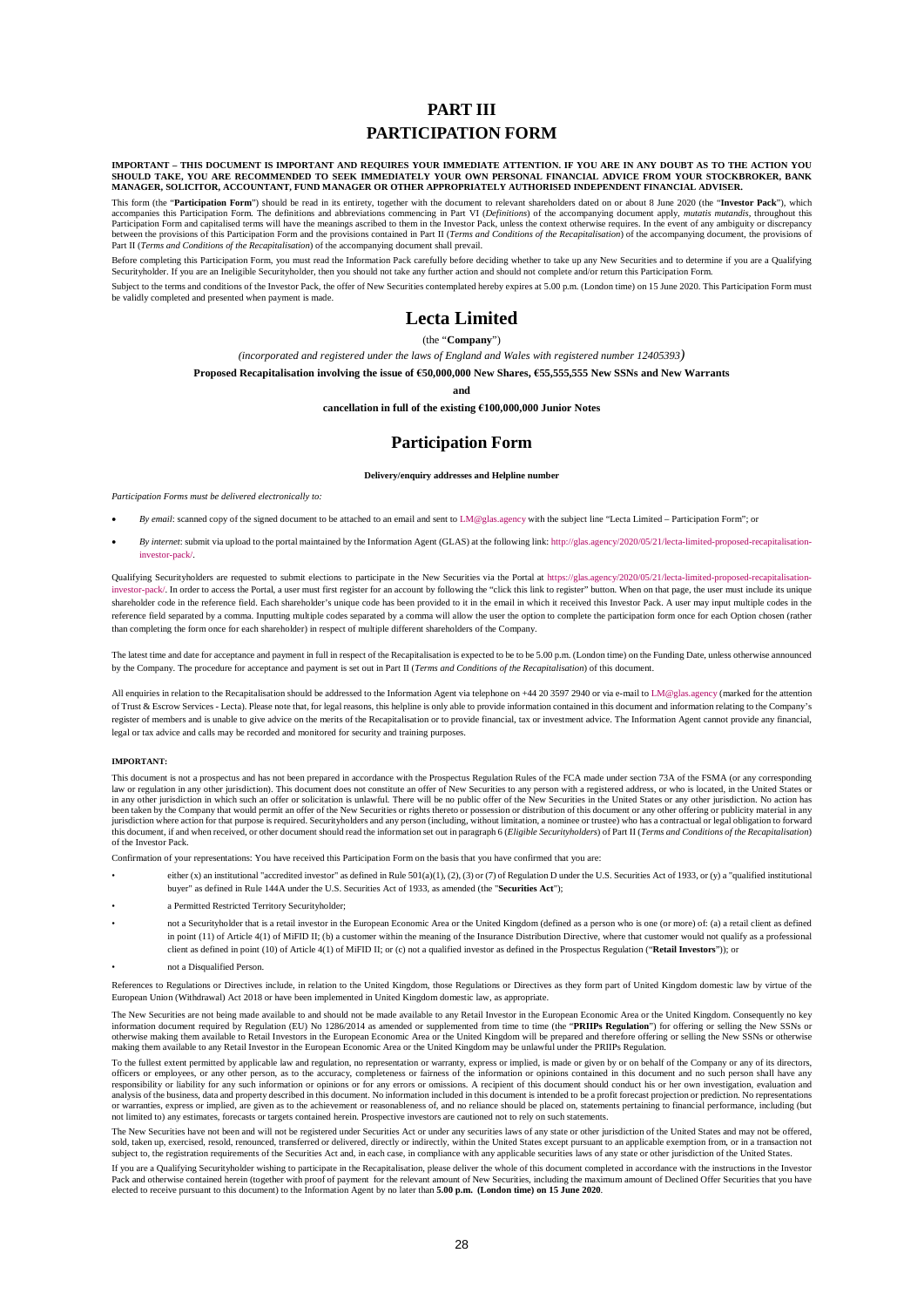All payments must be in euros and made by an electronic funds transfer into the Receiving Account. Such payments will be held by the Receiving Agent in accordance with the terms of its engagement as receiving agent and will not be disbursed to the Company until such time as the Recapitalisation Effective Date has occurred. If the Recapitalisation Effective Date has not<br>occurred before the Long-Stop Date, exapitalisation Effective Date (expected to be 23 June 2020). No interest will be paid on monies received in respect of refund payments whether before (or after) the Recapitalisation Effective Date.

None of the Company, the Information Agent or any of their respective Affiliates will be responsible for any loss and/or damage whatsoever in relation to or arising from the late or non-<br>receipt of any Participation Form o

Dear Qualifying Securityholder,

#### **1. RECAPITALISATION**

As further described in the Investor Pack, the Company is undertaking the Recapitalisation, which will involve (*inter alia*) the issue of New Shares, New SSNs and New Warrants.

The New Shares will be offered at a price of  $60.023$  per New Share and the New SSNs will be issued at a discounted issue price 90 per cent. of face value. The relevant Subscription Price payable by any Qualifying Securityholder in respect of any New Securities to be subscribed for as part of the Recapitalisation shall be rounded up to the nearest euro. Any Qualifying Securityholder electing to receive additional New SSNs and New Warrants that are Declined Offer Securities (in accordance with Paragraph 2 (*Participation options*) of Part II (*Terms and Conditions of the Recapitalisation*) of the Investor Pack) shall make such election to the nearest euro.

There shall be no price payable by Qualifying Securityholders for the New Warrants upon their issuance (although holders of New Warrants will be required to pay a subscription price determined in accordance with the New Warrant Instrument should they elect to exercise the New Warrants at a later date in accordance with the terms of the New Warrant Instrument).

#### **2. PARTICIPATION OPTIONS**

The New Shares, New SSNs and New Warrants will be issued as a strip of securities as contemplated in the Articles. Subject to paragraph [6](#page-23-0) (*Eligible Securityholders*) of Part II (*Terms and Conditions of the Recapitalisation*) of the accompanying document, Qualifying Securityholders shall have the following options to participate in the Issuance:

| Elect not to receive any New Shares, New SSNs or New Warrants;                                                                                                                                                                                                                                                                                                                                                                                                                                                                                                                                                                                                                                                                                                                                                                                                                                         |
|--------------------------------------------------------------------------------------------------------------------------------------------------------------------------------------------------------------------------------------------------------------------------------------------------------------------------------------------------------------------------------------------------------------------------------------------------------------------------------------------------------------------------------------------------------------------------------------------------------------------------------------------------------------------------------------------------------------------------------------------------------------------------------------------------------------------------------------------------------------------------------------------------------|
| Elect:                                                                                                                                                                                                                                                                                                                                                                                                                                                                                                                                                                                                                                                                                                                                                                                                                                                                                                 |
| not to receive any New Shares; and<br>٠                                                                                                                                                                                                                                                                                                                                                                                                                                                                                                                                                                                                                                                                                                                                                                                                                                                                |
| to receive New SSNs and New Warrants pro rata to its holdings of Shares as at the Record Date;<br>٠                                                                                                                                                                                                                                                                                                                                                                                                                                                                                                                                                                                                                                                                                                                                                                                                    |
| Elect to receive New Shares, New SSNs and New Warrants <i>pro rata</i> to its holdings of Shares as at the                                                                                                                                                                                                                                                                                                                                                                                                                                                                                                                                                                                                                                                                                                                                                                                             |
| Record Date: or                                                                                                                                                                                                                                                                                                                                                                                                                                                                                                                                                                                                                                                                                                                                                                                                                                                                                        |
| Elect to receive:                                                                                                                                                                                                                                                                                                                                                                                                                                                                                                                                                                                                                                                                                                                                                                                                                                                                                      |
| New Shares pro rata to its holdings of Shares as at the Record Date and to receive additional New<br>٠<br>Shares that are Declined Offer Securities up to an amount to be specified in the Participation Form<br>(subject to scale back); and<br>New SSNs and New Warrants pro rata to its holdings of Shares as at the Record Date and to receive<br>additional New SSNs and New Warrants that are Declined Offer Securities up to an amount to be<br>specified in the Participation Form (subject to scale back and provided any such New SSNs and New<br>Warrants that are Declined Offer Securities shall be allocated in a fixed proportion).<br>provided that any such election under this Option 4 for (A) additional New Shares that are Declined Offer<br>Securities and (B) additional New SSNs and New Warrants that are Declined Offer Securities, must be<br>made in the same proportion. |
|                                                                                                                                                                                                                                                                                                                                                                                                                                                                                                                                                                                                                                                                                                                                                                                                                                                                                                        |

In the event that a Qualifying Securityholder is unable to subscribe for and/or receive New SSNs through Euroclear or Clearstream such Qualifying Securityholder may appoint a maximum of one Nominated Recipient to receive the New SSNs (but not any other New Securities) as part of the Recapitalisation by completing the relevant section contained within the Participation Form.

#### **3. ACCEPTANCE AND PAYMENT**

Relevant Qualifying Securityholders wishing to participate in the Issuance must complete the Participation Form and lodge it, together with proof of payment of the relevant Subscription Price, with the Information Agent by no later than 5.00 p.m. (London time) on 15 June 2020 (the "**Funding Date**").

Subject to paragraph [6](#page-23-0) (*Eligible Securityholders*) of Part II (*Terms and Conditions of the Recapitalisation*) of the accompanying document, any Qualifying Securityholder who wishes to participate in any Declined Offer Securities shall be required to make the relevant election and payment at the same time as exercising any right to participate on a *pro rata basis* in the New Securities comprised within the Issuance by making the election in the Participation Form. In respect of applications for Declined Offer Securities only, Qualifying Securityholders are advised that the Company may, in its sole discretion, agree to defer material payments in respect of any such applications to a date after the Funding Date but to be received, in any case, no later than the 5.00 p.m. (London time) on the date immediately prior to the Recapitalisation Effective Date. Qualifying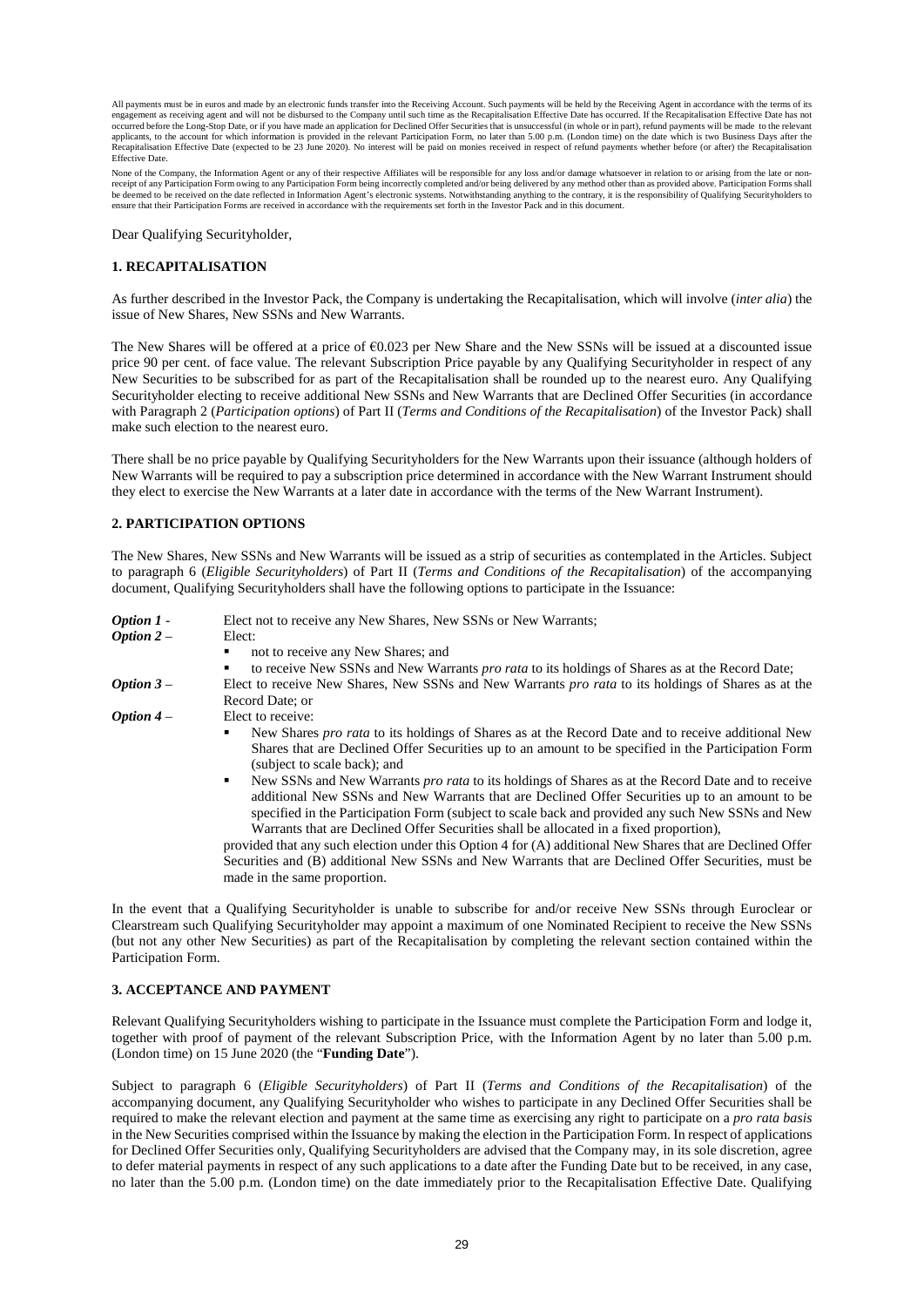Securityholders are advised to consult with the Information Agent accordingly and any such arrangements will be at the Company's sole discretion and subject to legal documentation in a form reasonably satisfactory to the Company.

Qualifying Securityholders wishing to apply for Declined Offer Securities must complete the relevant Participation Form in accordance with the instructions contained therein and, once completed, lodge same, together with proof of payment of the relevant Subscription Price (including in respect of the maximum amount of Declined Offer Securities contained in the Participation Form) with the Information Agent by no later than 5.00 p.m. (London time) on the Funding Date. Allocations of Declined Offer Securities to relevant Participating Securityholders will be determined by the Company in accordance with Electing Shareholder Proportions, subject to scale back.

The relevant Subscription Price payable by any Qualifying Securityholder in respect of any New Securities to be subscribed for as part of the Recapitalisation shall be rounded up to the nearest euro. Any Qualifying Securityholder electing to receive additional New SSNs and New Warrants that are Declined Offer Securities (in accordance with Paragraph 2 (*Participation options*) of this Part II (*Terms and Conditions of the Recapitalisation*)) shall make such election to the nearest euro.

In respect of each Qualifying Securityholder, if the Participation Form, accompanied by payment in full, is not received by the Information Agent by no later than 5.00 p.m. (London time) on the Funding Date, the relevant Qualifying Securityholder will (unless the Company has exercised its right to treat as valid an acceptance, as set out below) be deemed to have been declined to participate in the Issuance and any pre-emption rights in respect of the Recapitalisation will lapse. The Company may elect, with the agreement of the Underwriters, but shall not be obliged, to treat as valid Participation Forms and accompanying remittances for the full amount due which are received, or due to be received, after 5.00 p.m. (London time) on the Funding Date. The Company may also (in its sole discretion) treat a Participation Form as valid and binding on the person(s) by whom or on whose behalf it is lodged even if it is not completed in accordance with the relevant instructions or is not accompanied by a valid power of attorney where required.

Each Qualifying Shareholder electing to participate in the Issuance is also required to provide account details in the event that the Receiving Agent is required to pay any refund either (i) in respect of an unsuccessful application by such Qualifying Securityholder for Declined Offer Securities (in whole or in part), or (ii) as a result of the termination of the Implementation Agreement and/or the Recapitalisation failing to complete in accordance with the terms of the accompanying document. Any refund made in accordance with the terms of the accompanying document or the Implementation Agreement will be subject to satisfactory "know-your-customer" checks (as set out paragraphs 4 (*Payments*) and 5 (*KYC*) of Part II (*Terms and Conditions of the Recapitalisation*) of the accompanying document) having been completed by the Receiving Agent on the Qualifying Securityholder or Underwriter to be refunded.

#### **4. ELIGIBLE SECURITYHOLDERS**

The attention of Securityholders (and, if applicable, any Nominated Recipients) who have registered addresses in the Restricted Territories, who are citizens or residents of or located in the Restricted Territories, or who are otherwise Retail Investors or Disqualified Persons is drawn to the information in paragraph 6 (*Eligible Securityholders*) of Part II (*Terms and Conditions of the Recapitalisation*) of the accompanying document. The Company reserves the right (having consulted with the Underwriters acting reasonably and in good faith) to permit any Securityholder on the register of members at the Record Date to take up his or her entitlement to New Securities issued as part of the Recapitalisation if (in its sole and absolute discretion) it is satisfied that the transaction in question will not violate applicable laws.

The provisions of paragraph 6 (*Eligible Securityholders*) of Part II (*Terms and Conditions of the Recapitalisation*) of the accompanying document will apply generally to Securityholders who cannot or do not take up the New Securities issued as part of the Recapitalisation. A summary of these provisions is included below.

For the purposes of this document, "**Ineligible Securityholders**" shall mean:

- Securityholders other than Permitted Restricted Territory Securityholders, with a registered address or located or resident in a Restricted Territory;
- Securityholders that are Retail Investors (as defined below) in the European Economic Area or the United Kingdom (defined as a person who is one (or more) of: (a) a retail client as defined in point (11) of Article 4(1) of MiFID II; or (b) a customer within the meaning of the Insurance Distribution Directive, where that customer would not qualify as a professional client as defined in point (10) of Article 4(1) of MiFID II; or (c) not a qualified investor as defined in the Prospectus Regulation ("**Retail Investors**")); or
- Disqualified Persons.

The making or acceptance of the offer of New Securities may be affected by the laws or regulatory requirements of the relevant jurisdiction. The offer of New Securities under the Recapitalisation may not be capable of acceptance, or purported acceptance, in certain territories. Subject to the provisions of paragraph 6 (*Eligible Securityholders*) of Part II (*Terms and Conditions of the Recapitalisation*) (and other than Permitted Restricted Territory Securityholders), Qualifying Securityholders (and, if applicable, any Nominated Recipients) with a registered address, or who are resident of, the United States or any other Restricted Territory are not entitled to accept any offer to acquire New Securities. Those persons should consult their professional advisers as to whether they require any governmental or other consents or need to observe any other formalities to enable them to receive New Securities.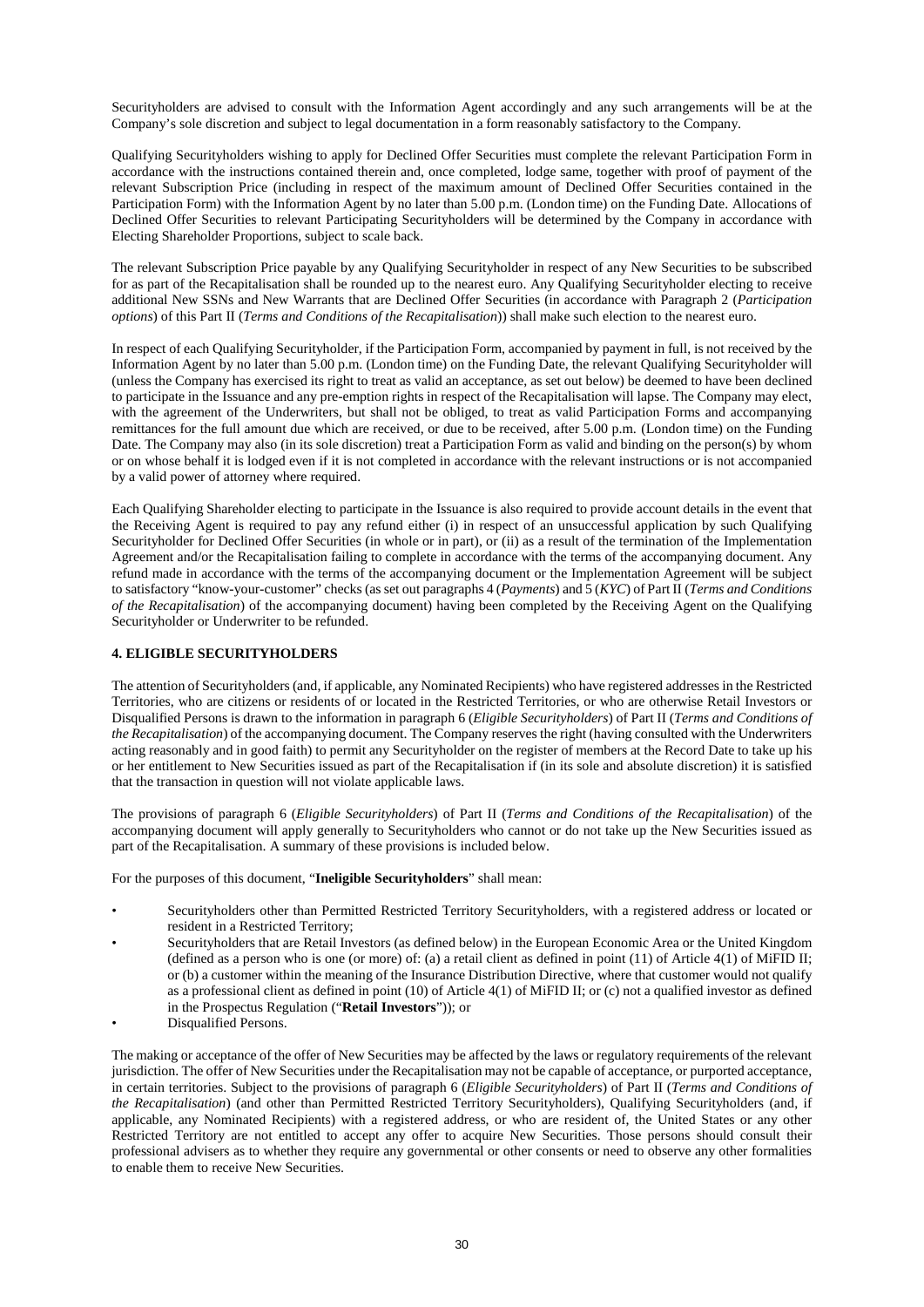The New Securities are not being made available to and should not be made available to any Retail Investor in the European Economic Area or the United Kingdom. Consequently no key information document required by Regulation (EU) No 1286/2014 as amended or supplemented from time to time (the "**PRIIPs Regulation**") for offering or selling the New SSNs or otherwise making them available to Retail Investors in the European Economic Area or the United Kingdom will be prepared and therefore offering or selling the New SSNs or otherwise making them available to any Retail Investor in the European Economic Area or the United Kingdom may be unlawful under the PRIIPs Regulation.

The Company reserves the right to treat as invalid and will not be bound to issue any New Securities in respect of any acceptance or purported acceptance of the Issuance which:

- appears to the Company or its agents to have been executed, effected or despatched from the United States or any other Restricted Territory, unless the Company is satisfied that such action would not result in the contravention of any registration or other legal requirement; or
- entails such Qualifying Securityholder specifying in its completed Participation Form an address for delivery of the New Securities (including any share certificates or warrant certificates to be delivered by the Company in respect thereof) in any Restricted Territory, unless the Company is satisfied that delivery to such Restricted Territory would not result in the contravention of any registration or other legal requirement; or
- appears to the Company or its agents to have been executed, effected or despatched in a manner which may involve a breach of laws or regulations of any jurisdiction, or if the Company believes, or its agents believe, that the same may violate applicable legal or regulatory requirements.

Despite any other provision of this Participation Form or the accompanying document, the Company reserves the right to permit any Qualifying Securityholder to participate in the Issuance and to receive, subscribe for and/or acquire New Securities if the Company in its sole and absolute discretion is satisfied that the transaction in question is exempt from or not subject to the legislation or regulations giving rise to the restrictions in question.

#### **5. REPRESENTATIONS AND WARRANTIES**

#### *Restricted New Securities*

Any person (including, without limitation, custodians, nominees and trustees) subscribing for, accepting or requesting registration of the New Securities comprised within the Issuance who is located in the United States, prior to accepting delivery of the Restricted New Securities, will be required to represent and warrant to the Company on behalf of itself and each other person or account for which it is acting that:

- (i) it is a QIB or IAI and its receipt of the Restricted New Securities is not part of a plan or scheme to evade the registration requirements of the Securities Act;
- (ii) it understands that the Restricted New Securities are being offered in reliance upon an exemption from, or in a transaction not subject to, registration under the Securities Act and similar provisions under state securities laws for an offer and sale by the Company, not involving a public offering in the United States;
- (iii) it understands that the Restricted New Securities have not been and will not be registered under the Securities Act or with any securities regulatory authority of any State or other jurisdiction of the United States;
- (iv) it represents and warrants that its purchase of the Restricted New Securities is lawful under the laws of the jurisdiction of its incorporation and the jurisdiction in which it operates (if different), and that such acquisition will not contravene any law, regulation or regulatory policy applicable to it;
- (v) as a purchaser of the Restricted New Securities in a private placement not registered under the Securities Act, it is receiving the Restricted New Securities for its own account, or for an account as to which it exercises sole investment discretion, for investment purposes and (subject, to the extent necessary, to the disposition of its or such discretionary accounts' property being at all times within its or their control) not with a view to any distribution or resale, directly or indirectly, in the United States or otherwise in violation of the securities laws of the United States. Neither it, nor any account for which it is acting (if any), was formed for the specific purpose of acquiring the Restricted New Securities;
- (vi) it understands that the Restricted New Securities issued are "restricted securities" (as defined by Rule 144 under the Securities Act), and that for one year after the latest of the original issue date of the Restricted New Securities, the date of issuance of any additional notes of the same series (in the case of the New SSNs) and the last date on which the Company or any of its affiliates was the owner of the Restricted New Securities, the Restricted New Securities may not be offered, sold, pledged or otherwise transferred except (a) to the issuer or any subsidiary thereof, (b) pursuant to a registration statement that has been declared effective under the Securities Act, (c) for so long as the Restricted New Securities are eligible for resale pursuant to Rule 144A, to a person that it, and any person acting on its behalf, reasonably believes is a QIB purchasing for its own account or for the account of one or more QIBs to whom notice is given that the transfer is being made in reliance on Rule 144A, (d) in an "offshore transaction" in accordance with Rule 903 or Rule 904 of Regulation S (other than an "offshore transaction" to any Retail Investor), or (e) pursuant to an exemption from, or in a transaction not subject to, registration under the Securities Act provided by Rule 144 thereunder (if available) in each case in accordance with any applicable securities laws of the United States and any State or other jurisdiction of the United States;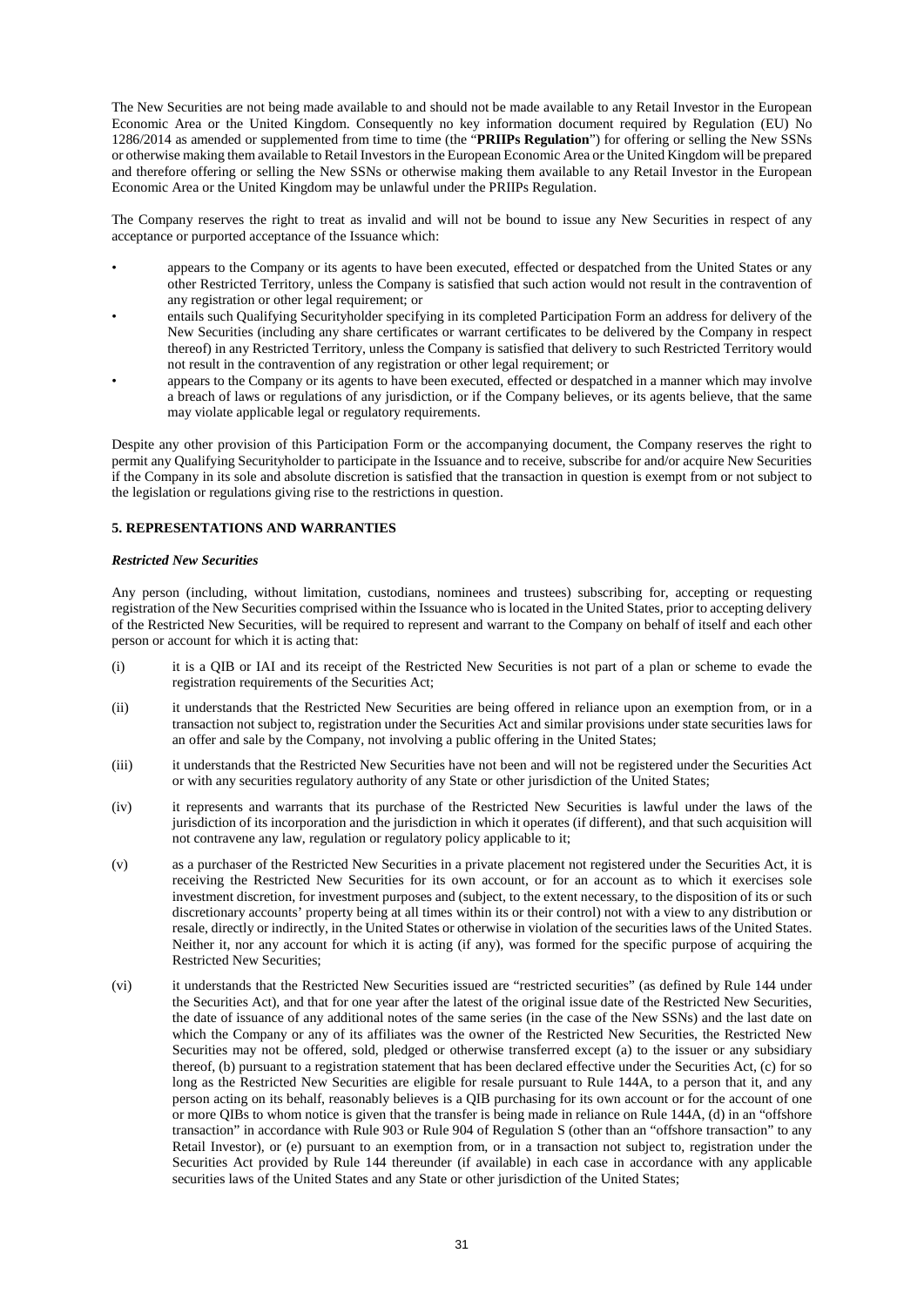- (vii) it understands that, if an exemption from registration or qualification under the Securities Act or U.S. federal and state securities laws is available, it may be conditional on various requirements including, but not limited to, the time and manner of sale, the holding period for the Restricted New Securities and the, and requirements relating to the issuer which are outside its control, and which the issuer would not be under any obligation (and may not be able) to satisfy;
- (viii) it understands that the transfer agent for the Restricted New Securities will not be required to accept for registration of transfer any Restricted New Securities acquired by the undersigned or any account of the undersigned, except upon presentation of evidence satisfactory to the issuer of the Restricted Securities, and the transfer agent that the foregoing restrictions on transfer have been complied with. It will give to each person to whom it transfers the Restricted New Securities notice of any restrictions on the transfer of such Restricted New Securities;
- (ix) it and any account for which it is acting (if any) did not become aware of the offering of the Restricted New Securities, and Restricted New Securities were not offered to it or any account for which it is acting (if any), by means of any form of "general solicitation or general advertising" within the meaning of Rule 502(c) of Regulation D under the Securities Act ("Regulation D"), in any manner involving a public offering within the meaning of Section  $4(a)(2)$  of the Securities Act or through any directed selling efforts within the meaning of Regulation S;
- (x) it understands that the Restricted New Securities, in certificated form and any evidence as to ownership of such Restricted New Securities (on the Securityholder Site) will bear a legend in or substantially in the following form:

"THIS SECURITY HAS NOT BEEN REGISTERED UNDER THE U.S. SECURITIES ACT OF 1933, AS AMENDED (THE "SECURITIES ACT"), OR SECURITIES LAWS OF ANY STATE OF THE UNITED STATES OR OTHER JURISDICTION AND, ACCORDINGLY, NEITHER THIS SECURITY NOR ANY INTEREST OR PARTICIPATION HEREIN MAY BE REOFFERED, SOLD, ASSIGNED, TRANSFERRED, PLEDGED, ENCUMBERED OR OTHERWISE DISPOSED OF WITHIN THE UNITED STATES IN THE ABSENCE OF SUCH REGISTRATION OR AN APPLICABLE EXEMPTION THEREFROM. BY ITS ACQUISITION HEREOF, THE HOLDER (1) REPRESENTS THAT (A) IT IS A "QUALIFIED INSTITUTIONAL BUYER" (AS DEFINED IN RULE 144A UNDER THE SECURITIES ACT), (B) AN INSTITUTIONAL "ACCREDITED INVESTOR" AS DEFINED IN RULE 501(A)(1), (2), (3) OR (7) OF REGULATION D UNDER THE SECURITIES ACT OR (C) IT IS ACQUIRING THE SECURITY IN AN "OFFSHORE TRANSACTION" AS DEFINED IN AND IN RELIANCE ON RULE 903 OR 904 OF REGULATION S (OTHER THAN AN OFFSHORE TRANSACTION TO A RETAIL INVESTOR IN THE EUROPEAN ECONOMIC AREA OR THE UNITED KINGDOM (DEFINED AS A PERSON WHO IS ONE (OR MORE) OF: (X) A RETAIL CLIENT AS DEFINED IN POINT (11) OF ARTICLE 4(1) OF MIFID II (DIRECTIVE 2014/65/EU); OR (Y) A CUSTOMER WITHIN THE MEANING OF THE INSURANCE DISTRIBUTION DIRECTIVE (DIRECTIVE 2016/97/EU), WHERE THAT CUSTOMER WOULD NOT QUALIFY AS A PROFESSIONAL CLIENT AS DEFINED IN POINT (10) OF ARTICLE 4(1) OF MIFID II; OR (Z) NOT A QUALIFIED INVESTOR AS DEFINED IN THE PROSPECTUS REGULATION (REGULATION (EU) 2017/1129)), (2) AGREES THAT IT WILL NOT PRIOR TO THE DATE THAT IS ONE YEAR AFTER THE LATEST OF THE ORIGINAL ISSUANCE OF THIS SECURITY, THE DATE OF ISSUANCE OF ANY ADDITIONAL NOTES OF THE SAME SERIES AS THE ORIGINAL ISSUANCE, AND THE LAST DATE ON WHICH THE ISSUER OR ANY OF ITS AFFILIATES WAS THE OWNER OF THIS SECURITY, OFFER, RESELL OR OTHERWISE TRANSFER THIS SECURITY EXCEPT (A) TO THE ISSUER OR ANY SUBSIDIARY BUYER THEREOF, (B) PURSUANT TO A REGISTRATION STATEMENT WHICH HAS BEEN DECLARED EFFECTIVE UNDER THE SECURITIES ACT, (C) FOR SO LONG AS THE SECURITIES ARE ELIGIBLE FOR RESALE PURSUANT TO RULE 144A, TO A PERSON IT, AND ANY PERSON ACTING ON ITS BEHALF, REASONABLY BELIEVES IS A QUALIFIED INSTITUTIONAL BUYER THAT PURCHASES FOR ITS OWN ACCOUNT OR FOR THE ACCOUNT OF A "QUALIFIED INSTITUTIONAL BUYER" AS DEFINED IN RULE 144A TO WHOM NOTICE IS GIVEN THAT THE TRANSFER IS BEING MADE IN RELIANCE ON RULE 144A, (D) OUTSIDE THE UNITED STATES IN AN "OFFSHORE TRANSACTION" AS DEFINED IN, AND IN RELIANCE ON, REGULATION S UNDER THE SECURITIES ACT TO A PERSON THAT IS NOT A RETAIL INVESTOR IN THE EUROPEAN ECONOMIC AREA OR THE UNITED KINGDOM (DEFINED AS A PERSON WHO IS ONE (OR MORE) OF: (X) A RETAIL CLIENT AS DEFINED IN POINT (11) OF ARTICLE 4(1) OF MIFID II (DIRECTIVE 2014/65/EU); OR (Y) A CUSTOMER WITHIN THE MEANING OF THE INSURANCE DISTRIBUTION DIRECTIVE (DIRECTIVE 2016/97/EU), WHERE THAT CUSTOMER WOULD NOT QUALIFY AS A PROFESSIONAL CLIENT AS DEFINED IN POINT (10) OF ARTICLE 4(1) OF MIFID II; OR (Z) NOT A QUALIFIED INVESTOR AS DEFINED IN THE PROSPECTUS REGULATION (REGULATION (EU) 2017/1129)) OR (E) PURSUANT TO ANY OTHER AVAILABLE EXEMPTION FROM THE REGISTRATION REQUIREMENTS OF THE SECURITIES ACT, SUBJECT IN EACH OF THE FOREGOING CASES TO ANY REQUIREMENT OF LAW THAT THE DISPOSITION OF ITS PROPERTY OR THE PROPERTY OF SUCH INVESTOR ACCOUNT OR ACCOUNTS BE AT ALL TIMES WITHIN ITS OR THEIR CONTROL AND TO COMPLIANCE WITH ANY APPLICABLE SECURITIES LAWS OF ANY STATE OF THE UNITED STATES OR OTHER JURISDICTION, AND ANY APPLICABLE LOCAL LAWS AND REGULATIONS AND FURTHER SUBJECT TO THE ISSUER'S AND THE TRUSTEE'S RIGHTS (AS APPLICABLE) PRIOR TO ANY SUCH OFFER, SALE OR TRANSFER (I) PURSUANT TO CLAUSE (E) ABOVE TO REQUIRE THE DELIVERY OF AN OPINION OF COUNSEL, CERTIFICATION AND/OR OTHER INFORMATION SATISFACTORY TO EACH OF THEM AND (3) AGREES THAT IT WILL GIVE TO EACH PERSON TO WHOM THIS SECURITY IS TRANSFERRED A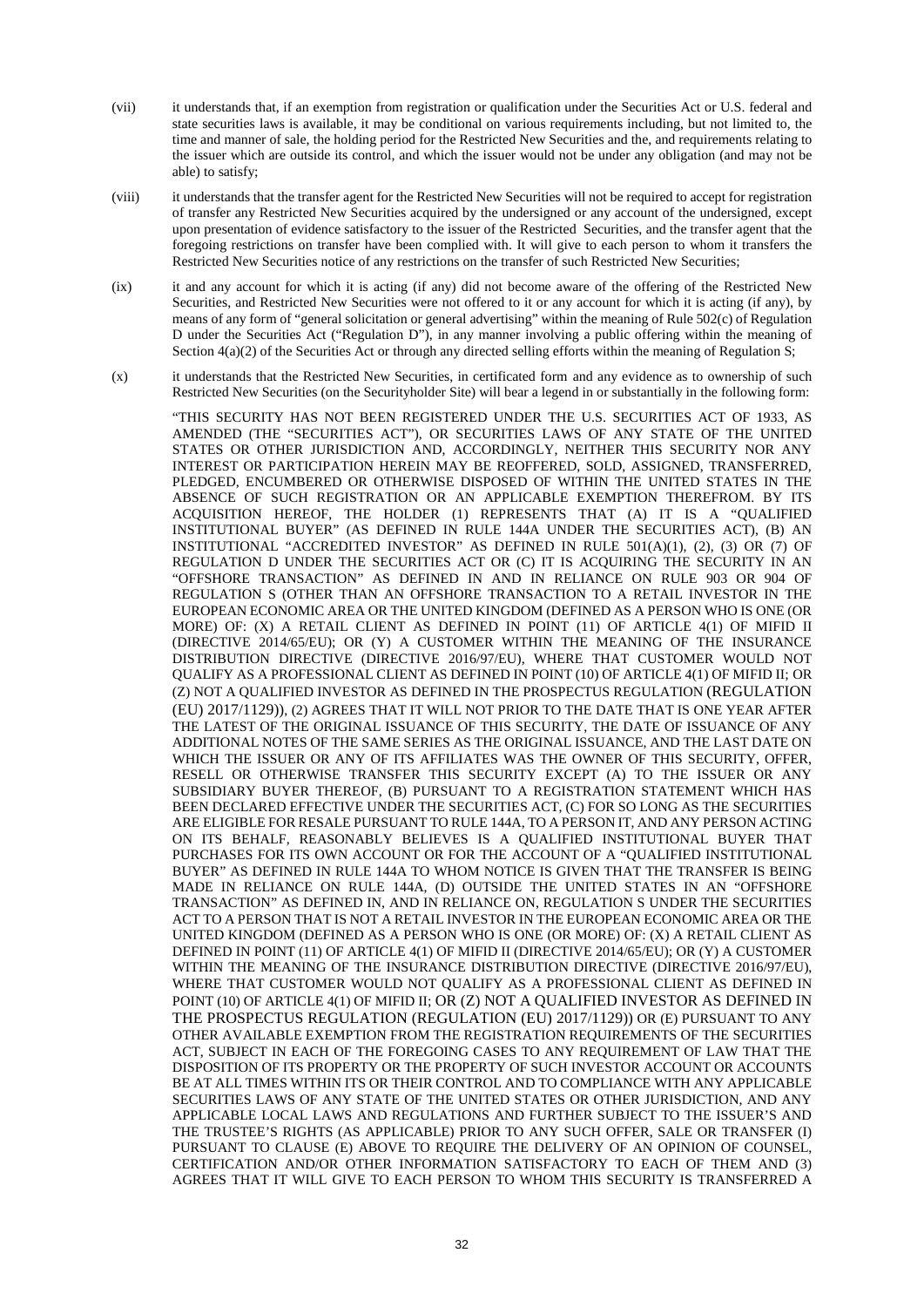NOTICE SUBSTANTIALLY TO THE EFFECT OF THIS LEGEND. AS USED HEREIN, THE TERM UNITED STATES HAS THE MEANING GIVEN TO IT BY REGULATION S UNDER THE SECURITIES ACT."

- (xi) it will notify any person to whom it subsequently reoffers, resells, pledges, transfers or otherwise disposes of the Restricted New Securities of the foregoing restrictions on transfer and any certificates evidencing such securities shall contain a legend referring to such restrictions on transferability;
- (xii) it acknowledges and agrees that the Restricted New Securities that are New SSNs may be issued in a global note and that each note will bear appropriate legends;
- (xiii) as a purchaser of the Restricted New Securities in a private placement not registered under the Securities Act, it: (a) has conducted its own investigation and appraisal of the business, results, financial condition, prospects, creditworthiness, status and affairs of the Company, and the Restricted New Securities and, following such investigation and appraisal and the other due diligence that it deemed necessary and subsequently conducted in connection with the offering of the Restricted New Securities, it has made its own investment decision to acquire the Restricted New Securities; (b) acknowledges that it has had the opportunity to ask and has asked queries regarding an acquisition of the Restricted New Securities, to the Company regarding its affairs and the terms of the Restricted New Securities, and has received satisfactory answers from representatives of the Company; (c) has reviewed all information, including the Investor Pack and this document, that it believes is necessary or appropriate in connection with its election to receive the Restricted New Securities; (d) has made its own assessment and has satisfied itself concerning the relevant tax, legal, currency and other economic considerations relevant to its investment in the Restricted New Securities (and has sought such accounting, legal, tax and other advice as it has considered necessary to make an informed decision); (e) possesses such knowledge and experience in financial and business matters that it is capable of evaluating the merits and risks of its prospective investment in the Restricted New Securities; (f) understands that, in the future, Restricted New Securities may significantly increase or decrease in value; and (g) would be able to afford a complete loss of the value of the Restricted New Securities and would be able to bear the economic risk of holding such securities for an indefinite period;
- (xiv) as a purchaser of the Restricted New Securities in a private placement not registered under the Securities Act, it acknowledges that the Company, nor any of its subsidiaries, affiliates or any other person, has made any representation, warranty or undertaking (express or implied) to it with respect to it, the Restricted New Securities or the accuracy, completeness or adequacy of any financial or other information concerning the Company and the Restricted New Securities, other than any representation, warranty or undertaking contained in the Investor Pack. Furthermore, none of the Company, its subsidiaries or its affiliates, directors, officers, employees, agents, representatives or advisers makes any representation as to the future performance of the Company or any of its subsidiaries or affiliates or their respective securities, including the Restricted New Securities;
- (xv) it understands that there may be certain consequences under United States and other laws resulting from an investment in the Restricted New Securities, and it has made such investigation and has consulted its own independent advisers or otherwise has satisfied itself concerning, without limitation, the effects of the United States federal, state and local income tax laws (including with regard to the Company's potential status as a "passive foreign investment company" under U.S. tax laws) and foreign tax laws generally, the U.S. Employee Retirement Income Security Act of 1974, as amended, the U.S. Investment Company Act of 1940, as amended, the Company's potential status as a "covered fund" as defined in Section 13 of the U.S. Bank Holding Company Act, and the Securities Act;
- (xvi) it understands that the foregoing representations, warranties and agreements are required in connection with United States securities laws and that the Company will rely upon the truth and accuracy of the foregoing acknowledgements, representations and agreements. It agrees that, if any of the acknowledgements, representations and warranties made in connection with its receipt of the Restricted New Securities are no longer accurate, it will promptly, and in any event prior to the issuance of the Restricted New Securities to it, notify the Company in writing;
- (xvii) it (and each other QIB or IAI, if any, for whose account it is receiving the Restricted New Securities), in the normal course of business, invests in or purchases securities similar to the Restricted New Securities, is aware that there are substantial risks incident to the purchase of the Restricted New Securities and has the ability to bear the economic risk of its investment in the Restricted New Securities, has adequate means of providing for its current and contingent needs, has no need for liquidity with respect to its investment in the Restricted New Securities, and is able to sustain a complete loss of its investment in the Restricted New Securities;
- (xviii) it satisfies any and all standards for investors making an investment in the Restricted New Securities imposed by the jurisdiction of its residence or otherwise;
- (xix) it is empowered, authorised and qualified to receive Registered New Securities;
- (xx) if it is receiving the Restricted New Securities for the account of another person, it represents that it has full power and authorisation to make the foregoing acknowledgements, representations and agreements on behalf of each such account; and
- (xxi) it acknowledges that the Company may request from it and/or any account for which it is acting (if any) such additional information as the Company may deem necessary to evaluate its eligibility or the eligibility of any account for which it is acting to acquire the Restricted New Securities, and may request from time to time such information as the Company may deem necessary to determine its eligibility or eligibility of any account for which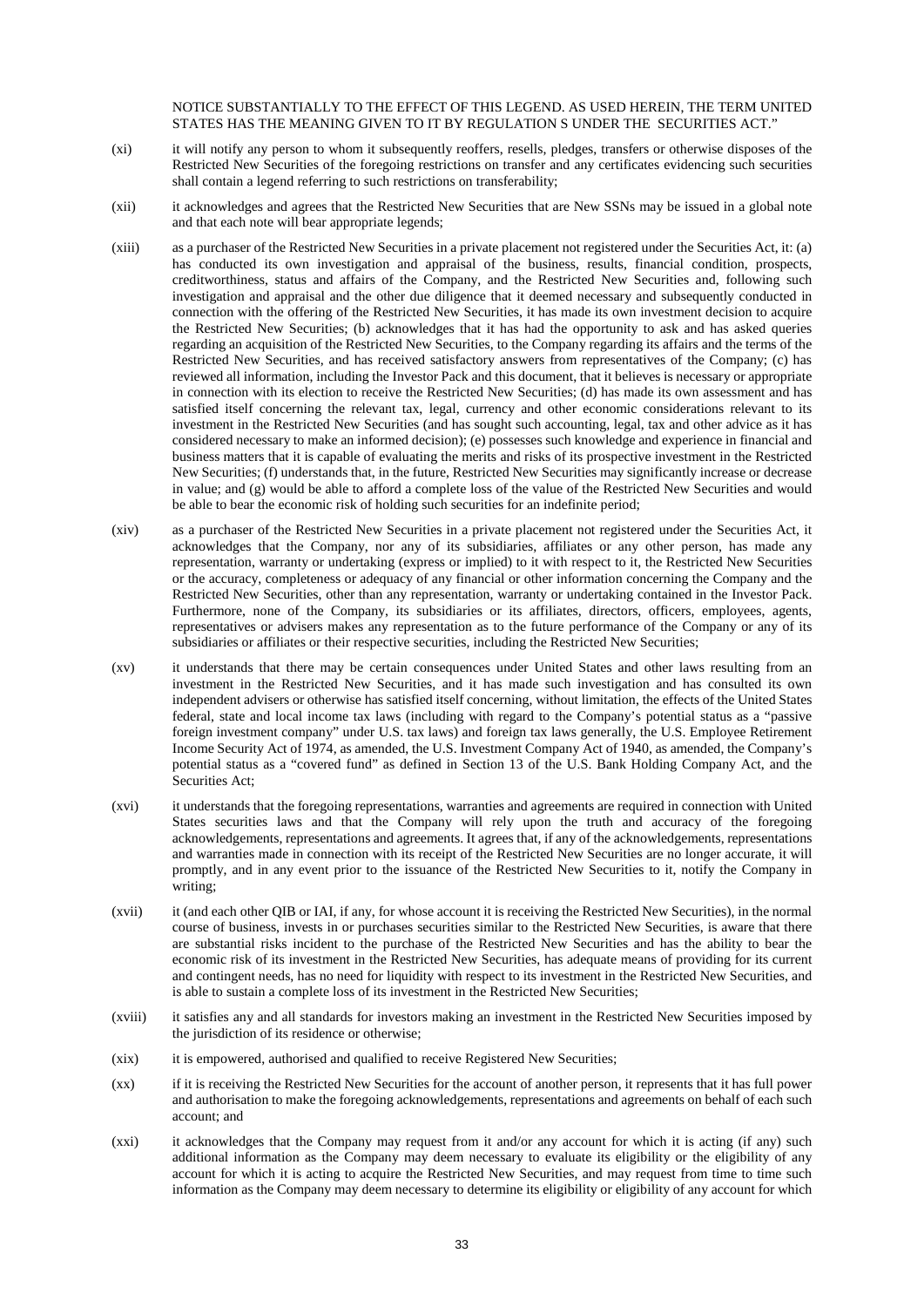it is acting to hold Restricted New Securities or to enable the Company to comply with applicable regulatory requirements or tax law, and it and each account for which it is acting (if any) shall use reasonable efforts to provide such information as may reasonably be requested; provided that in no event shall any purchaser be obliged to disclose the name (or any other identifying information) of its limited partners, members or shareholders.

#### *Unrestricted New Securities*

Any person (including, without limitation, custodians, nominees and trustees) subscribing for, accepting or requesting registration of the New Securities comprised within the Issuance that are not Restricted New Securities ("**Unrestricted New Securities**") will be required to represent and warrant to the Company on behalf of itself and each other person or account for which it is acting that:

- (i) it is, or at the time Unrestricted New Securities are purchased will be, the beneficial owner of such Unrestricted New Securities and (a) it is located outside the United States (within the meaning of Regulation S) and (b) it is not an affiliate of the Company or a person acting on behalf of such an affiliate;
- (ii) it understands that the Unrestricted New Securities have not been and will not be registered under the Securities Act and that it will not offer, sell, pledge or otherwise transfer such Unrestricted New Securities except in accordance with applicable securities laws;
- (iii) except where proof has been provided to the Company's satisfaction that such person's participation in the Issuance will not result in the contravention of any applicable regulatory or legal requirement in any jurisdiction, (a) such person is not accepting the New Securities, or requesting registration of the relevant New Securities, from within the United States or any other Restricted Territory; (b) such person is not in any territory in which it is unlawful to make or accept an offer to subscribe for or receive the New Securities; (c) such person is not acting on a nondiscretionary basis on behalf of, or for the account or benefit of, a person located within the United States, any other Restricted Territory or any territory referred to in (b) above at the time the instruction to accept was given; and (d) such person is not acquiring New Securities with a view to the offer, sale, resale, transfer, delivery or distribution, directly or indirectly, of any such New Securities into the United States, any other Restricted Territory or any territory referred to in (b) above. The Company may treat as invalid any acceptance or purported acceptance of the allotment of New Securities if it (a) appears to the Company to have been executed in or despatched from the United States, any other Restricted Territory or otherwise in a manner which may involve a breach of the laws of any jurisdiction or if it believes the same may violate any applicable legal or regulatory requirement; (b) provides an address in the United States, or any other Restricted (or any other jurisdiction in which it would be unlawful to deliver share certificates); or (c) purports to exclude the representations and warranties required by paragraph 7 (*Representations and warranties*) of Part II (*Terms and Conditions of the Recapitalisation*) of the Investor Pack and this document;
- (iv) if it is in United Kingdom, it has complied with its obligations in connection with money laundering and terrorist financing under the Proceeds of Crime Act 2002, the Terrorism Act 2000, the Criminal Justice Act 1993, the Money Laundering, Terrorist Financing and Transfer of Funds (Information on the Payer) Regulations 2017 and, if it is making payment on behalf of a third party, that satisfactory evidence has been obtained and recorded by it to verify the identity of the third party as required by the regulations;
- (v) it is not a Retail Investor; and
- (vi) as a purchaser of the Unrestricted New Securities in a private placement, it: (a) has conducted its own investigation and appraisal of the business, results, financial condition, prospects, creditworthiness, status and affairs of the Company, and the Unrestricted New Securities and, following such investigation and appraisal and the other due diligence that it deemed necessary and subsequently conducted in connection with the offering of the Unrestricted New Securities, it has made its own investment decision to acquire the Unrestricted New Securities; (b) acknowledges that it has had the opportunity to ask and has asked queries regarding an acquisition of the Unrestricted New Securities, to the Company regarding its affairs and the terms of the Unrestricted New Securities, and has received satisfactory answers from representatives of the Company; (c) has reviewed all information, including the Investor Pack and this document, that it believes is necessary or appropriate in connection with its election to receive the Unrestricted New Securities; (d) has made its own assessment and has satisfied itself concerning the relevant tax, legal, currency and other economic considerations relevant to its investment in the Unrestricted New Securities (and has sought such accounting, legal, tax and other advice as it has considered necessary to make an informed decision); (e) possesses such knowledge and experience in financial and business matters that it is capable of evaluating the merits and risks of its prospective investment in the Unrestricted New Securities; (f) understands that, in the future, Unrestricted New Securities may significantly increase or decrease in value; and (g) would be able to afford a complete loss of the value of the Unrestricted New Securities and would be able to bear the economic risk of holding such securities for an indefinite period.

#### **6. GENERAL INSTRUCTIONS**

If this Participation Form is signed under a power of attorney, then a certified copy thereof must be sent to the Information Agent for noting unless it has already been noted by the Company or the Information Agent. Where applicable all joint holders of Shares must sign this Participation Form. No receipts will be given for completed Participation Forms and remittances.

#### **Information Agent – address/e-mail for communications:**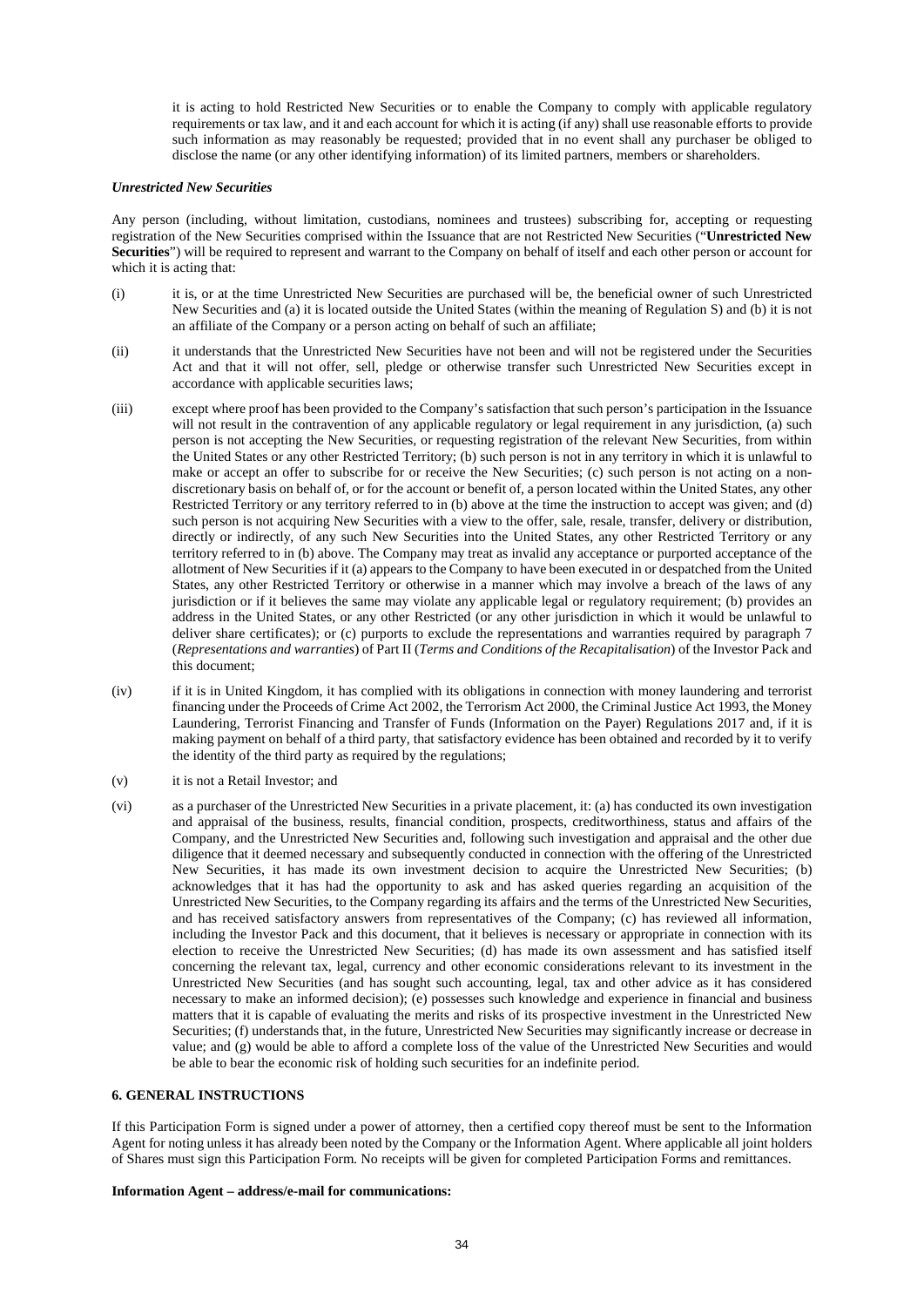**GLAS Specialist Services Limited**  45 Ludgate Hill, London EC4M 7JU, United Kingdom E-mail: [LM@glas.agency](mailto:LM@glas.agency) Tel: +44 20 3597 2940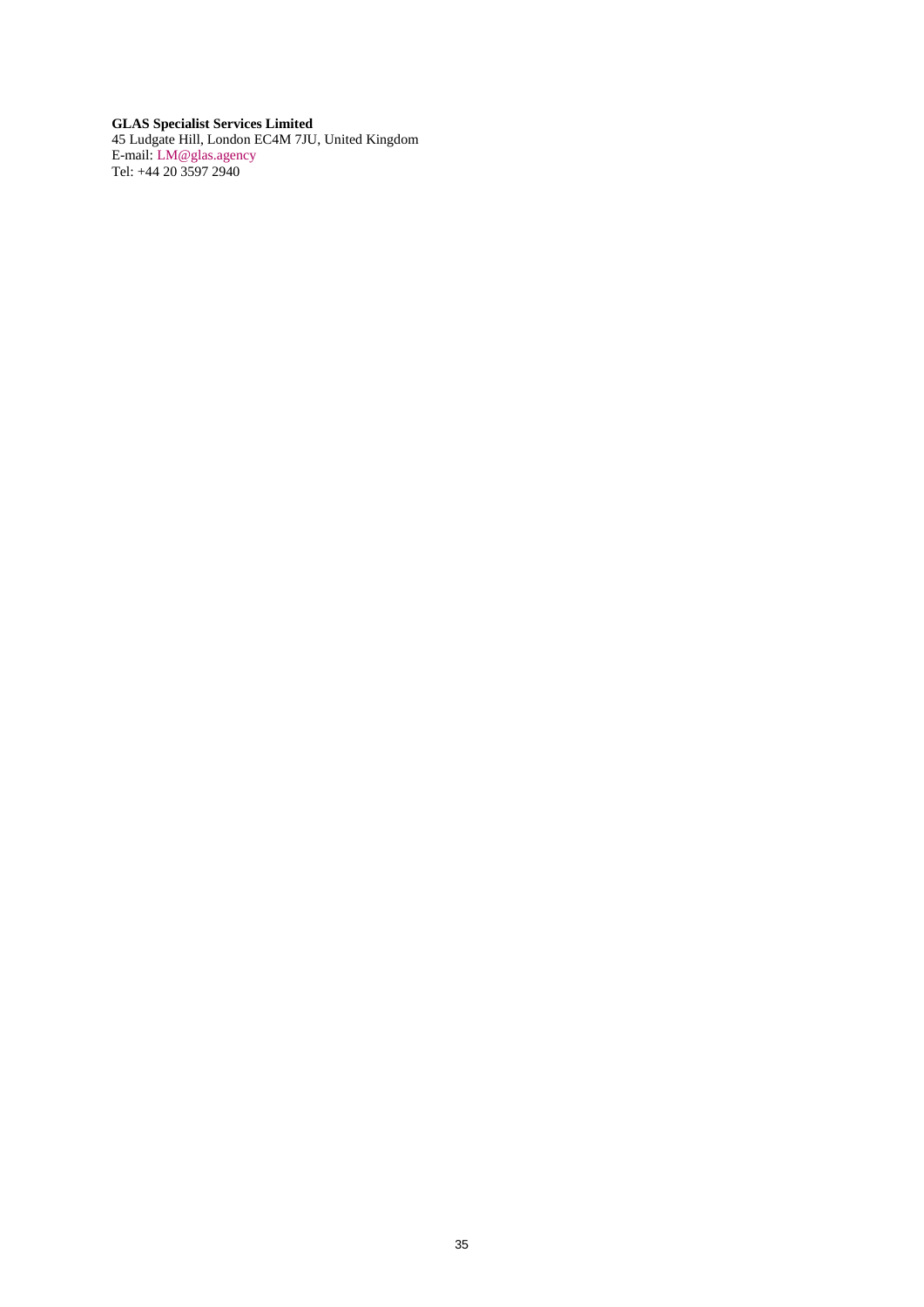### **OPTION 1: ELECT NOT TO RECEIVE ANY NEW SHARES, NEW SSNS OR NEW WARRANTS**

This form to be completed in respect of the person(s) in whose name(s) Shares are registered on the register of members of the Company at the Record Date.

#### **ONCE THIS FORM HAS BEEN COMPLETED, THESE INSTRUCTIONS WILL NOT BE CAPABLE OF REVOCATION OR AMENDMENT. QUALIFYING SECURITYHOLDERS SHOULD INDICATE THEIR ELECTION FOR THIS OPTION BY MARKING AN "X" IN THE BOX IMMEDIATELY BELOW AND COMPLETING THE REMAINING FIELDS:**

 $\Box$ 

To the Directors

## **Lecta Limited**

I/We hereby irrevocably confirm that I/we will not participate in the Issuance and will not receive any New Shares, New SSNs or New Warrants to be issued as part of the Recapitalisation.

Name(s) (in full):

Postal address or registered office of legal person:

| Telephone number (office hours) (                             | Mobile phone number: |  |
|---------------------------------------------------------------|----------------------|--|
| E-mail address:                                               |                      |  |
|                                                               |                      |  |
| Signed:                                                       | Date:                |  |
| Assisted by (where applicable) (all joint holders must sign): |                      |  |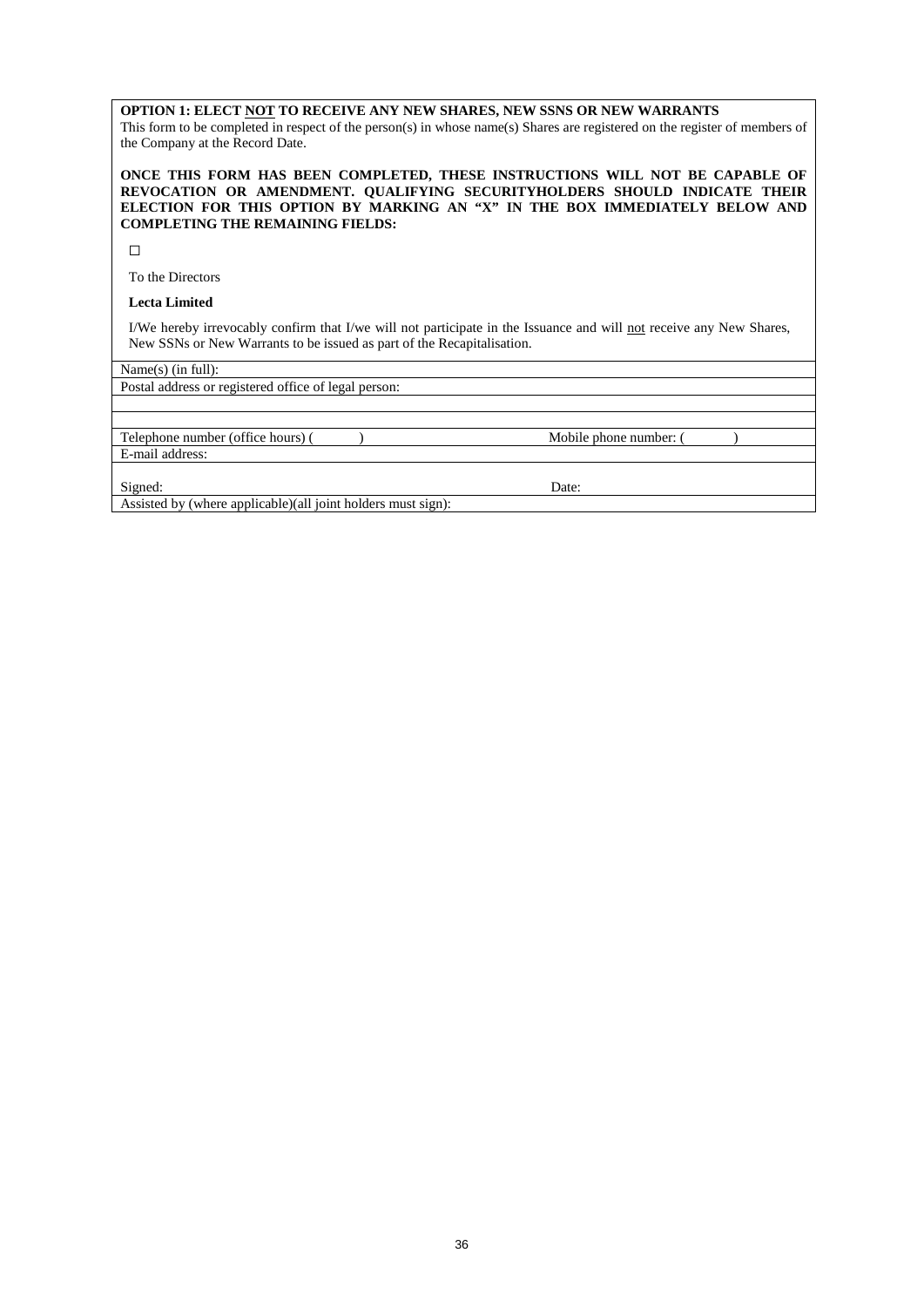**OPTION 2: ELECT NOT TO RECEIVE ANY NEW SHARES. ELECT TO RECEIVE PRO-RATA ENTITLEMENT TO NEW SSNS AND NEW WARRANTS (TO BE ACCOMPANIED BY PROOF OF PAYMENT)** This form to be completed in respect of the person(s) in whose name(s) Shares are registered on the register of members of the Company at the Record Date.

#### **ONCE THIS FORM HAS BEEN COMPLETED, THESE INSTRUCTIONS WILL NOT BE CAPABLE OF REVOCATION OR AMENDMENT. QUALIFYING SECURITYHOLDERS SHOULD INDICATE THEIR ELECTION FOR THIS OPTION BY MARKING AN "X" IN THE BOX IMMEDIATELY BELOW AND COMPLETING THE REMAINING FIELDS:**

 $\Box$ 

To the Directors

## **Lecta Limited**

I/We hereby irrevocably confirm that I/we will not participate in the Issuance of the New Shares, but will participate in the New SSNs and New Warrants to be issued as part of the Recapitalisation on a *pro rata* basis to my/our holdings of Shares as at the Record Date.

I/We authorise you to take such actions in connection with the delivery of the New SSNs to me/us (and/or my/our Nominated Recipient) and to place such name(s) on the register of warrantholders in respect of the New Warrants.

| Name $(s)$ (in full):                                          |                        |  |
|----------------------------------------------------------------|------------------------|--|
| Postal address or registered office of legal person:           |                        |  |
|                                                                |                        |  |
|                                                                |                        |  |
| Telephone number (office hours) (                              | Mobile phone number: ( |  |
| E-mail address:                                                |                        |  |
| Securities account no:                                         |                        |  |
| Securities held through (SELECT ONE): Euroclear or Clearstream |                        |  |
|                                                                |                        |  |
| Refund account details:                                        |                        |  |
| Account name:                                                  |                        |  |
| Account number:                                                |                        |  |
| Branch name:                                                   |                        |  |
| Branch code:                                                   |                        |  |
| Swift code:                                                    |                        |  |
| IBAN:                                                          |                        |  |
|                                                                |                        |  |
| Signed:                                                        | Date:                  |  |
| Assisted by (where applicable)(all joint holders must sign):   |                        |  |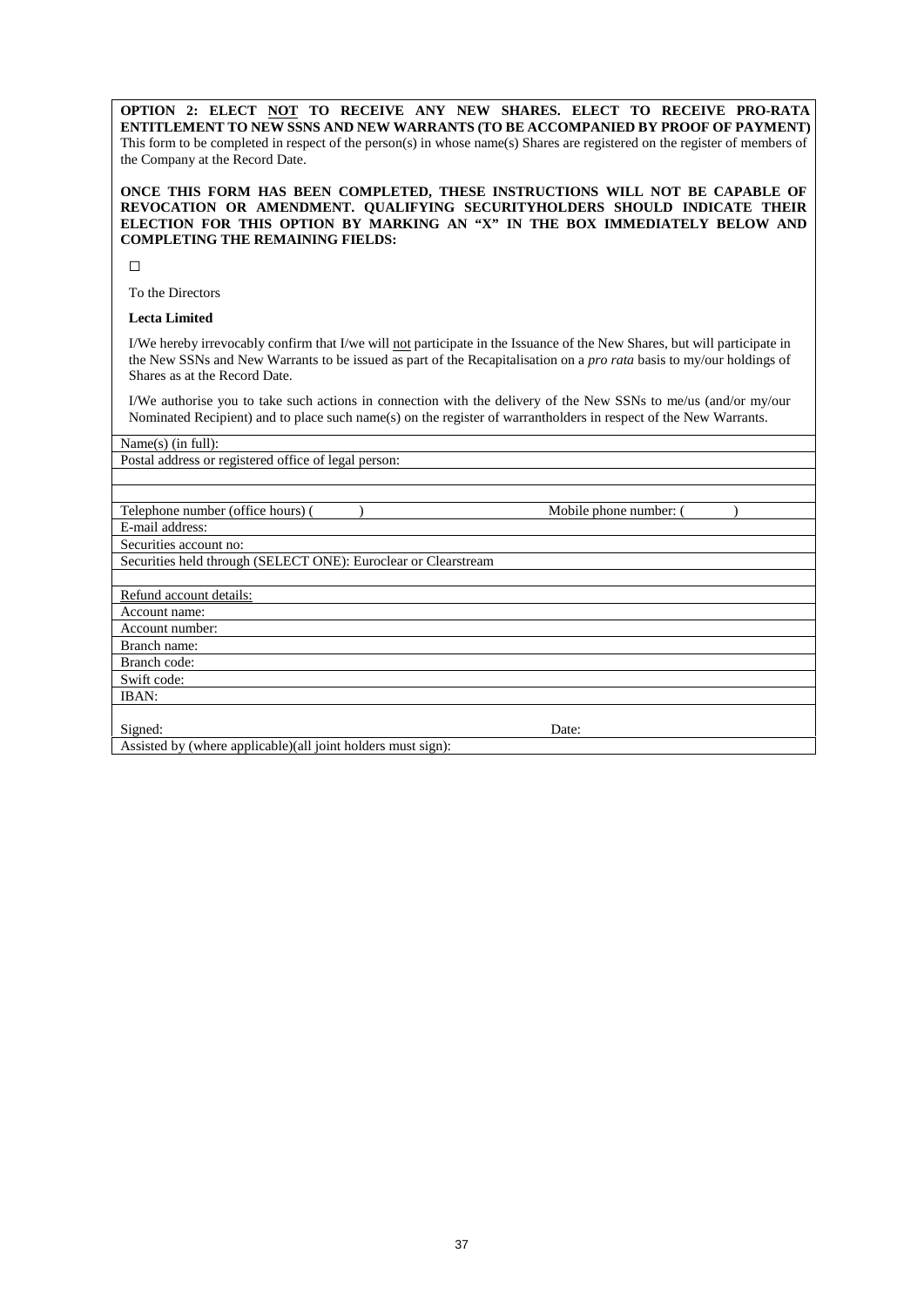**OPTION 3: ELECT TO RECEIVE PRO-RATA ENTITLEMENT TO NEW SHARES, NEW SSNS AND NEW WARRANTS (TO BE ACCOMPANIED BY PROOF OF PAYMENT)**

This form to be completed in respect of the person(s) in whose name(s) Shares are registered on the register of members of the Company at the Record Date.

**ONCE THIS FORM HAS BEEN COMPLETED, THESE INSTRUCTIONS WILL NOT BE CAPABLE OF REVOCATION OR AMENDMENT. QUALIFYING SECURITYHOLDERS SHOULD INDICATE THEIR ELECTION FOR THIS OPTION BY MARKING AN "X" IN THE BOX IMMEDIATELY BELOW AND COMPLETING THE REMAINING FIELDS:** 

 $\Box$ 

To the Directors

## **Lecta Limited**

I/We hereby irrevocably confirm that I/we will participate in the New Shares, New SSNs and New Warrants to be issued as part of the Recapitalisation on a *pro rata* basis to my/our holdings of Shares as at the Record Date.

I/We authorise you to take such actions in connection with the delivery of the New SSNs to me/us (and/or my/our Nominated Recipient) and to place such name(s) on the register of members in respect of the New Shares and on the register of warrantholders in respect of the New Warrants.

| Name(s) (in full):                                             |                        |  |
|----------------------------------------------------------------|------------------------|--|
| Postal address or registered office of legal person:           |                        |  |
|                                                                |                        |  |
|                                                                |                        |  |
| Telephone number (office hours) (                              | Mobile phone number: ( |  |
| E-mail address:                                                |                        |  |
| Securities account no:                                         |                        |  |
| Securities held through (SELECT ONE): Euroclear or Clearstream |                        |  |
|                                                                |                        |  |
| Refund account details:                                        |                        |  |
| Account name:                                                  |                        |  |
| Account number:                                                |                        |  |
| Branch name:                                                   |                        |  |
| Branch code:                                                   |                        |  |
| Swift code:                                                    |                        |  |
| IBAN:                                                          |                        |  |
|                                                                |                        |  |
| Signed:                                                        | Date:                  |  |
| Assisted by (where applicable)(all joint holders must sign):   |                        |  |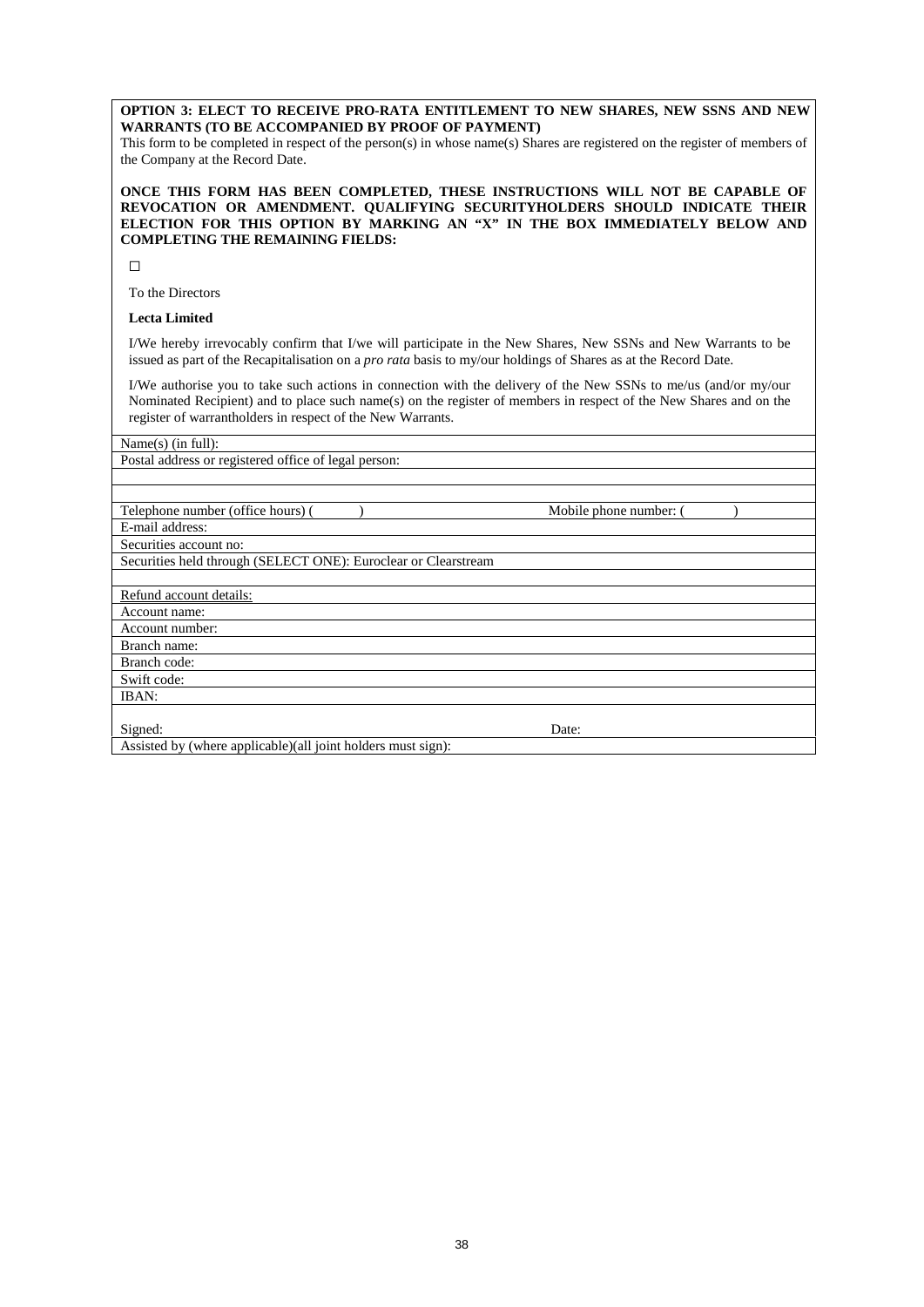**OPTION 4: ELECT TO RECEIVE PRO-RATA ENTITLEMENT TO NEW SHARES, NEW SSNS AND NEW WARRANTS AND SUBMIT EXCESS APPLICATION FOR DECLINED OFFER SECURITIES (TO BE ACCOMPANIED BY PROOF OF PAYMENT)**

This form to be completed in respect of the person(s) in whose name(s) Shares are registered on the register of members of the Company at the Record Date.

#### **ONCE THIS FORM HAS BEEN COMPLETED, THESE INSTRUCTIONS WILL NOT BE CAPABLE OF REVOCATION OR AMENDMENT. QUALIFYING SECURITYHOLDERS SHOULD INDICATE THEIR ELECTION FOR THIS OPTION BY MARKING AN "X" IN THE BOX IMMEDIATELY BELOW AND COMPLETING THE REMAINING FIELDS:**

 $\Box$ 

To the Directors

#### **Lecta Limited**

I/We hereby irrevocably confirm that I/we will participate in the:

- New Shares to be issued as part of the Recapitalisation on a *pro rata* basis to my/our holdings of Shares as at the Record Date and to receive additional New Shares that are Declined Offer Securities up to the aggregate amount specified below; and
- New SSNs and New Warrants to be issued as part of the Recapitalisation on a *pro rata* basis to my/our holdings of Shares as at the Record Date and to receive additional New SSNs and New Warrants that are Declined Offer Securities up to the aggregate amount specified below.

I/We hereby irrevocably confirm that I/we will participate in any Declined Offer Securities up to an amount not exceeding (in aggregate) for all New Securities that are Declined Offer Securities:

€\_\_\_\_\_\_\_\_\_\_\_\_\_\_\_\_\_\_\_\_\_\_\_\_\_\_\_ [INSERT MAXIMUM AMOUNT FOR ALL DECLINED OFFER SECURITIES]

I/We hereby acknowledge that any excess application for Declined Offer Securities:

- shall be made such that any application (A) additional New Shares that are Declined Offer Securities and (B) additional New SSNs and New Warrants that are Declined Offer Securities, must be made be in the same proportion;
- allocations of Declined Offer Securities will be determined by the Company in accordance with Electing Shareholder Proportions; and
- is subject to scale back,

in each case pursuant to the terms and conditions described in the Investor Pack.

I/We authorise you to take such actions in connection with the delivery of the New SSNs to me/us (and/or my/our Nominated Recipient) and to place such name(s) on the register of members in respect of the New Shares and on the register of warrantholders in respect of the New Warrants.

#### Name(s) (in full):

Postal address or registered office of legal person:

| Telephone number (office hours) (                              | Mobile phone number: ( |  |
|----------------------------------------------------------------|------------------------|--|
| E-mail address:                                                |                        |  |
| Securities account no:                                         |                        |  |
| Securities held through (SELECT ONE): Euroclear or Clearstream |                        |  |
|                                                                |                        |  |
| Refund account details:                                        |                        |  |
| Account name:                                                  |                        |  |
| Account number:                                                |                        |  |
| Branch name:                                                   |                        |  |
| Branch code:                                                   |                        |  |
| Swift code:                                                    |                        |  |
| IBAN:                                                          |                        |  |
|                                                                |                        |  |
|                                                                |                        |  |
| Signed:                                                        | Date:                  |  |
| Assisted by (where applicable)(all joint holders must sign):   |                        |  |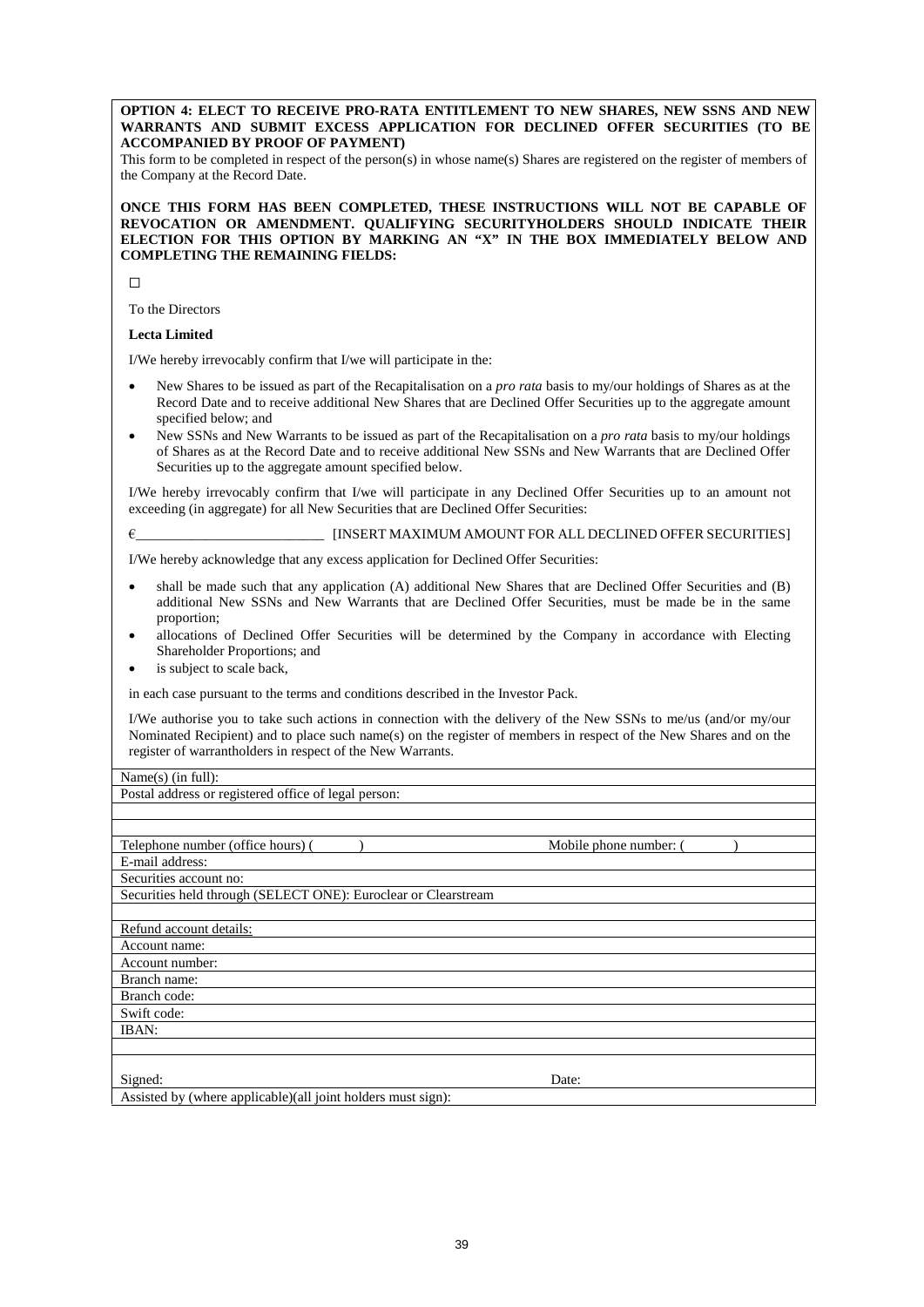#### **NOMINATED RECIPIENT NOMINATION FORM**

This form to be completed in respect of the person(s) in whose name(s) Shares are registered on the register of members of the Company at the Record Date.

If you would like to appoint a Nominated Recipient to receive the New SSNs, please complete the following details in respect of the Nominated Recipient. Note a maximum of one Nominated Recipient can be appointed.

#### **IMPORTANT NOTE: THE NOMINATED RECIPIENT FOR ANY NEW SSNS MUST HOLD AN ACCOUNT IN EITHER EUROCLEAR OR CLEARSTREAM.**

To the Directors

#### **Lecta Limited**

I/We hereby irrevocably confirm that I/we nominate the following person as my/our Nominated Recipient to receive the New SSNs to be issued as part of the Recapitalisation:

\_\_\_\_\_\_\_\_\_\_\_\_\_\_\_\_\_\_\_\_\_\_\_\_\_\_\_\_\_\_\_\_\_\_\_\_\_\_\_\_\_\_\_\_\_\_\_\_\_\_\_\_\_\_\_\_\_\_\_\_\_\_\_\_\_\_\_\_\_

\_\_\_\_\_\_\_\_\_\_\_\_\_\_\_\_\_\_\_\_\_\_\_\_\_\_\_\_\_\_\_\_\_\_\_\_\_\_\_\_\_\_\_\_\_\_\_\_\_\_\_\_\_\_\_\_\_\_\_\_\_\_\_\_\_\_\_\_\_

\_\_\_\_\_\_\_\_\_\_\_\_\_\_\_\_\_\_\_\_\_\_\_\_\_\_\_\_\_\_\_\_\_\_\_\_\_\_\_\_\_\_\_\_\_\_\_\_\_\_\_\_\_\_\_\_\_\_\_\_\_\_\_\_\_\_\_\_\_

\_\_\_\_\_\_\_\_\_\_\_\_\_\_\_\_\_\_\_\_\_\_\_\_\_\_\_\_\_\_\_\_\_\_\_\_\_\_\_\_\_\_\_\_\_\_\_\_\_\_\_\_\_\_\_\_\_\_\_\_\_\_\_\_\_\_\_\_\_

\_\_\_\_\_\_\_\_\_\_\_\_\_\_\_\_\_\_\_\_\_\_\_\_\_\_\_\_\_\_\_\_\_\_\_\_\_\_\_\_\_\_\_\_\_\_\_\_\_\_\_\_\_\_\_\_\_\_\_\_\_\_\_\_\_\_\_\_\_

\_\_\_\_\_\_\_\_\_\_\_\_\_\_\_\_\_\_\_\_\_\_\_\_\_\_\_\_\_\_\_\_\_\_\_\_\_\_\_\_\_\_\_\_\_\_\_\_\_\_\_\_\_\_\_\_\_\_\_\_\_\_\_\_\_\_\_\_\_

Name of Nominated Recipient

Address of Nominated Recipient

Securities Account Number of Nominated Recipient

Securities Account held through (SELECT ONE):

*Euroclear / Clearstream*

Contact name at Nominated Recipient

Contact e-mail of Nominated Recipient

Contact telephone number (with country code) of Nominated Recipient

Name(s) (in full):

Postal address or registered office of legal person:

Telephone number (office hours) ( ) and a Mobile phone number: ( ) and Mobile phone number: ( E-mail address:

Signed: Date:

Assisted by (where applicable)(all joint holders must sign):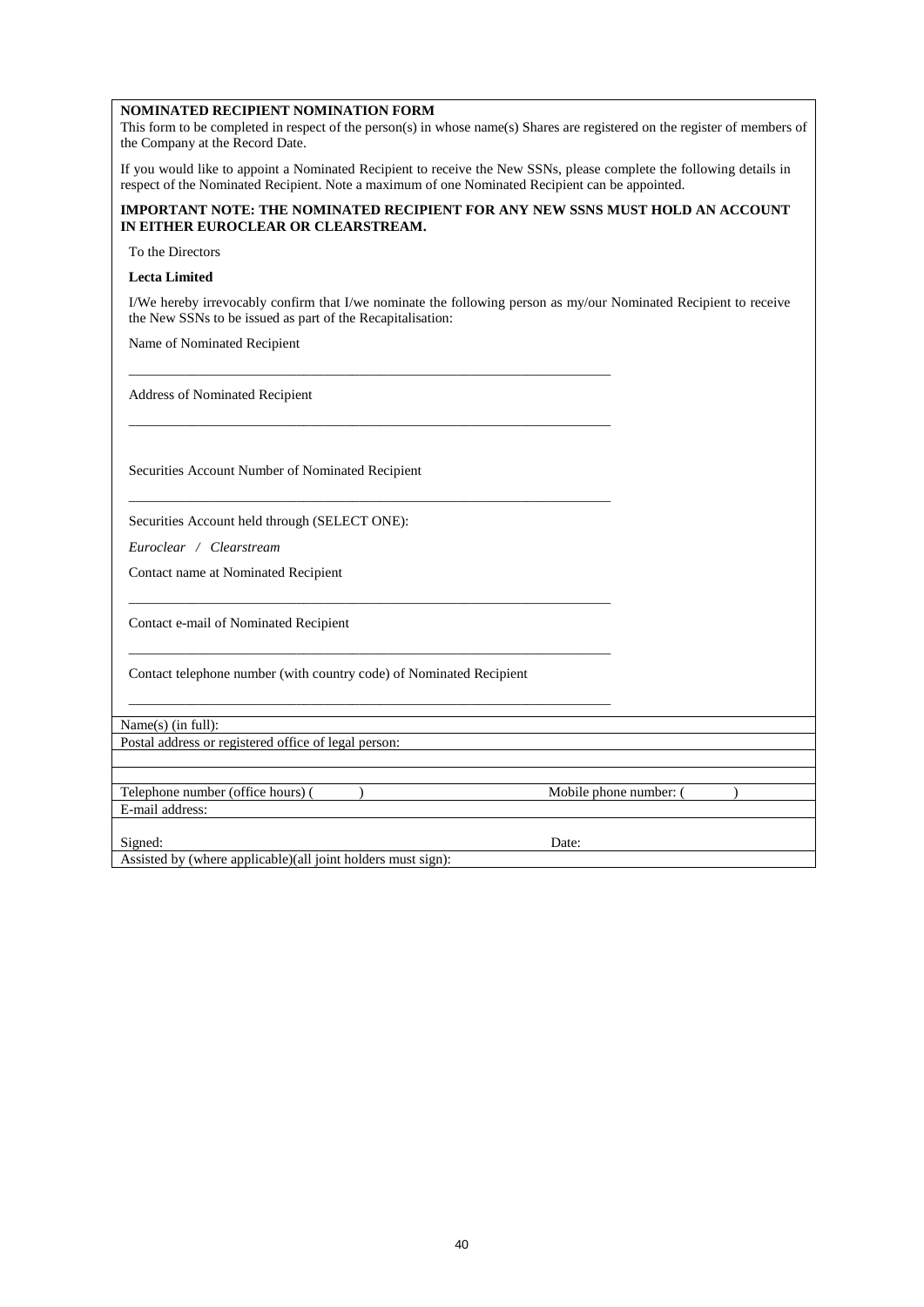#### **DIRECTION FORM (TO BE ACCOMPANIED BY SUPPORTING EVIDENCE REASONABLY SATISFACTORY TO THE INFORMATION AGENT)**

This form to be completed in respect of the person(s) in whose name(s) Shares are registered on the register of members of the Company at the Record Date.

If you would like to assign (in whole or in part) your right to participate in the Issuance to: (i) any of your Affiliates or; (ii) a Permitted Assignee (being a person to whom you have executed a trade in Shares prior to, on or after the Record Date and up to, and including, the Funding Date (but in respect of which the transfer of legal and beneficial ownership has not yet been recorded in the Company's register of members at the Record Date)), you should complete this form.

You should complete one form for each Affiliate or Permitted Assignee to whom you have assigned your right to participate in the Issuance.

**IMPORTANT NOTE: WHILST QUALIFYING SECURITYHOLDERS CAN ASSIGN THEIR RIGHTS TO PARTICIPATE IN THE ISSUANCE IN CERTAIN LIMITED CIRCUMSTANCES, THE QUALIFYING SECURITYHOLDERS WILL REMAIN RESPONSIBLE FOR COMPLETING THE RELEVANT PARTS OF THIS PARTICIPATION FORM AND FOR ACCEPTING THE OFFER OF NEW SECURITIES (AND MAKING PAYMENT IN RESPECT THEREOF) IN ACCORDANCE WITH THE TERMS AND CONDITIONS CONTAINED IN THE INVESTOR PACK.** 

To the Directors

**Lecta Limited** 

I/We hereby irrevocably confirm that I/we assign [all of] / [part of] [*delete as appropriate*] my/our right to participate in the Issuance to the person specified below, being [an Affiliate] / [a Permitted Assignee] [*delete as appropriate*] (the "**Assignee**"), in the amounts specified below. I/We hereby irrevocably agree and acknowledge that my/our right to participate in the Issuance shall be incapable of assignment in the event that the Assignee would otherwise be an Ineligible Securityholder (in which case, my/our right to participate in the Issuance will lapse unless otherwise agreed with the Company and/or the Information Agent).

I/We hereby enclose evidence that the Assignee is [an Affiliate] / [a Permitted Assignee] [*delete as appropriate*].

\_\_\_\_\_\_\_\_\_\_\_\_\_\_\_\_\_\_\_\_\_\_\_\_\_\_\_\_\_\_\_\_\_\_\_\_\_\_\_\_\_\_\_\_\_\_\_\_\_\_\_\_\_\_\_\_\_\_\_\_\_\_\_\_\_\_\_\_\_

\_\_\_\_\_\_\_\_\_\_\_\_\_\_\_\_\_\_\_\_\_\_\_\_\_\_\_\_\_\_\_\_\_\_\_\_\_\_\_\_\_\_\_\_\_\_\_\_\_\_\_\_\_\_\_\_\_\_\_\_\_\_\_\_\_\_\_\_\_

\_\_\_\_\_\_\_\_\_\_\_\_\_\_\_\_\_\_\_\_\_\_\_\_\_\_\_\_\_\_\_\_\_\_\_\_\_\_\_\_\_\_\_\_\_\_\_\_\_\_\_\_\_\_\_\_\_\_\_\_\_\_\_\_\_\_\_\_\_

\_\_\_\_\_\_\_\_\_\_\_\_\_\_\_\_\_\_\_\_\_\_\_\_\_\_\_\_\_\_\_\_\_\_\_\_\_\_\_\_\_\_\_\_\_\_\_\_\_\_\_\_\_\_\_\_\_\_\_\_\_\_\_\_\_\_\_\_\_

\_\_\_\_\_\_\_\_\_\_\_\_\_\_\_\_\_\_\_\_\_\_\_\_\_\_\_\_\_\_\_\_\_\_\_\_\_\_\_\_\_\_\_\_\_\_\_\_\_\_\_\_\_\_\_\_\_\_\_\_\_\_\_\_\_\_\_\_\_

\_\_\_\_\_\_\_\_\_\_\_\_\_\_\_\_\_\_\_\_\_\_\_\_\_\_\_\_\_\_\_\_\_\_\_\_\_\_\_\_\_\_\_\_\_\_\_\_\_\_\_\_\_\_\_\_\_\_\_\_\_\_\_\_\_\_\_\_\_

\_\_\_\_\_\_\_\_\_\_\_\_\_\_\_\_\_\_\_\_\_\_\_\_\_\_\_\_\_\_\_\_\_\_\_\_\_\_\_\_\_\_\_\_\_\_\_\_\_\_\_\_\_\_\_\_\_\_\_\_\_\_\_\_\_\_\_\_\_

\_\_\_\_\_\_\_\_\_\_\_\_\_\_\_\_\_\_\_\_\_\_\_\_\_\_\_\_\_\_\_\_\_\_\_\_\_\_\_\_\_\_\_\_\_\_\_\_\_\_\_\_\_\_\_\_\_\_\_\_\_\_\_\_\_\_\_\_\_

\_\_\_\_\_\_\_\_\_\_\_\_\_\_\_\_\_\_\_\_\_\_\_\_\_\_\_\_\_\_\_\_\_\_\_\_\_\_\_\_\_\_\_\_\_\_\_\_\_\_\_\_\_\_\_\_\_\_\_\_\_\_\_\_\_\_\_\_\_

I/We hereby irrevocably agree and acknowledge that I/we shall remain responsible for accepting the offer of New Securities (and making or procuring payment in respect thereof) in accordance with the terms and conditions contained in the Investor Pack.

Name of Assignee

Address of Assignee

Securities Account Number of Assignee

Securities Account held through (SELECT ONE):

*Euroclear / Clearstream*

Contact name at Assignee

Contact e-mail of Assignee

Contact telephone number (with country code) of Assignee

Number of New Shares to be assigned

Number of New SSNs to be assigned

Number of New Warrants to be assigned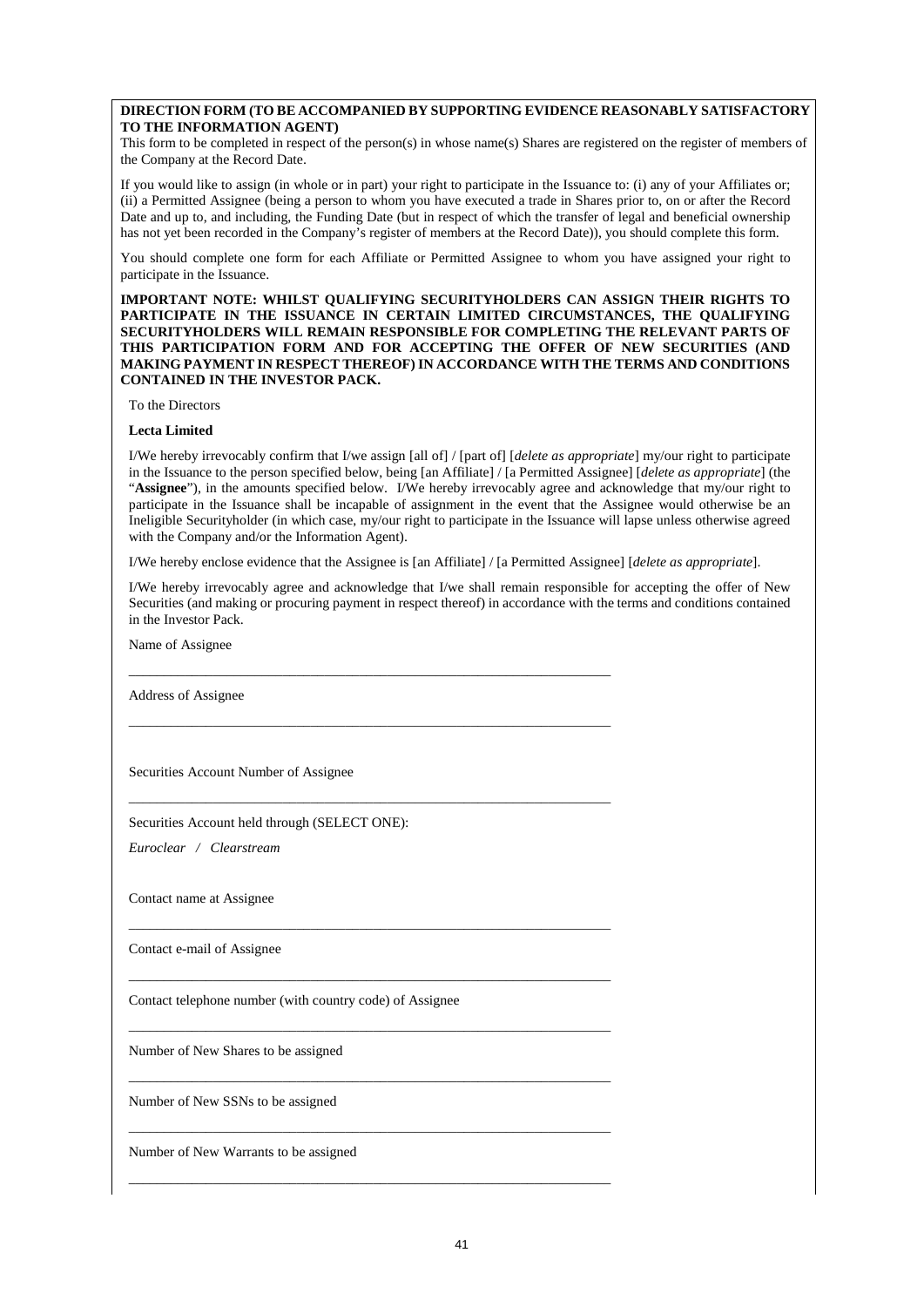| Name $(s)$ (in full):                                        |                        |  |
|--------------------------------------------------------------|------------------------|--|
| Postal address or registered office of legal person:         |                        |  |
|                                                              |                        |  |
|                                                              |                        |  |
| Telephone number (office hours) (                            | Mobile phone number: ( |  |
| E-mail address:                                              |                        |  |
|                                                              |                        |  |
| Signed:                                                      | Date:                  |  |
| Assisted by (where applicable)(all joint holders must sign): |                        |  |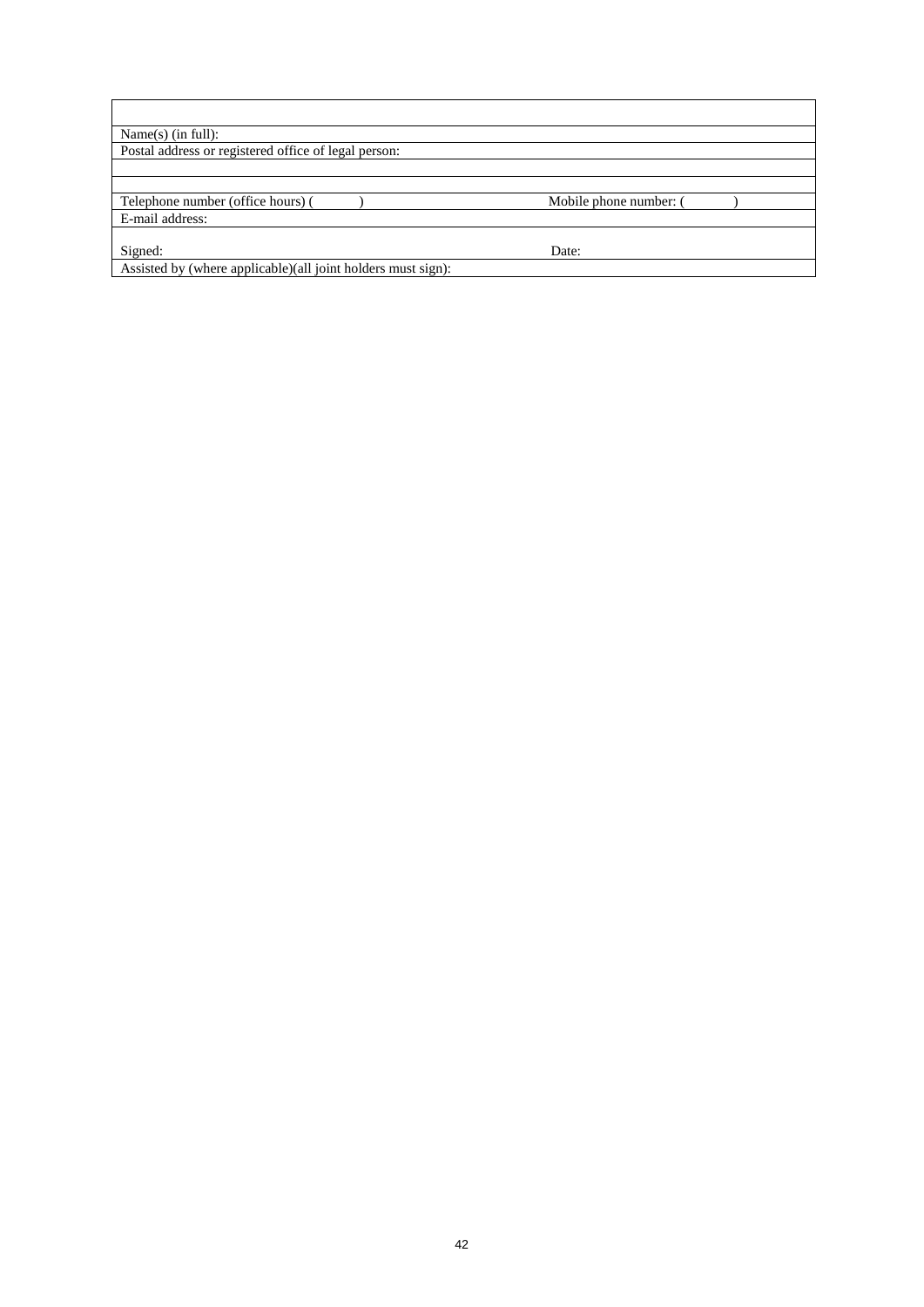## **PART IV BOARD APPOINTMENTS**

#### **1 Board Appointments etc.**

In addition to the matters contemplated pursuant to the Recapitalisation, it is separately proposed that the composition of the Board be reconstituted with effect from the Recapitalisation Effective Date. Following the Recapitalisation Effective Date and the strengthening of the Group's balance sheet, working capital and liquidity position, the following candidates are proposed (individually) for appointment to the Board:

| <b>Name</b>         | <b>Prospective Position</b> | <b>Annual Director Fees</b> |
|---------------------|-----------------------------|-----------------------------|
| Mr. Dermot Smurfit  | Chairman                    | $£275,000^{(1)}$            |
| Mr. Javier Abad     | Non-Executive Director      | €90,000                     |
| Mr. Dominique Binet | Non-Executive Director      | €90,000                     |
| Mr. Marco Casiraghi | Non-Executive Director      | €90,000                     |

**Notes:** 

#### **2 Incentive arrangements**

Following the Recapitalisation Effective Date, it is anticipated that a long-term management incentive plan will be established to incentivise Directors and members of the Group's management team in a manner that is closely aligned with the interests of the Company's shareholders. In accordance with the requirements of the Articles and Shareholders 'Agreement, the establishment of any new management incentive plan would remain subject to prior approval by the Company's shareholders.

## **3 Summary biographical details**

Summary biographical details for each of the proposed Board Appointments have been provided to the Company and are set out below. CVs for each of the proposed candidates can be found by logging into the Portal at the following link: [https://glas.agency/2020/05/21/lecta-limited-proposed-recapitalisation-investor-pack/.](https://glas.agency/2020/05/21/lecta-limited-proposed-recapitalisation-investor-pack/) 

## *Mr. Dermot Smurfit*

Dermot was previously Chairman of AustoCel Hallein GmbH, John Menzies plc, Aviation/Distribution and ML Capital, a financial management company, and has spent more than 40 years of his career in the paper and packaging industry, mainly with Jefferson Smurfit Group Plc. In 2005, Dermot was Founder and Chairman of Powerflute Oyj, a virgin fiber paper mill company, which successfully floated on the London AIM market in 2007. He retired in December 2016.

Dermot is a former Chairman of the World Containerboard Organisation and of FEFCO, the European Federation of Corrugated Board Manufacturers and was also Chairman of Eurolink Motorway Services Limited, a Director of ACE Limited (a major worldwide insurance company) and Aon BV (a major insurance broking business). He was a Non-Executive Director of Timber Capital Limited/Forest Company until January 2017.

Dermot has previously worked alongside two of the other proposed Board Appointments:

- Dermot worked with Mr Dominique Binet within the Smurfit Kappa Group from 2000 to 2005 when Dermot stepped down from his position as Chairman of Smurfit Continental Europe.

<sup>(1)</sup> Whilst Mr. Dermot Smurfit is not expected to be given an employment role within the Group, it is nonetheless anticipated that he will dedicate significant resources and time to the Group's business and operations in addition to those functions customarily performed by a non-executive Chairman. Accordingly, Mr. Dermot Smurfit's anticipated director fees are higher than for the remaining proposed nonexecutive directors to reflect his increased role and responsibilities for the Group.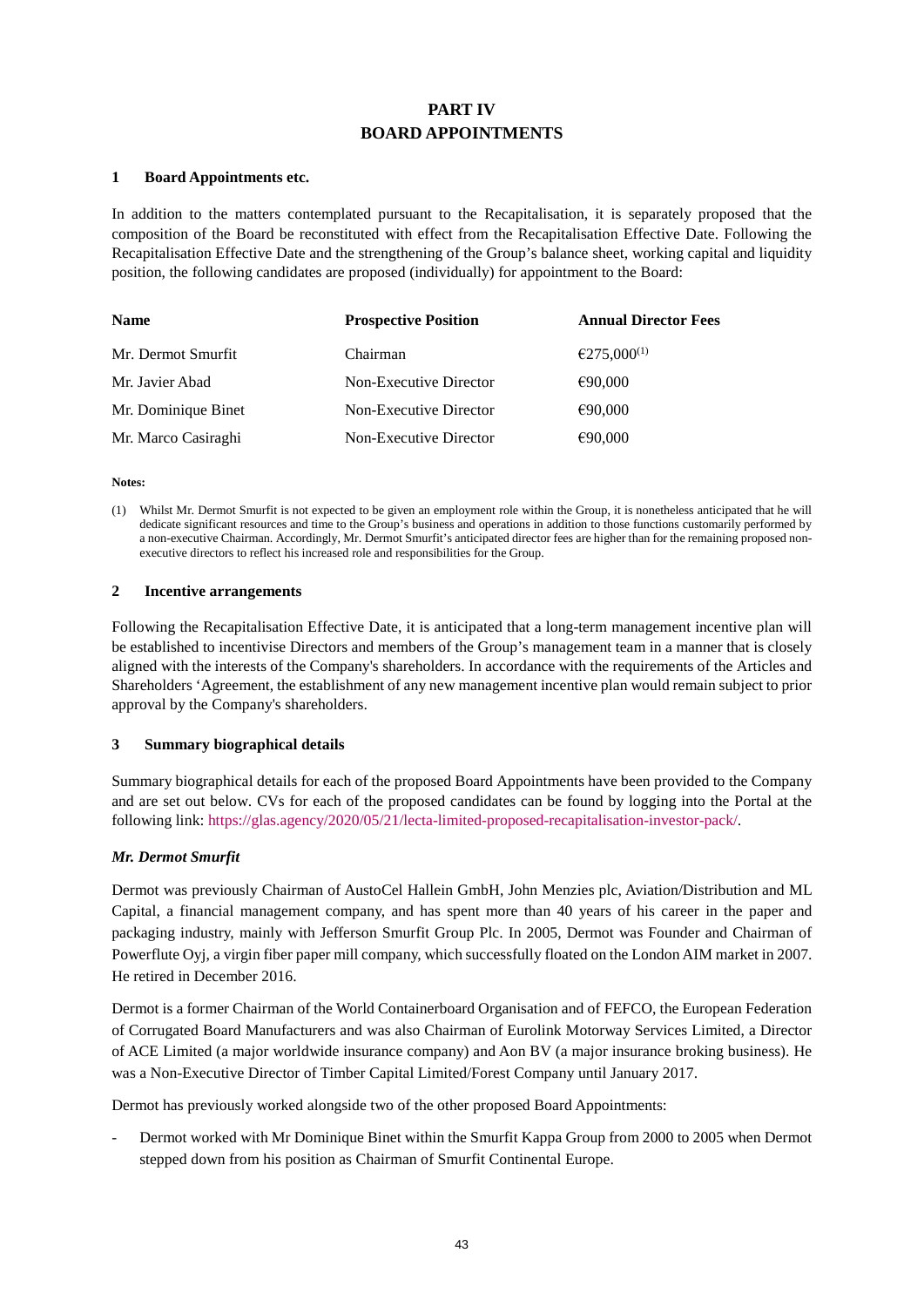Dermot and Mr Marco Casiraghi both worked within the Smurfit Kappa Group from 1994 to 2000 after Marco joined Smurfit Group plc, and subsequently worked together at Powerflute OYJ where Dermot served as Chairman from 2005 to 2016 and Marco as Chief Executive Officer from 2010 to 2018.

In November 2014, Dermot was awarded with The Knight, First Class of the Order of the Lion of Finland in for Services to Business. He is also a vice-President of the Royal National Institute of Blind People (RNIB) and a member of the Provost's Council at Trinity College, Dublin. In 1998, Dermot became an honorary Doctor of Business Administration for the International Management Centres.

## *Mr. Javier Abad*

Javier is an experienced investment advisor with 30 years of professional experience in consulting and private equity. He has managed large international portfolios and led investments with accelerated international growth and requiring significant business transformation. His experience includes c.€10bn of M&A transactions across EU and USA, and Board positions in public and private companies in several European countries.

Javier is also currently advising the JP Morgan International Infrastructure Fund, Noatum Maritime Holdings, Wills Towers Watson and Norax Green Capital.

## *Mr. Dominique Binet*

Dominique has 18 years of experience as the Vice President of Global Procurement for the Smurfit Kappa Group, one of the world leaders in packaging. Dominique has also served eight years as the Vice President of Global Procurement at Arjo Wiggins, a world front-runner in fine, coated and speciality papers.

Dominique has further experience sitting on a Board as Company Secretary for Arjomari, and led the global procurement, human resources, legal department and corporate communications. Dominique also has a Master's degree in Economics from Nancy University.

Dominique also has a Master's degree from the Paris Institute of Political Sciences (Sciences Po).

## *Mr. Marco Casiraghi*

Marco is a Non-Executive Director for Monacair, Fres-Co and Map Global, and is the Chairman of Engeco and FPMC.

Marco has 26 years of experience as a Chief Executive Officer, for world-leading companies in the manufacturing, paper, packaging and automated machinery industries. As the Chief Executive Officer in Italy for Smurfit Group Plc, Marco was responsible for fourteen paper and packaging plants and was the Chairman of the Key Performance Indicators Committee for Smurfit Group plants.

Marco was also the Chief Executive Officer for Powerflute OYJ, a virgin fiber paper mill company listed on the London Stock Exchange, and Coseia Group, a world leader in automated machinery design and manufacturing.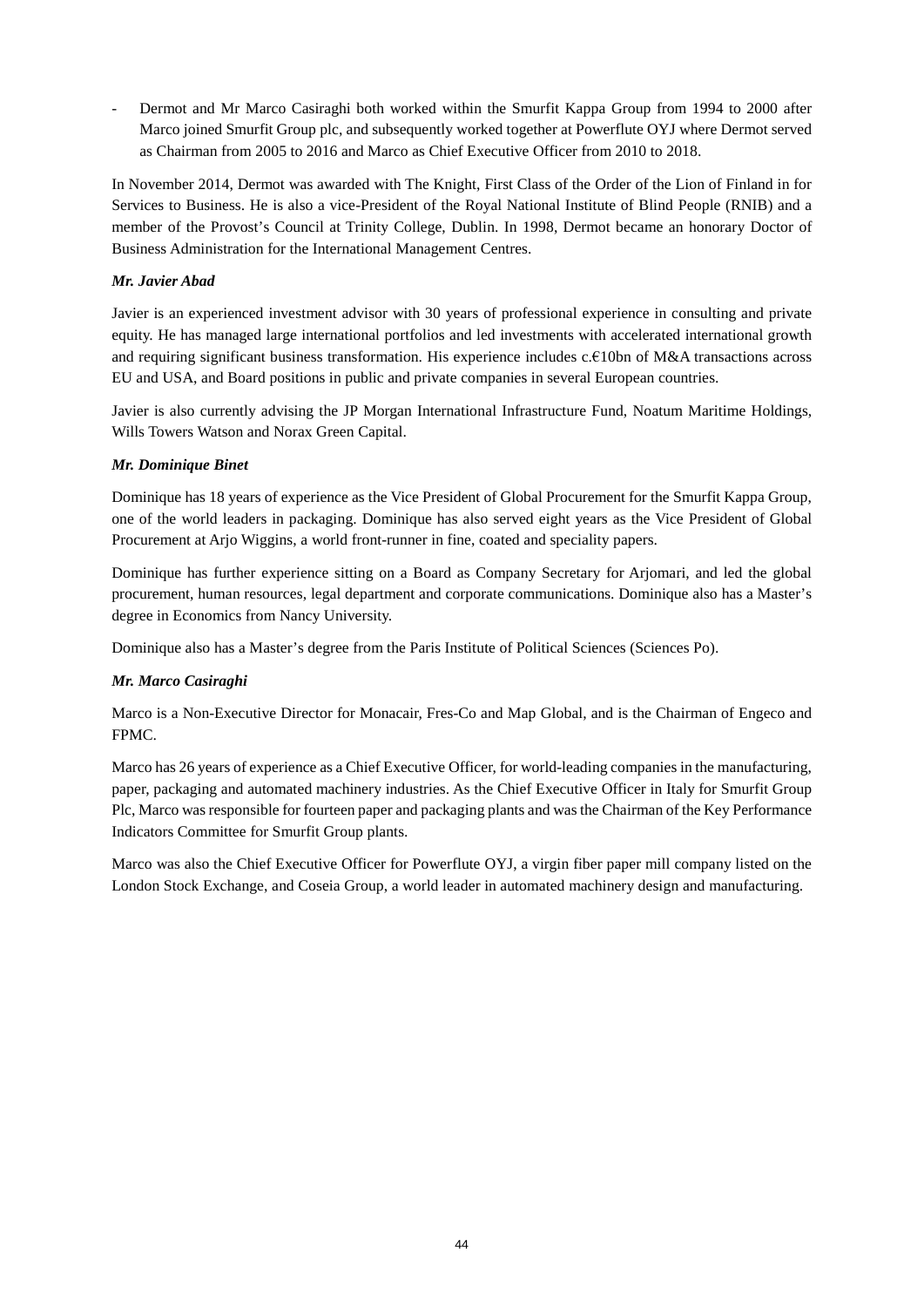## **PART V RESOLUTIONS**

## **LECTA LIMITED**

## (the "**Company**")

(*incorporated and registered under the laws of England and Wales with registered number 12405393*)

### dated 8 June 2020 (the "**Circulation Date**")

### **WRITTEN RESOLUTIONS OF THE HOLDERS OF**

### **ORDINARY SHARES IN THE COMPANY**

## (the "**Resolutions**")

We, the undersigned, being a shareholder of the Company who, at the date when the following resolutions are deemed passed, would be entitled to vote on such resolutions if the same were proposed at a duly convened general meeting of the Company, pursuant to section 288 of the Companies Act 2006, the articles of association of the Company (the "**Articles**") and the shareholders' agreement dated 4 February 2020 between the Company and certain other parties thereto (as amended or supplemented from time to time) (the "**Shareholders' Agreement**"), **HEREBY RESOLVE** that the following resolutions of the Company be passed.

Capitalised terms used, but not otherwise defined in these Resolutions, shall have the meanings given to them in the notice to shareholders published on or around the Circulation Date and uploaded to the Portal and the Company's website [\(https://www.lecta.com/en/investors\)](https://www.lecta.com/en/investors).

Resolution[s 2,](#page-47-0) [4,](#page-48-0) [5 a](#page-48-1)n[d 6](#page-48-2) will be proposed as special resolutions in accordance with applicable laws and regulation and Resolutions [1](#page-47-1) and [3](#page-48-3) will be proposed as ordinary resolutions, provided that Resolution [2](#page-47-0) will separately be proposed as a matter requiring an Enhanced Shareholder Majority Consent (as defined in the Shareholders' Agreement). Resolutions [7,](#page-50-0) [8](#page-51-0) and [9](#page-52-0) will be proposed as matters requiring an Enhanced Shareholder Majority Consent. Resolutions [10](#page-52-1) to [16](#page-54-0) (inclusive) will be proposed as matters requiring an Original Holder Majority Consent (as defined in the Articles).

Resolution[s 1 t](#page-47-1)[o 9](#page-52-0) (inclusive) are being proposed as inter-conditional Resolutions. **Shareholders in favour of the Recapitalisation Resolutions should indicate their agreement by marking an "X" in the box immediately beneath Resolutions [8 h](#page-51-0)eaded "FOR".**

## *Recapitalisation Resolutions*

<span id="page-47-1"></span>**1 THAT**, subject to and conditional upon the passing of the remaining Recapitalisation Resolutions, the Writedown and cancellation of the entire outstanding principal amount of the Junior Notes in connection with the Recapitalisation be approved and instruction to the Trustee be given to effect such Write-down and cancellation of the entire outstanding principal amount of the Junior Notes;

*This Resolution is being proposed as the cancellation of the entire outstanding principal amount of the Junior Notes constitutes a Shareholder Reserved Matter (as defined in the Articles).*

<span id="page-47-0"></span>**2 THAT**, subject to and conditional upon the passing of the remaining Recapitalisation Resolutions, the Recapitalisation (including the issue and allotment of a strip of securities comprising the New Shares, New SSNs, New Warrants and any New Warrant Shares arising upon conversion of the New Warrants), together with the issuance of the Participation Shares and the G3 Shares) be approved, and **THAT** the Directors be authorised to issue and allot any such equity or debt securities in accordance with the terms and conditions of the Recapitalisation as if any pre-emptive rights arising as a matter of applicable laws or regulation did not apply to such issue and allotment;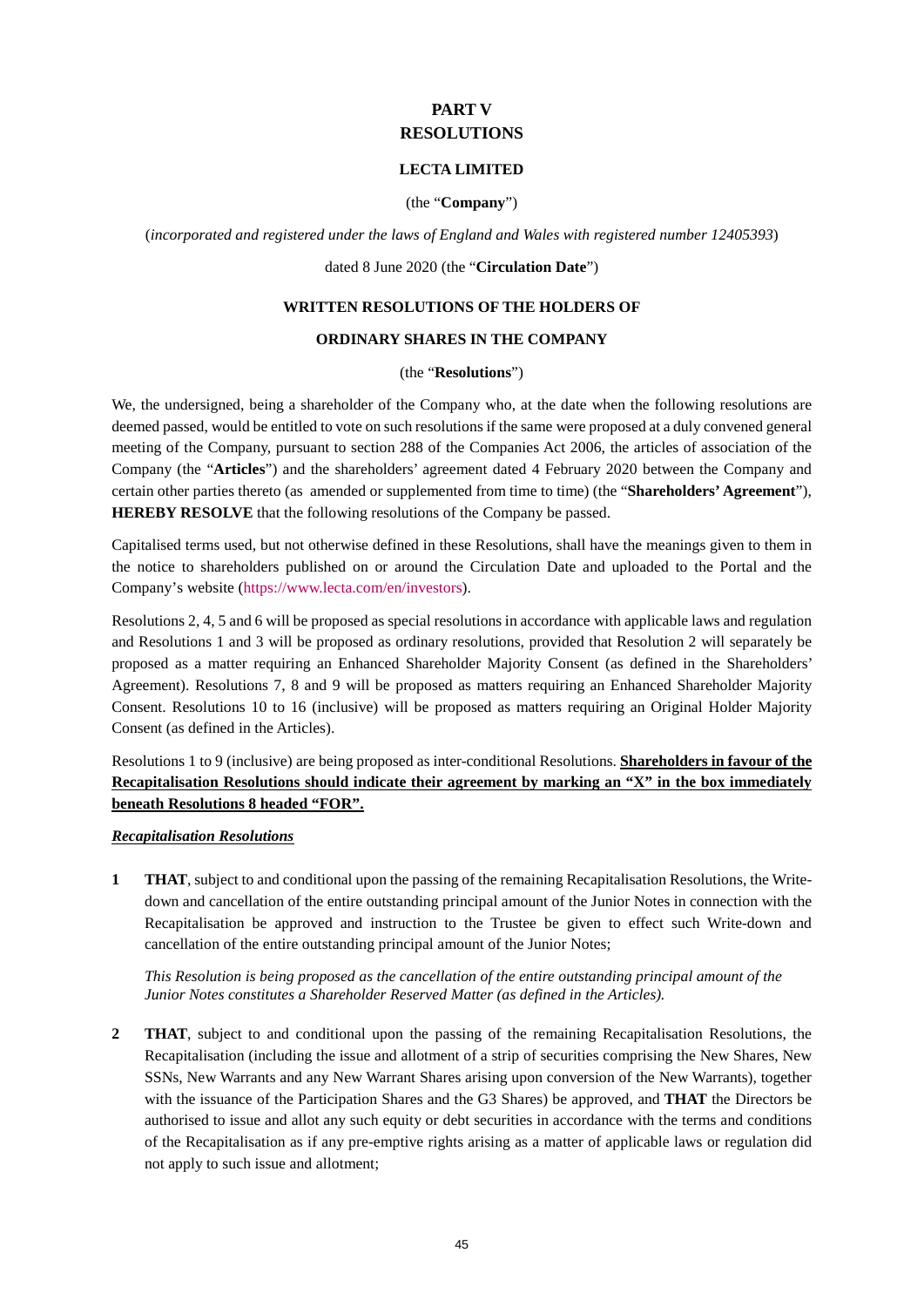*This Resolution is being proposed as the issue of the New Securities constitutes a Shareholder Reserved Matter (as defined in the Articles).*

<span id="page-48-3"></span>**3 THAT**, subject to and conditional upon the passing of the remaining Recapitalisation Resolutions, the issue and allotment of the Participation Shares and the G3 Shares be approved for the purposes of paragraph 12 and paragraph 13 of Schedule 2 of the Articles and paragraph 12 and paragraph 13 of Schedule 2 of the Shareholders' Agreement;

*This Resolution is being proposed as the payment of the issue and allotment of the Participation Shares and the G3 Shares constitutes a Shareholder Reserved Matter (as defined in the Articles).*

- <span id="page-48-0"></span>**4 THAT**, subject to and conditional upon the passing of the remaining Recapitalisation Resolutions, article 36 of the Articles be deleted in its entirety and replaced with the following:
	- "36 *The Company may pay a commission to any person who (a) subscribes or agrees to subscribe for Shares or (b) procures or agrees to procure subscriptions for Shares, in each case either conditionally or unconditionally. Such payment may be in cash, by allotting fully or partly paid Shares or other securities, or partly in one way and partly in the other.*"

*This Resolution is being proposed as the payment of a participation fee to the Underwriters in respect of the underwriting of the issuance, which is to be settled in kind by way of the issuance of 180,000,000 (in aggregate) new Shares fully paid to the Underwriters in accordance with their agreed underwriting proportions on the Recapitalisation Effective Date, would otherwise be prohibited under the Articles and applicable laws and regulation.*

- <span id="page-48-1"></span>**5 THAT**, subject to and conditional upon the passing of the remaining Recapitalisation Resolutions articles 78.1 and 79.1(e) of the Articles shall be deleted in their entirety and replaced with the wording set out below:
	- "*78.1 Subject to these articles, anything sent or supplied by or to the Company under the articles may be sent or supplied:*
		- *a. in any way in which the Companies Act provide for Documents or information which are authorised or required by any provision of the Companies Act to be sent or supplied by or to the Company; and*
		- *b. in the case of being sent or supplied by the Company to Shareholder(s), to the extent that the Company has not been provided with the email address of any Shareholder(s), by being made available to such Shareholder(s) as an announcement on the investor page of the Company's website."*
	- *"[79.1]e by making it available on the Company's website in accordance with article 78.1(b), shall be deemed to have been received on the date on which it is first made available on the website."*

*This Resolution is being proposed in order to enable the Company to provide valid notice to certain shareholders (e.g. those in respect of which it does not have email notice details) pursuant to the Articles by uploading relevant materials to the Company's website, as currently contemplated in article 79.1(e).*

- <span id="page-48-2"></span>**6 THAT**, subject to and conditional upon the passing of the Remaining Recapitalisation Resolutions, articles 39.1(a), 39.4 and 39.5 of the Articles shall be deleted in their entirety and replaced with the wording set out below; and new article 39.8 shall be inserted with the wording set out below; the definition of "Recapitalisation" shall be inserted with the wording set out below; and the definition of "Senior Secured Notes" shall be deleted in its entirety and replaced with the wording set out below, and, as a result of which, **THAT** Directors be authorised to issue and allot any such equity or debt securities in accordance with the terms and conditions of the Recapitalisation as if any pre-emptive rights arising as a matter of applicable laws or regulation did not apply to such issue and allotment:
	- *"[39.1](a) the Company has first, or has procured that the relevant Group Company has first offered to each Shareholder (other than the Holding Period Trustee, or in the case of the Recapitalisation,*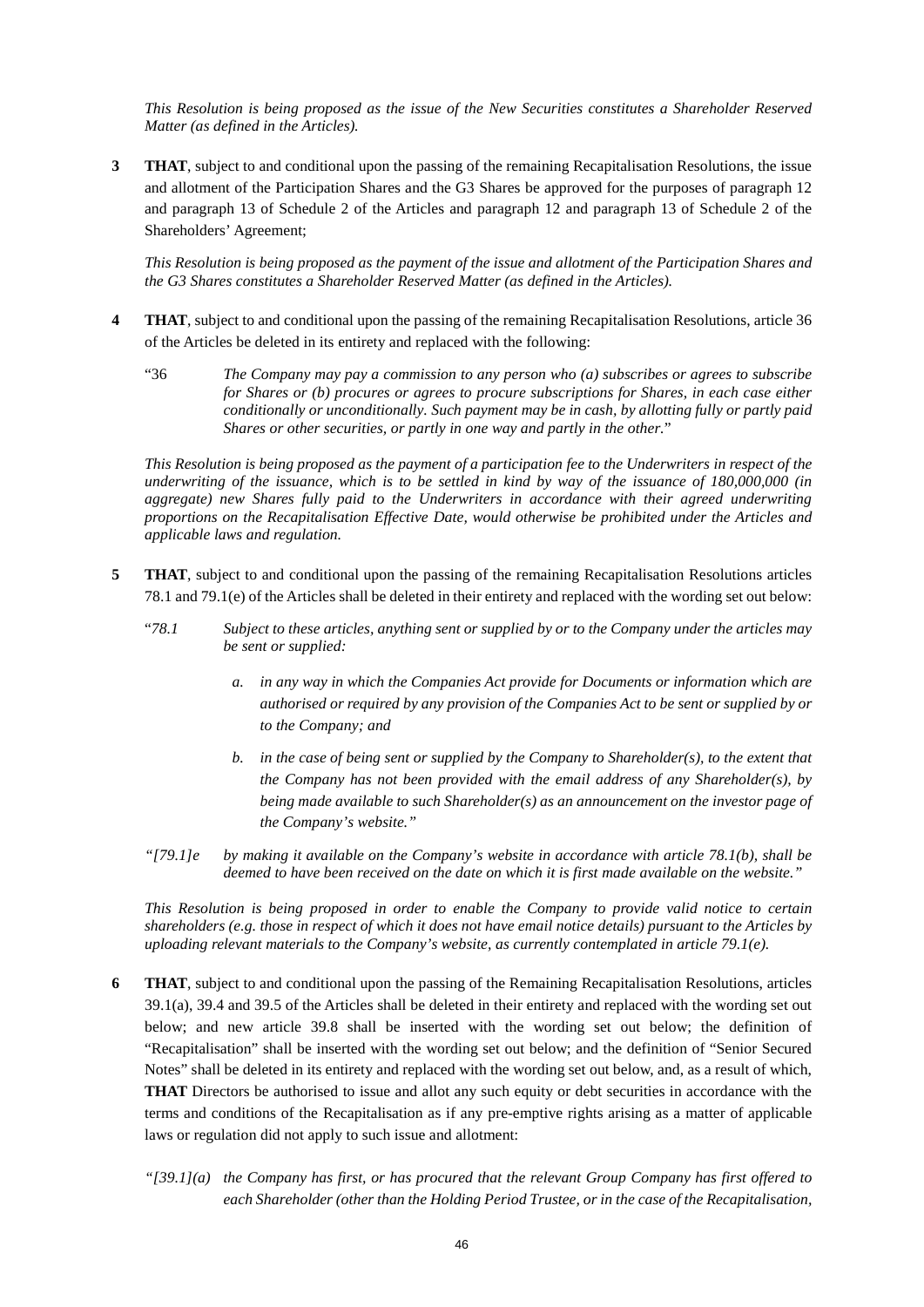*those Shareholders who would otherwise be prohibited from subscribing for such New Issue in breach of applicable securities laws and regulations) the right (the "Pre-Emptive Right") to subscribe for and purchase its Relevant Proportion of each type and class of Security comprising such New Issue, provided that if the New Issue (other than any New Issue in respect of the Recapitalisation) comprises more than one type of class of Securities, each Shareholder (other than the Holding Period Trustee) shall only be entitled to participate in such New Issue pursuant to this article 39 if such Shareholder subscribes for its Relevant Proportion of each type and class of Security (in each case, a Shareholder's "New Issue Proportion"). For the avoidance of doubt, notwithstanding the fact that the Recapitalisation comprises of a New Issue of more than one type of class of Securities, being Shares, Senior Secured Notes and new warrants issued in the capital of the Company, Shareholders participating in the Recapitalisation shall be permitted to subscribe for Senior Secured Notes and new warrants without also subscribing for Shares; and"*

- *"39.4 Other than in respect of the Recapitalisation, a Shareholder that wishes to exercise its Pre-Emptive Right must give notice to the Company in writing within 15 Business Days after the date that such Pre-Emptive Notice is deemed given pursuant to article 78 (the "Subscription Period"), or in connection with the Recapitalisation, such shorter period of time which the Company may determine is reasonably required in order to effect such Recapitalisation provided that the Company has provided prior Notice to Shareholders of such period of time, indicating the number of each class/type of Offer Securities for which the Shareholder wishes to subscribe (the "Pre-Emptive Reply"), provided that to the extent that any New Issue comprises an issuance of Shares and Junior Notes, such Shares and Junior Notes (as applicable) must be subscribed for in the Stapled Proportion. Any Shareholder who fails to deliver a Pre-Emptive Reply within the Subscription Period shall be deemed to have declined to exercise its Pre-Emptive Right under this article 39"*
- *"39.5 Any Offer Securities which other Shareholders decline, or are deemed to have declined, to acquire pursuant to their respective Pre-Emptive Right (the "Declined Offer Securities") shall be offered to those Shareholders who have exercised their Pre-Emptive Right (the "Electing Shareholders"), on the same terms as originally offered, and each Electing Shareholder shall be entitled to offer, within five Business Days of receiving the offer for the Declined Offer Securities, or in connection with the Recapitalisation, such shorter period of time which the Company may determine is reasonably required in order to effect such Recapitalisation provided that the Company has provided prior Notice to Shareholders of such period of time, to acquire any and all of the Declined Offer Securities by notice in writing to the Board (each such offer a "Rump Offer") provided that to the extent that any Declined Offer Securities comprise any Shares and Junior Notes, such Shares and Junior Notes (as applicable) must be subscribed for in the Stapled Proportion."*
- *"39.8 In respect of the Recapitalisation, the Company shall be permitted to deal with any fractional entitlements of any New Issue in its sole discretion."*
- *"Recapitalisation means the write-down and cancellation in full of the Junior Notes and the offer to certain Shareholders to subscribe for new securities (comprising Shares, Senior Secured Notes and new warrants in the capital of the Company) on the terms and conditions agreed between the Company and certain Shareholders participating in such transaction;"*

*"Senior Secured Notes means the senior secured notes issued by Holdco 2 from time to time;"* 

*This Resolution is being proposed in order to enable Qualifying Securityholders who are unable or unwilling to subscribe for the New Shares, to be able to, under the Articles, subscribe for New SSNs and New Warrants*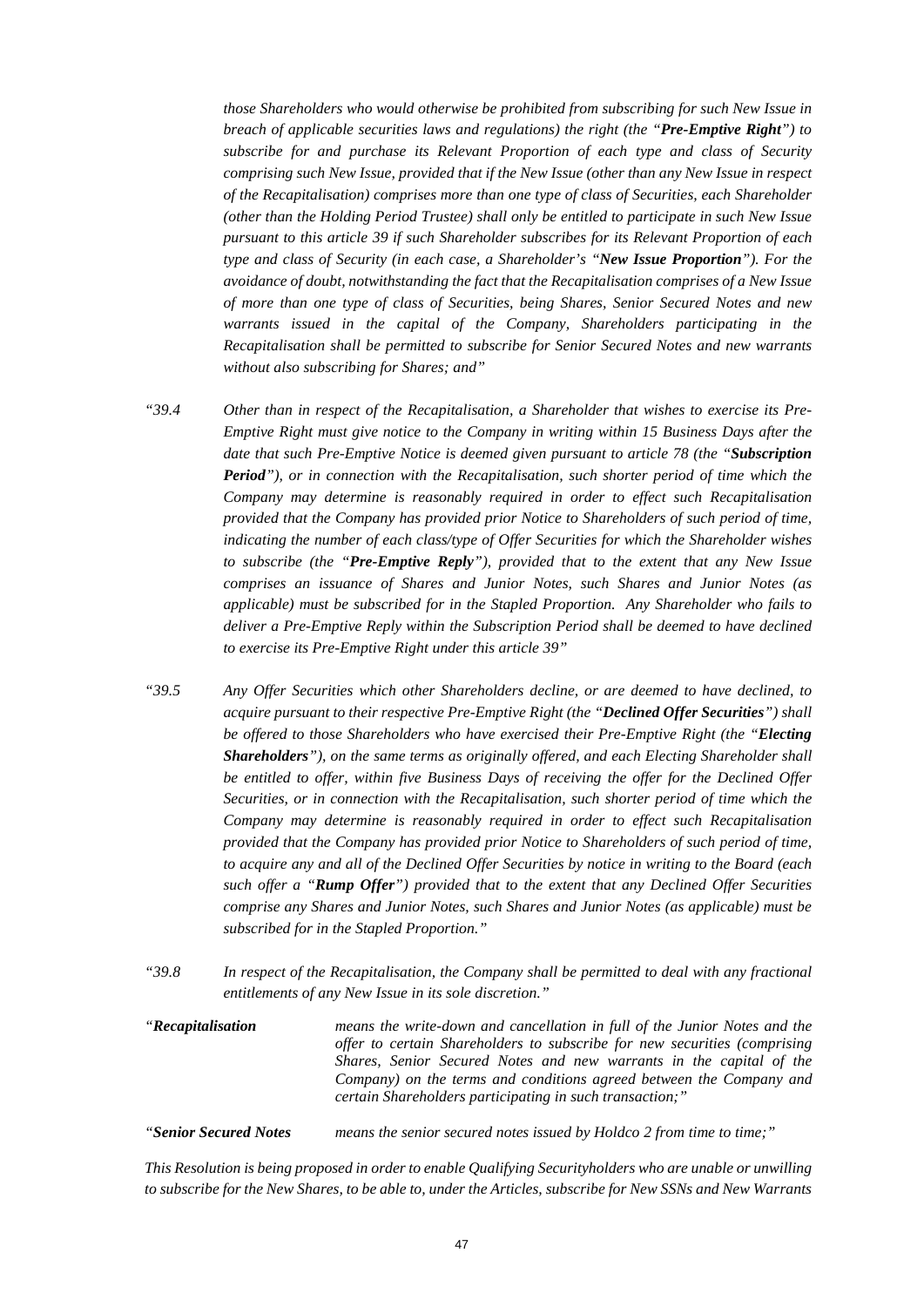*only in respect of the Recapitalisation, and to entitle the Company to deal with fractional entitlements in respect of the issuance of the New Securities in its sole discretion.* 

<span id="page-50-0"></span>**7 THAT**, subject to and conditional upon the passing of the remaining Recapitalisation Resolutions Clauses 27.1, 27.2 and 27.3 of the Shareholders' Agreement shall be deleted in their entirety and replaced with the wording set out below; a new Clause 27.4 shall be inserted with the wording set out below; a new Clause 27.5(e) (formerly Clause 27.3) shall be inserted with the wording set out below; and the definition of "Company Secretary" and "Notice" shall be inserted with the wording set out below:

### "*27.1* **Notices to be in writing**

*Any notice, communication and/or information to be given under this Agreement (each a "Notice") shall only be effective if it is in writing."* 

#### *"27.*2 **Addresses**

*Any Notice(s) shall either be delivered by hand or sent by first class post or email:* 

- *a. in the case of any Shareholder which is a corporate entity:*
	- *(i) to its registered office for the attention of the individual set out on such Shareholder's signature page to this Agreement or its deed of adherence, as applicable; or*
	- *(ii) to such Shareholder's email address as notified in accordance with Clause 27.3;*
- *b. in the case of any Shareholder who is not a corporate entity:*
	- *(i) to the Company Secretary for onward distribution to the address of that Shareholder shown on the register of shareholders of the Company maintained by the Company Secretary; or*
	- *(ii) to such Shareholder's email address as notified in accordance with Clause 27.3;*
- *c. to the Holding Period Trustee at: Tankerton Works, 12 Argyle Walk, London, WC1H 8HA or to lecta@lucid-is.com for the attention of Oliver Slyfield; and*
- *d. to the Company at: 8 Sackville Street, London, United Kingdom, W1S3DG or to [legal@lecta.com,](mailto:legal@lecta.com) for the attention of Andrea Minguzzi and Ana Castro,*

*in each case with a copy to:* 

- *(i) the Agent at: Tankerton Works, 12 Argyle Walk, London, WC1H 8HA or to [lecta@lucid-is.com f](mailto:lecta@lucid-is.com)or the attention of Oliver Slyfield; and*
- *(ii) the Company Secretary at: 8 Sackville Street, London W1S 3DG or to [lecta.ldn@crestbridge.com](mailto:lecta.ldn@crestbridge.com) for the attention of Briony Rea."*
- *"27.3 A Party may change its Notice details on giving Notice to each other Party of the change in accordance with this Clause 27. Such change in Notice details shall be effective on receipt of the Notice in accordance with Clause 27.5 below, or at such later date as may be specified in the Notice."*
- *"27.4 Notwithstanding Clause 27.2, to the extent the Company has not been provided with the email address of any Shareholder(s), any Notice to be sent by the Company to such Shareholder(s) may, at the Company's election, be delivered by making such Notice available as an announcement on the investor page of the Company's website."*
- "[27.5]*(e) if made available on the Company's website in accordance with Clause 27.4, the date on which it is first made available on the website,*"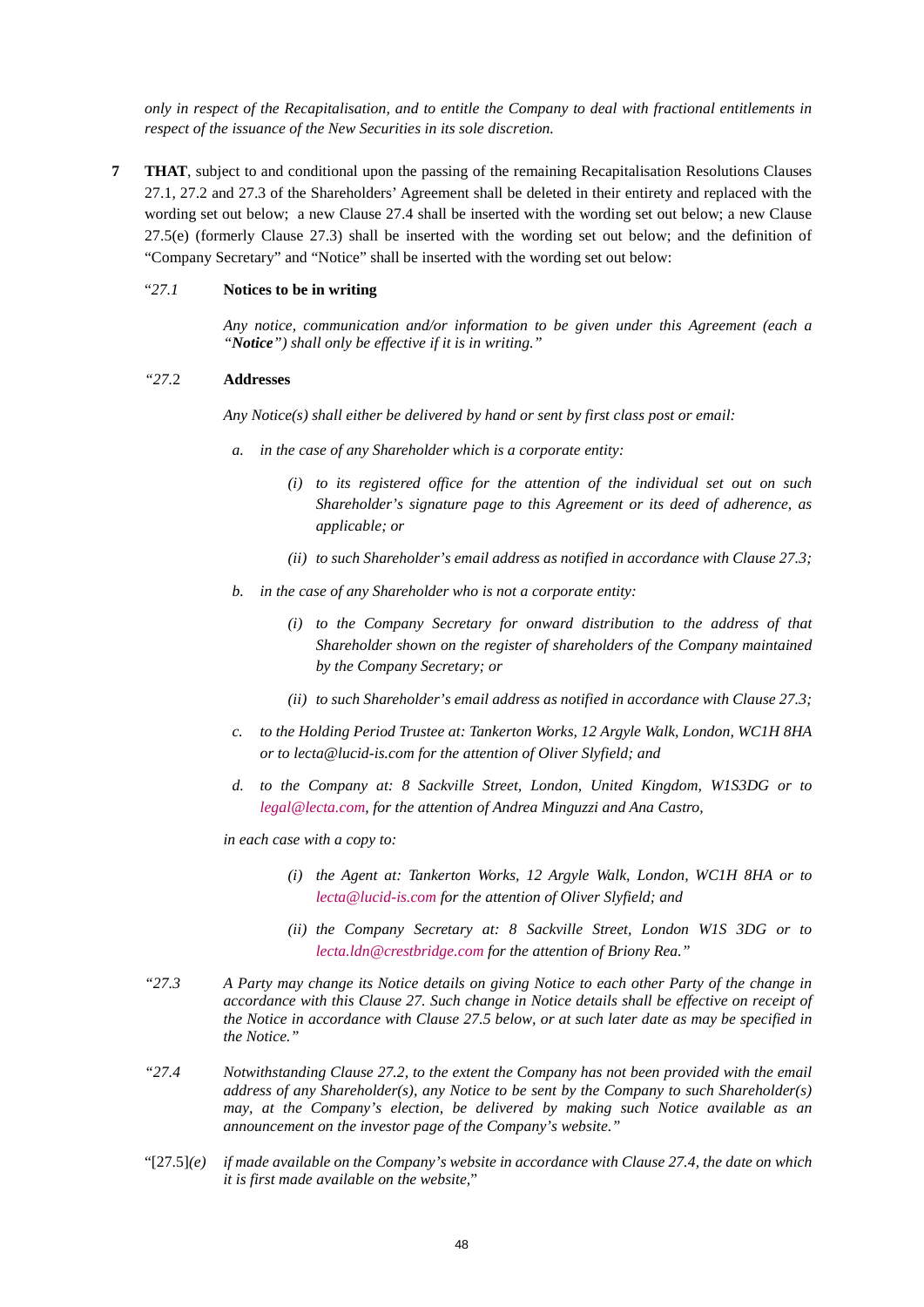*"Company Secretary means Crestbridge UK Limited (registered number 09822915) with its registered address at 8 Sackville Street, London W1S 3DG or such other company secretary as approved by the Board from time to time"* 

*"Notice has the meaning given in Clause 27.1"* 

*This Resolution is being proposed in order to enable the Company to provide valid notice to certain shareholders (e.g. those in respect of which it does not have email notice details) pursuant to the Shareholders' Agreement by uploading relevant materials to the Company's website, as currently contemplated in Article 79.1(e), and to provide more clarity as to the provision of Notices under the Shareholders' Agreement.*

- <span id="page-51-0"></span>**8 THAT**, subject to and conditional upon the passing of the Remaining Recapitalisation Resolutions, Clauses 8.1(a)(i), 8.1(d) and 8.1(e) of the Shareholders' Agreement shall be deleted in their entirety and replaced with the wording set out below; and new Clause 8.1(i) shall be inserted with the wording set out below; the definition of "Recapitalisation" shall be inserted with the wording set out below; and the definition of "Senior Secured Notes" shall be deleted in its entirety and replaced with the wording set out below, and, as a result of which, **THAT** the Directors be authorised to issue and allot any such equity or debt securities in accordance with the terms and conditions of the Recapitalisation as if any pre-emptive rights arising as a matter of applicable laws or regulation did not apply to such issue and allotment:
	- *"[8.1(a)](i) the Company has first, or has procured that the relevant Group Company has first offered to each Shareholder (other than the Holding Period Trustee, or in the case of the Recapitalisation, those Shareholders who would otherwise be prohibited from subscribing for such New Issue in breach of applicable securities laws and regulations) the right (the "Pre-Emptive Right") to subscribe for and purchase its Relevant Proportion of each type and class of Security comprising such New Issue, provided that if the New Issue (other than any New Issue in respect of the Recapitalisation) comprises more than one type of class of Securities, each Shareholder (other than the Holding Period Trustee) shall only be entitled to participate in such New Issue pursuant to this Clause 8.1 if such Shareholder subscribes for its Relevant Proportion of each type and class of Security (in each case, a Shareholder's "New Issue Proportion"). For the avoidance of doubt, notwithstanding the fact that the Recapitalisation comprises of a New Issue of more than one type of class of Securities, being Shares, Senior Secured Notes and new warrants issued in the capital of the Company, Shareholders participating in the Recapitalisation shall be permitted to subscribe for Senior Secured Notes and new warrants without also subscribing for Shares; and"*
	- *"[8.1](d) Other than in respect of the Recapitalisation, a Shareholder that wishes to exercise its Pre-Emptive Right must give notice to the Company in writing within 15 Business Days after the date that such Pre-Emptive Notice is deemed given pursuant to Clause 27, or in connection with the Recapitalisation, such shorter period of time which the Company may determine is reasonably required in order to effect such Recapitalisation provided that the Company has provided prior Notice to Shareholders of such period of time (the "Subscription Period"), indicating the number of each class/type of Offer Securities for which the Shareholder wishes to subscribe (the "Pre-Emptive Reply"), provided that to the extent that any New Issue comprises an issuance of Shares and Junior Notes, such Shares and Junior Notes (as applicable) must be subscribed for in the Stapled Proportion. Any Shareholder who fails to deliver a Pre-Emptive Reply within the Subscription Period shall be deemed to have declined to exercise its Pre-Emptive Right under this Clause 8."*
	- "*[8.1](e) Any Offer Securities which other Shareholders decline, or are deemed to have declined, to acquire pursuant to their respective Pre-Emptive Right (the "Declined Offer Securities") shall be offered to those Shareholders who have exercised their Pre-Emptive Right (the "Electing Shareholders"), on the same terms as originally offered, and each Electing Shareholder shall*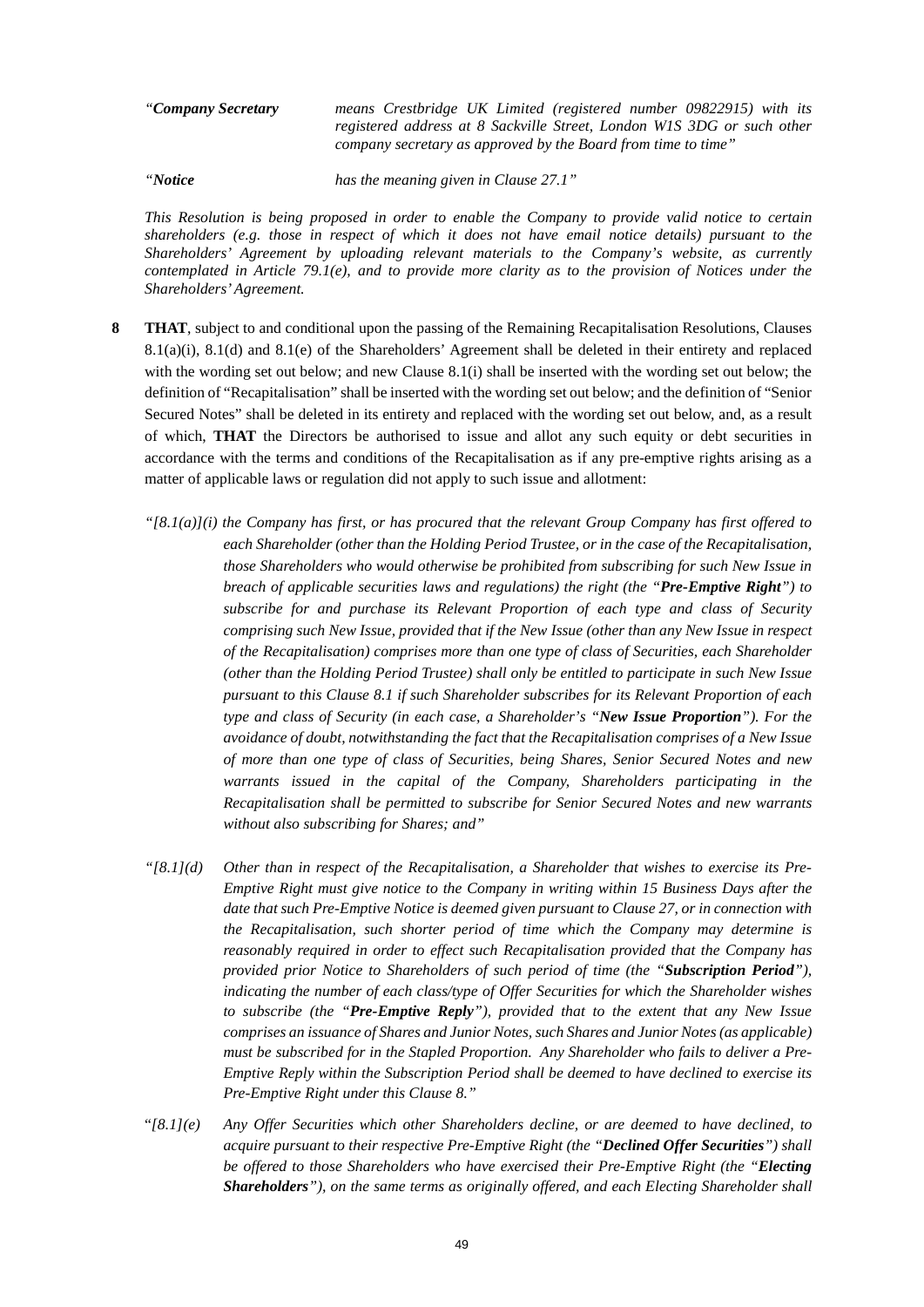*be entitled to offer, within five Business Days of receiving the offer for the Declined Offer Securities, or in connection with the Recapitalisation, such shorter period of time which the Company may determine is reasonably required in order to effect such Recapitalisation provided that the Company has provided prior Notice to Shareholders of such period of time, to acquire any and all of the Declined Offer Securities by notice in writing to the Board (each such offer a "Rump Offer") provided that to the extent that any Declined Offer Securities comprise any Shares and Junior Notes, such Shares and Junior Notes (as applicable) must be subscribed for in the Stapled Proportion."*

*"[8.1](i) In respect of the Recapitalisation, the Company shall be permitted to deal with any fractional entitlements of any New Issue in its sole discretion."* 

| <i>"Recapitalisation</i> " | means the write-down and cancellation in full of the Junior Notes and the |  |  |
|----------------------------|---------------------------------------------------------------------------|--|--|
|                            | offer to certain Shareholders to subscribe for new securities (comprising |  |  |
|                            | Shares, Senior Secured Notes and new warrants in the capital of the       |  |  |
|                            | Company) on the terms and conditions agreed between the Company and       |  |  |
|                            | certain Shareholders participating in such transaction;"                  |  |  |
|                            |                                                                           |  |  |

*"Senior Secured Notes means the senior secured notes issued by Holdco 2 from time to time;"* 

*This Resolution is being proposed in order to enable Qualifying Securityholders who are unable or unwilling to subscribe for the New Shares, to be able to, under the Shareholders' Agreement, subscribe for New SSNs and New Warrants only in respect of the Recapitalisation, and to entitle the Company to deal with fractional entitlements in respect of the issuance of the New Securities in its sole discretion.* 

- <span id="page-52-0"></span>**9 THAT**, subject to and conditional upon the passing of the Remaining Recapitalisation Resolutions, references to "Paper Industries Topco Limited" in the Shareholders' Agreement shall be deleted in their entirety and replaced with the Company's new name, "Lecta Limited"; and party (3) in the recitals to the Shareholders' Agreement shall be deleted in its entirety and replaced with the wording set out below:
	- **"***(3) LECTA LIMITED, a company incorporated in England and Wales under registered number 12405393 whose registered office is 8 Sackville Street, London, United Kingdom, W1S 3DG (the "Company"),"*

*This Resolution is being proposed in order to update the Shareholders' Agreement to reflect the change to the name and registered office of the Company that took effect on 7 February 2020.* 

**Please indicate whether you wish to vote for or against the Recapitalisation Resolutions by marking an "X" in the box immediately beneath the Recapitalisation Resolutions headed "FOR" or "AGAINST":** 

## **FOR** ☐ **AGAINST** ☐

## *Board Resolutions*

<span id="page-52-1"></span>**10 THAT** Mr. Dermot Smurfit be appointed as Chairman of the Board of the Company with effect from Recapitalisation Effective Date in accordance with Articles 21.2 and 22.2 of the Articles, **THAT** the compliance with the requirements of Article 22.1 of the Articles be approved and **THAT** director fees of €275,000 per annum in relation to the appointment of Mr. Dermot Smurfit to the Board be approved with effect from the effective date of their appointment in accordance with Article 25.2 of the Articles;

FOR □ AGAINST □

*This Resolution is being proposed as the appointment of directors of the Company (and any related directors' fees) require approval under the Articles and the Shareholders' Agreement.*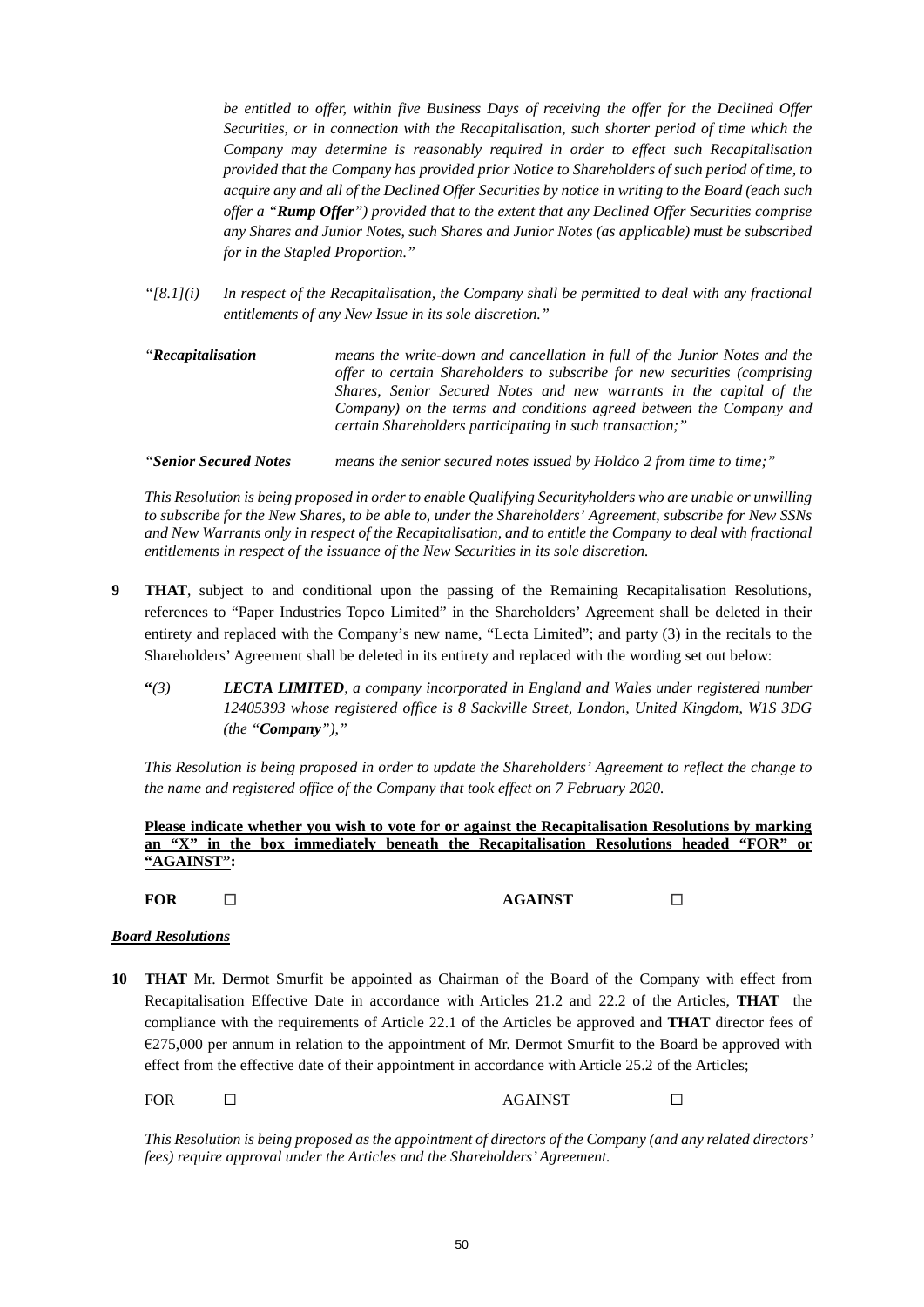**11 THAT** Mr. Javier Abad be appointed as a non-executive Director of the Board of the Company and an Independent Director (as defined in the Shareholders' Agreement) with effect from Recapitalisation Effective Date in accordance with Article 21.2 of the Articles, and **THAT** director fees of €90,000 per annum in relation to the appointment of Mr. Javier Abad to the Board be approved with effect from the effective date of their appointment in accordance with Article 25.2 of the Articles;

FOR □ AGAINST □

*This Resolution is being proposed as the appointment of directors of the Company (and any related directors' fees) require approval under the Articles and the Shareholders' Agreement.*

**12 THAT** Mr. Dominique Binet be appointed as a non-executive Director of the Board of the Company and an Independent Director (as defined in the Shareholders' Agreement) with effect from Recapitalisation Effective Date in accordance with Article 21.2 of the Articles, and **THAT** director fees of €90,000 per annum in relation to the appointment of Mr. Dominique Binet to the Board be approved with effect from the effective date of their appointment in accordance with Article 25.2 of the Articles;

FOR □ AGAINST □

*This Resolution is being proposed as the appointment of directors of the Company (and any related directors' fees) require approval under the Articles and the Shareholders' Agreement.*

**13 THAT** Mr. Marco Casiraghi be appointed as a non-executive Director of the Board of the Company and an Independent Director (as defined in the Shareholders' Agreement) with effect from Recapitalisation Effective Date in accordance with Article 21.2 of the Articles, and **THAT** director fees of €90,000 per annum in relation to the appointment of Mr. Marco Casiraghi to the Board be approved with effect from the effective date of their appointment in accordance with Article 25.2 of the Articles;

FOR □ AGAINST □

*This Resolution is being proposed as the appointment of directors of the Company (and any related directors' fees) require approval under the Articles and the Shareholders' Agreement.*

**14 THAT**, Mr. Jason Clarke cease to be a non-executive Director of the Board of the Company with effect from the Recapitalisation Effective Date in accordance with Article 21.2 of the Articles, and **THAT** director fees not exceeding €108,000 (plus costs and expenses) in relation to the role of Mr. Jason Clarke as Director between 19 February 2020 (being the date of appointment of Mr. Jason Clarke to the Board) and the earlier of the Recapitalisation Effective Date and 4 July 2020 be approved in accordance with Article 25.2 of the Articles (in substitution for the resolutions circulated by the Company on or around 11 February 2020 and approved by Shareholders subsequent thereto);

FOR □ AGAINST □

*This Resolution is being proposed to formally effect the retirement of the above-mentioned individual as a director of the Company. In addition, the payment of directors' fees require approval under the Articles and the Shareholders' Agreement.*

**15 THAT**, Mr. Eugene Davis cease to be a non-executive Director of the Board of the Company with effect from the Recapitalisation Effective Date in accordance with Article 21.2 of the Articles, and **THAT** director fees not exceeding €108,000 (plus costs and expenses) in relation to the role of Mr. Eugene Davis as Director between 19 February 2020 (being the date of appointment of Mr. Eugene Davis to the Board) and the earlier of the Recapitalisation Effective Date and 4 July 2020 be approved in accordance with Article 25.2 of the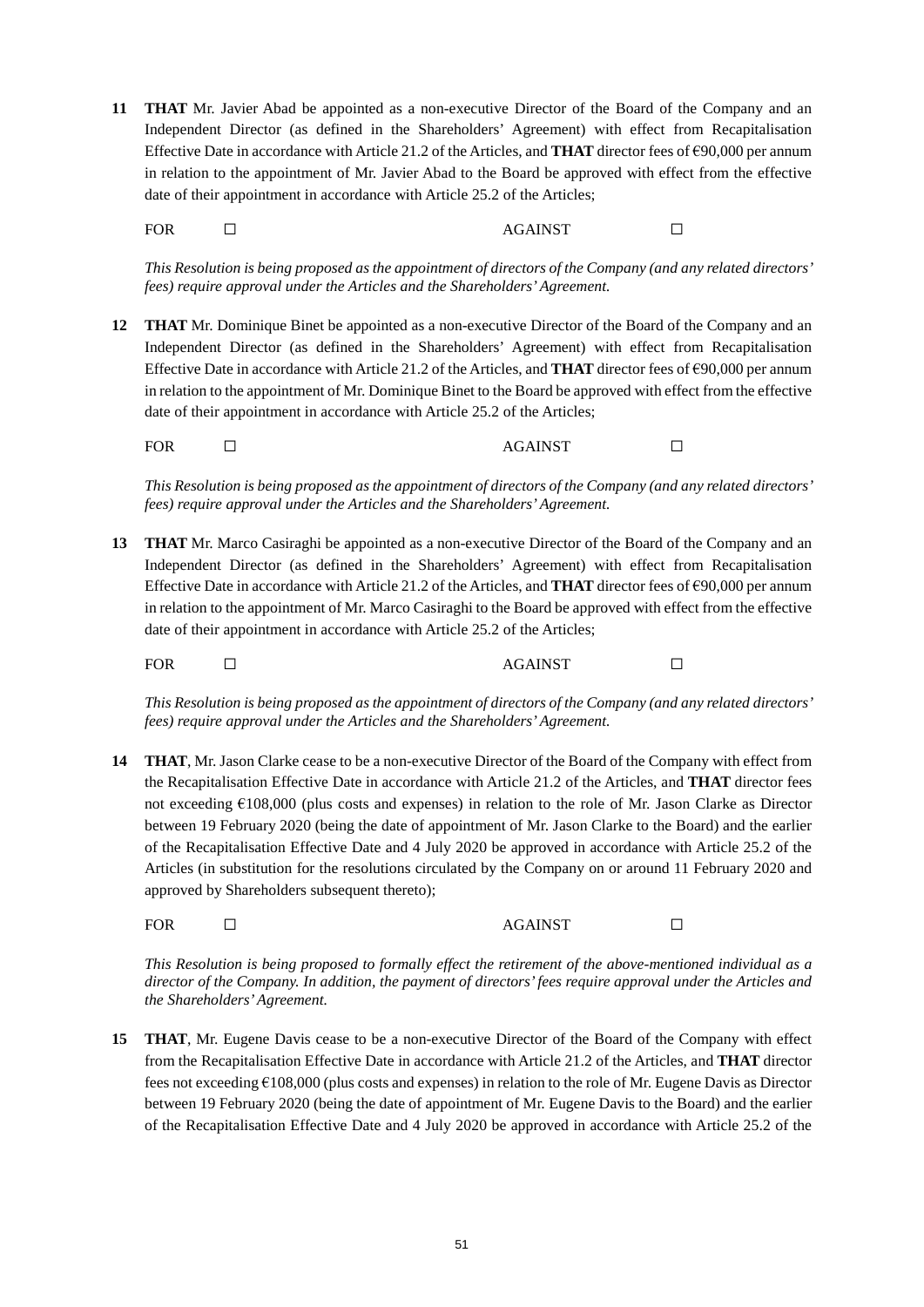Articles (in substitution for the resolutions circulated by the Company on or around 11 February 2020 and approved by Shareholders subsequent thereto); and

FOR □ AGAINST □

*This Resolution is being proposed to formally effect the retirement of the above-mentioned individual as a director of the Company. In addition, the payment of directors' fees require approval under the Articles and the Shareholders' Agreement.*

<span id="page-54-0"></span>**16 THAT**, Mr. Christian Digemose cease to be a non-executive Director of the Board of the Company with effect from the Recapitalisation Effective Date in accordance with Article 21.2 of the Articles.

FOR □ AGAINST □

*This Resolution is being proposed to formally effect the retirement of the above-mentioned individual as a director of the Company. In contrast to Messrs. Jason Clarke and Eugene Davis, Mr. Christian Digemose was originally appointed to the Board prior to the current Articles becoming effective under a longer term service contract expiring in August 2020. Accordingly, the director fee arrangements of the above-mentioned individual do not require approval by Shareholders under the Articles and/or Shareholders' Agreement.*

[*execution page is overleaf*]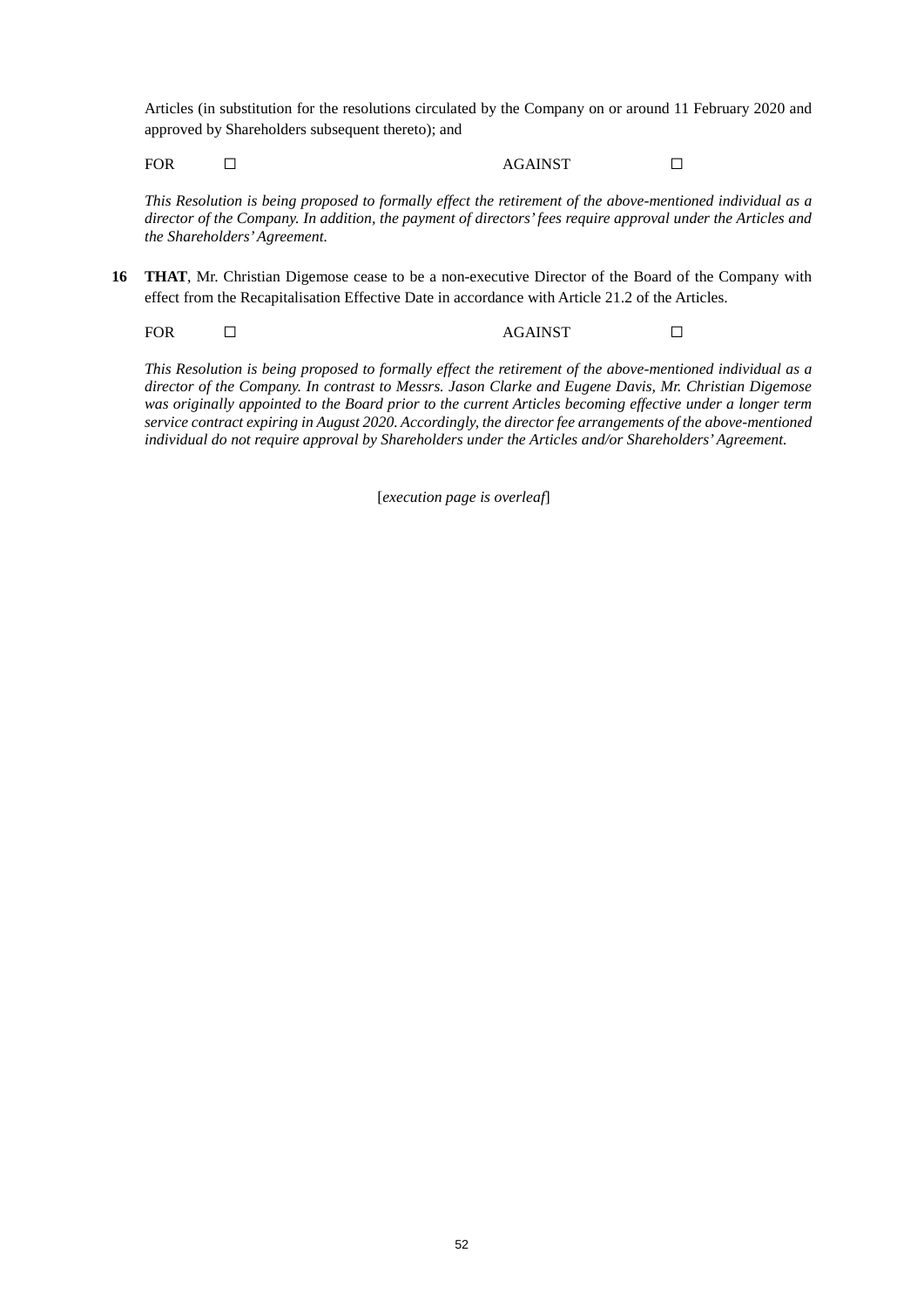## **EXECUTION PAGE TO THE RESOLUTIONS**

Before signifying your agreement to the Resolutions, please read the explanatory notes immediately below. The undersigned being a person entitled to vote on the Resolutions on the Circulation Date hereby irrevocably agrees to the Resolutions.

| <b>SIGNATURE</b>            |                                                   |
|-----------------------------|---------------------------------------------------|
| <b>PRINT NAME</b>           |                                                   |
| <b>DATE</b>                 |                                                   |
| <b>FOR AND ON BEHALF OF</b> | (please note the full name(s) of the shareholder/ |
|                             | joint shareholders)                               |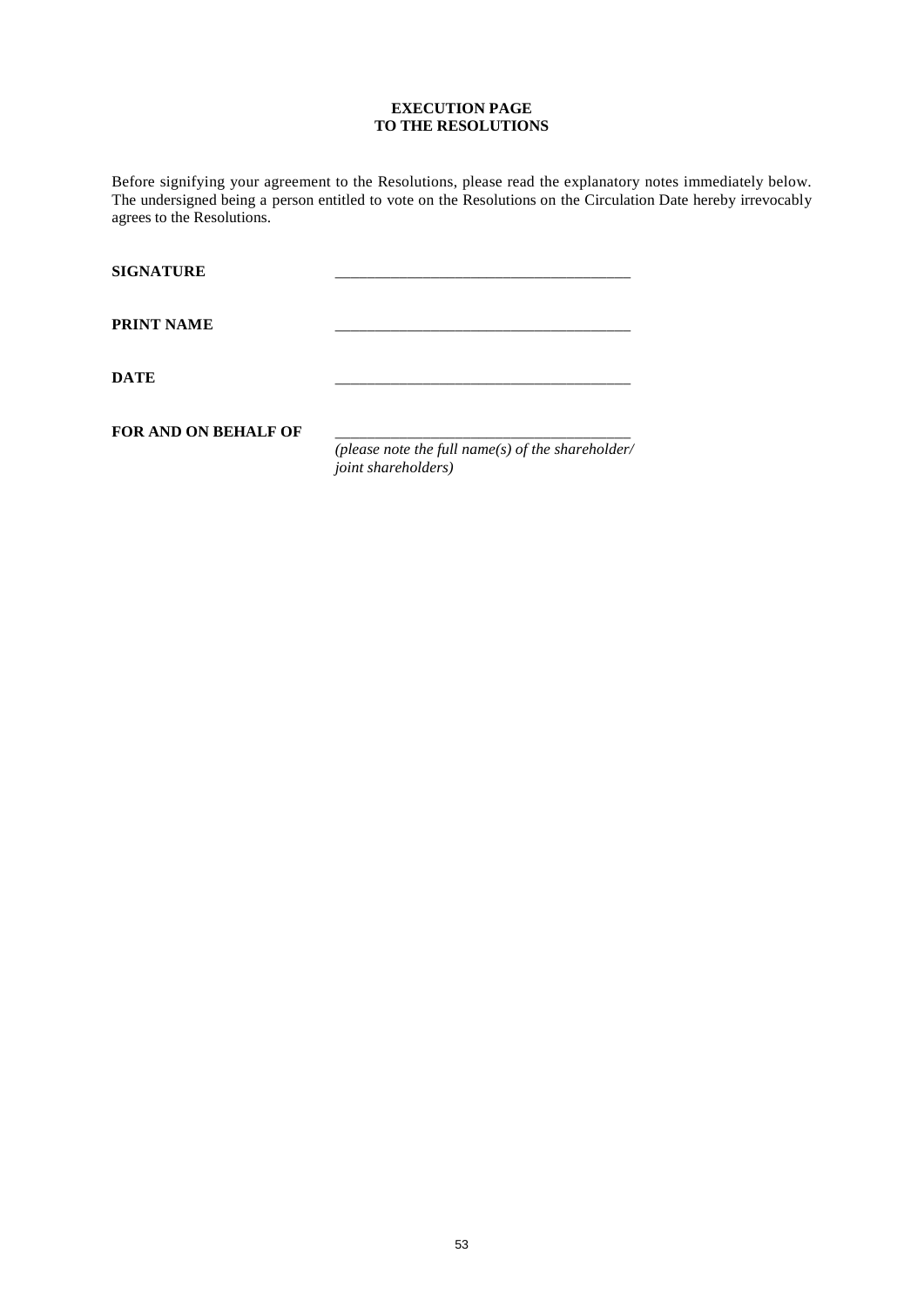## **EXPLANATORY NOTES TO THE RESOLUTIONS**

- **1** If you agree to the Recapitalisation Resolutions and/or the Board Resolutions (together, the Resolutions), please indicate your agreement by signing and dating this document as indicated and returning it to the Registrar (on behalf of the Company) using one of the following methods:
- *By hand or by post*: signed copy to be delivered/sent to Attn. Briony Rea, Crestbridge UK Limited, 8 Sackville Street, London, United Kingdom, W1S 3DG; or
- *By e-mail*: scanned copy of the signed document to be attached to an email and sent to [lecta.ldn@crestbridge.com](mailto:lecta.ldn@crestbridge.com) with the subject line Lecta Limited – shareholder written resolutions.
- **2** Please indicate whether you wish to vote for or against each Resolution by marking an "X" in the box immediately beneath the relevant Resolution headed "FOR" or "AGAINST", then sign and date this document where indicated above and return it to the Company using one of the methods outlined above.
- **3** You are requested to complete the Resolutions and return them as soon as possible and in any case so as to be received by no later than 5.00 p.m. (London time) on the Funding Date in accordance with one of the prescribed methods outlined above. If you do not agree to the Resolutions, you do not need to do anything; you will not be deemed to agree if you fail to reply. Your agreement to the Resolutions, once indicated, may not be revoked.
- **4** In respect of the Recapitalisation Resolutions only, if sufficient agreement has not been received by 5.00 p.m. (London time) on the Funding Date (or if the Recapitalisation Effective Date has not occurred before the Long-Stop Date), then the Recapitalisation Resolutions will lapse.
- **5** In respect of the Board Resolutions only, if sufficient agreement has not been received by the end of the period of 28 days beginning with the date of circulation of this document, then the Board Resolutions will lapse.
- **6** In the case of joint holders of shares, only the vote of the senior holder who votes will be counted by the Company. Seniority is determined by the order in which the names of the joint holders appear in the register of members.
- **7** If you are signing this document on behalf of a person under a power of attorney or other authority, please send a copy of the relevant power of attorney or authority when returning this document.
- **8** As noted in paragraph [6 \(](#page-10-0)*Conditions Precedent*) of Part I (*Explanatory note regarding the Recapitalisation*) of the document pursuant to which these Resolutions are circulated, to the extent that the one or more of the Recapitalisation Consents is not received (or otherwise waived in accordance with the terms of the Lock-Up Agreement and Implementation Agreement), the Company shall not take any of the steps otherwise approved in the other Recapitalisation Consents.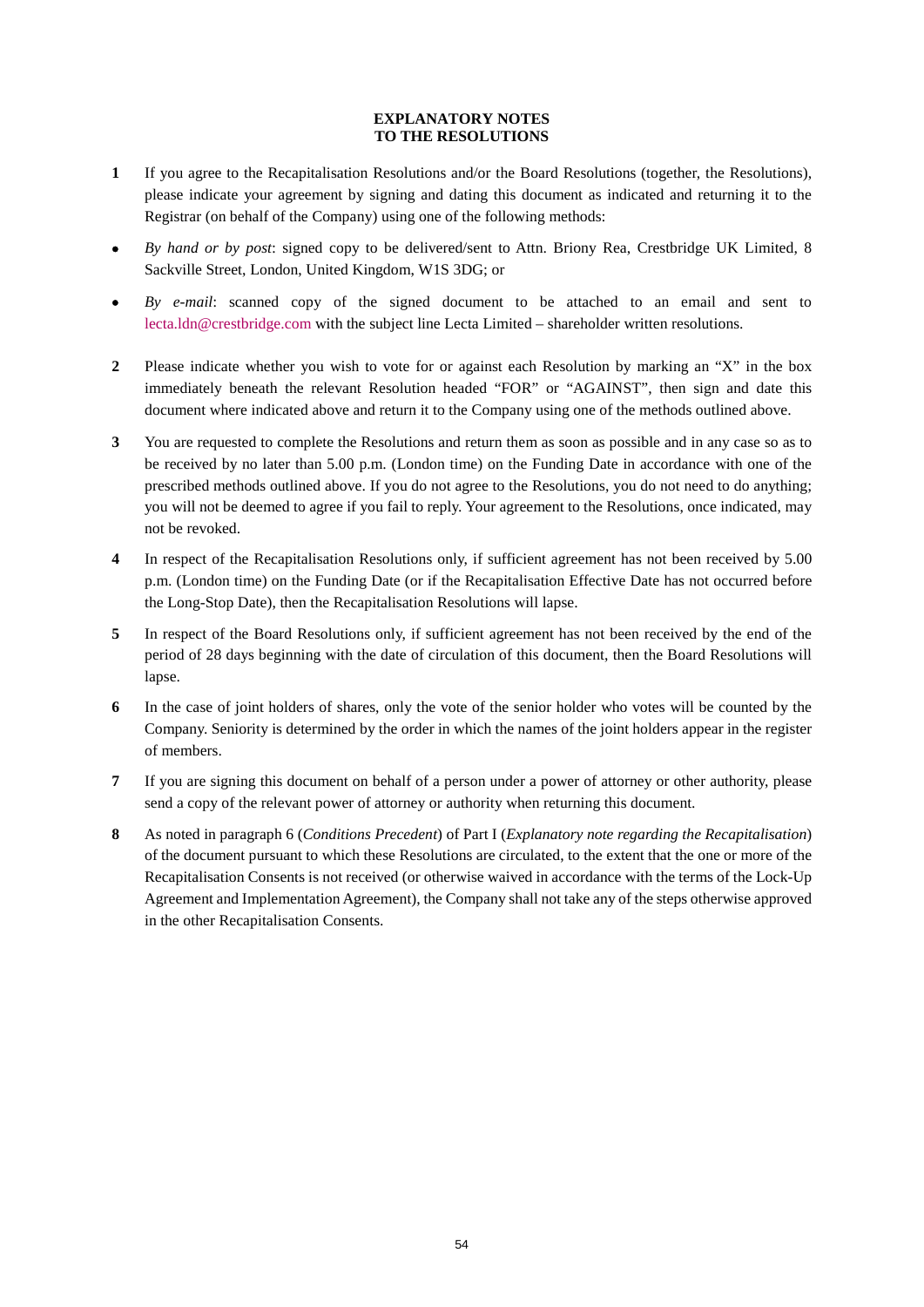## **PART VI DEFINITIONS**

In this document the following expressions have the following meaning unless the context otherwise requires:

| "Affiliates"         | means, with respect to any Person: (a) any other Person directly or<br>indirectly Controlling or Controlled by, or under direct or indirect<br>common Control with, that Person; (b) or any Related Funds of that<br>Person, provided that any Person serving as the investment manager<br>or adviser of another Person (and vice versa) shall be deemed to be<br>an Affiliate of such other Person;                                                                                                 |
|----------------------|------------------------------------------------------------------------------------------------------------------------------------------------------------------------------------------------------------------------------------------------------------------------------------------------------------------------------------------------------------------------------------------------------------------------------------------------------------------------------------------------------|
| "Apollo"             | means ACSMF (Lux) S.à r.l., Apollo A-N Credit Fund (Delaware),<br>L.P., Apollo Centre Street Partnership, L.P., Apollo Moultrie Credit<br>Fund, L.P., Apollo Tactical Value SPN Investments, L.P., Franklin<br>Alternative Strategies Funds - Franklin K2 Alternative Strategies<br>Fund, Franklin K2 Long Short Credit Fund, Franklin Templeton<br>Investment Funds - Franklin K2 Alternative Strategies Fund, FTIF<br>Franklin K2 Long/Short Credit Fund and K2 Apollo Credit Master<br>Fund Ltd.; |
| "Articles"           | means the articles of association of the Company (as amended,<br>supplemented or adopted from time to time);                                                                                                                                                                                                                                                                                                                                                                                         |
| "ARA Effective Date" | means the date on which the amendment and restatement agreement<br>to the SSFA to effect the amendments required in connection with the<br>Recapitalisation becomes effective;                                                                                                                                                                                                                                                                                                                       |
| "BlueBay"            | means Bayern Invest Alternative Loan Fonds, BlueBay High Yield<br>Bond Fund, Destra International & Event-Driven Credit Fund, JNL<br>Multi-Manager Alternative Fund, RBC Investor Services Trust<br>(BlueBay European High Yield Bond Fund (Canada)), Stichting<br>Bedrejfstakpensioenfonds voor het Beroepsvervoer over de Weg and<br>The Bluebay Event Driven Credit (Master) Fund Limited;                                                                                                        |
| "Board Appointments" | means the proposed appointments of Mr. Dermot Smurfit (as<br>Chairman of the Board) and Mr. Javier Abad, Mr. Dominique Binet<br>and Mr. Marco Casiraghi (as non-executive Directors of the Board)<br>with effect from the Recapitalisation Effective Date;                                                                                                                                                                                                                                           |
| "Board Resolutions"  | means the resolutions of the Company in connection with the Board<br>Appointments and certain related matters, as set out in paragraphs 10<br>to 16 (inclusive) of Part V (Resolutions) of this document;                                                                                                                                                                                                                                                                                            |
| "Cheyne Capital"     | means Cheyne European Strategic Value Credit Fund SCS SICAV-<br>SIF;                                                                                                                                                                                                                                                                                                                                                                                                                                 |
| "Circulation Date"   | means the date of this document;                                                                                                                                                                                                                                                                                                                                                                                                                                                                     |
| "Clearstream"        | Clearstream Banking, société anonyme as current in effect or any<br>successor securities clearing agency;                                                                                                                                                                                                                                                                                                                                                                                            |
| "Common Depository"  | Deutsche Bank AG, London Branch                                                                                                                                                                                                                                                                                                                                                                                                                                                                      |
| "Company"            | means Lecta Limited, a company incorporated and existing under the<br>laws of England and Wales (with company number 12405393) and                                                                                                                                                                                                                                                                                                                                                                   |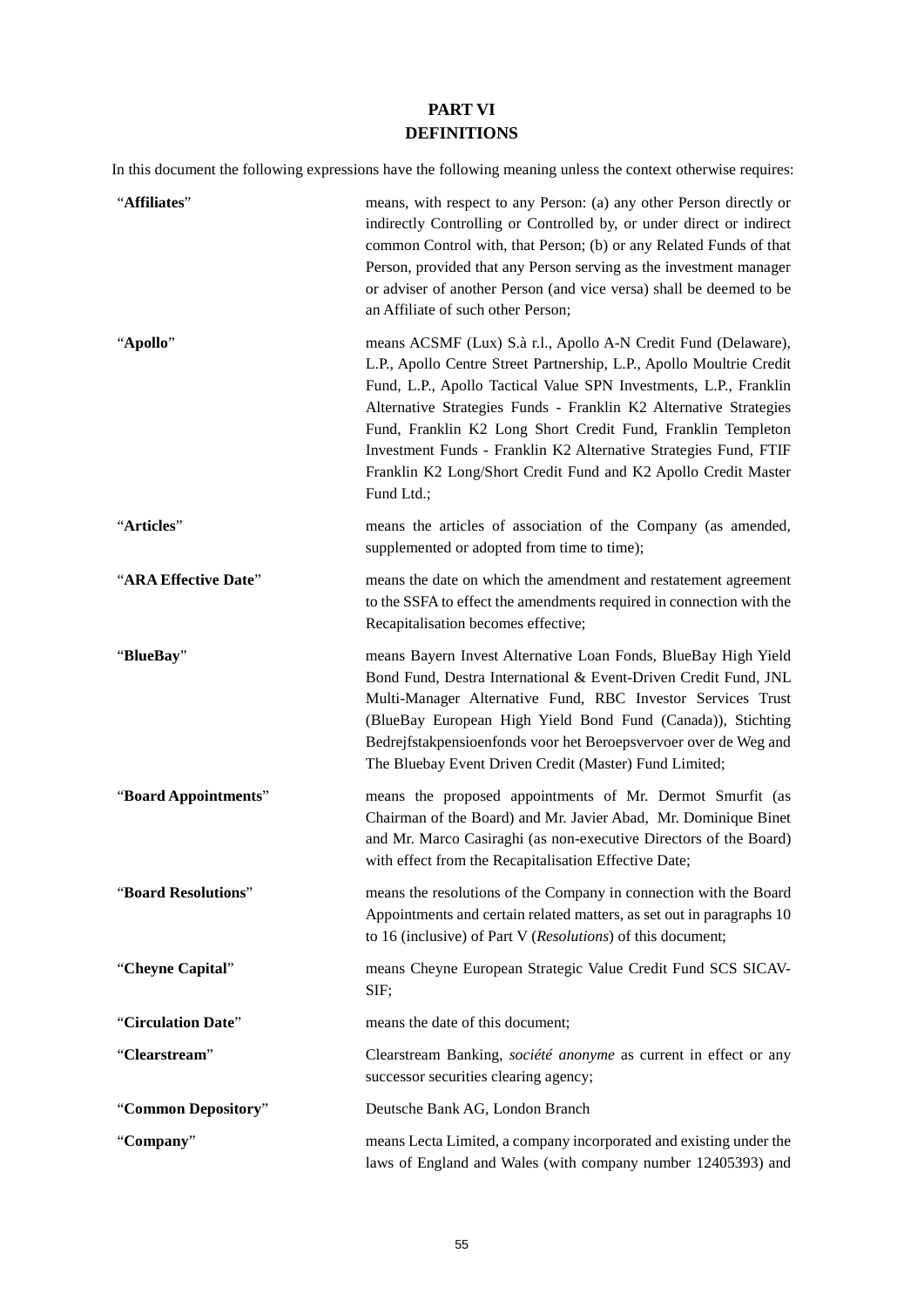|                                    | having its registered office at 8 Sackville Street, London, United<br>Kingdom, W1S 3DG;                                                                                                                                                                                                                                                                                                                                                                                                     |  |
|------------------------------------|---------------------------------------------------------------------------------------------------------------------------------------------------------------------------------------------------------------------------------------------------------------------------------------------------------------------------------------------------------------------------------------------------------------------------------------------------------------------------------------------|--|
| "Control"                          | means, when used with respect to any specified Person, the direct or<br>indirect power to manage or govern such Person or to appoint the<br>majority of the constitution of the managing and governing bodies of<br>such Person, whether through the ownership of voting securities, by<br>contract or otherwise, and the terms "Controlling" and "Controlled"<br>shall be construed accordingly;                                                                                           |  |
| "Declined Offer Securities"        | shall have the meaning given to such term in the Articles;                                                                                                                                                                                                                                                                                                                                                                                                                                  |  |
| "Deed of Termination"              | means a deed of termination executed by the Company in respect of<br>the extinguishment and cancellation of the Existing Warrants issued<br>under the Existing Warrant Instrument;                                                                                                                                                                                                                                                                                                          |  |
| "Directors" or "Board"             | means the directors of the Company (from time to time);                                                                                                                                                                                                                                                                                                                                                                                                                                     |  |
| "Disqualified Person"              | means a person who is a citizen of, or domiciled or resident in, or<br>subject to the laws of, any jurisdiction where the offer to issue to or<br>subscribe by, such person of any New Securities is prohibited by law<br>or would, or would be likely to, result in the Company being required<br>to comply with any filing, registration, disclosure or other onerous<br>(as may be decided by the Company in its sole discretion acting<br>reasonably) requirement in such jurisdiction; |  |
| "Electing Shareholder Proportions" | shall have the meaning given to such term in the Articles;                                                                                                                                                                                                                                                                                                                                                                                                                                  |  |
| "EURIBOR"                          | shall have the meaning given to such term in the New SSN Indenture;                                                                                                                                                                                                                                                                                                                                                                                                                         |  |
| "Euroclear"                        | means Euroclear Bank SA/NV as currently in effect or any successor<br>securities clearing agency;                                                                                                                                                                                                                                                                                                                                                                                           |  |
| "Existing Shares"                  | means the existing Shares in issue immediately preceding the issue<br>of the Recapitalisation Shares;                                                                                                                                                                                                                                                                                                                                                                                       |  |
| "Existing SSNs"                    | means $\epsilon$ 200,000,000 floating rate senior secured notes due 2025<br>issued by the SSN Issuer, by way of issuance under the Existing SSN<br>Indenture;                                                                                                                                                                                                                                                                                                                               |  |
| "Existing SSN Indenture"           | means the indenture dated 4 February 2020 entered into by, amongst<br>others, the SSN Issuer and the Trustee (as trustee), as amended or<br>supplemented from time to time;                                                                                                                                                                                                                                                                                                                 |  |
| "Existing Warrants"                | means existing warrants which the Company issued pursuant to the<br>Existing Warrant Instrument, on the terms and conditions set out<br>therein;                                                                                                                                                                                                                                                                                                                                            |  |
| "Existing Warrant Instrument"      | means the warrant instrument dated 4 February 2020 pursuant to<br>which the Company issued the Existing Warrants issued as part of the<br>Restructuring, as amended or supplemented from time to time;                                                                                                                                                                                                                                                                                      |  |
| "FCA"                              | means the United Kingdom Financial Conduct Authority acting in its<br>capacity as the competent authority for the purposes of Part VI of the<br>FSMA;                                                                                                                                                                                                                                                                                                                                       |  |
| "FSMA"                             | means the Financial Services and Markets Act 2000, as amended;                                                                                                                                                                                                                                                                                                                                                                                                                              |  |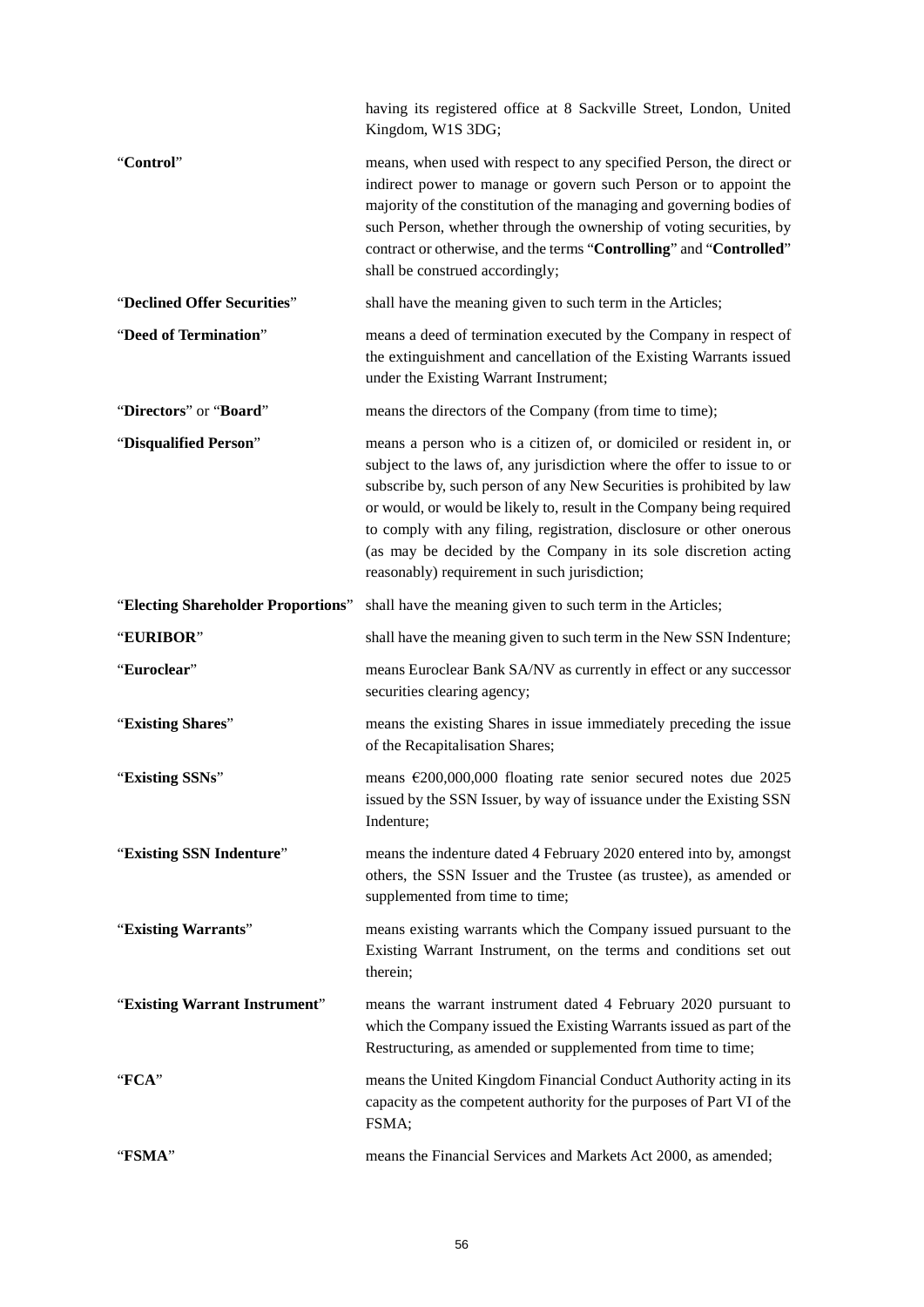| "Funding Date"                     | means 15 June 2020 (unless otherwise amended by the Company and<br>the Majority Underwriters (acting jointly) in accordance with the<br>terms and conditions set out in this document);                                                                                                                                                                                                                                                       |
|------------------------------------|-----------------------------------------------------------------------------------------------------------------------------------------------------------------------------------------------------------------------------------------------------------------------------------------------------------------------------------------------------------------------------------------------------------------------------------------------|
| "Group"                            | means the Company and its subsidiary undertakings and, where the<br>context requires, its associated undertakings;                                                                                                                                                                                                                                                                                                                            |
| "G3 Entities"                      | means Apollo, Cheyne and Tikehau;                                                                                                                                                                                                                                                                                                                                                                                                             |
| "G3 Shares"                        | means 120,000,000 new Shares which the Company will allot and<br>issue fully paid to the G3 Entities in accordance with their agreed<br>proportions pursuant to the Recapitalisation, on the terms and<br>conditions set out in this document;                                                                                                                                                                                                |
| "Holdco"                           | means Paper Industries Holding, a private limited liability company<br>(société à responsabilité limitée) incorporated in the Grand Duchy of<br>Luxembourg having its registered office at 48, Boulevard Grande-<br>Duchesse Charlotte, L-1330 Luxembourg, Grand-Duchy of<br>Luxembourg and registered with the Luxembourg Register of<br>Commerce and Companies (Registre de commerce et des sociétés,<br>Luxembourg) under number B-240952; |
| "Hudson Bay"                       | means Hudson Bay Master Fund;                                                                                                                                                                                                                                                                                                                                                                                                                 |
| "IAI"                              | means institutional "accredited investors," as defined in Rule<br>$501(a)(1)$ , (2), (3) or (7) of Regulation D under the Securities Act,                                                                                                                                                                                                                                                                                                     |
| "Implementation Agreement"         | means the implementation agreement dated 7 June 2020 between the<br>Company and, amongst others, the Underwriters in respect of the<br>Recapitalisation;                                                                                                                                                                                                                                                                                      |
| "Ineligible Securityholders"       | has the meaning given in paragraph 6 (Eligible Securityholders) of<br>Part II (Terms and Conditions of the Recapitalisation);                                                                                                                                                                                                                                                                                                                 |
| "Information Agent"                | means GLAS Specialist Services Limited, a company incorporated<br>and existing under the laws of England and Wales (with company<br>number 10784614) and having its registered office at 45 Ludgate<br>Hill, London, United Kingdom, EC4M 7JU;                                                                                                                                                                                                |
| "Insurance Distribution Directive" | means Directive 2016/97/EU, as amended or supplemented from<br>time to time;                                                                                                                                                                                                                                                                                                                                                                  |
| "Intercreditor Agreement"          | means the intercreditor agreement dated 4 February 2020 between,<br>amongst others, the SSN Issuer, the JN Issuer, Global Loan Agency<br>Services Limited, the Trustee and the Security Agent, as amended or<br>supplemented from time to time;                                                                                                                                                                                               |
| "ISIN"                             | International Securities Identification Number;                                                                                                                                                                                                                                                                                                                                                                                               |
| "Issuance"                         | means the issuance of a strip of securities comprising the New<br>Shares, New SSNs and New Warrants;                                                                                                                                                                                                                                                                                                                                          |
| "JN Issuer"                        | means Paper Industries Financing, a private limited liability company<br>(société à responsabilité limitée) incorporated in the Grand Duchy of<br>Luxembourg having its registered office at 48, Boulevard Grande-<br>Duchesse Charlotte, L-1330 Luxembourg, Grand-Duchy of<br>Luxembourg and registered with the Luxembourg Register of                                                                                                      |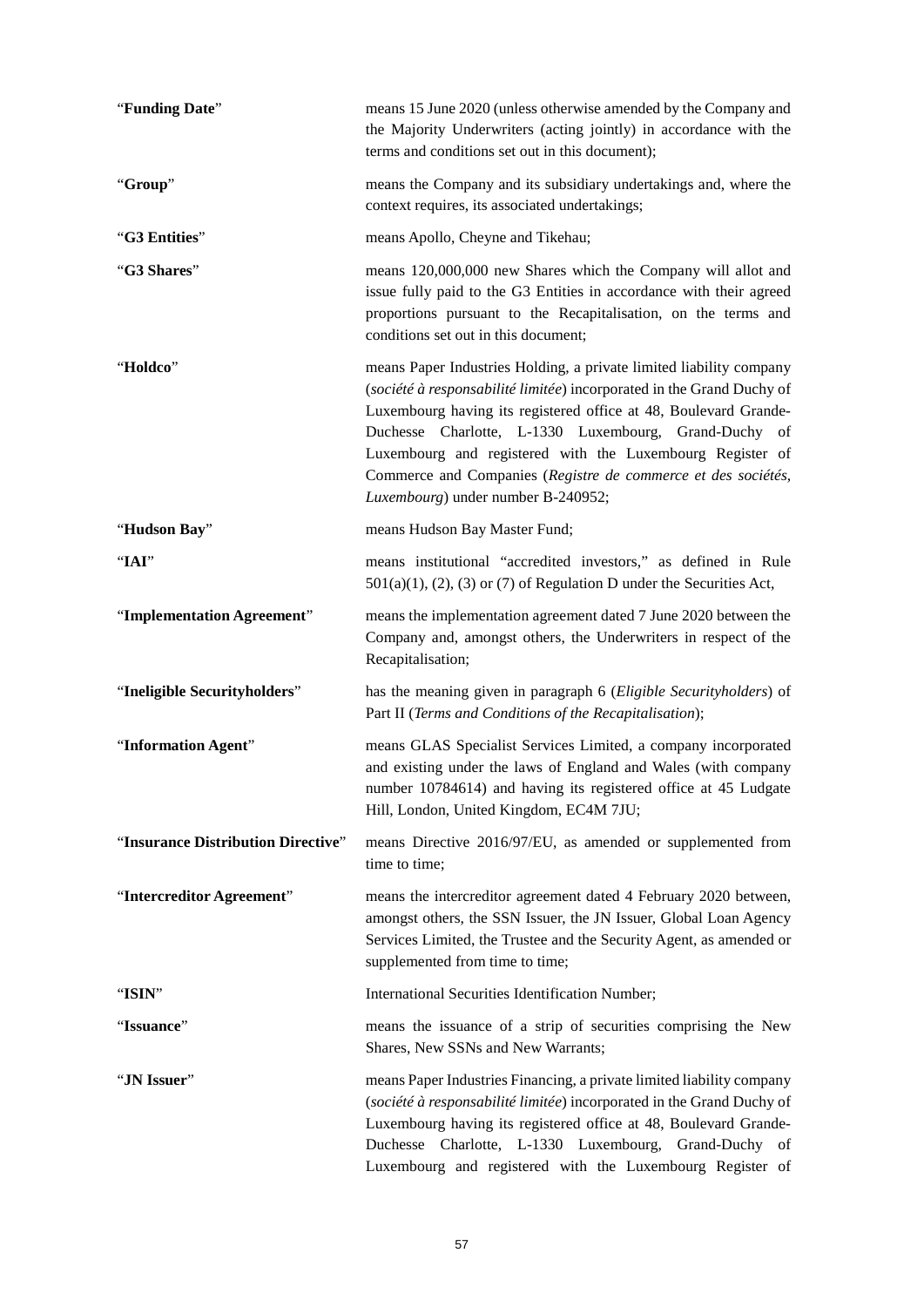|                             | Commerce and Companies (Registre de commerce et des sociétés,<br>Luxembourg) under number B-240342;                                                                                                                                                                                                                                                                        |
|-----------------------------|----------------------------------------------------------------------------------------------------------------------------------------------------------------------------------------------------------------------------------------------------------------------------------------------------------------------------------------------------------------------------|
| "Junior Notes"              | means the $\text{\e}100,000,000$ subordinated junior notes due 2028, issued<br>by the JN Issuer pursuant to the Junior Notes Trust Deed;                                                                                                                                                                                                                                   |
| "Junior Notes Trust Deed"   | means the trust deed constituting subordinated floating rate PIK notes<br>due 2028 dated 4 February 2020 between the JN Issuer as issuer and<br>the Trustee as trustee;                                                                                                                                                                                                    |
| "KYC Form"                  | means the form to be completed by applicable Qualifying<br>Securityholders in accordance with paragraph 5 of Part II (Terms and<br>Conditions of the Recapitalisation) of this document, which may be<br>found<br>through<br>the<br>Portal<br>the<br>following<br>link:<br>at<br>http://glas.agency/2020/05/21/lecta-limited-proposed-<br>recapitalisation-investor-pack/; |
| "KYC Regulations"           | means money laundering and terrorist financing under the Proceeds<br>of Crime Act 2002, the Terrorism Act 2000, the Criminal Justice Act<br>1993, the Money Laundering, Terrorist Financing and Transfer of<br>Funds (Information on the Payer) Regulations 2017 and any<br>equivalent law or regulations in any applicable jurisdiction;                                  |
| "Lock-Up Agreement"         | means the commitment and lock-up agreement originally dated 1<br>May 2020 between, amongst others, the Company, the Underwriters<br>and certain other Securityholders in respect of the Recapitalisation;                                                                                                                                                                  |
| "Long-Stop Date"            | means 30 June 2020 (or such other date as may otherwise be agreed<br>in accordance with the terms of the Lock-Up Agreement and<br>Implementation Agreement);                                                                                                                                                                                                               |
| "Majority Underwriters"     | means those Underwriters whose holding of Existing Shares<br>represents at least a majority in aggregate principal amount of the<br>Existing Shares held by all of the Underwriters at that time;                                                                                                                                                                          |
| "Man GLG"                   | means Man GLG High Yield Opportunities Fund, a sub-fund of Man<br>Fixed Interest ICVC, Man GLG Credit Multi-Strategy Master Fund,<br>Man GLG High Yield Opportunities, a sub-fund of Man Funds VI plc<br>and Man GLG Credit Multi-Strategy Alternative, a sub-fund of Man<br>Funds VI plc;                                                                                 |
| "MiFID II"                  | means Directive 2014/65/EU, as amended or supplemented from<br>time to time;                                                                                                                                                                                                                                                                                               |
| "New Confirming Lines"      | means a new Spanish confirming line facility for an amount not less<br>than $\text{\textsterling}40,000,000$ to be entered into between one or more Spanish<br>banking institutions and Torraspapel;                                                                                                                                                                       |
| "New Securities"            | means New Shares, New SSNs and/or New Warrants (as the context<br>requires);                                                                                                                                                                                                                                                                                               |
| "New Shares"                | means 2,175,000,000 new Shares which the Company will allot and<br>issue to relevant Participating Securityholders pursuant to the<br>Recapitalisation on the terms and conditions set out in this document;                                                                                                                                                               |
| "New Spanish Term Facility" | means a new Spanish law term facility for an amount not less than<br>€40,000,000 to be entered into between one or more Spanish banking                                                                                                                                                                                                                                    |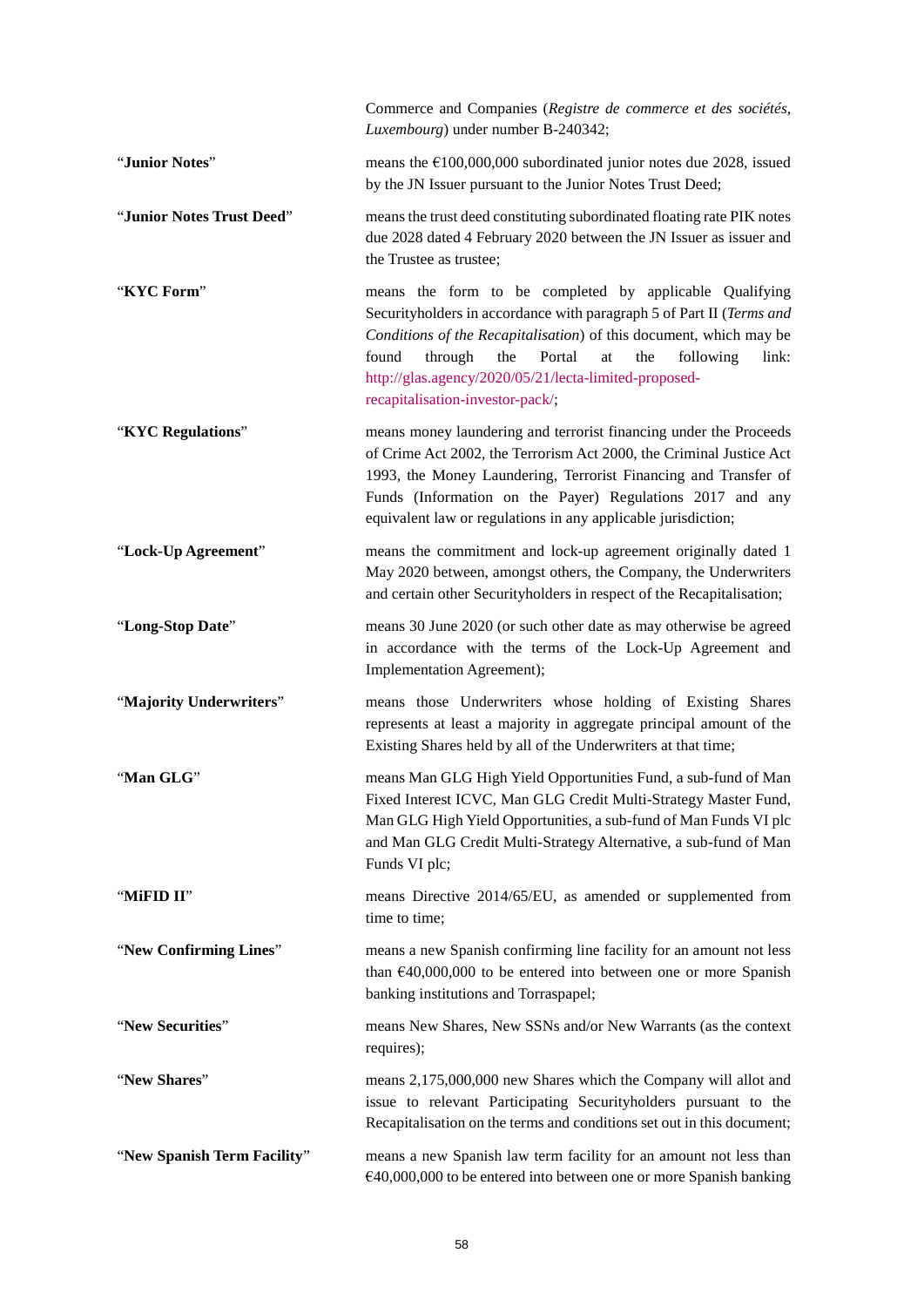|                                | institutions and Torraspapel prior to the Recapitalisation Effective<br>Date for a minimum term of 3 years;                                                                                                                                                                                                                                                                                                |
|--------------------------------|------------------------------------------------------------------------------------------------------------------------------------------------------------------------------------------------------------------------------------------------------------------------------------------------------------------------------------------------------------------------------------------------------------|
| "New SSNs"                     | means $\epsilon$ 55,555,555 new floating rate senior secured notes due 2025<br>(to be issued at a discounted issue price of 90 per cent. of face value)<br>for an aggregate amount of $\epsilon$ 50,000,000, by way of issuance under<br>the New SSN Indenture;                                                                                                                                            |
| "New SSN Indenture"            | means a new indenture to be entered into by, amongst others, the SSN<br>Issuer and the Trustee (as trustee), on substantially the same terms as<br>the Existing SSNs, on the terms and conditions set out in this<br>document;                                                                                                                                                                             |
| "New Warrants"                 | means 55,555,555 new warrants which the Company will issue<br>pursuant to the New Warrant Instrument, on the terms and conditions<br>set out in this document;                                                                                                                                                                                                                                             |
| "New Warrant Exercise Period"  | means the period commencing from (but excluding) the 1 <sup>st</sup><br>anniversary of the Recapitalisation Effective Date to (and including)<br>the 5 <sup>th</sup> anniversary of the Recapitalisation Effective Date                                                                                                                                                                                    |
| "New Warrant Instrument"       | means warrant instrument pursuant to which the Company will issue<br>the New Warrants and which will entitle the holders thereof to<br>subscribe for Shares, on the terms and conditions set out in this<br>document;                                                                                                                                                                                      |
| "New Warrant Shares"           | means new Shares which the Company will allot and issue fully paid,<br>on the terms and conditions set out in the New Warrant Instrument;                                                                                                                                                                                                                                                                  |
| "Nominated Recipient"          | means a person (or persons) nominated by a Qualifying<br>Securityholder in writing to the Company to subscribe on its behalf<br>for the New SSNs and receive the entitlements to such New SSNs,<br>provided that such person would not be an Ineligible Securityholder<br>if such person were a holder of Shares on the register of members of<br>the Company at the Record;                               |
| 'Participating Securityholder' | means a Qualifying Securityholder who makes (or is treated as<br>making) a valid acceptance of some/all of the New Securities in<br>accordance with the terms and conditions set out in Part II (Terms and<br>Conditions of the Recapitalisation) of this document (including, but<br>not limited to, in respect of payment of the relevant Subscription<br>Price and completion of applicable KYC Forms); |
| "Participation Form"           | means the form set out in Part III (Participation Form) of this<br>document;                                                                                                                                                                                                                                                                                                                               |
| "Participation Shares"         | means 180,000,000 new Shares which the Company will allot and<br>issue fully paid to the Underwriters in accordance with their agreed<br>underwriting proportions pursuant to the Recapitalisation, on the<br>terms and conditions set out in this document;                                                                                                                                               |
| "Permitted Assignee"           | means a person to whom a Qualifying Securityholder has executed a<br>trade in Shares on, prior or after the Record Date and up to, and<br>including, the Funding Date (but in respect of which the transfer of<br>legal and beneficial ownership has not yet been recorded in the<br>Company's register of members at the Record Date);                                                                    |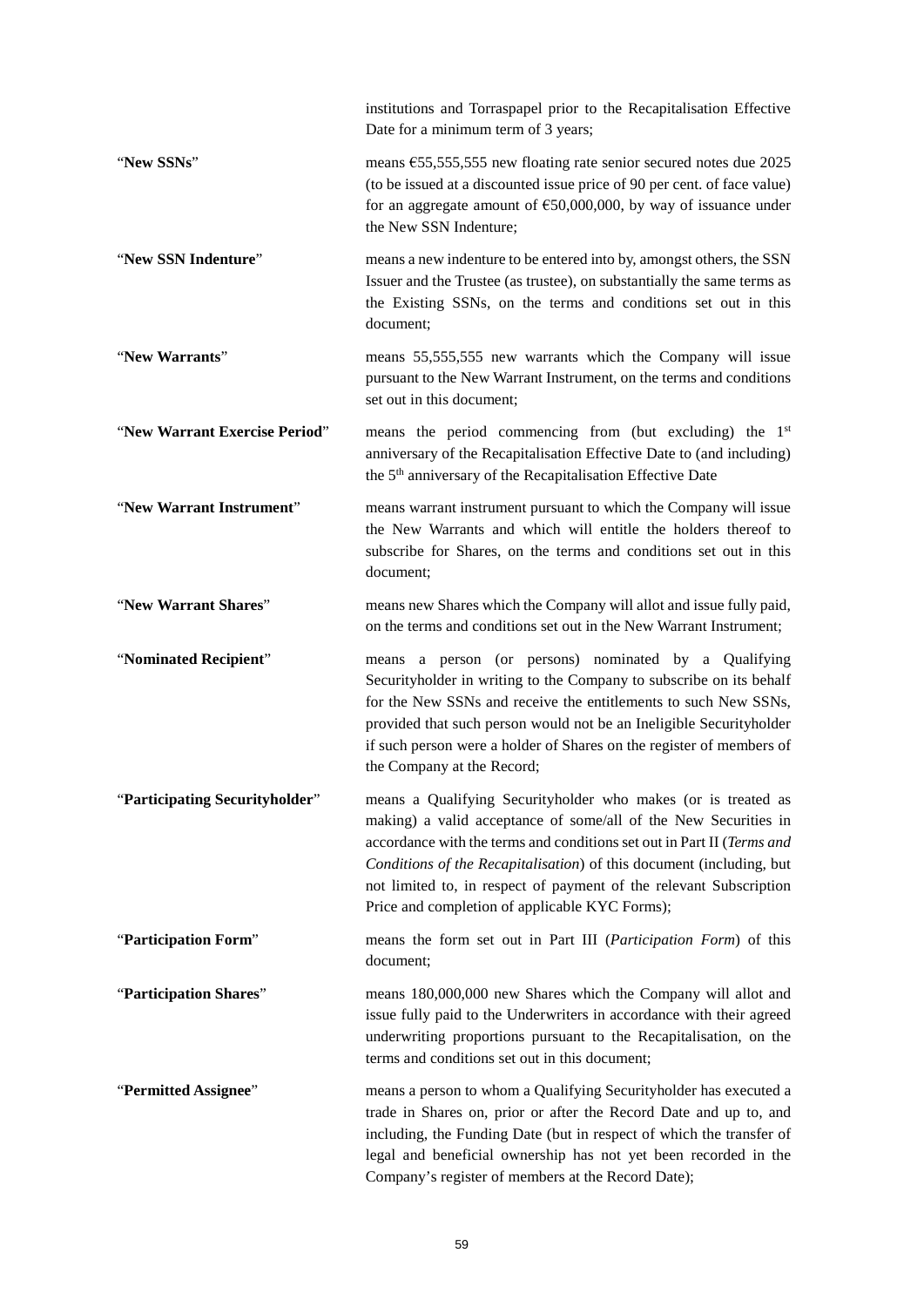| "Permitted Restricted Territory<br>Securityholders" | means Securityholders with registered addresses in, or who are<br>resident in any of, the Restricted Territories who have satisfied the<br>Company, by no later than 5.00 p.m. (London time) on the Funding<br>Date, that their exercise, sale and/or subscription for New Securities<br>would not result in the contravention of any registration or other legal<br>requirement in any jurisdiction;                                            |  |
|-----------------------------------------------------|--------------------------------------------------------------------------------------------------------------------------------------------------------------------------------------------------------------------------------------------------------------------------------------------------------------------------------------------------------------------------------------------------------------------------------------------------|--|
| "Person"                                            | means an individual, a partnership, a corporation, a limited liability<br>company, an association, a joint stock company, a trust, a joint<br>venture, an unincorporated organisation, or other corporate entity<br>and/or a governmental, quasi-governmental, judicial or regulatory<br>entity (or any department, agency or political sub-division of any<br>such entity), in each case whether or not having a separate legal<br>personality; |  |
| "Portal"                                            | means the portal for Securityholders maintained by the Information<br>Agent at the following link: https://glas.agency/2020/05/21/lecta-<br>limited-proposed-recapitalisation-investor-pack/;                                                                                                                                                                                                                                                    |  |
| "Pre-Emptive Rights"                                | shall have the meaning given to such term in the Articles;                                                                                                                                                                                                                                                                                                                                                                                       |  |
| "Prospectus Regulation Rules"                       | means the prospectus rules made by the FCA under Part VI of the<br>FSMA, as amended;                                                                                                                                                                                                                                                                                                                                                             |  |
| "Q1 Results"                                        | means the interim condensed consolidated financial statements in<br>respect of the Group for the 3 months ended 31 March 2020;                                                                                                                                                                                                                                                                                                                   |  |
| "QIB"                                               | means a "qualified institutional buyer" within the meaning of Rule<br>144A under the Securities Act;                                                                                                                                                                                                                                                                                                                                             |  |
| "Qualifying Securityholders"                        | means Shareholders on the register of members of the Company at<br>the Record Date (with the exclusion of Ineligible Securityholders);                                                                                                                                                                                                                                                                                                           |  |
| "Recapitalisation"                                  | means the write-down and cancellation in full of the Junior Notes and<br>the offer to Qualifying Securityholders to subscribe for New<br>Securities, in each case on the terms and conditions set out in this<br>document;                                                                                                                                                                                                                       |  |
| "Recapitalisation Effective Date"                   | means the date on which the Recapitalisation becomes effective in<br>accordance with the terms and conditions set out in the<br>Implementation Agreement;                                                                                                                                                                                                                                                                                        |  |
| "Recapitalisation Resolutions"                      | means the resolutions of the Company in connection with the<br>Recapitalisation set out in paragraphs 1 to 9 (inclusive) of Part V<br>(Resolutions) of this document;                                                                                                                                                                                                                                                                            |  |
| "Recapitalisation Shares"                           | means the New Shares, the G3 Shares and the Participation Shares;                                                                                                                                                                                                                                                                                                                                                                                |  |
| "Receiving Account"                                 | means the account managed by the Receiving Agent having the<br>following details:                                                                                                                                                                                                                                                                                                                                                                |  |
|                                                     | GLAS re Paper Industries Fin EA<br>Account name:                                                                                                                                                                                                                                                                                                                                                                                                 |  |
|                                                     | Account number: 69733166                                                                                                                                                                                                                                                                                                                                                                                                                         |  |
|                                                     | Branch name:<br><b>Barclays Bank PLC</b>                                                                                                                                                                                                                                                                                                                                                                                                         |  |
|                                                     | Branch code:<br><b>B22</b>                                                                                                                                                                                                                                                                                                                                                                                                                       |  |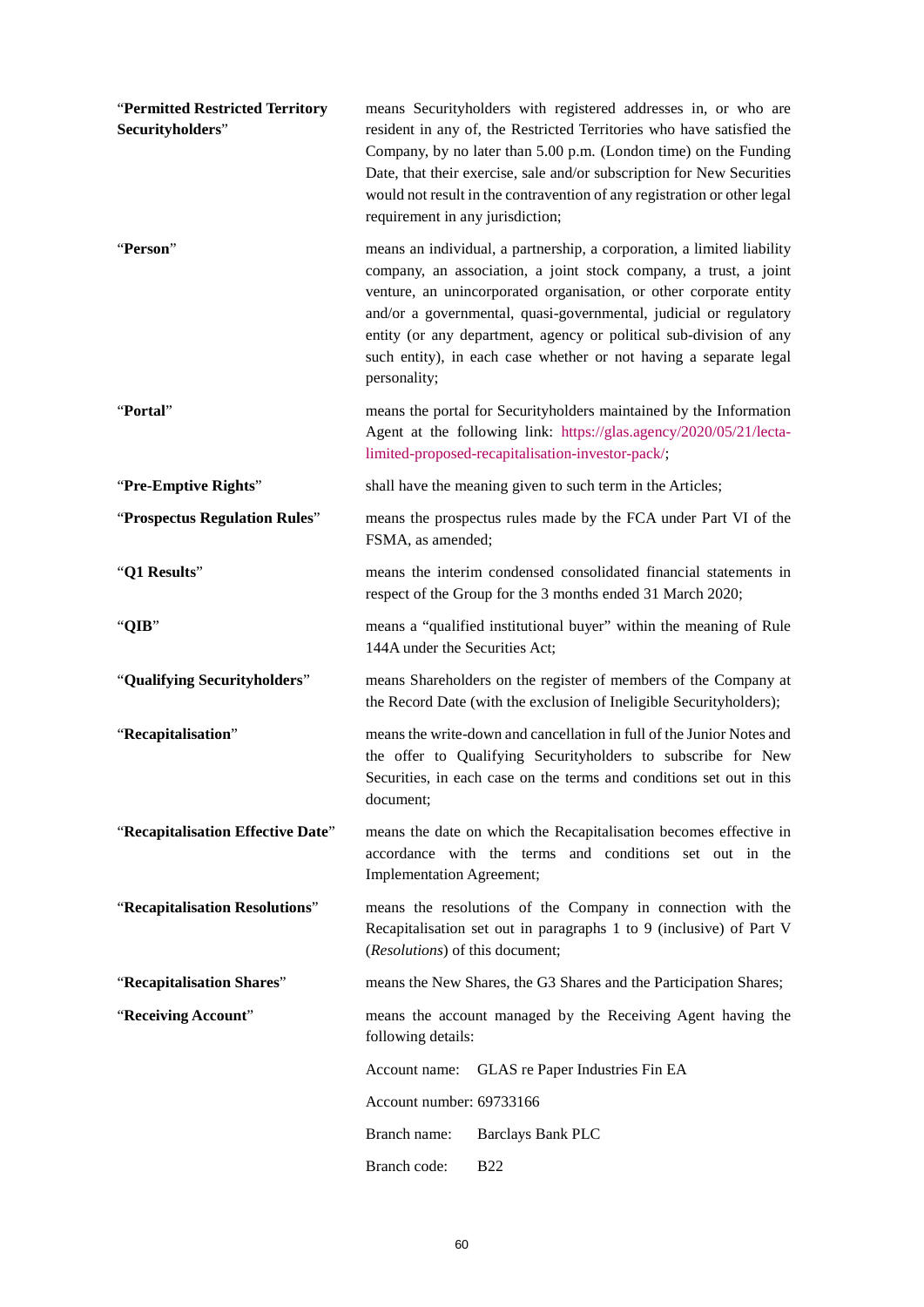|                             | Swift code:                     | BARCGB22                                                                                                                                                                                                                                                                                                                                                                                                    |
|-----------------------------|---------------------------------|-------------------------------------------------------------------------------------------------------------------------------------------------------------------------------------------------------------------------------------------------------------------------------------------------------------------------------------------------------------------------------------------------------------|
|                             | IBAN:                           | GB56BARC20199069733166                                                                                                                                                                                                                                                                                                                                                                                      |
| "Receiving Agent"           | London, EC4M 7JU;               | means GLAS Trustees Limited, a company incorporated and existing<br>under the laws of England and Wales (with company number<br>08466032) and having its registered office at 45 Ludgate Hill,                                                                                                                                                                                                              |
| "Record Date"               | Company to the Securityholders; | means 11.00 a.m. (London time) on 26 May 2020 or (if later) the date<br>on which this document is communicated by (or on behalf of) the                                                                                                                                                                                                                                                                     |
| "Registrar"                 |                                 | means Crestbridge UK Limited, a company incorporated and existing<br>under the laws of England and Wales (with company number<br>09822915) and having its registered office at 8 Sackville Street,<br>London, United Kingdom, W1S 3DG;                                                                                                                                                                      |
| "Regulation S"              |                                 | means Regulation S under the Securities Act;                                                                                                                                                                                                                                                                                                                                                                |
| "Related Funds"             |                                 | means, in relation to a fund (the "first fund"), a fund which is<br>managed or advised by the same investment manager or investment<br>adviser as the first fund or, if it is managed or advised by a different<br>investment manager or investment adviser, a fund whose investment<br>manager or investment adviser is an Affiliate of the investment<br>manager or investment adviser of the first fund; |
| "Resolutions"               |                                 | means the Recapitalisation Resolutions and the Board Resolutions set<br>out in Part V (Resolutions) of this document;                                                                                                                                                                                                                                                                                       |
| "Restricted New Securities" |                                 | means any New Securities that are subscribed for, accepted or<br>requested registration for within the Issuance by an investor located<br>in the United States (as defined in Regulation S);                                                                                                                                                                                                                |
| "Restricted Territories"    | regulations;                    | means the United States, Australia, Canada and Japan and any other<br>jurisdiction where the extension or making of the offer of the New<br>Securities would be unlawful or in contravention of certain                                                                                                                                                                                                     |
| "Restructuring"             |                                 | means the restructuring completed by the Group on 4 February 2020<br>and implemented via a scheme of arrangement in respect of the<br>Company pursuant to Part 26 of the Companies Act 2006;                                                                                                                                                                                                                |
| "Retail Investors"          |                                 | has the meaning given in paragraph 6 (Eligible Securityholders) of<br>Part II (Terms and Conditions of the Recapitalisation);                                                                                                                                                                                                                                                                               |
| "Securities Act"            |                                 | means the United States Securities Act of 1933, as amended;                                                                                                                                                                                                                                                                                                                                                 |
| "Securityholders"           | Company at the Record Date;     | means existing Shareholders on the register of members of the                                                                                                                                                                                                                                                                                                                                               |
| "Security Agent"            |                                 | means GLAS Trust Corporation Limited, a company incorporated<br>and existing under the laws of England and Wales (with company<br>number 07927175) and having its registered office at 45 Ludgate<br>Hill, London, United Kingdom, EC4M 7JU;                                                                                                                                                                |
| "Securityholder Site"       |                                 | means the site for Securityholders maintained by Lucid Issuer<br>Services at the following link www.connect.fluyd.io/;                                                                                                                                                                                                                                                                                      |